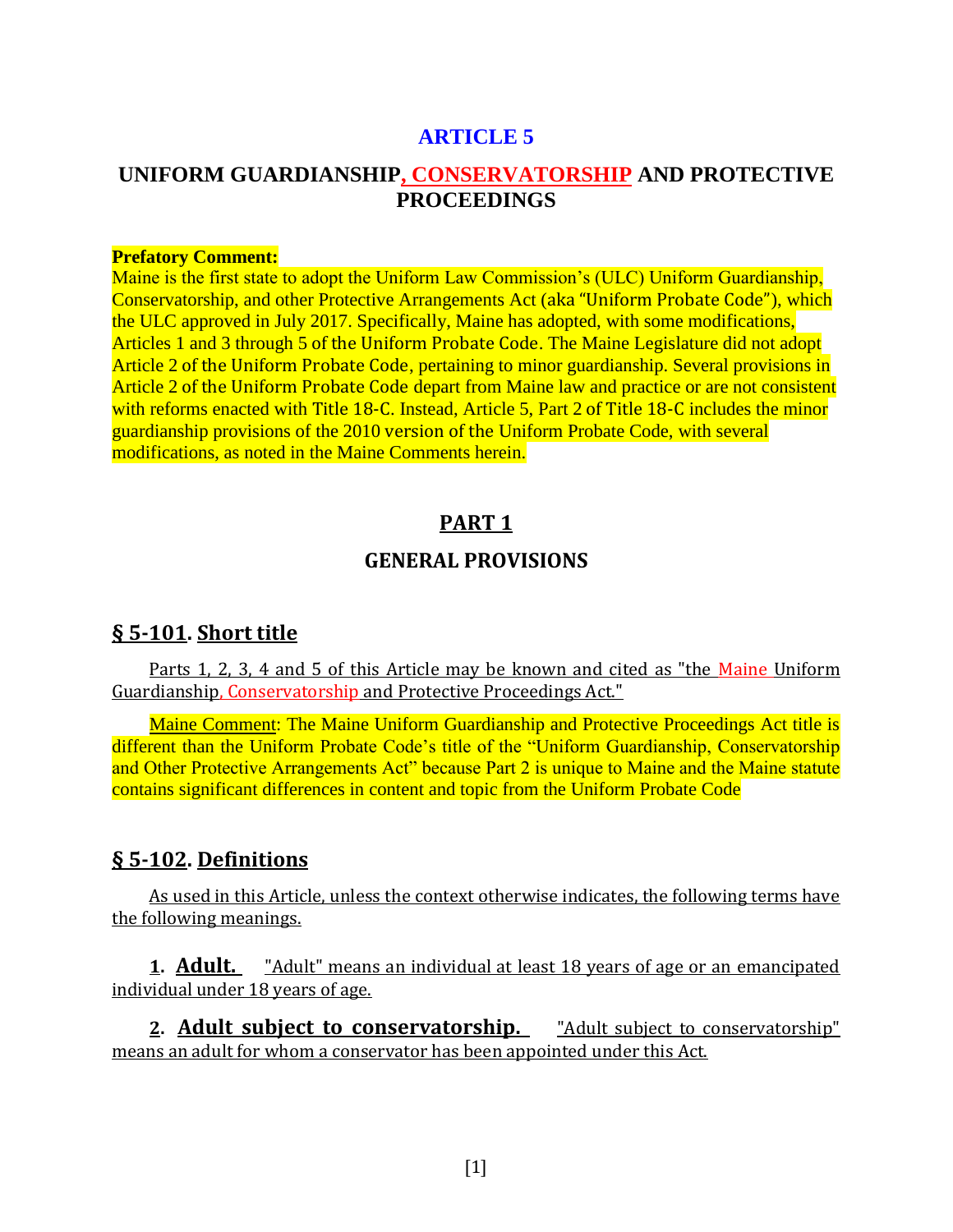**3. Adult subject to guardianship.** "Adult subject to guardianship" means an adult for whom a guardian has been appointed under this Act.

**4. Best interest of the minor.** "Best interest of the minor" means the standard of the best interest of the child according to the factors set forth in Title 19-A, section 1653, subsection 3.

**5. Claim.** "Claim" includes a claim against an individual or conservatorship estate, whether arising in contract, tort or otherwise.

**6. Conservator.** "Conservator" means a person appointed by a court to make decisions with respect to the property or financial affairs of an individual subject to conservatorship. "Conservator" includes a co-conservator.

**7. Conservatorship estate.** "Conservatorship estate" means the property subject to conservatorship under this Act.

**8. Full conservatorship.** "Full conservatorship" means a conservatorship that grants the conservator all powers available under this Act.

**9. Full guardianship.** "Full guardianship" means a guardianship that grants the guardian all powers available under this Act.

**10. Guardian.** "Guardian" means a person appointed by a court to make decisions with respect to the personal affairs of an individual. "Guardian" includes a co-guardian but does not include a guardian ad litem.

**11. Guardian ad litem.** "Guardian ad litem" means a person appointed to inform the court about, and to represent, the needs and best interest of an individual.

**12. Individual subject to conservatorship.** "Individual subject to conservatorship" means an adult or minor for whom a conservator has been appointed.

**13. Individual subject to guardianship.** "Individual subject to guardianship" means an adult or minor for whom a guardian has been appointed.

**14. Less restrictive alternative.** "Less restrictive alternative" means an approach to meeting an individual's needs that restricts fewer rights than would the appointment of a guardian or conservator. "Less restrictive alternative" includes supported decision making, appropriate technological assistance, appointment of an agent by the individual, including appointment under a power of attorney for health care or power of attorney for finances, or appointment of a representative payee.

**15. Letters of office.** "Letters of office" means judicial certification of guardianship or conservatorship.

**16. Limited conservatorship.** "Limited conservatorship" means a conservatorship that grants the conservator less than all powers available under this Act,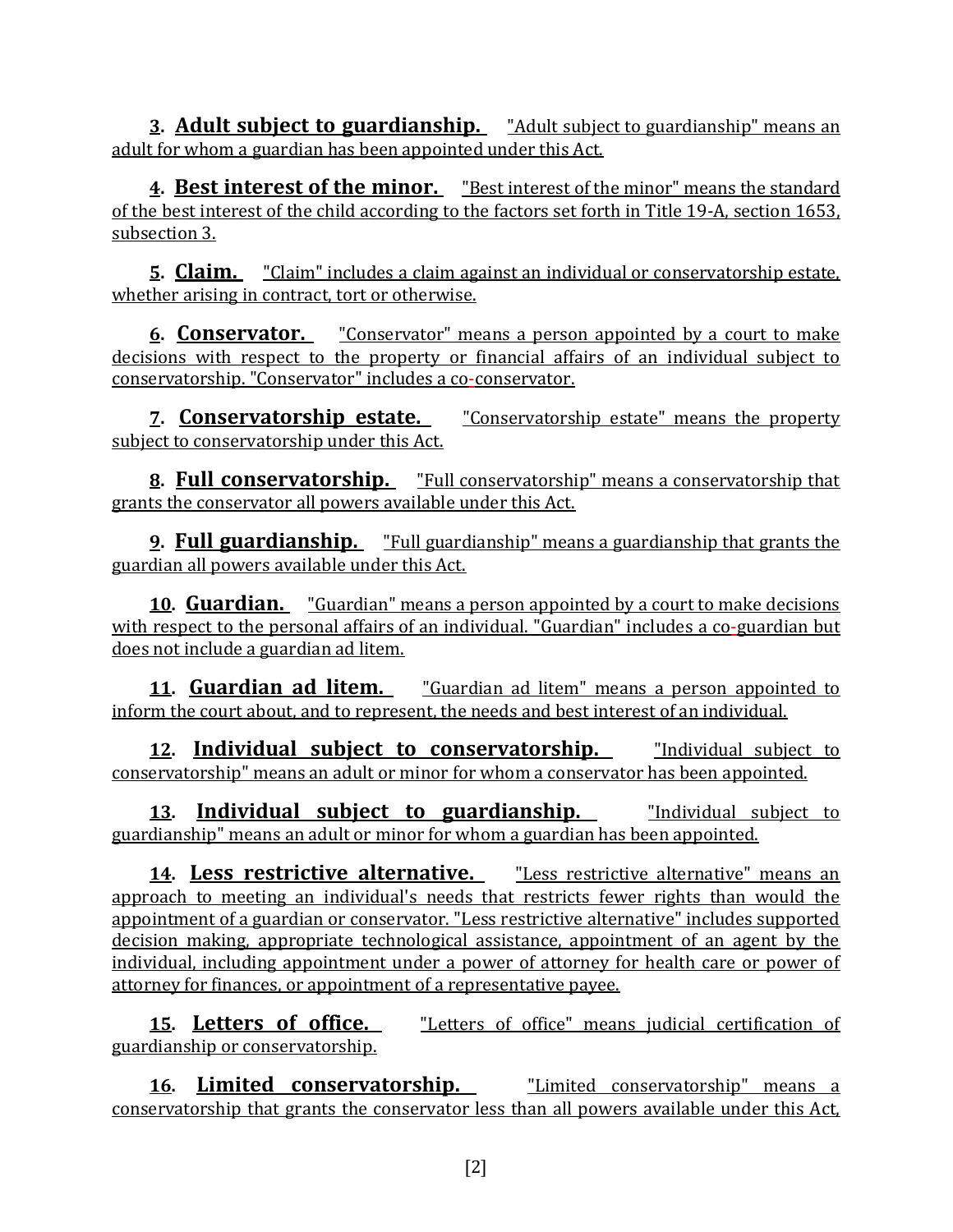grants powers over only certain property or otherwise restricts the powers of the conservator.

**17. Limited guardianship.** "Limited guardianship" means a guardianship that grants the guardian less than all powers available under this Act or otherwise restricts the powers of the guardian.

**18. Minor.** "Minor" means an unemancipated individual who is under 18 years of age.

**19. Minor subject to conservatorship.** "Minor subject to conservatorship" means a minor for whom a conservator has been appointed under this Act.

**20. Minor subject to guardianship.** "Minor subject to guardianship" means a minor for whom a guardian has been appointed under this Act.

**21. Parent.** "Parent" means a person who has established a parent-child relationship with the child under Title 19-A, chapter 61 and whose parental rights have not been terminated.

**22. Person.** "Person" means an individual, estate, business or nonprofit entity, public corporation, government or governmental subdivision, agency or instrumentality or other legal entity.

**23. Property.** "Property" means anything that may be the subject of ownership and includes both real and personal property, tangible and intangible, or any interest therein.

**24. Protective arrangement instead of conservatorship.** "Protective arrangement instead of conservatorship" means a court order entered under section 5-503.

**25. Protective arrangement instead of guardianship.** "Protective arrangement instead of guardianship" means a court order entered under section 5-502.

**26. Protective arrangement instead of guardianship or conservatorship. "Protective arrangement instead of guardianship or** conservatorship" means a court order entered under Part 5, including an order authorizing a single transaction or more than one related transaction.

**27. Record.** "Record," used as a noun, means information that is inscribed on a tangible medium or that is stored in an electronic or other medium and is retrievable in perceivable form.

**28. Respondent.** "Respondent" means an individual for whom appointment of a guardian or conservator or a protective arrangement instead of guardianship or conservatorship is sought.

**29. Sign.** "Sign" means, with present intent to authenticate or adopt a record: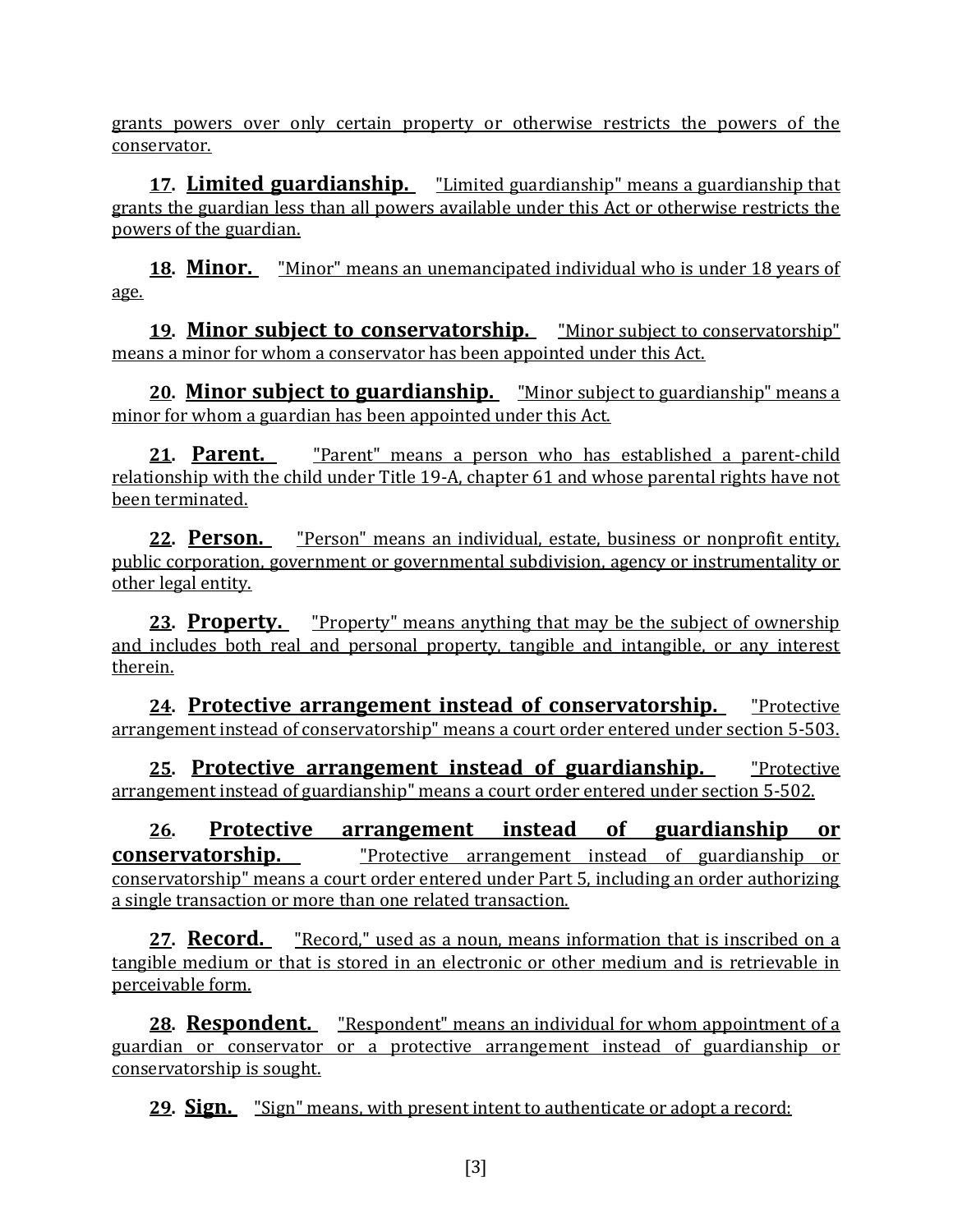A. To execute or adopt a tangible symbol; or

B. To attach to or logically associate with the record an electronic symbol, sound or process.

**30. State.** "State" means a state of the United States, the District of Columbia, the Commonwealth of Puerto Rico, the United States Virgin Islands or any territory or insular possession subject to the jurisdiction of the United States. "State" includes an Indian tribe or band recognized by federal law or formally acknowledged by a state.

**31. Suitable.** "Suitable," with respect to a guardian for a minor, means that the guardian can provide a safe and appropriate residence for the minor, understands and is prepared to follow the terms of the appointment and understands and can address the minor's needs and protect the minor from harm.

**32. Supported decision making.** "Supported decision making" means assistance from one or more persons of an individual's choosing:

A. In understanding the nature and consequences of potential personal and financial decisions that enables the individual to make the decisions; and

B. When consistent with the individual's wishes, in communicating a decision once it is made.

Maine Comment: The definitions in this section apply to all of Article 5 and include two definitions, in paragraphs 4 and 31, that are specifically applicable to minor guardianships and are not derived from the Uniform Probate Code or the 2010 version of the Uniform Probate Code.

The definition of "Best interest of the minor" is a change from prior Maine law and crossreferences the factors set forth in 19-A M.R.S.  $\S$  1653(3) (Rights and Responsibilities – Parental Rights and Responsibilities), which applies in parental rights and responsibilities determinations.

The definition of "Suitable" describes the qualifications for a person to be appointed as a guardian for a minor under Section 5-204(2).

# **§ 5-103. Facility of transfer**

**1. Transfer of money or personal property to minor.** Unless a person required to transfer money or personal property to a minor knows that a conservator has been appointed or that a proceeding for appointment of a conservator of the estate of the minor is pending, the person may do so, as to an amount or value not exceeding the annual gift tax exclusion, pursuant to 26 United States Code Section 2503\$10,000 a year, by transferring it to: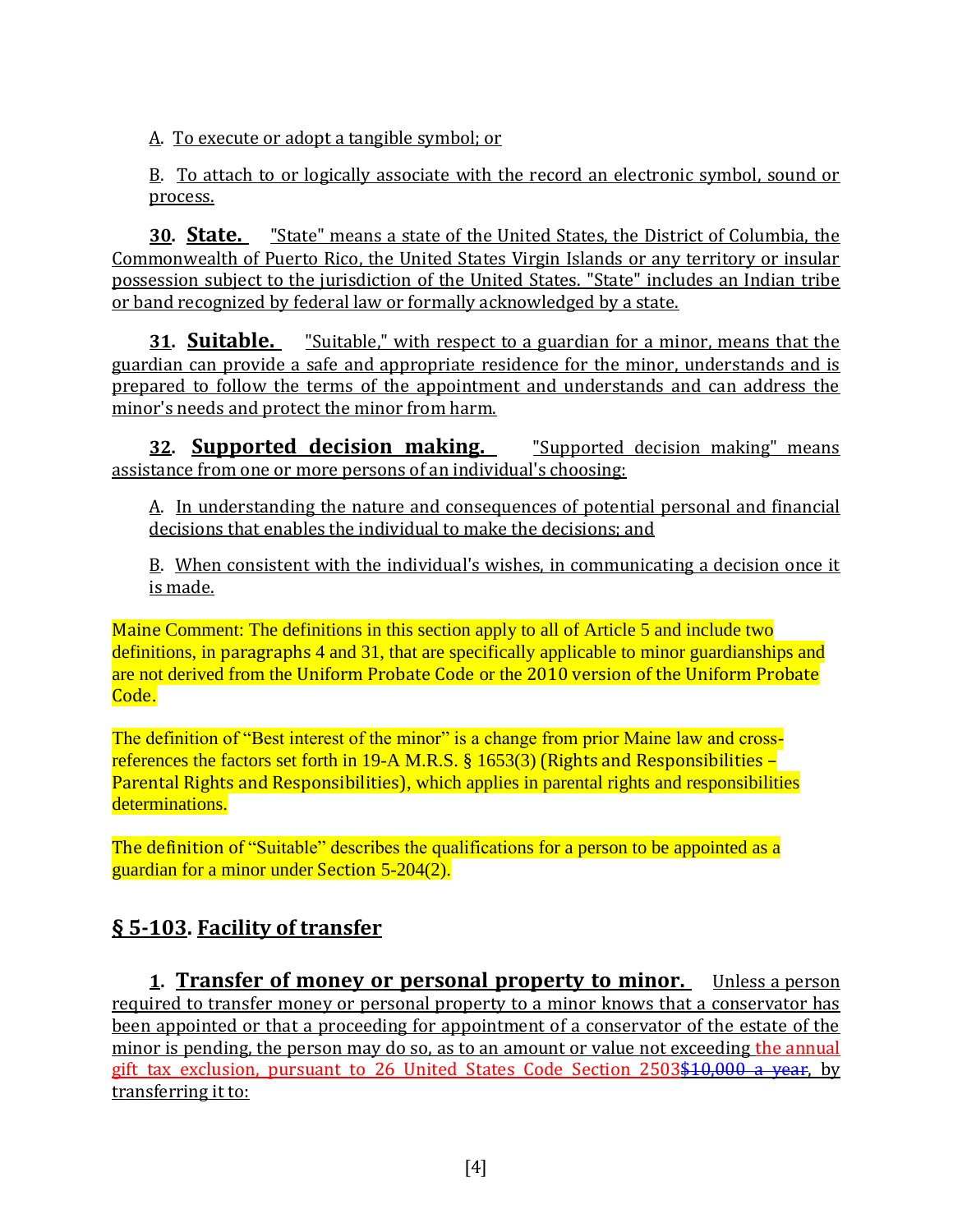A. A person who has the care and custody of the minor and with whom the minor resides;

B. A guardian of the minor;

C. A custodian under the Maine Uniform Transfers to Minors Act;

D. A Qualified State Tuition Program under Section 529 and/or Qualified ABLE Program under Section 529A of the Internal Revenue Code;

ED. A financial institution as a deposit in an interest-bearing account or certificate in the sole name of the minor and giving notice of the deposit to the minor; or

FE. The minor, if married or emancipated.

**2. Responsibility for proper application.** A person who transfers money or property in compliance with this section is not responsible for its proper application.

**3. For benefit of minor; no personal financial benefit.** A guardian or other person who receives money or property for a minor under subsection 1, paragraph A or B may apply it only to the support, care, education, health and welfare of the minor and may not derive a personal financial benefit, but may be reimbursed for necessary expenses for the benefit of the minor. Any excess must be preserved for the future support, care, education, health and welfare of the minor, and any balance must be transferred to the minor when the minor becomes an adult or is otherwise emancipated.

Maine Comment: This section is the same as section 5-103 of the now-repealed Title 18-A, except that the amount is increased from \$5,000 to \$10,000 per year. This section provides options, rather than a court-involved conservatorship or single transaction authority, for personal property not exceeding \$10,000 per year owed to a minor and sets forth obligations for the person receiving the money on behalf of the minor.

## **§ 5-104. Subject matter jurisdiction**

**1. Jurisdiction; minors.** Except to the extent that jurisdiction is precluded by the Uniform Child Custody Jurisdiction and Enforcement Act and Title 4, section 152, subsection 5-A, the court has jurisdiction over a guardianship for a minor domiciled or present in this State. The court has jurisdiction over a conservatorship or protective arrangement instead of conservatorship for a minor domiciled in or having property located in this State.

**2. Jurisdiction; adults.** The court has jurisdiction over a guardianship, a conservatorship and an order for a protective arrangement instead of guardianship or conservatorship for an adult as provided in the Uniform Adult Guardianship and Protective Proceedings Jurisdiction Act, Part 6.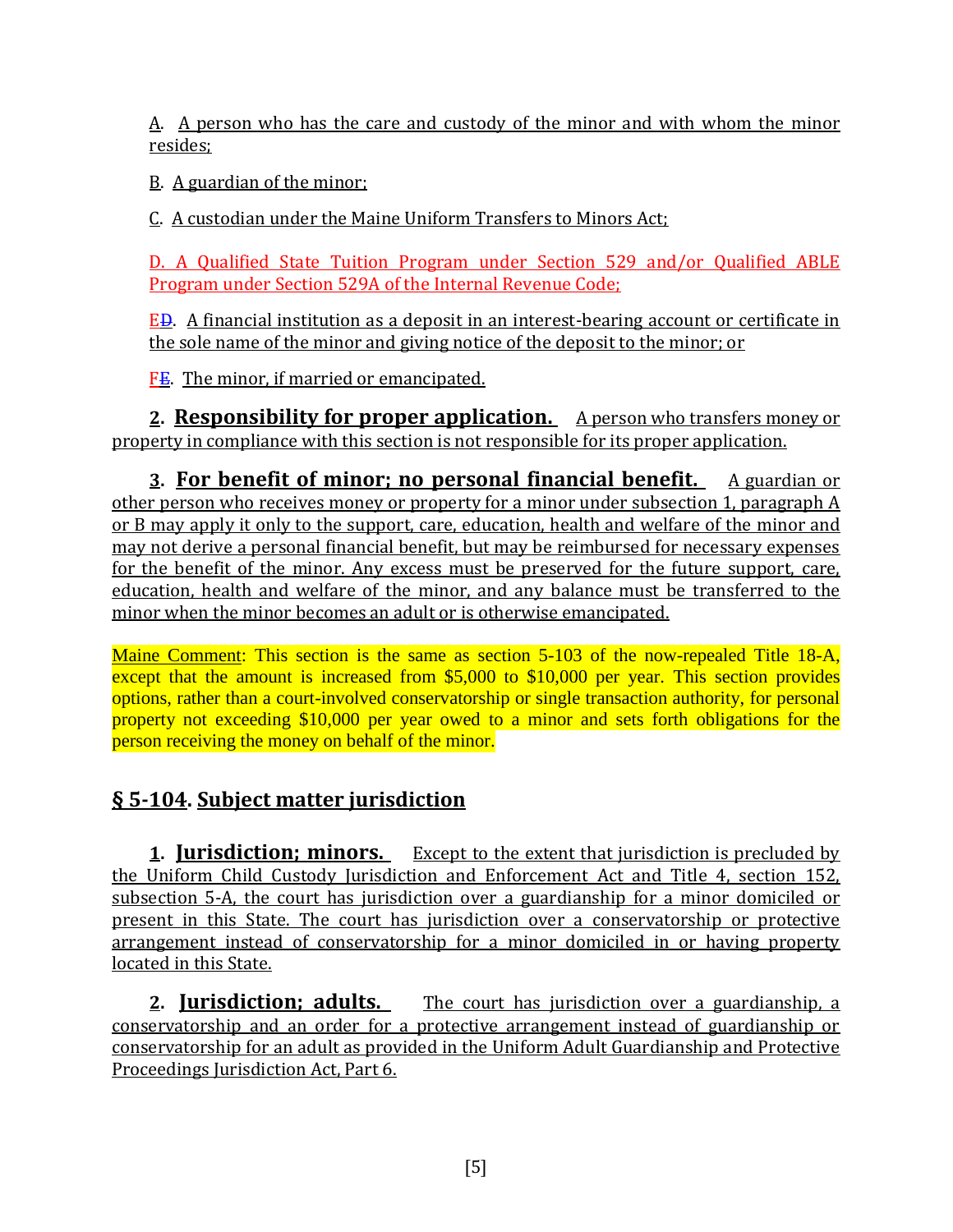**3. Exclusive or concurrent jurisdiction.** After service of notice in a proceeding seeking a guardianship, conservatorship or protective arrangement instead of guardianship or conservatorship and until termination of the proceeding, the court in which the petition is filed has:

A. Exclusive jurisdiction to determine the need for a guardianship, conservatorship or protective arrangement;

B. Exclusive jurisdiction to determine how property of the respondent that is subject to the law of this State must be managed, expended or distributed to or for the use of the respondent, an individual who is dependent in fact on the respondent or other claimant;

C. Concurrent jurisdiction to determine the validity of a claim against the respondent or property of the respondent or a question of title concerning the property; and

D. If a guardian or conservator is appointed, exclusive jurisdiction over issues related to administration of the guardianship or conservatorship.

**4. Exclusive and continuing jurisdiction.** A court that appoints a guardian or conservator, or authorizes a protective arrangement instead of guardianship or conservatorship, has exclusive and continuing jurisdiction over the proceeding until the court terminates the proceeding or the appointment or protective arrangement expires by its terms.

# **§ 5-105. Transfer of proceeding**

**1. Guardianship or conservatorship subject to transfer provisions.** This section does not apply to a guardianship or conservatorship for an adult that is subject to the transfer provisions of Part 6, subpart 3.

**2. Transfer if serves best interest of individual.** After the appointment of a guardian or conservator, the court that made the appointment may transfer the proceeding to a court in another county in this State or to another state if transfer will serve the best interest of the individual subject to the guardianship or conservatorship.

**3. Proceeding pending in another state or foreign country.** If a proceeding for a guardianship or conservatorship is pending in another state or a foreign country and a petition for guardianship or conservatorship is filed in a court in this State, the court shall notify the court in the other state or foreign country and, after consultation with that court, assume or decline jurisdiction, whichever is in the best interest of the respondent.

**4. Petition for appointment in this State.** A guardian or conservator appointed in another state or country may petition the court for appointment as a guardian or conservator in this State if jurisdiction in this State is or will be established. The appointment may be made on proof of appointment in the other state or foreign country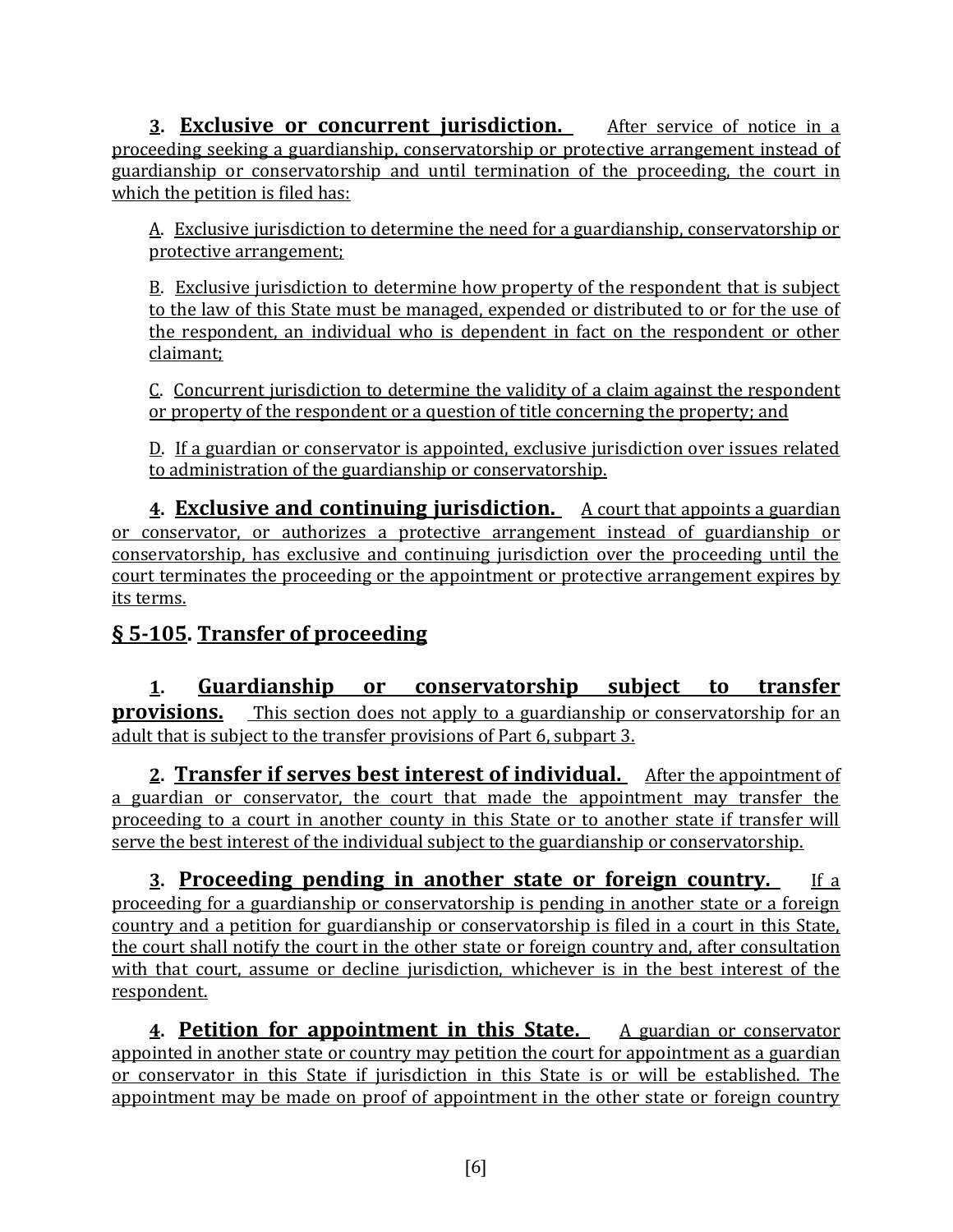and presentation of a certified copy of the part of the court record in the other state or country specified by the court in this State.

**5. Notice; appointment unless not in best interest of respondent.** Notice of hearing on a petition under subsection 4, together with a copy of the petition, must be given to the respondent, if the respondent is 14 years of age or older at the time of the hearing, and to the persons that would be entitled to notice if the procedures for appointment of a guardian or conservator under this Act were applicable. The court shall make the appointment in this State unless it determines that the appointment would not be in the best interest of the respondent.

**6. Copy of order of appointment.** Not later than 14 days after appointment under subsection 5, the guardian or conservator shall give a copy of the order of appointment to the individual subject to guardianship or conservatorship, if the individual is 14 years of age or older, and to all persons given notice of the hearing on the petition.

## **§ 5-106. Venue**

**1. Guardianship proceeding for minor.** Venue for a guardianship proceeding for a minor is in:

A. The county or division of this State in which the minor, the petitioner or a parent or guardian of the child resides or is present at the time the proceeding commences; or

B. The county or division of this State where another proceeding concerning the custody and parental rights of the minor is pending.

**2. Guardianship proceeding or protective arrangement for adult.** Venue for a guardianship proceeding or protective arrangement instead of guardianship for an adult is in:

A. The county of this State in which the respondent resides;

B. If the respondent has been admitted to an institution by order of a court of competent jurisdiction, the county in which the court is located; or

C. In a proceeding for appointment of an emergency guardian of an adult, the county in which the respondent is present.

**3. Conservatorship proceeding or protective arrangement.** Venue for a conservatorship proceeding or protective arrangement instead of conservatorship is in:

A. The county of this State in which the respondent resides, whether or not a guardian has been appointed in another county or another jurisdiction; or

B. If the respondent does not reside in this State, any county of this State in which property of the respondent is located.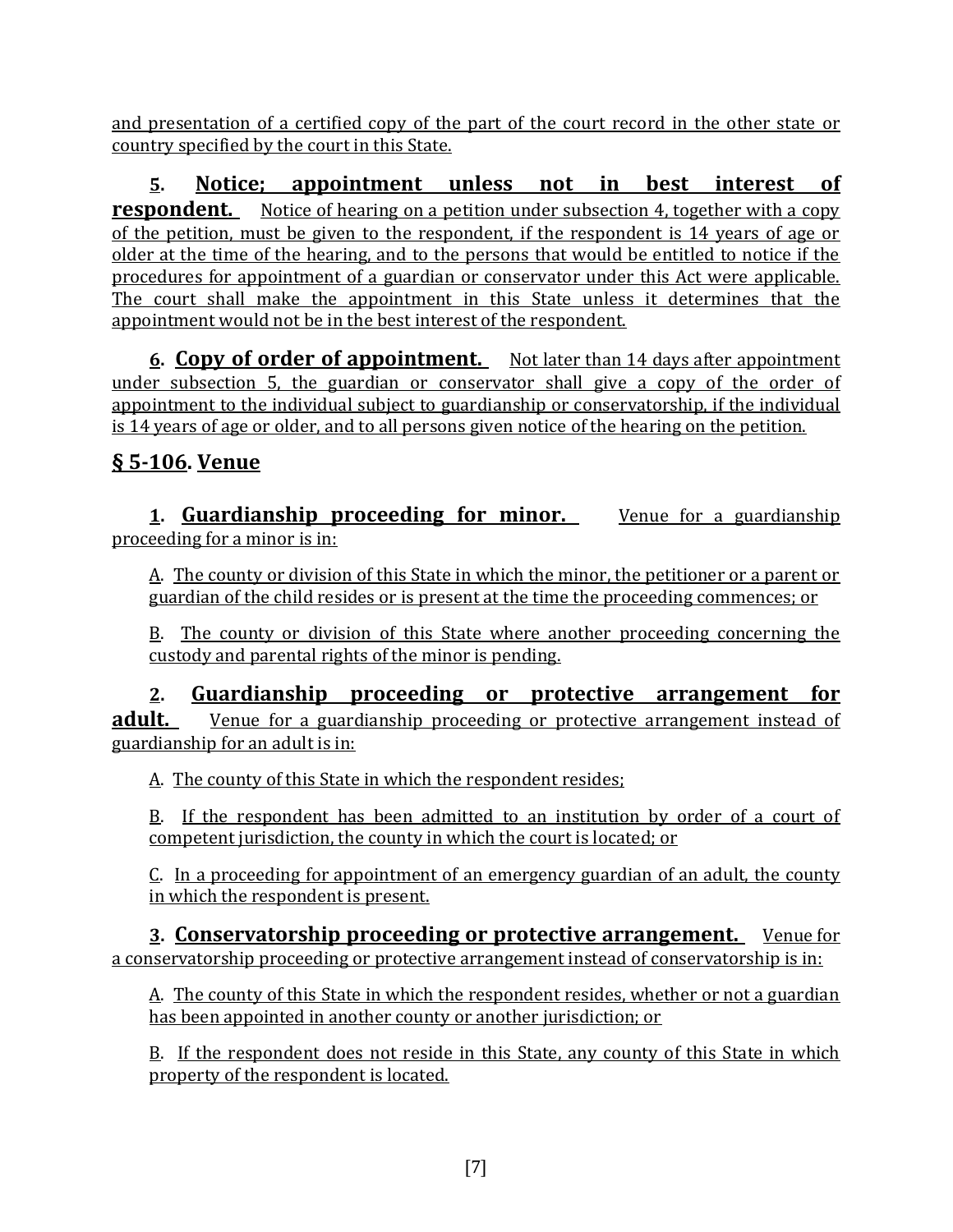**4. Proceedings in more than one county.** If proceedings under this Act are brought in more than one county in this State, the court of the county in which the first proceeding is brought has the exclusive right to proceed unless the court determines venue is properly in another court or the interest of justice otherwise requires transfer of the proceeding.

Maine Comment: Subsection 2(A) of this section limits non-emergency guardianships to the county in which the respondent resides, which is narrower than section 5-302 of the nowrepealed Title 18-A, which also provided venue for non-emergency guardianships in the county in which the respondent was present.

## **§ 5-107. Practice in court**

**1. Rules.** Except as otherwise provided in this Act, the Maine Rules of Probate Procedure, the Maine Rules of Civil Procedure and the Maine Rules of Evidence, including rules concerning appellate review, govern a proceeding under this Act.

**2. Consolidation.** If proceedings under this Act for the same individual are commenced or pending in the same court, the proceedings may be consolidated.

## **§ 5-108. Letters of office**

**1. Guardian; letters of office.** On a guardian's filing of an acceptance of appointment, the court shall issue appropriate letters of office.

**2. Conservator; letters of office.** On a conservator's filing of an acceptance of appointment and filing of any required bond or compliance with any other asset-protection arrangement required by the court, the court shall issue appropriate letters of office.

**3. Limitations stated.** Limitations on the powers of the guardian or conservator or on the property subject to conservatorship must be stated in the letters of office.

**<u>4. Limitations at any time; new letters of office; notice. Upon request</u>** or sua sponte, the court at any time may limit the powers conferred on the guardian or conservator. The court shall issue new letters of office to reflect the limitation. The court shall give notice of the limitation to the guardian or conservator, the individual subject to guardianship or conservatorship, each parent of a minor subject to guardianship or conservatorship and any other person as the court determines.

## **§ 5-109. Effect of acceptance of appointment**

A guardian or conservator that accepts appointment submits personally to the jurisdiction of the court in any proceeding relating to the guardianship or conservatorship.

## **§ 5-110. Co-guardian; co-conservator**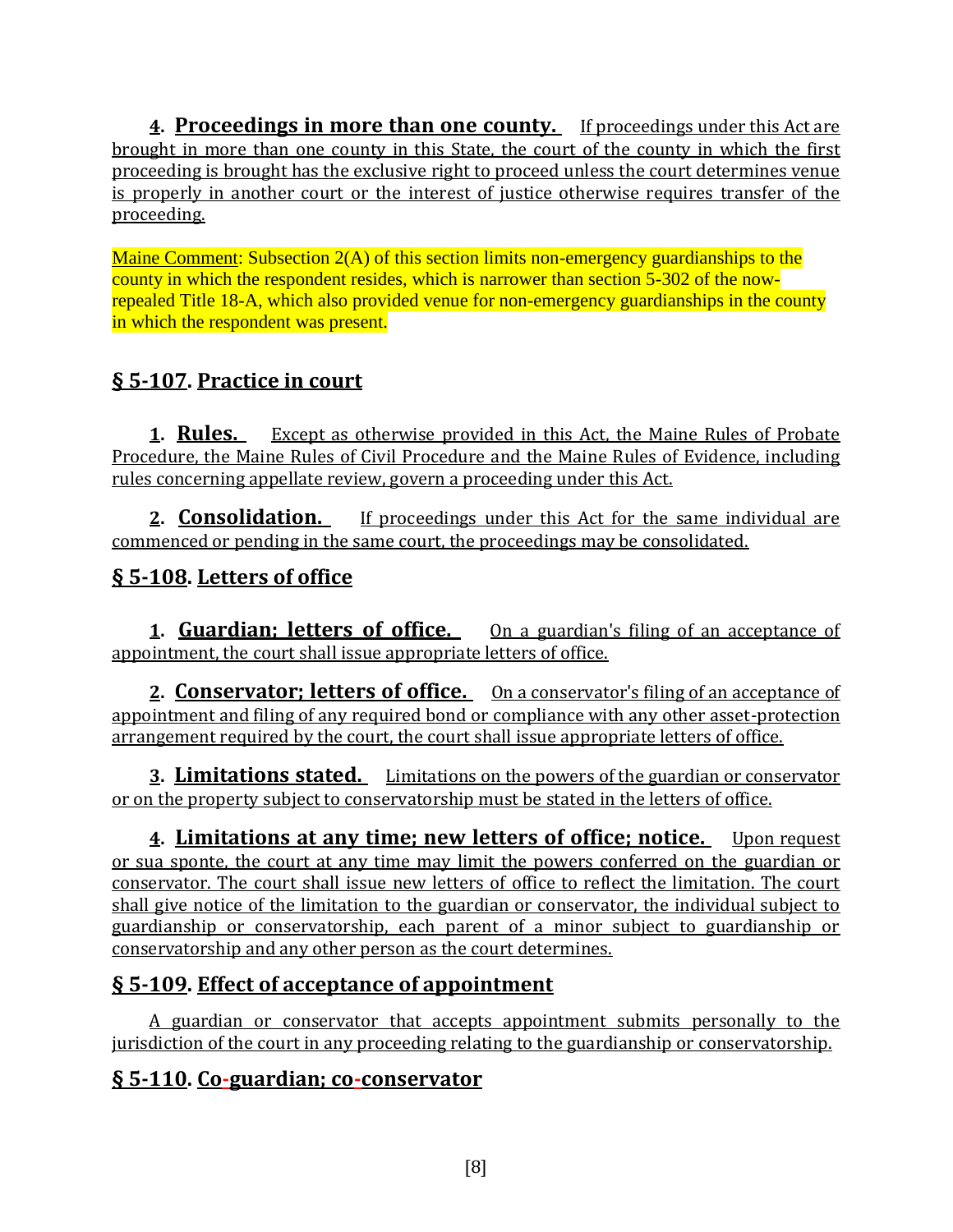**1. Appointment at any time.** The court at any time may appoint a co-guardian or co-conservator to serve immediately or when a designated future event occurs.

**2. Acceptance of appointment.** A co-guardian or co-conservator appointed to serve immediately may act when the co-guardian or co-conservator files an acceptance of appointment.

**3. Service upon designated future event.** A co-guardian or co-conservator appointed to serve when a designated future event occurs may act when:

A. The designated event occurs; and

B. The co-guardian or co-conservator files an acceptance of appointment.

**4. Joint decisions.** Unless an order of appointment under subsection 1 or subsequent order states otherwise, co-guardians or co-conservators shall make decisions jointly.

### **§ 5-111. Judicial appointment of successor guardian or successor conservator**

**1. Appointment of successor by court.** The court at any time may appoint a successor guardian or successor conservator to serve immediately or when a designated future event occurs.

**2. Petition to appoint successor.** A person entitled under section 5-202 or 5- 302 to petition the court to appoint a guardian may petition the court to appoint a successor guardian. A person entitled under section 5-402 to petition the court to appoint a conservator may petition the court to appoint a successor conservator.

**3. Service upon designated future event.** A successor guardian or successor conservator appointed to serve when a designated future event occurs may act as guardian or conservator if:

A. The designated event occurs; and

B. The successor guardian or successor conservator files an acceptance of appointment.

**4. Succeeds to powers.** A successor guardian or successor conservator succeeds to the predecessor's powers unless otherwise provided by the court.

## **§ 5-112. Effect of death, removal or resignation of guardian or conservator**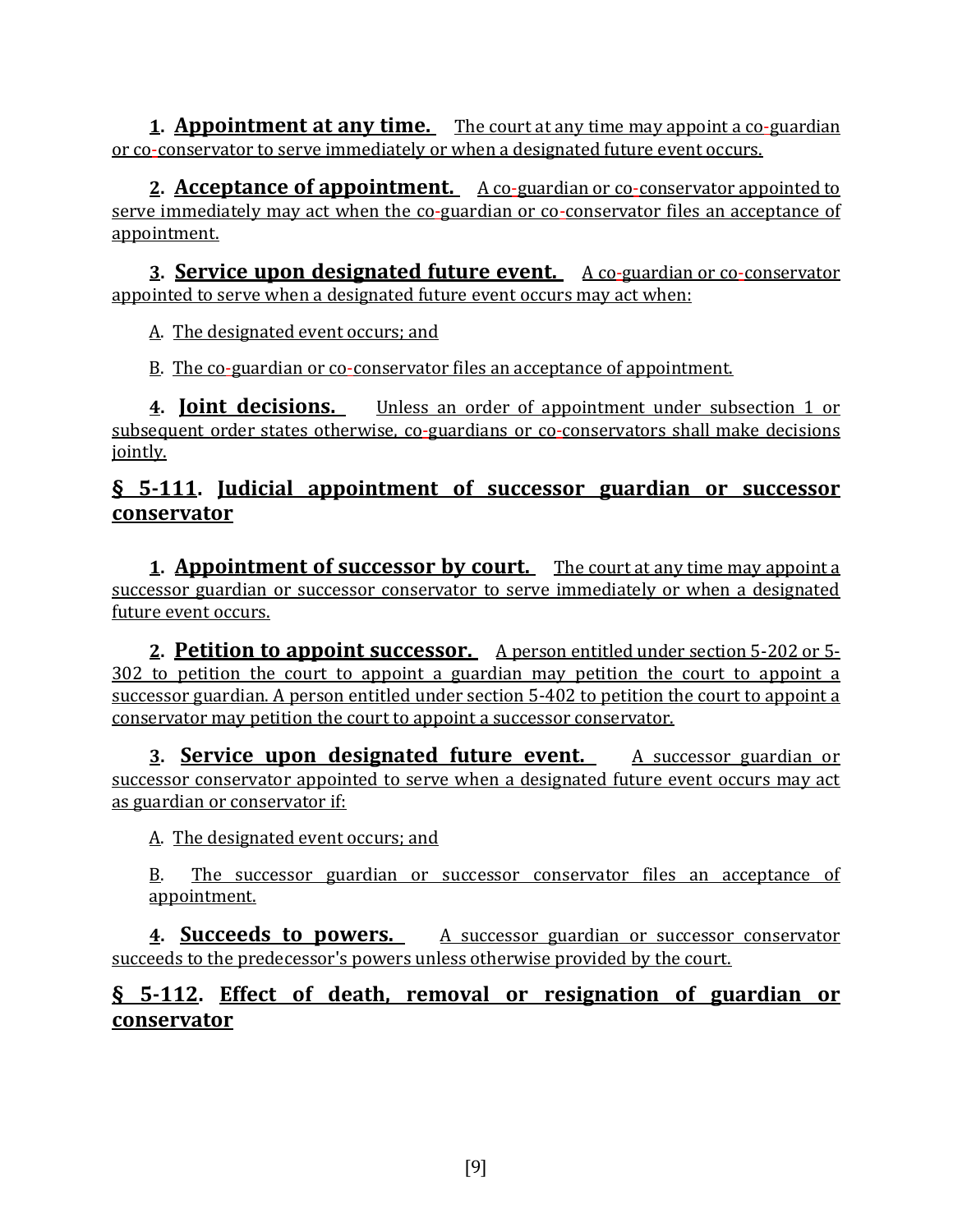**1. Termination.** Appointment of a guardian or conservator terminates on the death or removal of the guardian or conservator or when the court approves a resignation of the guardian or conservator under subsection 2.

**2. Petition to resign; approval.** A guardian or conservator must petition the court to resign. The petition may include a request that the court appoint a successor. Resignation of a guardian or conservator is effective on the date the resignation is approved by the court.

**3. Liability.** Death, removal or resignation of a guardian or conservator does not affect liability for a previous act or the obligation to account for an action taken on behalf of the individual subject to guardianship or conservatorship or to account for the individual's money or other property.

## **§ 5-113. Notice of hearing**

**1. Notice by movant.** If notice of a hearing under this Act is required, the movant shall give notice of the date, time and place of the hearing to the person to be notified unless otherwise ordered by the court for good cause. Except as otherwise provided in this Act, notice must be given in compliance with the Maine Rules of Probate Procedure, Rule 4 or the Maine Rules of Civil Procedure, Rule 4 at least 14 days before the hearing.

**2. Proof of notice.** Proof of notice of a hearing under this Act must be madefiled at least 3 days before or at the hearing and filed in the proceeding.

**<u>3. Type size; plain language.** Notice of a hearing under this Act must be in at</u> least 16-point type, in plain language and, to the extent feasible, in a language in which the recipient is proficient.

## **§ 5-114. Waiver of notice**

**1. Waiver by person.** Except as otherwise provided in subsection 2, a person may waive notice under this Act in a record signed by the person or the person's attorney and filed in the proceeding.

**2. Waiver prohibited.** Unless represented by an attorney, aA respondent, an individual subject to guardianship, an individual subject to conservatorship, an individual subject to a protective arrangement instead of guardianship or conservatorship, an appointed guardian or an appointed conservator may not waive notice under this Act.

Maine Comment: Subsection 2 of this section adds that an appointed guardian and an appointed conservator cannot waive notice under any circumstances.

## **§ 5-115. Guardian ad litem**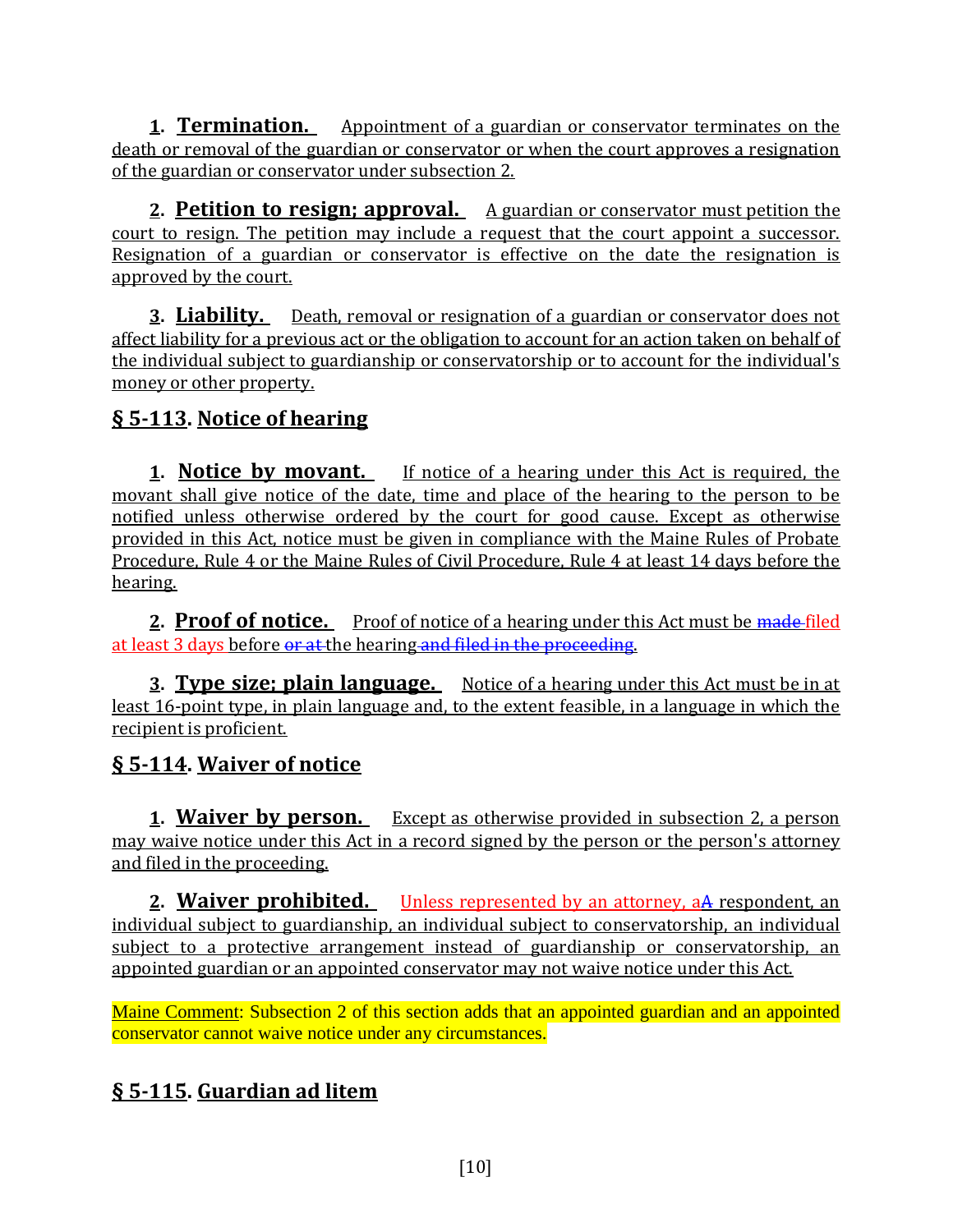At any stage of a proceeding under this Act, the court may appoint a guardian ad litem for an individual to identify and represent the individual's best interest or perform other duties if the court determines the individual's interest otherwise would not be adequately represented. If a conflict of interest or potential conflict of interest does not exist, a guardian ad litem may be appointed to represent multiple individuals or interests. The guardian ad litem may not be the same individual as the attorney representing the respondent. The court shall state on the record the duties of the guardian ad litem and the reasons for the appointment, as well as responsibility for payment of the guardian ad litem fees.

Maine Comment: This section is derived from Section 1-112 of the now-repealed Title 18-A and includes a cross-reference to the new provision regarding the appointment of guardians *ad litem* in minor guardianship proceedings in Section 5-212. This section broadens the court's discretion to appoint a guardian ad litem to perform other duties in addition to identifying and representing the individual's best interests if the court determines the individual's interest otherwise would not be adequately represented.

## **§ 5-116. Request for notice**

A person that is interested in the welfare of a respondent, individual subject to guardianship or conservatorship or individual subject to a protective arrangement instead of guardianship or conservatorship and that is not otherwise entitled to notice under this Act may file a request with the court for notice. The court shall send or deliver a copy of the request to the guardian, to the conservatorustodian if one has been appointed, and to the individual who is subject to the guardianship, conservatorship or protective arrangement. The guardian, conservator, and the individual who is subject to the guardianship, conservatorship, or protective arrangement recipient of the notice may file an objection to the demand for notice within 60 days. If an objection is filed, the court shall hold a hearing on the request. If the court approves the request, the court shall give notice of the approval to the guardian or conservator if one has been appointed or to the respondent if no guardian or conservator has been appointed. The request must include a statement showing the interest of the person making it and the address of the person or an attorney for the person to whom notice is to be given. If the court approves the request, or if no objection is filed within 60 days, then the requesting party shall be entitled to notice.

Maine Comment: This section deviates from the Uniform Probate Code in that it adds the requirement that the court send a copy of the request for notice to the guardian and or conservator if one has been appointed and otherwise to the individual subject to the guardianship, conservatorship or protective arrangement. This section also deviates from the Uniform Probate Code in that it adds a sixty-day period for filing an objection and for a hearing if an objection is filed. These added steps give the parties an opportunity to object and have the court determine the appropriateness of the request by a person who is otherwise not entitled to notice.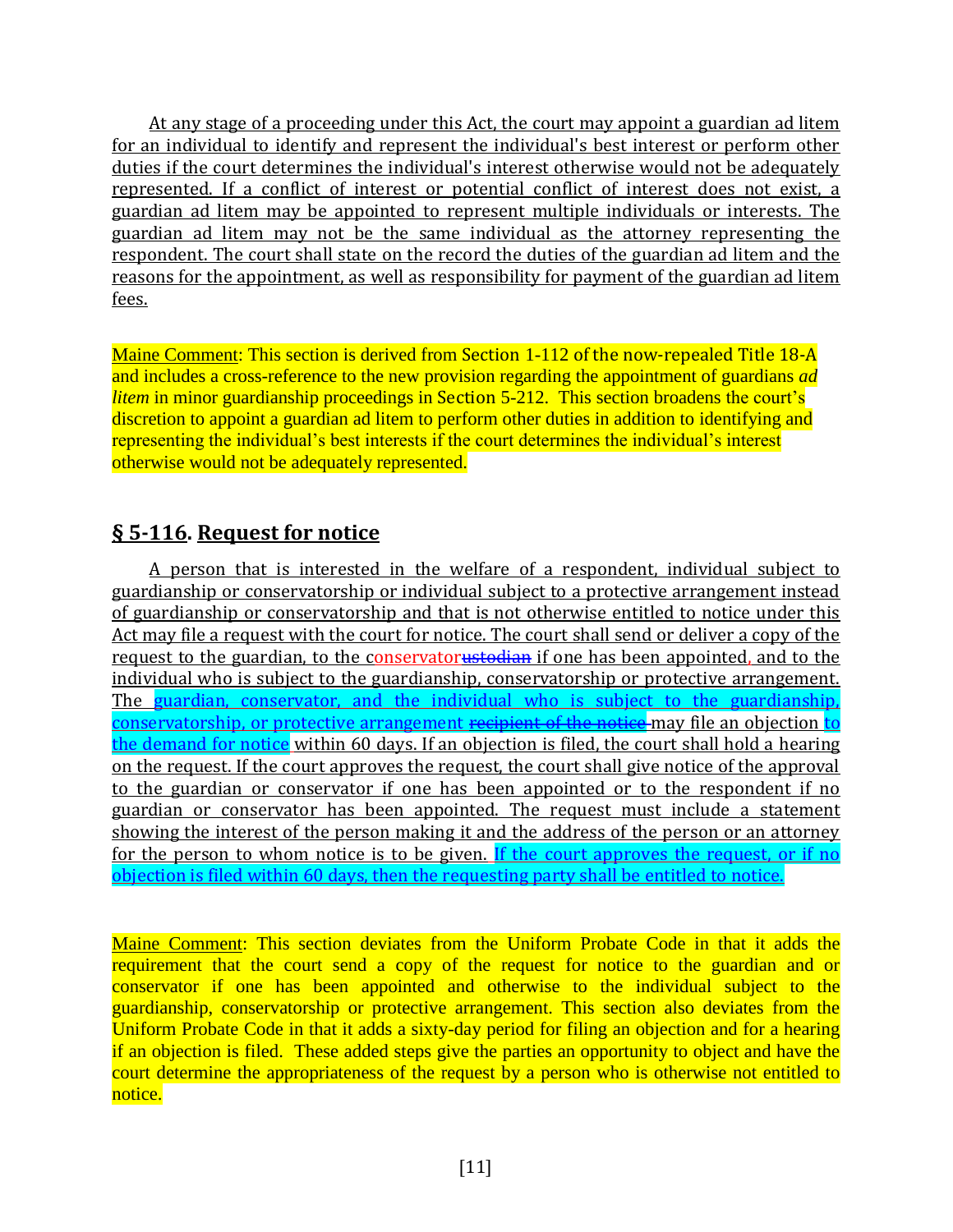## **§ 5-117. Disclosure of bankruptcy or criminal history**

**1. Disclosure; petition.** As part of the petition to be appointed a guardian or conservator, a person the petitioner shall disclose to the court whether the proposed guardian or conservator<del>person</del>:

A. Is or has been a debtor in a bankruptcy, insolvency or receivership proceeding; or

B. Has been convicted of:

(1) A felony;

(2) A crime involving dishonesty, neglect, violence or use of physical force; or

(3) Any other crime relevant to the functions the individual would assume as guardian or conservator.

**2. Agent; convictions; approval.** A guardian or conservator may not engage an agent the guardian or conservator knows has been convicted of a felony, a crime involving dishonesty, neglect, violence or use of physical force or any other crime relevant to the functions the agent is being engaged to perform promptly without prior approval of the court.

**3. Finances manager agent; debtor; disclosure.** If a conservator engages or anticipates engaging an agent to manage finances of the individual subject to conservatorship and knows the agent is or has been a debtor in a bankruptcy, insolvency or receivership proceeding, the conservator promptly shall disclose that knowledge to the court.

Maine Comment: Subsection 1 of this section adds that the disclosure be part of the petition for the appointment of a guardian or conservator to enable the court to address the issue in the preliminary part of the proceeding.

Subsection 2 of this section prohibits the guardian or conservator from knowingly engaging an agent who has been convicted of a felony, or convicted of a crime involving dishonesty, neglect, violence or the use of physical force or any other relevant crime without prior court approval. Prior court approval affords more protection as compared to the Uniform Probate Code's more limited requirement of promptly informing the court.

## **§ 5-118. Multiple appointments or nominations**

If a respondent or other person makes more than one appointment or nomination of a guardian or a conservator, the latest in time governs.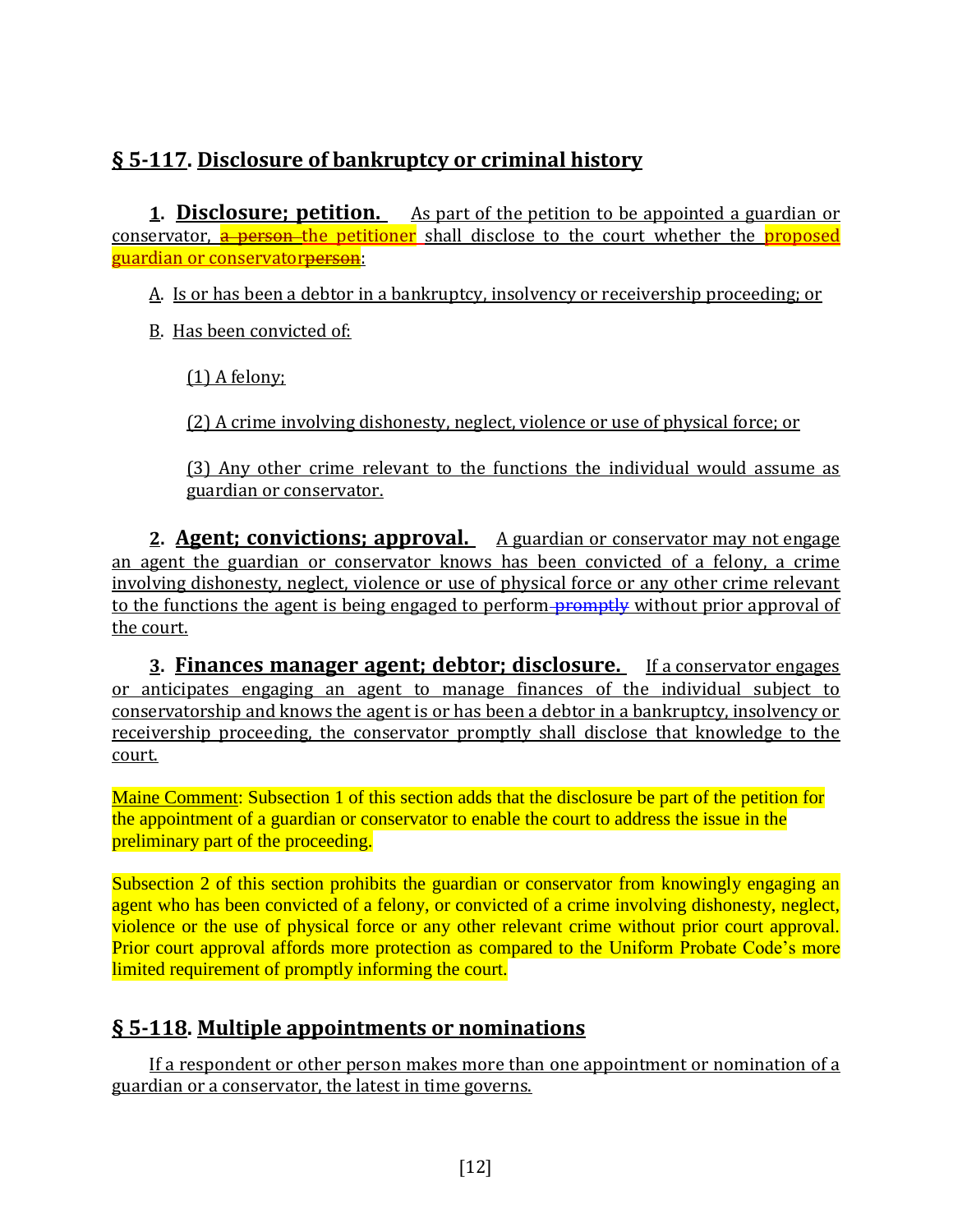## **§ 5-119. Compensation and expenses; in general**

**1. Attorney for respondent.** Unless otherwise compensated for services rendered, Unless the court has made a finding that the respondent is indigent and has appointed an attorney for the respondent on that basis, Aan attorney for a respondent in a proceeding under this Act is entitled to reasonable compensation and reimbursement of reasonable expenses from the property of the respondent.

**2. Attorney or other person.** Unless otherwise compensated for services rendered, Unless the court has made a finding that the respondent is indigent Aan attorney or other person whose services resulted in an order beneficial to an individual subject to guardianship or conservatorship or beneficial to an individual for whom a protective arrangement instead of guardianship or conservatorship was ordered is entitled to reasonable compensation and reimbursement of reasonable expenses from the property of the individual.

**3. Court review.** After notice to all interested persons, on petition of an interested person, the propriety of employment of any person by a conservator or guardian, including any attorney, accountant, investment advisor or other specialized agent or assistant, and the reasonableness of the compensation of any person so employed, and the reasonableness of compensation for and the appropriateness of services provided pursuant to subsections (1) and (2) above, may be reviewed by the court. Any person who has received excessive compensation or reimbursement of inappropriate expenses for services rendered may be ordered to make appropriate refunds. The factors set forth in section 3-721, subsection 2 must be considered as guides in determining the reasonableness of compensation under this section.

**4. Costs assessed against petitioner.** If the court dismisses a petition under this Act and determines the petition was filed in bad faith, the court may assess the cost of any court-ordered professional evaluation or visitor against the petitioner and any attorneys' fees or other costs incurred by ther respondent.

**5. Guardian.** A guardian is entitled to reasonable compensation for services as guardian based on the factors set forth in sections 3-721, subsection 2 and to reimbursement for room and board provided to the ward consistent with the plan or revised plan filed with the Court; provided, however, if no conservator has been appointed, then any payments to the guardian for room and board must be approved by the court either before or after the payments are made.

Maine Comment: Contrary to the Uniform Probate Code's requirement that compensation be approved by the court before payment, this section contains sufficient protection with an optional court review by a petition of an interested party, which is in addition to the annual accounting requirement found in section 5-423.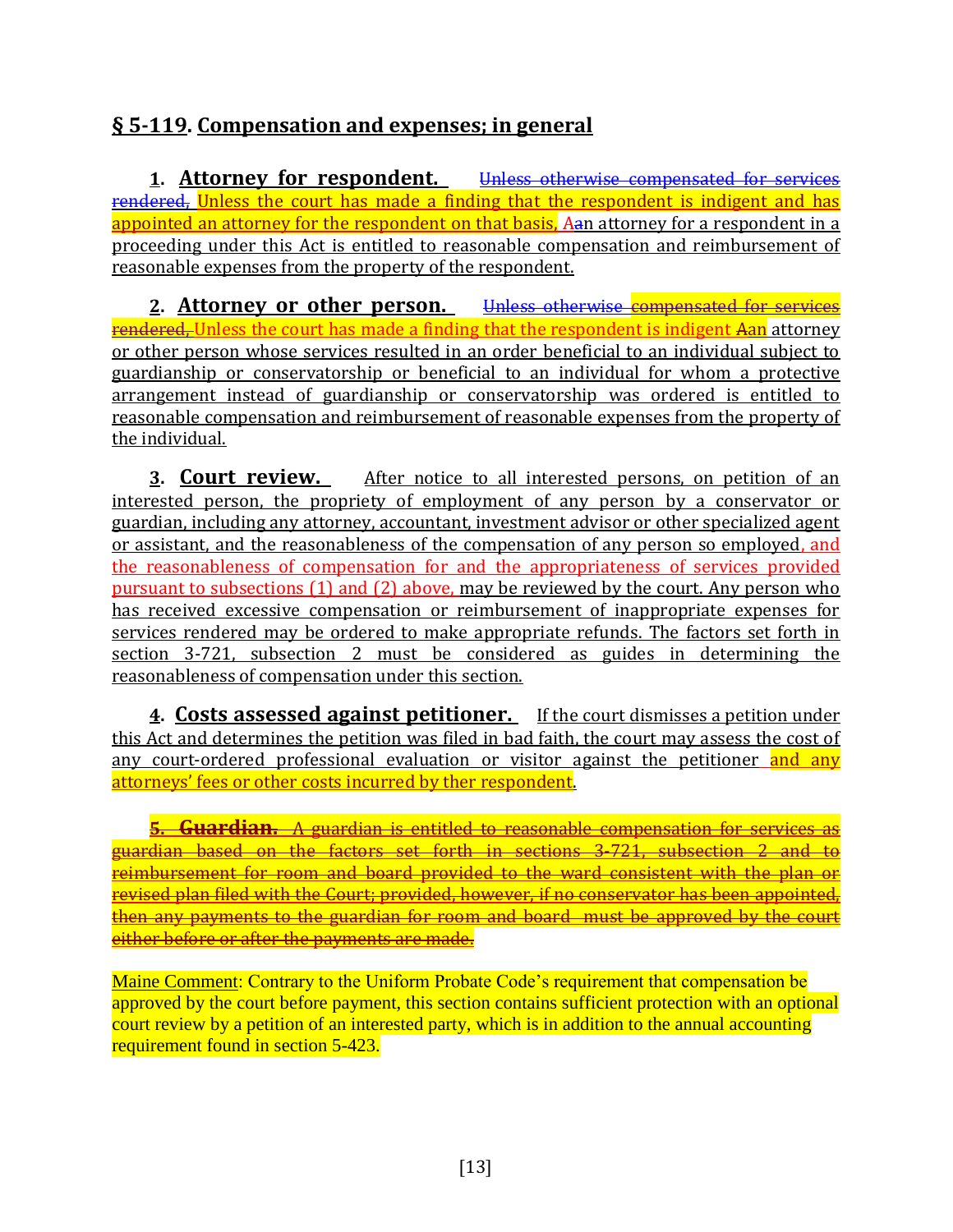## **§ 5-120. Liability of guardian or conservator for act of individual subject to guardianship or conservatorship**

A guardian or conservator is not personally liable to a 3rd person for the act of an individual subject to guardianship or conservatorship solely by reason of the guardianship or conservatorship.

Maine Comment: This section purposefully is not intended to incorporate the Uniform Probate Code's comment in regard to the personal liability of a guardian or conservator for acts of the individual subject to guardianship or conservatorship based on a negligence or breach of fiduciary duty standard because this provision is not intended to address the standard of care for liability of a guardian or conservator.

## **§ 5-121. Petition after appointment for instructions or ratification**

**1. Petition.** A guardian or conservator may petition the court for instruction concerning fiduciary responsibility or ratification of a particular act.

**2. Instruction or order.** On notice and hearing on a petition under subsection 1, the court may give an appropriate instruction and enter any appropriate order.

## **§ 5-122. Third-party acceptance of authority of guardian or conservator**

**1. Refusal to recognize authority required.** A person must refuse to recognize the authority of a guardian or conservator to act on behalf of an individual subject to guardianship or conservatorship if:

A. The person has actual knowledge or a reasonable belief that the guardian's or conservator's letters of office are invalid or that the guardian or conservator is exceeding or improperly exercising authority granted by the court; or

B. The person has actual knowledge that the individual subject to guardianship or conservatorship is subject to physical or financial abuse, neglect, exploitation or abandonment by the guardian or conservator or a person acting for or with the guardian or conservator.

2. **Refusal to recognize authority discretionary.** A person may refuse to recognize the authority of a guardian or conservator to act on behalf of an individual subject to guardianship or conservatorship if:

A. The guardian's or conservator's proposed action would be inconsistent with this Act; or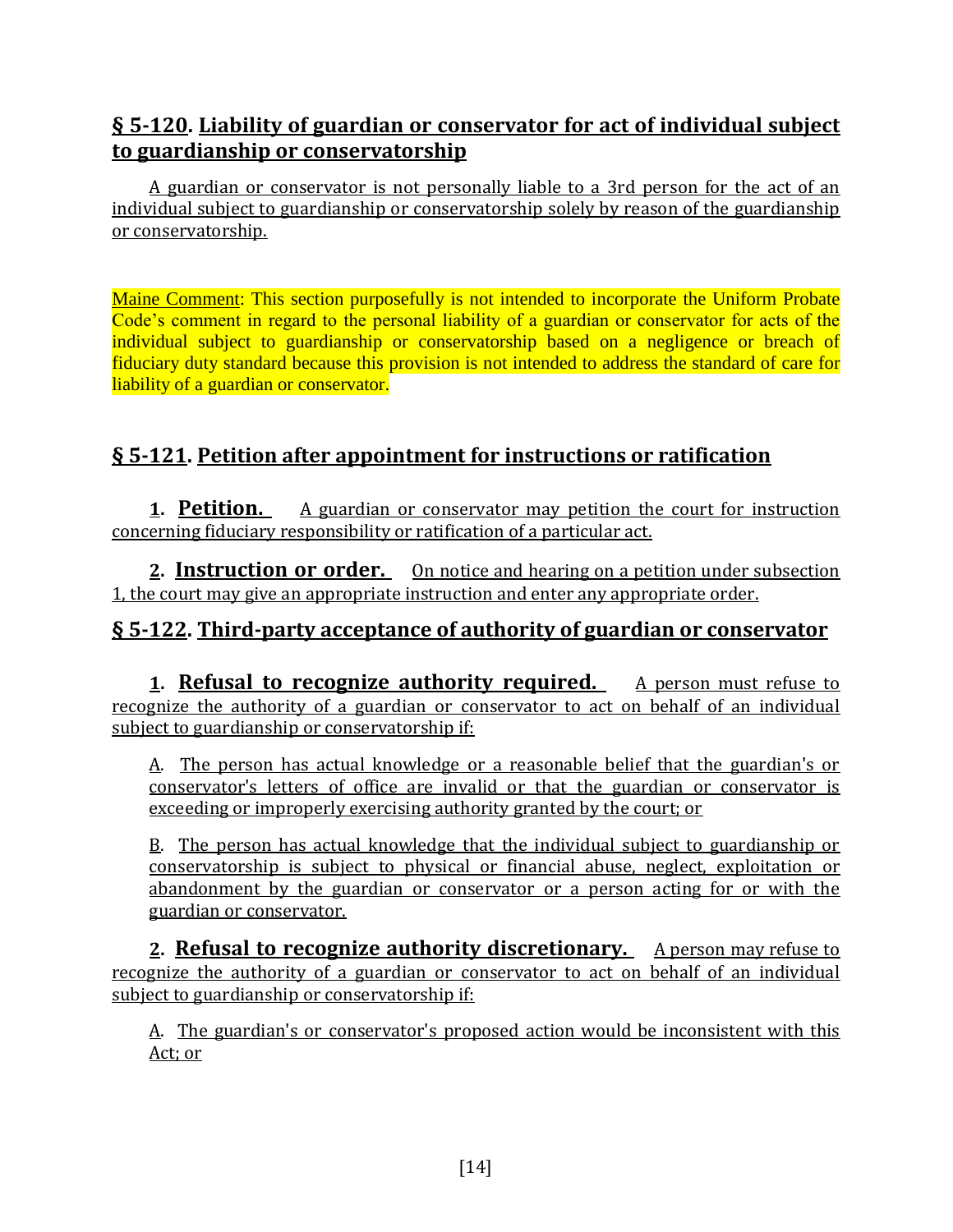B. The person makes, or has actual knowledge that another person has made, a report to adult protective services or child protective services stating a good faith belief that the individual subject to guardianship or conservatorship is subject to physical or financial abuse, neglect, exploitation or abandonment by the guardian or conservator or a person acting for or with the guardian or conservator.

**3. Report refusal to court.** A person that refuses to accept the authority of a guardian or conservator in accordance with subsection 2 shall report the refusal and the reason for refusal to the court. The court on receiving a report shall consider whether removal of the guardian or conservator or other action is appropriate.

**4. Petition to require recognition or acceptance.** A guardian or conservator may petition the court to require a 3rd party to recognize the authority of a guardian or conservator or accept a decision made by the guardian or conservator on behalf of the individual subject to guardianship or conservatorship, and if the court finds that the refusal of a 3rd party to recognize the authority of a guardian or conservator or accept the decision made by the guardian or conservator was made in bad faith and without adequate justification, the court may surcharge the person who refuses to recognize the authority of a guardian or conservator or accept the authority of the guardian or conservator for attorneys' fees and costs. Notice of the petition shall given to the adult subject to guardianship or conservatorship and to all persons entitled to notice under section 5-310, subsection 5 or section 5-411, subsection 5, or a subsequent order.

Maine Comment: Subsection 3 of this section modifies the Uniform Probate Code's optional reporting requirement for a person who refuses to accept the authority of a guardian or conservator to a mandatory report for a person who has refused to accept the authority of a guardian and conservator.

# **§ 5-123. Use of agent by guardian or conservator**

**1. Delegation consistent with plan and fiduciary duty.** Except as otherwise provided in subsection 3, a guardian or conservator may delegate a power to an agent that a prudent guardian or conservator of comparable skills could prudently delegate under the circumstances if the delegation is consistent with the guardian's or conservator's plan and fiduciary duty.

**2. Delegating a power.** In delegating a power under subsection 1, the guardian or conservator shall exercise reasonable care, skill and caution in:

A. Selecting the agent;

B. Establishing the scope and terms of the agent's work in accordance with the guardian's or conservator's plan;

C. Monitoring the agent's performance and compliance with the delegation; and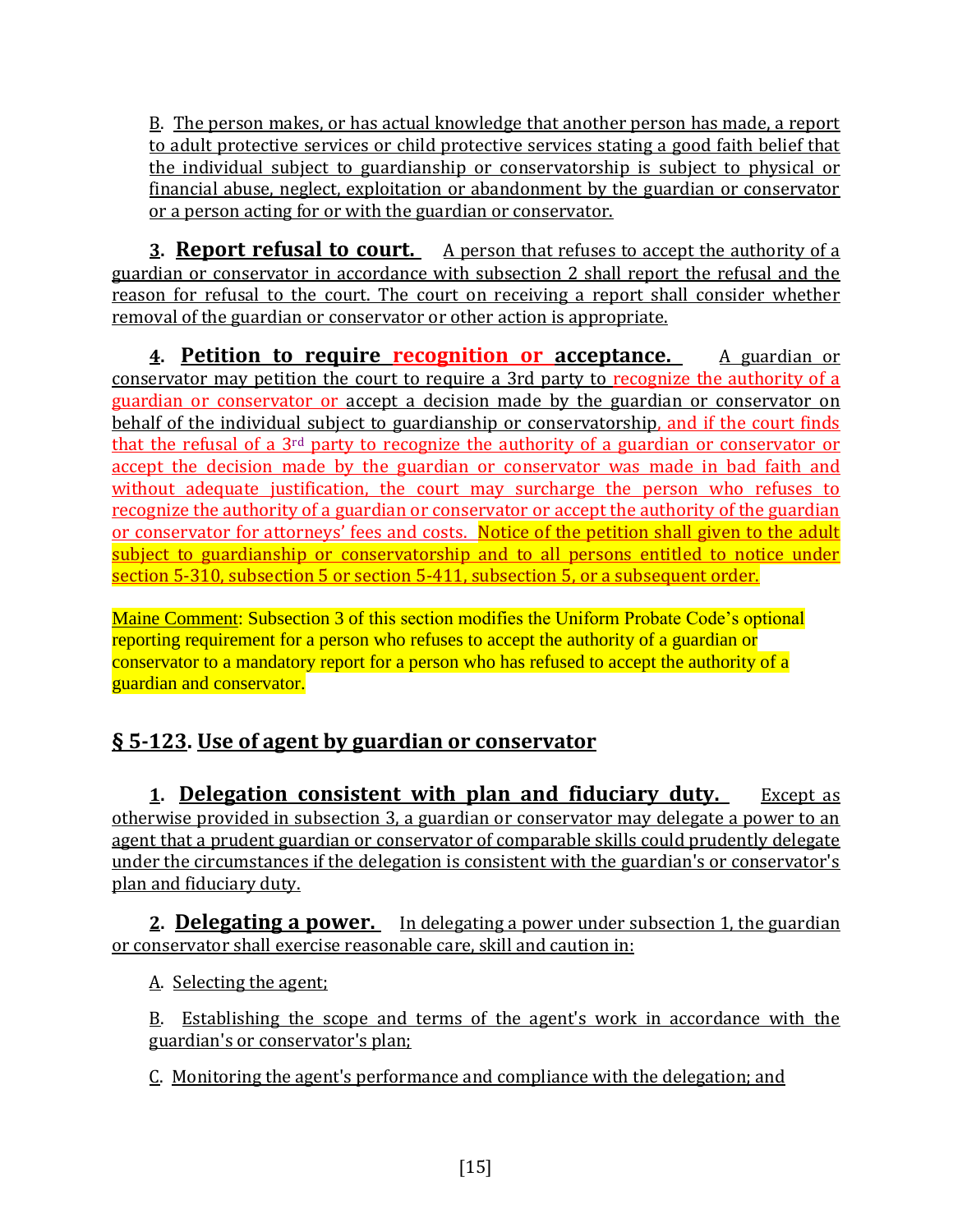D. Redressing action or inaction of the agent that would constitute a breach of the guardian's or conservator's duties if performed by the guardian or conservator.

**3. Delegation limitation.** A guardian or conservator may not delegate all powers to an agent.

**4. Agent performing a delegated power.** In performing a power delegated under this section, an agent shall:

A. Exercise reasonable care to comply with the terms of the delegation and use reasonable care in the performance of the delegated power; and

B. If the agent has been delegated the power to make a decision on behalf of the individual subject to guardianship or conservatorship, in making the decision use the same decision-making standard the guardian or conservator would be required to use in making the decision.

**<u>5. <b>Jurisdiction of court.** By accepting a delegation of a power from a guardian</u> or conservator under this section, an agent submits to the jurisdiction of the courts of this State in an action involving the agent's performance as agent.

**6. Liability.** A guardian or conservator that delegates and monitors a power in compliance with this section is not liable for the decisions or actions of the agent.

## **§ 5-124. Temporary substitute guardian or conservator**

**1. Temporary substitute guardian.** The court may appoint a temporary substitute guardian for a period not longer than 6 months for an individual subject to guardianship if:

A. A proceeding to remove an existing guardian is pending; or

B. The court finds an existing guardian is not effectively performing the guardian's duties and the welfare of the individual requires immediate action.

**2. Temporary substitute conservator.** The court may appoint a temporary substitute conservator for a period not longer than 6 months for an individual subject to conservatorship if:

A. A proceeding to remove an existing conservator is pending; or

B. The court finds that an existing conservator is not effectively performing the conservator's duties and the welfare of the individual or the conservatorship estate requires immediate action.

**3. Powers.** Except as otherwise ordered by the court, a temporary substitute guardian or temporary substitute conservator appointed under this section has the powers stated in the order of appointment of the guardian or conservator. The authority of an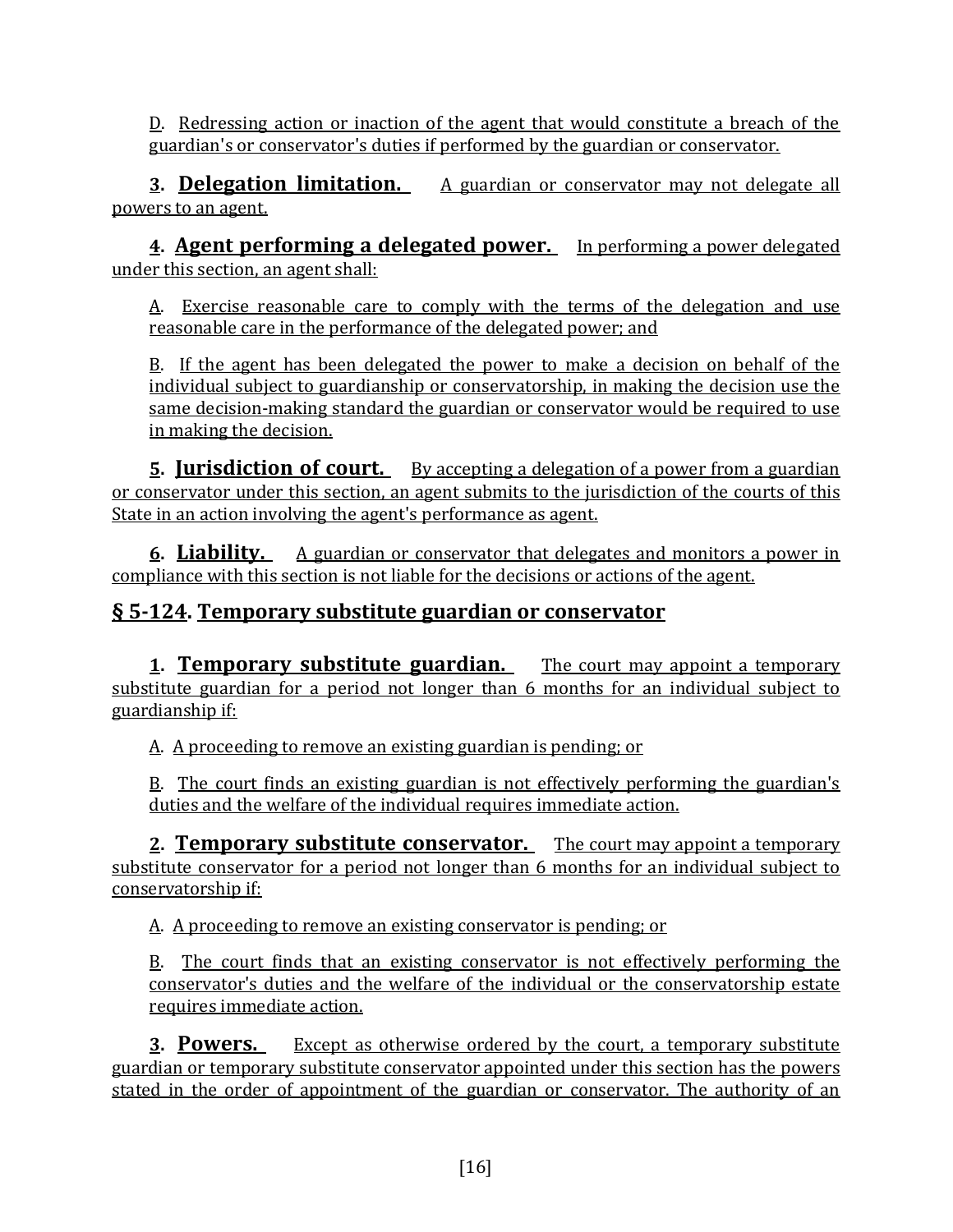existing guardian or conservator is suspended for as long as the temporary substitute guardian or conservator has authority.

**4. Notice.** The court shall give notice of appointment of a temporary substitute guardian or temporary substitute conservator under this section not later than 5 days after the appointment to:

A. The individual subject to guardianship or conservatorship;

B. The affected guardian or conservator; and

C. In the case of a minor, each parent of the minor and any person currently having custody or care of the minor.

**5. Removal.** The court may remove a temporary substitute guardian or temporary substitute conservator appointed under this section at any time. The temporary substitute guardian or temporary substitute conservator shall make any report the court requires.

**6. Application.** Except as otherwise provided in this section, the provisions of this Act:

A. Concerning a guardian for a minor apply to a temporary substitute guardian for a minor;

B. Concerning a guardian for an adult apply to a temporary substitute guardian for an adult; and

C. Concerning a conservator apply to a temporary substitute conservator.

Maine Comment: Subsection 6 of this section clarifies that except as otherwise provided within this section, all provisions for guardians and conservators under this Title apply to temporary substitute guardians and temporary substitute conservators as well.

# **§ 5-125. Registration of order; effect**

**1. Registration of guardianship order.** If a guardian has been appointed for an individual in another state and a petition for guardianship of the individual is not pending in this State, the guardian appointed in the other state, after giving notice to the appointing court, may register the guardianship order in this State by filing as a foreign judgment, in a court of an appropriate county of this State, certified copies of the order and letters of office.

**2. Registration of conservatorship order.** If a conservator is appointed in another state and a petition for conservatorship is not pending in this State, the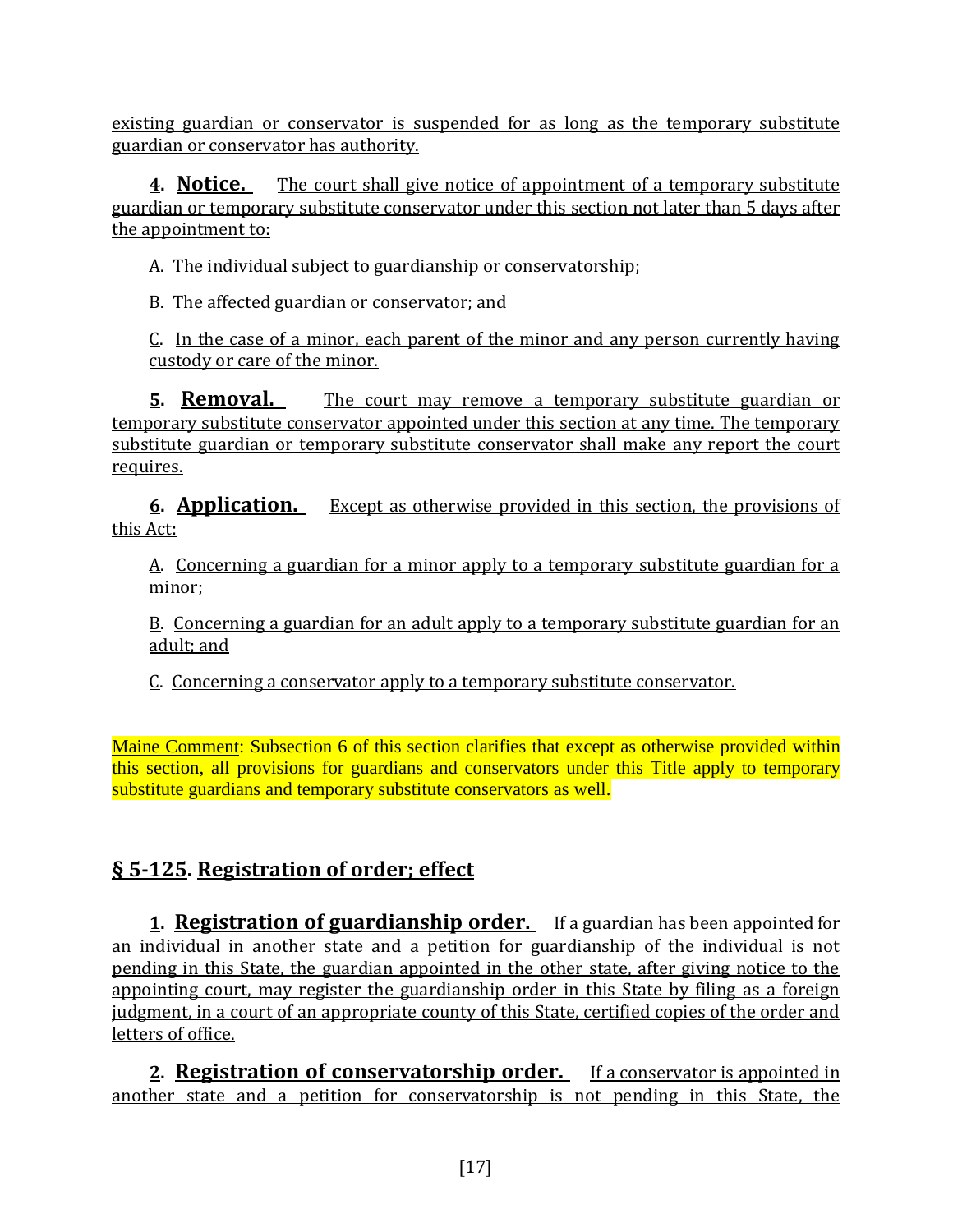conservator appointed in the other state, after giving notice to the appointing court, may register the conservatorship in this State by filing as a foreign judgment, in a court of a county in which property belonging to the individual subject to conservatorship is located, certified copies of the order of conservatorship, letters of office and any bond or other asset-protection arrangement required by the court.

**3. Exercise of powers.** On registration of a guardianship or conservatorship order from another state, the guardian or conservator may exercise in this State all powers authorized in the order except as prohibited by the law of this State other than this Act. If the guardian or conservator is not a resident of this State, the guardian or conservator may maintain an action or proceeding in this State subject to any condition imposed by this State on a nonresident party.

**4. Enforcement of registered order.** The court may grant any relief available under this Act and law of this State other than this Act to enforce a registered order.

# **§ 5-126. Grievance against guardian or conservator**

**1. File a grievance with the court.** An individual who is subject to guardianship or conservatorship, or a person interested in the welfare of an individual subject to guardianship or conservatorship, who reasonably believes a guardian or conservator is breaching the guardian's or conservator's fiduciary duty or otherwise acting in a manner inconsistent with this Act may file a grievance with the court. The grievance must be in writing or another record.

**2. Procedure upon receiving grievance.** Subject to subsection 3, after receiving a grievance under subsection 1, the court:

A. Shall review the grievance and, if necessary to determine the appropriate response to the grievance, court records related to the guardianship or conservatorship;

B. Shall schedule a hearing if the individual subject to guardianship or conservatorship is an adult and the grievance supports a reasonable belief that:

(1) Removal of the guardian and appointment of a successor may be appropriate in accordance with section 5-318;

(2) Termination or modification of the guardianship may be appropriate under section 5-319;

(3) Removal of the conservator and appointment of a successor may be appropriate under section 5-430;

(4) Termination or modification of the conservatorship may be appropriate under section 5-431; and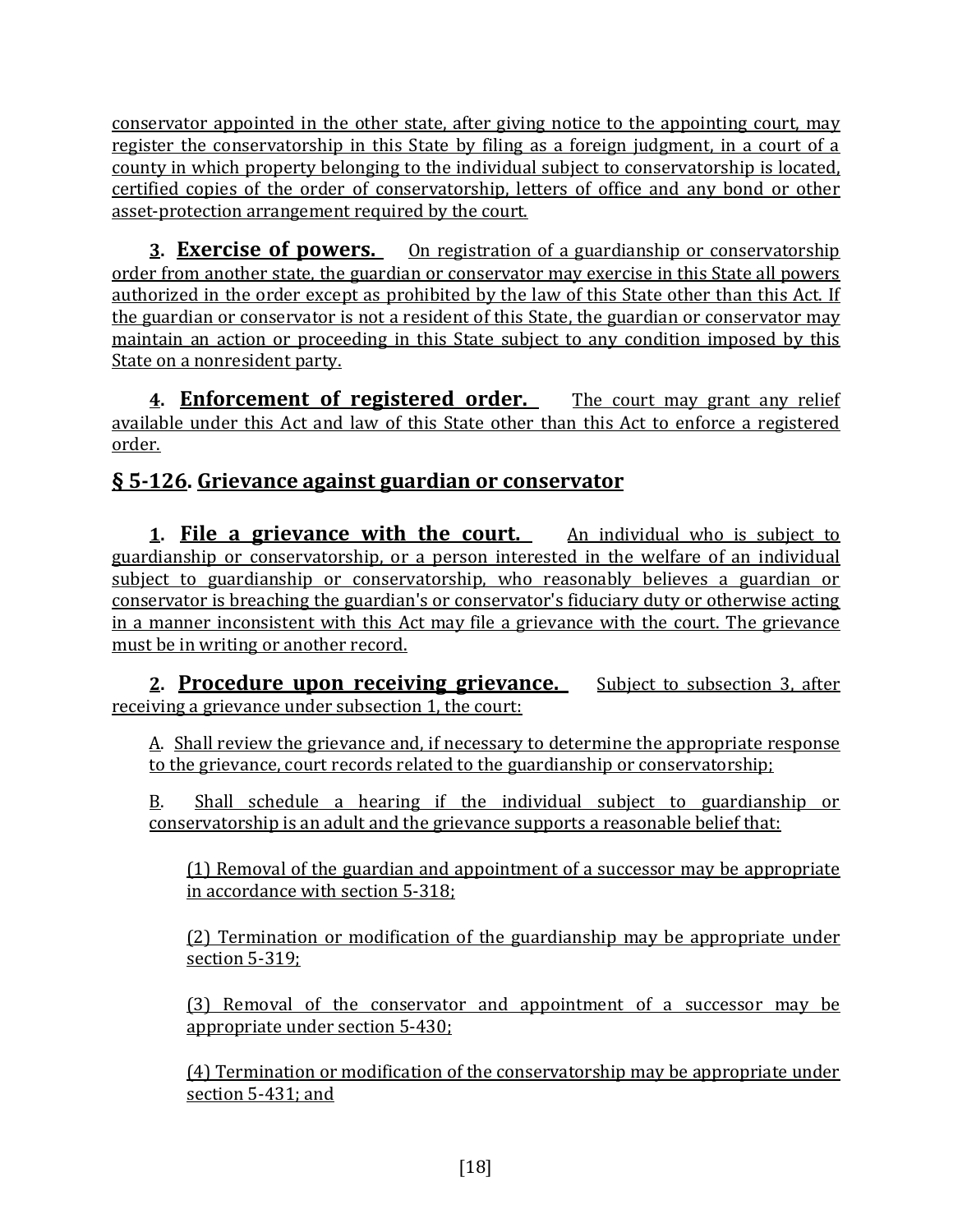C. May take any action supported by the grievance and record, including:

(1) Ordering the guardian or conservator to provide to the court a report, accounting, inventory, updated plan or other information;

(2) Appointing a guardian ad litem;

(3) Appointing an attorney for the individual subject to guardianship or conservatorship; or

(4) Scheduling a hearing.

**3. Similar grievance filed within 6 months.** The court may decline to proceed under subsection 2 if a similar grievance was made within the preceding 6 months and the court followed the procedures of subsection 2 in considering the grievance.

## **§ 5-127. Delegation by parent or guardian**

**1. Delegation; power of attorney.** A parent or a guardian of a minor or individual subject to guardianship, by a power of attorney, may delegate to another person, for a period not exceeding 12 months, any power regarding care, custody or property of the minor or individual subject to guardianship, except the power to consent to marriage, adoption or termination of parental rights to the minor. A delegation of powers by a courtappointed guardian becomes effective only when the power of attorney is filed with the court. A delegation of powers under this section does not deprive the parent or guardian of any parental or legal authority regarding the care and custody of the minor or individual subject to guardianship. A delegation of powers under this section is subject to the same court supervision that applies to temporary substitute guardians as described in section 5- 124, subsection 5. Any delegation under this section may be revoked or amended by the appointing parent or guardian in writing and delivered to the person to whom the powers were delegated and to other interested persons.

2. **National Guard or Reserves; extension.** Notwithstanding subsection 1, unless otherwise stated in the power of attorney, if the parent or guardian is a member of the National Guard or Reserves of the United States Armed Forces under an order to active duty for a period of more than 30 days, a power of attorney that would otherwise expire is automatically extended until 30 days after the parent or guardian is no longer under that active duty order or until an order of the court so provides.

This subsection applies only if the parent's or guardian's service is in support of:

A. An operational mission for which members of the reserve components have been ordered to active duty without their consent; or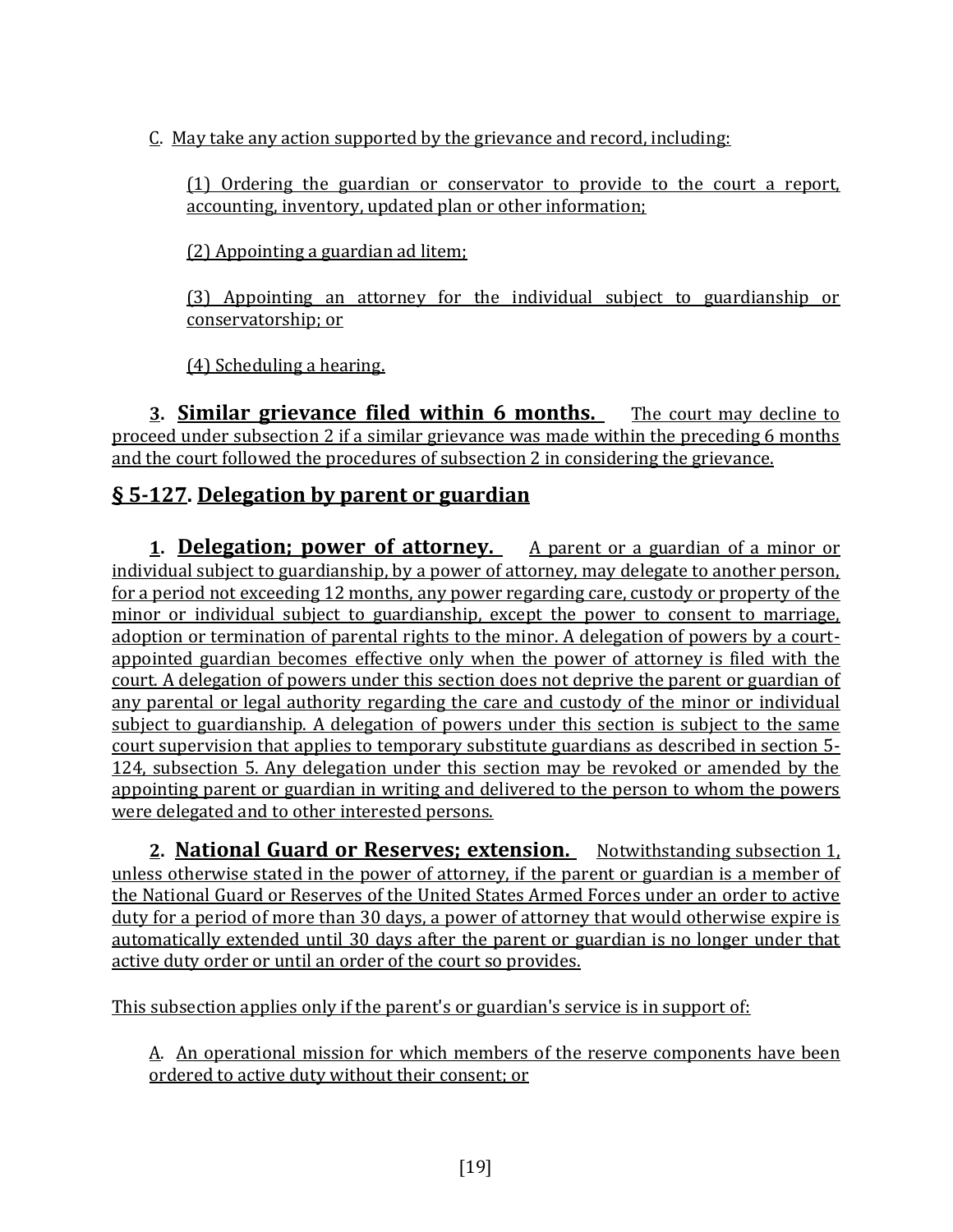B. Forces activated during a period of war declared by the United States Congress or a period of national emergency declared by the President of the United States or the United States Congress.

**3. Temporary care of minor.** This subsection applies when a parent or guardian executes a power of attorney under subsection 1 for the purpose of providing for the temporary care of a minor.

A. The execution of a power of attorney under subsection 1, without other evidence, does not constitute abandonment, abuse or neglect. A parent or guardian of a minor may not execute a power of attorney with the intention of permanently avoiding or divesting the parent or guardian of parental and legal responsibility for the care of the minor. Upon the expiration or termination of the power of attorney, the minor must be returned to the custody of the parent or guardian as soon as reasonably possible unless otherwise ordered by the court.

B. Unless the power of attorney is terminated, the agent named in the power of attorney shall exercise parental or legal authority on a continuous basis without compensation from the State for the duration of the power of attorney authorized by subsection 1. Nothing in this subsection disqualifies the agent from applying for and receiving benefits from any state or federal program of assistance for the minor or the agent. Nothing in this subsection prevents individuals or religious, community or other charitable organizations from voluntarily providing the agent with support related to the care of the minor while the minor is in the temporary care of the agent.

C. A minor may not be considered placed in foster care or in any way a ward of the State by virtue of the parent's or guardian's execution of a power of attorney authorized by subsection 1. The agent named in the power of attorney may not be considered a family foster home by virtue of the parent's or guardian's execution of a power of attorney authorized by subsection 1 and is not subject to any laws regarding the licensure or regulation of family foster homes unless licensed as a family foster home. Nothing in this subsection disqualifies the agent from being or becoming a family foster home licensed by the State or prevents the placement of the minor in the agent's care if the minor enters state custody.

**4. Background check.** An organization, other than an organization whose primary purpose is to provide free legal services or to provide hospital services, that is exempt from federal income taxation under Section 501(a) of the United States Internal Revenue Code of 1986 as an organization described by Section  $501(c)(3)$  and that assists parents or guardians with the process of executing a power of attorney for the temporary care of a minor shall ensure that a background check is conducted for the agent and any adult members of the agent's household, whether by completing the background check directly or by verifying that a current background check has already been conducted. The background check must include the following sources, and the results must be shared with the parent or guardian and the proposed agent: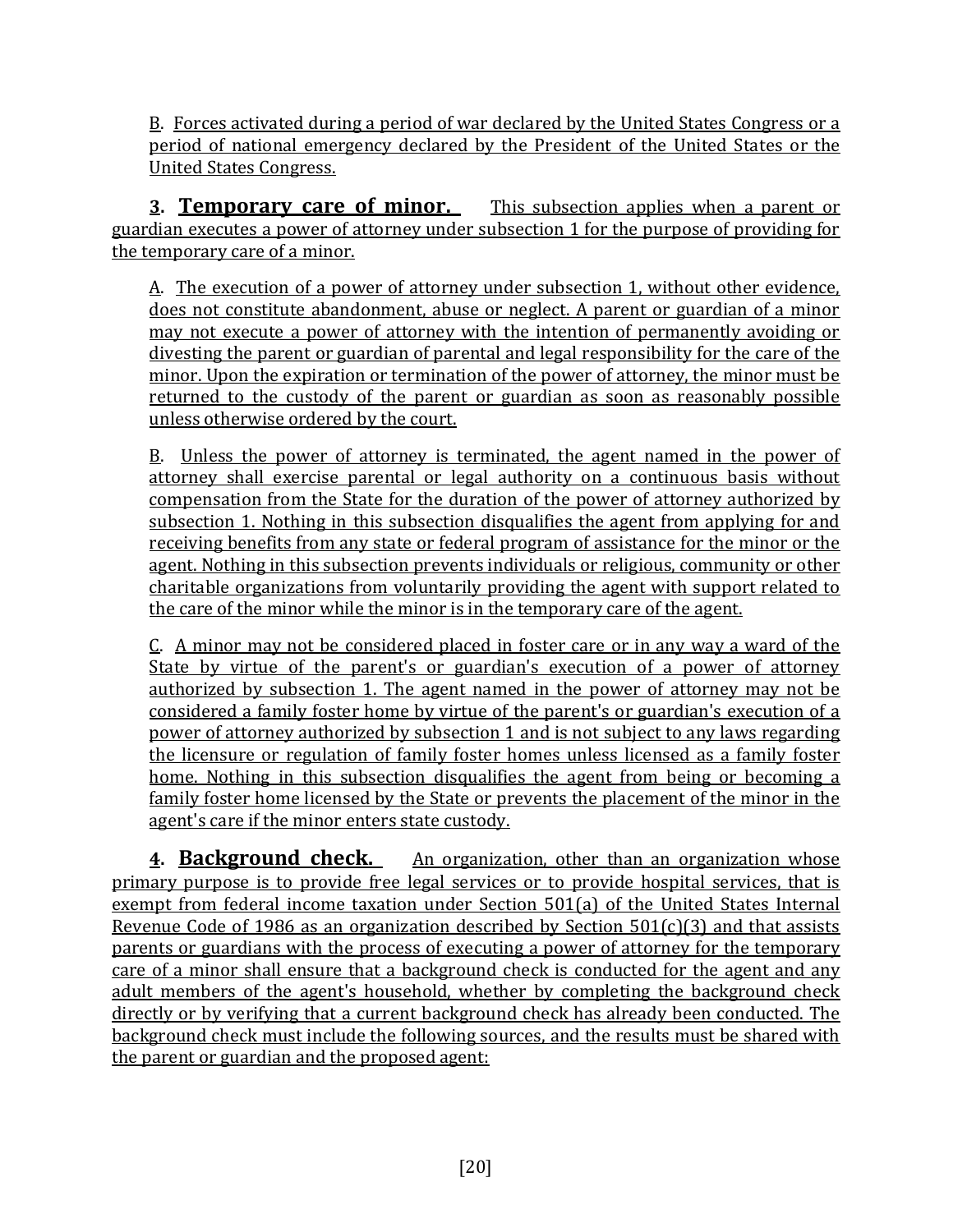A. A screening for child and adult abuse, neglect or exploitation cases in the records of the Department of Health and Human Services; and

B. A criminal history record check that includes information obtained from the Federal Bureau of Investigation.

The organization shall maintain records on the training and background checks of agents, including the content and dates of training and full transcripts of background checks, for a period of not less than 5 years after the minor attains 18 years of age. The organization shall make the records available to a parent or guardian executing a power of attorney under this section and to the ombudsman under Title 22, section 4087-A and any local, state or federal authority conducting an investigation involving the agent, the parent or guardian or the minor.

Without regard to whether an organization is included or excluded by the terms of this subsection, nothing in this section changes the restrictions on the unauthorized practice of law as provided in Title 4, section 807 with regard to the preparation of powers of attorney.

**<u>5. Disqualification of agent.** An employee or volunteer for an organization</u> described in subsection 4 may not further assist with a process that results in the completion of a power of attorney for the temporary care of a minor if the background checks conducted pursuant to subsection 4, paragraphs A and B disclose any substantiated allegations of child abuse, neglect or exploitation or any crimes that would disqualify the agent from becoming a licensed family foster home in the State.

**6. Penalties.** The following penalties apply to violations of this section.

A. An organization that knowingly fails to perform or verify the background checks or fails to share the background check information as required by subsection 4 is subject to a civil penalty not to exceed \$5,000, payable to the State and recoverable in a civil action.

B. An organization or an employee or volunteer of an organization that continues to assist a parent, guardian or agent in completing a power of attorney under subsection 4 if the background checks conducted pursuant to subsection 4 disclose any substantiated allegations of child abuse, neglect or exploitation or any crimes that would disqualify the agent from becoming a licensed family foster home is subject to a civil penalty not to exceed \$5,000, payable to the State and recoverable in a civil action.

C. An organization or an employee or volunteer of an organization that knowingly fails to maintain records or to disclose information as required by subsection 4 is subject to a civil penalty not to exceed \$5,000, payable to the State and recoverable in a civil action.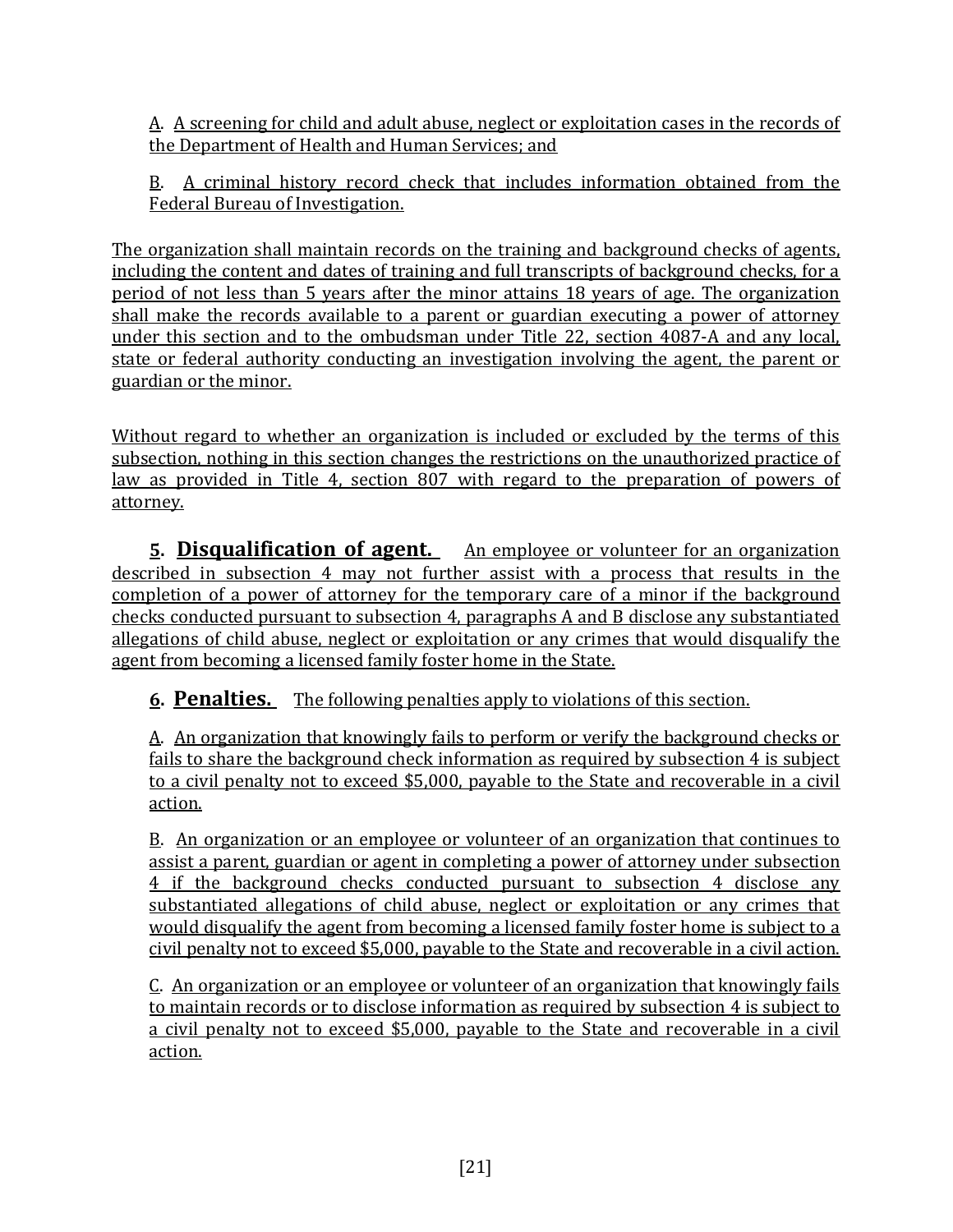Maine Comment: This section is the same as section 5-104 of the now-repealed Title 18-A, which was initially passed in 1979 and amended several times, and includes new language in subsection 1 expressly recognizing a parent's or guardian's right to revoke or amend the delegation of rights before the expiration of such delegation. Contrary to the Uniform Probate Code's proposed comparable section which limits delegation only to parents of minor children, Maine has chosen to continue to permit guardians to delegate powers by a power of attorney to be effective only when the power of attorney is filed with the court. The delegation of powers is subject to the same court supervision that applies to temporary substitute guardians described in section 5-124. Delegation by a parent and guardian is permitted for a period not exceeding twelve months, three months longer than the Uniform Probate Code's comparable provision limited to parental delegation.

## **PART 3**

## **GUARDIANSHIP OF ADULT**

### **§ 5-301. Basis for appointment of guardian for adult**

#### **1. Appointment.** On petition and after notice and hearing, the court may:

A. Appoint a guardian for a respondent who is an adult if it finds by clear and convincing evidence that the respondent lacks the ability to meet essential requirements for physical health, safety or self-care because:

(1) The respondent is unable to receive and evaluate information or make or communicate decisions, even with appropriate supportive services, technological assistance or supported decision making that provide adequate protection for the respondent;

(2) The respondent's identified needs cannot be met by **an appropriate** a protective arrangement instead of guardianship or other less restrictive alternatives; and

(3) The appointment is necessary or desirable as a means of enabling the respondent to meet essential requirements for physical health, safety or self-care; or

B. With appropriate findings, and additional notices to persons the court determines are entitled to notice, treat the petition as one for a conservatorship under Part 4 or a protective arrangement instead of guardianship or conservatorship under Part 5, enter any other appropriate order or dismiss the proceeding.

**2. Powers.** The court shall grant to a guardian appointed under subsection 1 only those powers necessitated by the limitations and demonstrated needs of the respondent and enter orders that will encourage the development of the respondent's maximum self-determination and independence. The court may not establish a full guardianship if a limited guardianship, protective arrangement instead of guardianship or other less restrictive alternatives would meet the needs of and provide adequate protection for the respondent.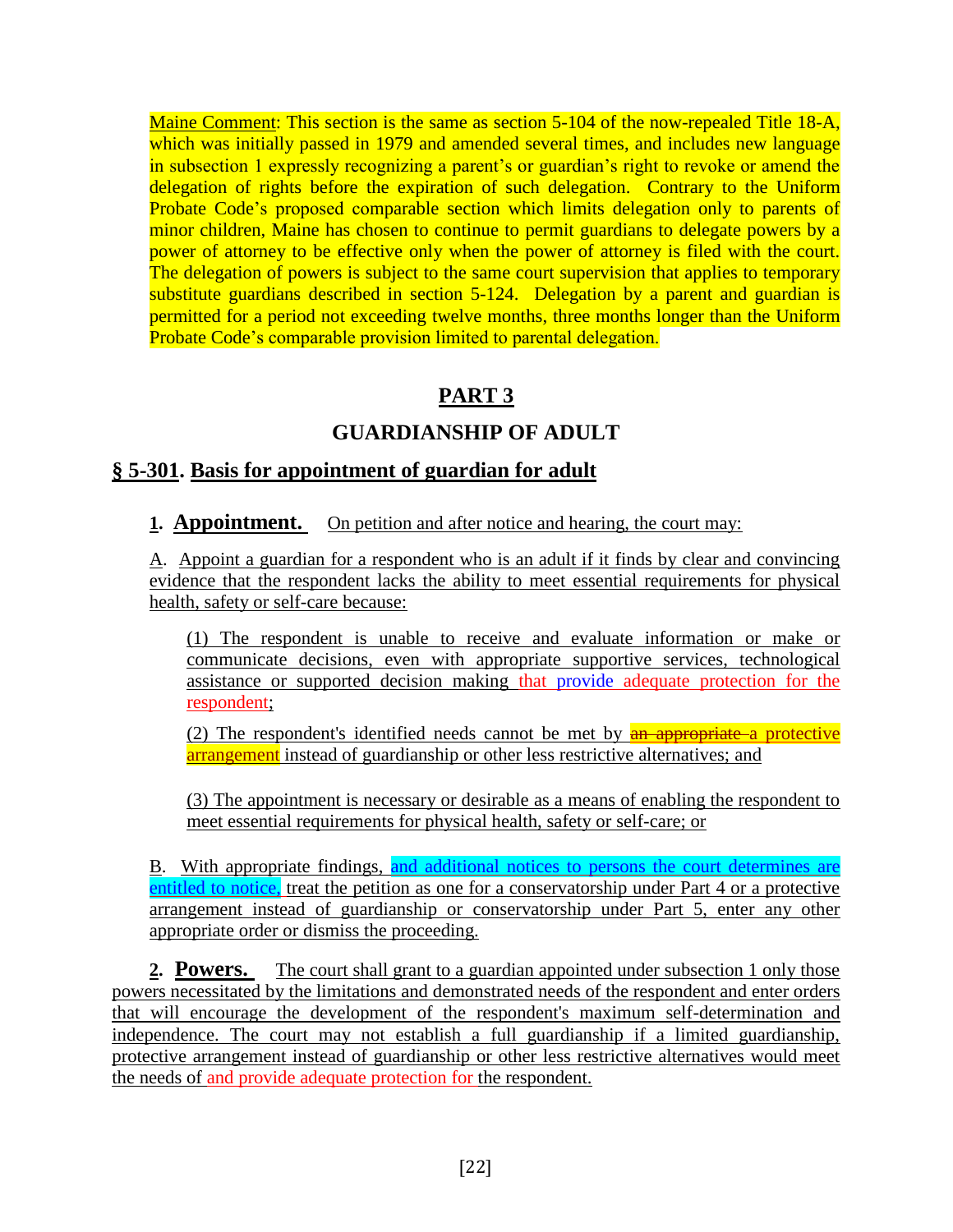#### Maine Comment

The Uniform Act was revised in Section 5-301  $(1)(A)(1)$  to require the court to find that any appropriate supportive services, technological assistance or supported decision making provide adequate protection for the particular respondent. Section 5-302(2) of the Uniform Act is also revised by adding that a less restrictive alternative to guardianship provide adequate protection for the respondent.

Consistent with the Uniform Act, Section 5-301 sets forth the only grounds for appointment of a guardian for an adult. Prior Maine law allowed for testamentary appointment by a parent or spouse.

### **§ 5-302. Petition for appointment of guardian for adult**

**1. Petition for appointment.** A person interested in an adult's welfare, including the adult for whom the order is sought, may petition for the appointment of a guardian for the adult.

**2. Contents of petition.** A petition under subsection 1 must set forth the petitioner's name, principal residence, current street address, if different, relationship to the respondent and interest in the appointment and state or contain the following to the extent known:

A. The respondent's name, age, principal residence, current street address, if different, and, if different, address of the dwelling in which it is proposed that the respondent will reside if the petition is granted;

B. The name and address of the respondent's:

(1) Spouse or domestic partner or, if the respondent has none, any adult with whom the respondent has shared household responsibilities for more than 6 months in the 12 month period before the filing of the petition;

(2) Adult children or, if the respondent has none, each parent and adult sibling of the respondent or, if the respondent has none, at least one adult nearest in kinship to the respondent who can be found with reasonable diligence; and

(3) Adult stepchildren whom the respondent actively parented during the stepchildren's minor years and with whom the respondent had an ongoing relationship within 2 years before the filing of the petition;

C. The name and current address of each of the following, if applicable:

(1) A person responsible for care or custody of the respondent;

(2) Any attorney currently representing the respondent;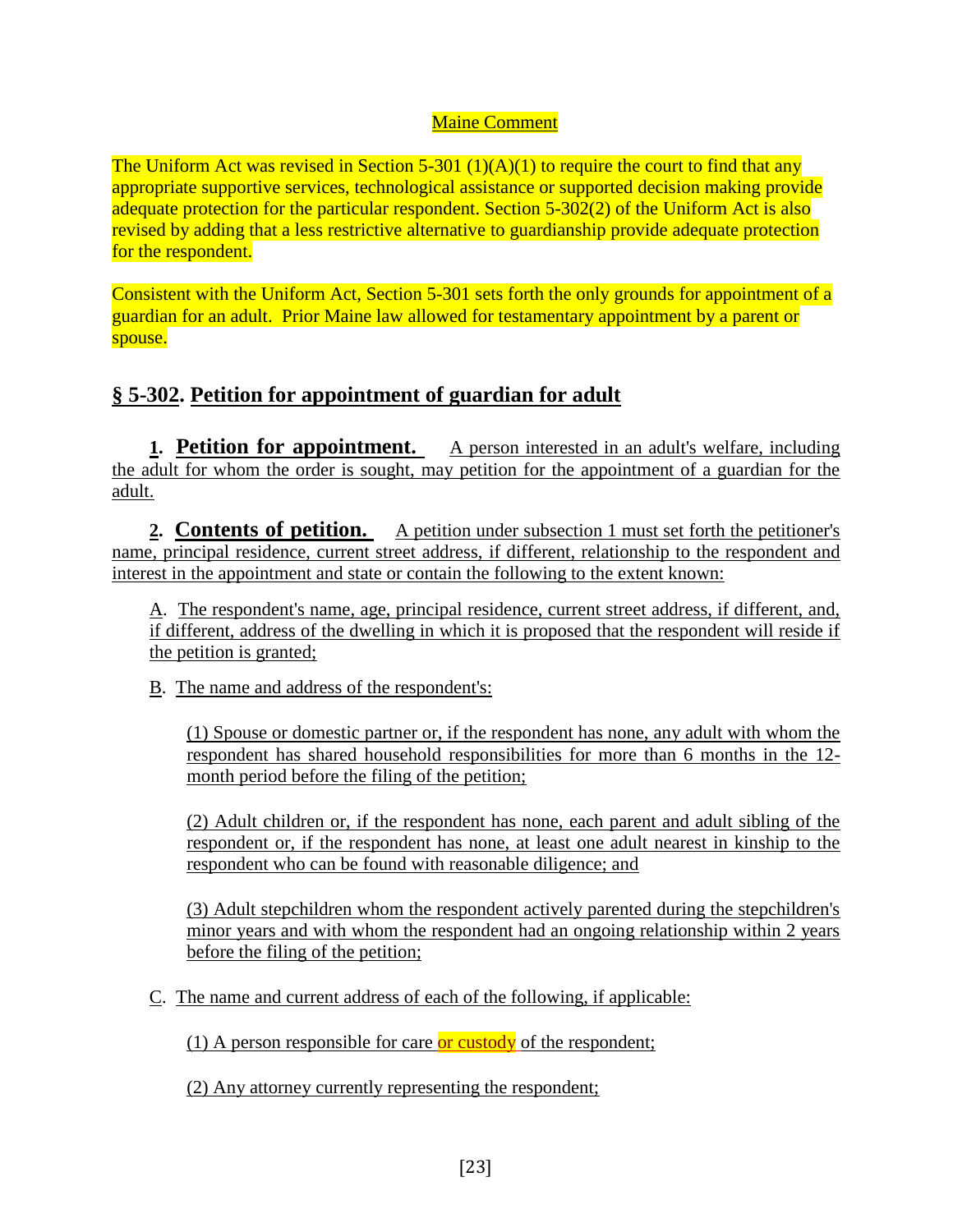(3) The representative payee appointed by the United States Social Security Administration for the respondent;

(4) A guardian or conservator acting for the respondent in this State or in another jurisdiction;

(5) A trustee or custodian of a trust or custodianship of which the respondent is a beneficiary;

(6) The United States Department of Veterans Affairs fiduciary for the respondent;

(7) An agent designated under a power of attorney for health care in which the respondent is identified as the principal;

(8) An agent designated under a power of attorney for finances in which the respondent is identified as the principal;

(9) A person nominated as guardian by the respondent;

(10) A person nominated as guardian by the respondent's parent, spouse or domestic partner in a will or other signed record;

(11) A proposed guardian and the reason the proposed guardian should be selected; and

(12) A person known to have routinely assisted the respondent with decision making within the 6 months before the filing of the petition;

#### D. The reason a guardianship is necessary, including a brief description of:

(1) The nature and extent of the respondent's alleged need;

(2) Any protective arrangement instead of guardianship or other less restrictive alternatives for meeting the respondent's alleged need that have been considered or implemented;

(3) If no protective arrangement or other less restrictive alternatives have been considered or implemented, the reason they have not been considered or implemented; and

(4) The reason a protective arrangement or other less restrictive alternatives are insufficient to meet the respondent's alleged need;

E. Whether the petitioner seeks a limited guardianship or full guardianship;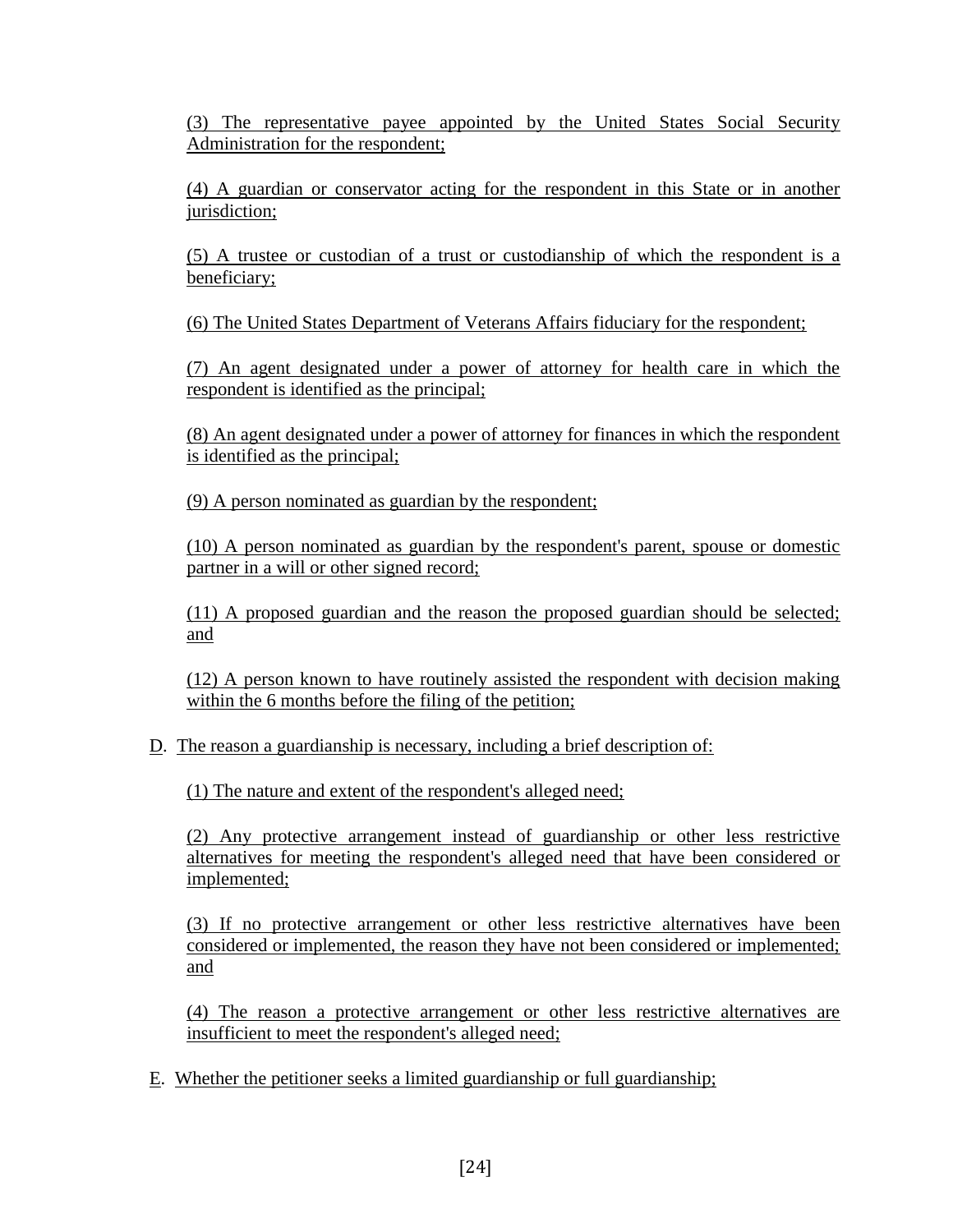F. If the petitioner seeks a full guardianship, the reason limited guardianship or a protective arrangement instead of guardianship is inappropriate;

G. If a limited guardianship is requested, the powers to be granted to the guardian;

H. The name and current address, if known, of any person with whom the petitioner seeks to limit the respondent's contact;

I. If the respondent has property other than personal effects, a general statement of the respondent's property with an estimate of its value, including any insurance or pension, and the source and amount of any other anticipated income or receipts; and

J. Whether the respondent needs an interpreter, translator or other form of support to communicate effectively with the court or understand court proceedings.

**3. Attorney for petitioner.** A petition under subsection 1 must state the name, address, telephone number and bar registration number of an attorney representing the petitioner, if any.

## **§ 5-303. Notice and hearing**

**1. Date, time and place for hearing.** On receipt of a petition under section 5-302 for appointment of a guardian for a respondent who is an adult, the court shall set a date, time and place for hearing the petition.

**2. Notice to respondent.** A copy of a petition under section 5-302 and notice of a hearing on the petition must be served personally on the respondent. The notice must inform the respondent of the respondent's rights at the hearing, including the right to an attorney and to attend the hearing. The notice must also include a description of the nature, purpose and consequences of granting the petition. Failure to serve the respondent with notice substantially complying with this subsection precludes the court from granting the petition.

**3. Notice to other persons.** In a proceeding on a petition under section 5-302, notice of the hearing also must be given to any person required to be listed in the petition under section 5-302, subsection 2, paragraphs A to C and any other person the court determines is entitled to notice. Failure to give notice under this subsection does not preclude the court from appointing a guardian.

**4. Notice of petition after appointment.** Notice of a hearing on a petition that is filed after the appointment of a guardian and that seeks an order under this Part, together with a copy of the petition, must be given to the adult subject to guardianship, the guardian and any other person as the court determines.

#### Maine Comment

The notice and hearing provision of the Uniform Law was adopted in § 5-303. Notice must include a description of the nature, purpose and consequences of granting the petition. Said required description did not exist under prior Maine law. The Court must review the notice to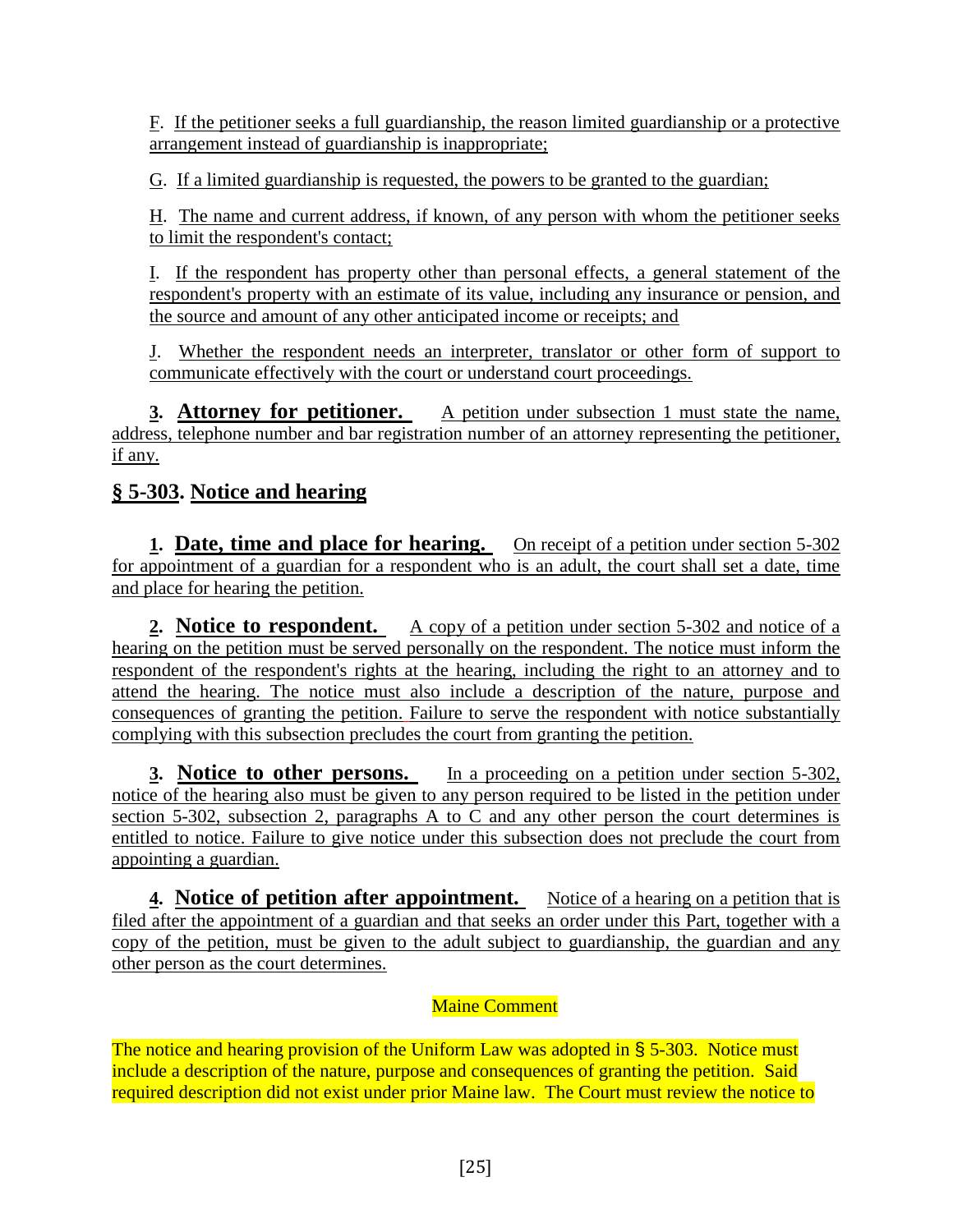confirm that the respondent was served with a notice substantially complying with the requirements of §5-303(2).

## **§ 5-304. Appointment of visitor**

**1. Appointment of visitor.** On receipt of a petition for appointment of a guardian for a respondent who is an adult under section 5-302, the court shall appoint a visitor. The visitor must be an individual having training or experience in the type of abilities, limitations and needs alleged in the petition.

**2. Interview with respondent.** A visitor appointed under subsection 1 shall interview the respondent in person and, in a manner the respondent is best able to understand:

A. Explain to the respondent the substance of the petition, the nature, purpose and effect of the proceeding, the respondent's rights at the hearing and the general powers and duties of a guardian;

B. Determine the respondent's views about the appointment, including views about a proposed guardian, the guardian's proposed powers and duties and the scope and duration of the proposed guardianship, and general preferences and values;

C. Inform the respondent of the respondent's right to employ and consult with an attorney at the respondent's expense and the right to request a court-appointed attorney; and

D. Inform the respondent that all costs and expenses of the proceeding, including the respondent's attorney's fees, may be paid from the respondent's assets; and

E. Determine the respondent's medical conditions, cognitive functioning, every day functioning, preferences, values, and levels of supervision needed.

**3. Additional duties.** In addition to the duties imposed by subsection 2, the visitor shall perform any duties that the court directs, which may include:

A. Interviewing the petitioner and proposed guardian, if any;

B. Visiting the respondent's present dwelling and any dwelling in which it is reasonably believed the respondent will live if the appointment is made;

C. Obtaining information from any physician or other person known to have treated, advised or assessed the respondent's relevant physical or mental condition; and

D. Investigatinge the allegations in the petition and any other matter relating to the petition as the court directs.

**4. Report of visitor.** A visitor under this section shall file a report in a record with the court at least 10 days before any hearing on the petition. The report must include: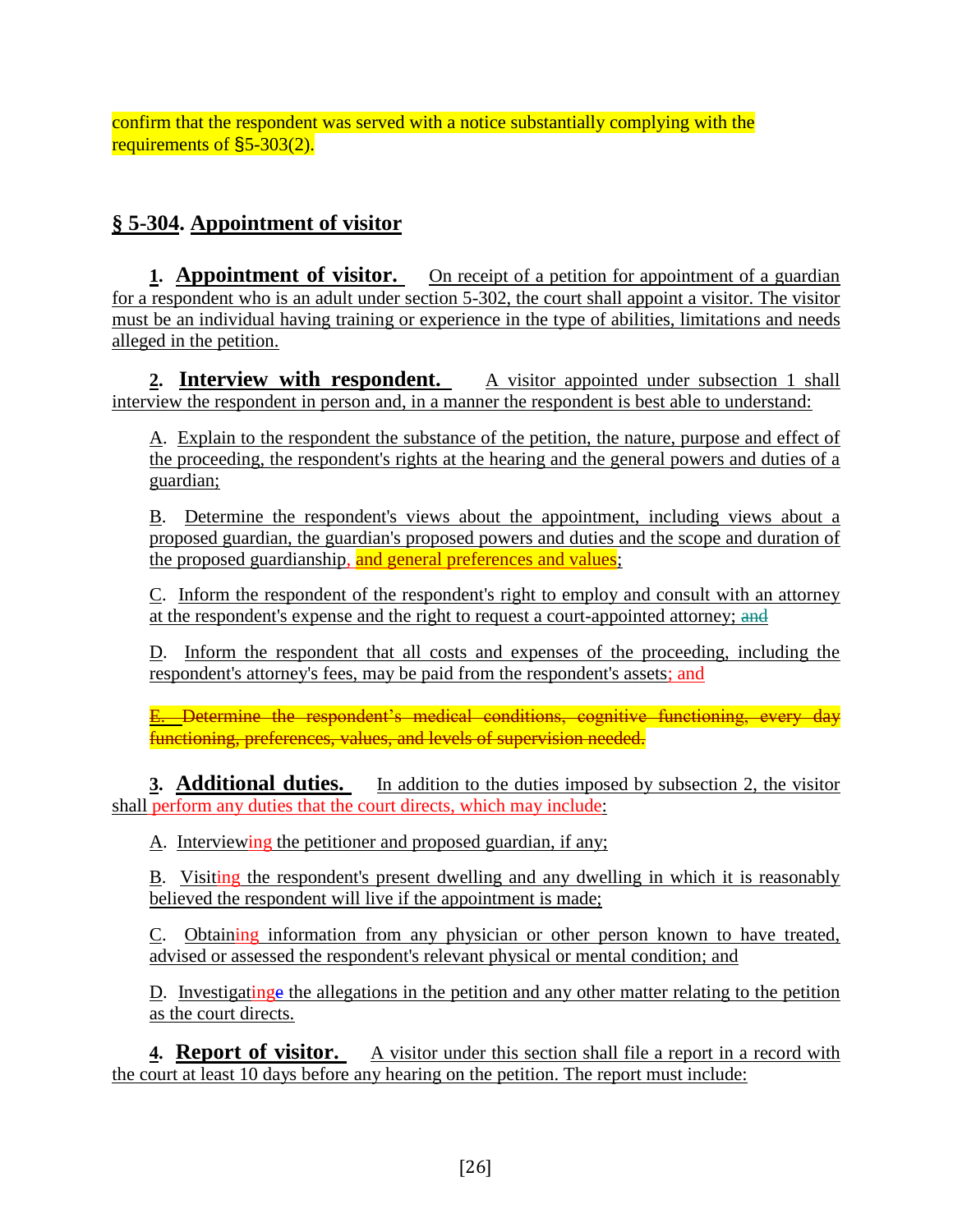A. Whether or not the respondent wishes to contest any aspect of the proceedings or to seek any limitation on the proposed guardian's powers;

B. A recommendation whether an attorney should be appointed to represent the respondent;

C. A summary of the respondent's medical conditions, cognitive functioning, every day functioning, preferences, values, and levels of supervision needed, and aA summary of self-care and independent living tasks the respondent can manage without assistance or with existing supports, or could manage with the assistance of appropriate supportive services, technological assistance or supported decision making and cannot manage;

D. Recommendations regarding the appropriateness of guardianship, including whether a protective arrangement instead of guardianship or other less restrictive alternatives for meeting the respondent's needs are available and, if a guardianship is recommended, whether it should be full or limited and, if a limited guardianship, the powers to be granted to the guardian;

E. A statement of the qualifications of the proposed guardian and whether the respondent approves or disapproves of the proposed guardian;

F. A statement whether the proposed dwelling meets the respondent's needs and whether the respondent has expressed a preference as to residence;

G. A recommendation whether a further professional evaluation under section 5-306 is necessary;

H. A statement whether the respondent is able to attend a hearing at the location court proceedings typically are conducted;

I. A statement whether the respondent wishes to attend the hearing after being informed of the right to attend the hearing, the purposes of the hearing and the potential consequences of failing to attend;

JI. A statement whether the respondent is able to participate in a hearing and that identifies any technology or other form of support that would enhance the respondent's ability to participate; and

K<sub>J</sub>. Any other matter as the court directs.

#### Maine Comment

In contrast to the Uniform Act, Section 5-304 sets out required visitor's duties in § 5-304(2) and additional duties in subsection (3) which may often be required, but which the Court has the discretion to tailor. Additional duties under subsection (3), such as visiting a potential future dwelling, or obtaining additional medical or mental health information could be problematic or impossible in some cases and are left to the discretion of the Court.

Because subsequent section 5-305 continues current Maine practice of determining whether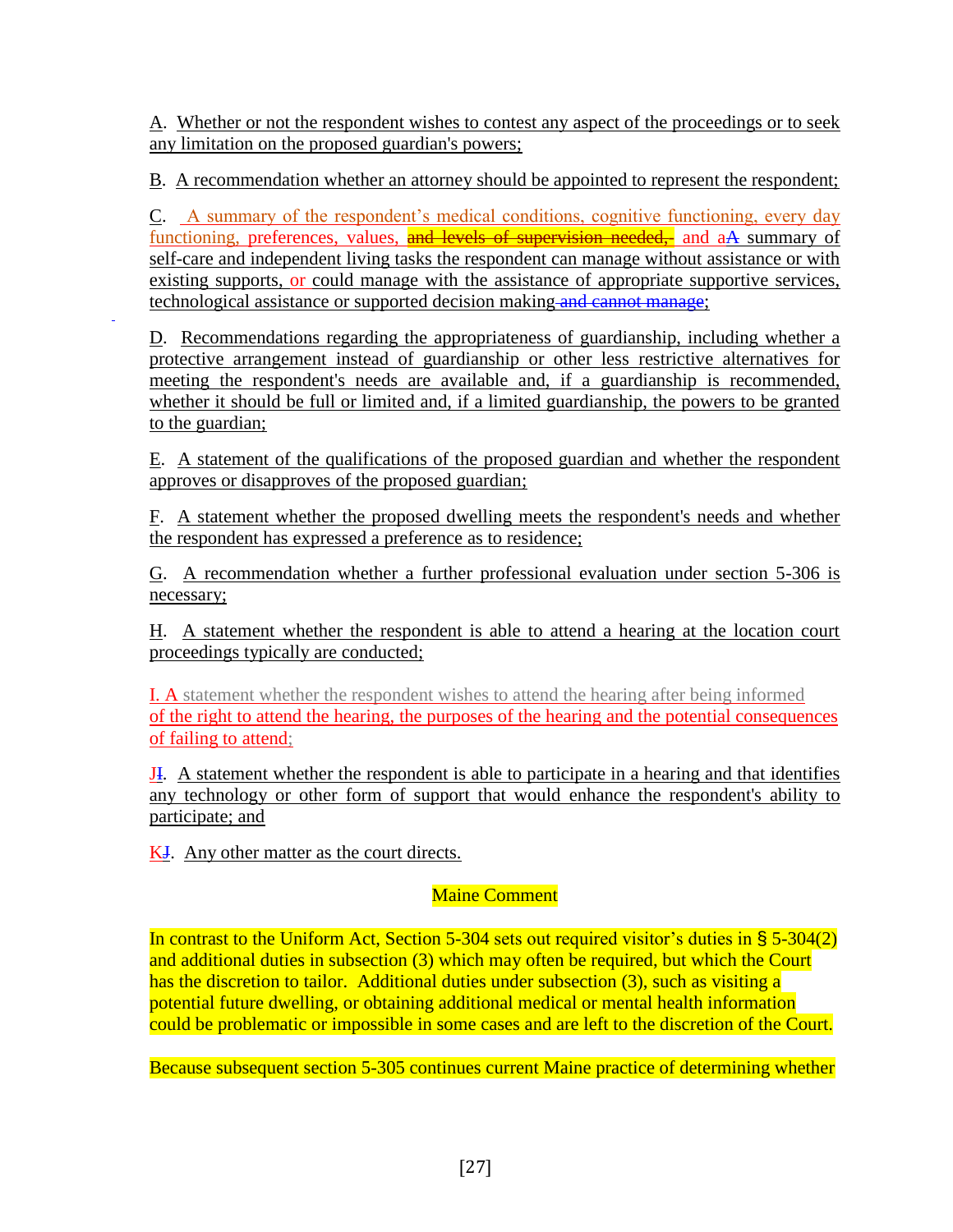an attorney will be appointed for a respondent on a case by case basis, the visitor under §5-  $304$  must address the issue under subsections  $(4)(A)$  and  $(B)$ . Also in contrast to the Uniform Act, §5-304(I) provides for the visitor to report on whether or not the respondent wishes to attend the hearing, after being fully informed by the visitor.

### **§ 5-305. Appointment and role of attorney for adult**

**1. Appointment of attorney required.** The court shall appoint an attorney to represent the respondent in a proceeding on a petition under section 5-302 if:

A. Requested by the respondent;

B. Recommended by the visitor;

C. The court determines that the respondent needs representation; or

D. It comes to the court's attention that the respondent wishes to contest any aspect of the proceeding or to seek any limitation on the proposed guardian's powers.

**2. Duties of attorney.** An attorney representing the respondent in a proceeding on a petition under section 5-302 shall:

A. Make reasonable efforts to ascertain the respondent's wishes;

B. Advocate for the respondent's wishes to the extent reasonably ascertainable; and

C. If the respondent's wishes are not reasonably ascertainable, advocate for the result that is the least restrictive option in type, duration and scope, consistent with the respondent's interests.

#### Maine Comment

Maine rejected the Uniform Act's preferred alternative of appointing an attorney in all situations and, instead, preserved current practice of appointing an attorney if requested by the respondent, recommended by the visitor, deemed necessary by the Court, or when the respondent is reported to contest any aspect of the proposed guardianship.

#### **§ 5-306. Professional evaluation**

**1. Evaluation; report.** In every adult guardianship matter, the respondent must be examined by a licensed physician or psychologist who is acceptable to the court and who is qualified to evaluate the respondent's alleged cognitive and functional abilities. The individual conducting the evaluation shall file a report in a record with the court at least 10 days before any hearing on the petition. Unless otherwise directed by the court, the report must contain: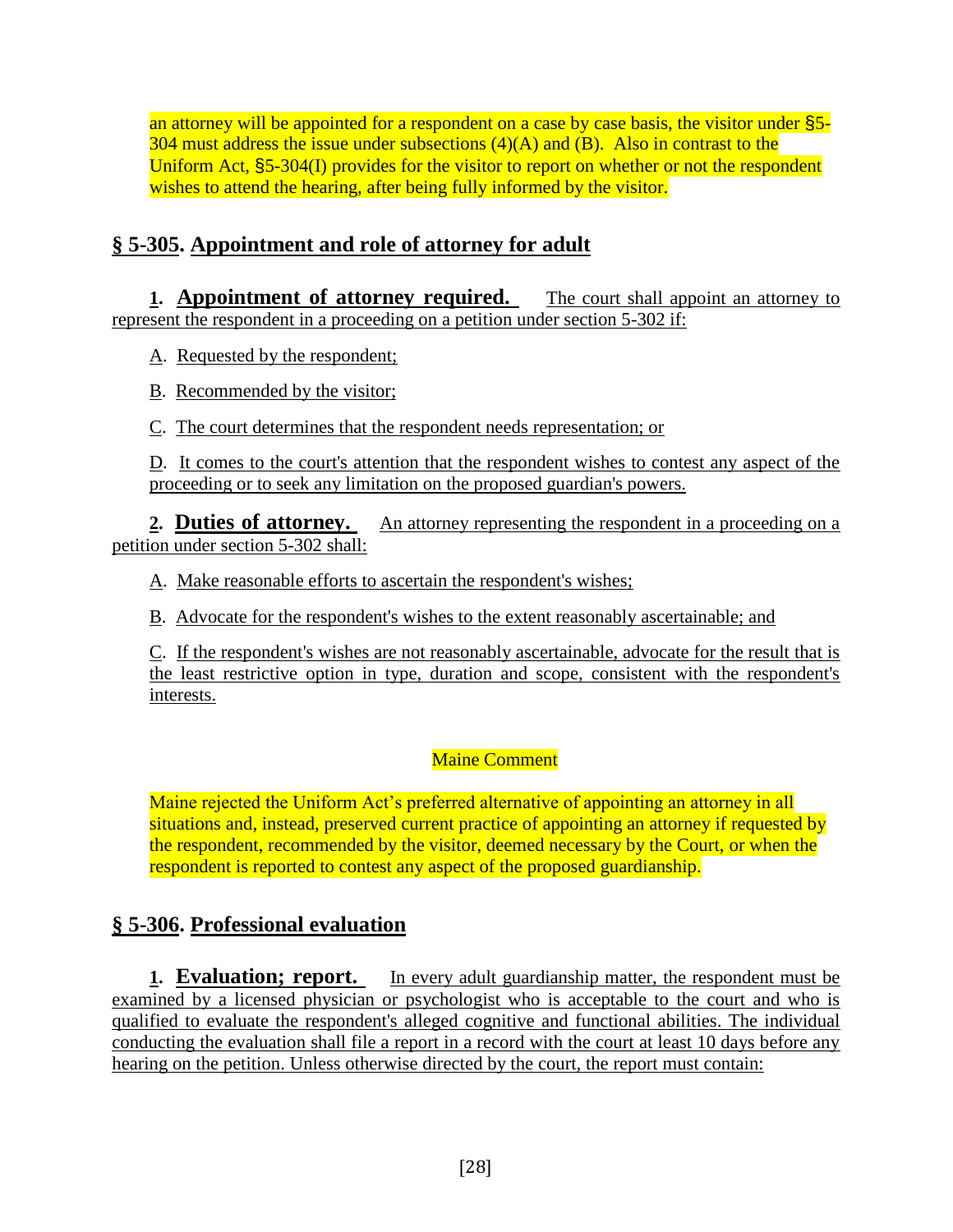A. A description of the nature, type and extent of the respondent's cognitive and functional abilities and limitations;

B. An evaluation of the respondent's mental and physical condition and, if appropriate, educational potential, adaptive behavior and social skills;

C. A prognosis for improvement and recommendation for the appropriate treatment, support or habilitation plan; and

D. The date of the examination on which the report is based.

**2. Right to decline.** The respondent has the right to decline to participate in an evaluation ordered under subsection 1. If the respondent declines to participate in an evaluation pursuant to subsection 1 or the respondent refuses to provide medical reports, the court may enter an order of guardianship or other protective arrangement without the report of a licensed physician or psychologist or supporting medical reports, if the court otherwise finds that there is a basis for such an order in accordance with section 5-301.

#### Maine Comment

The Uniform Act provided for an evaluation by a broad list of professionals upon order of the court after the the petition is filed. Maine drafters elected to retain the current practice of requiring a professional evaluation in every case with the report to be filed at least 10 days before hearing. Also in contrast to the Uniform Act, Section 5-306 continues the current requirement that the professional be either a licensed physician or psychologist.

Section 5-306(2) confirms that if the respondent declines to participate in an evaluation, the court may still enter an order for a protective arrangement if the court otherwise finds that there is a basis for such an order in accordance with section 5-301.

# **§ 5-307. Attendance and rights at hearing**

**1. Attendance by respondent.** Except as otherwise provided in subsection 2, a hearing under section 5-303 may proceed only if the respondent attends the hearing. If it is not reasonably feasible for the respondent to attend a hearing at the location court proceedings typically are conducted, the court shall make reasonable efforts to hold the hearing at an alternative location convenient to the respondent, or allow the respondent to attend the hearing using real-time audiovisual technology or telephone if real-time audiovisual is not available.

**2. Hearing without respondent in attendance.** A hearing under section 5-303 may proceed without the respondent in attendance if the court finds by clear and convincing evidence that:

A. The respondent consistently and repeatedly has refused to attend the hearing after having been fully informed of the right to attend the hearing and the potential consequences of failing to do so; or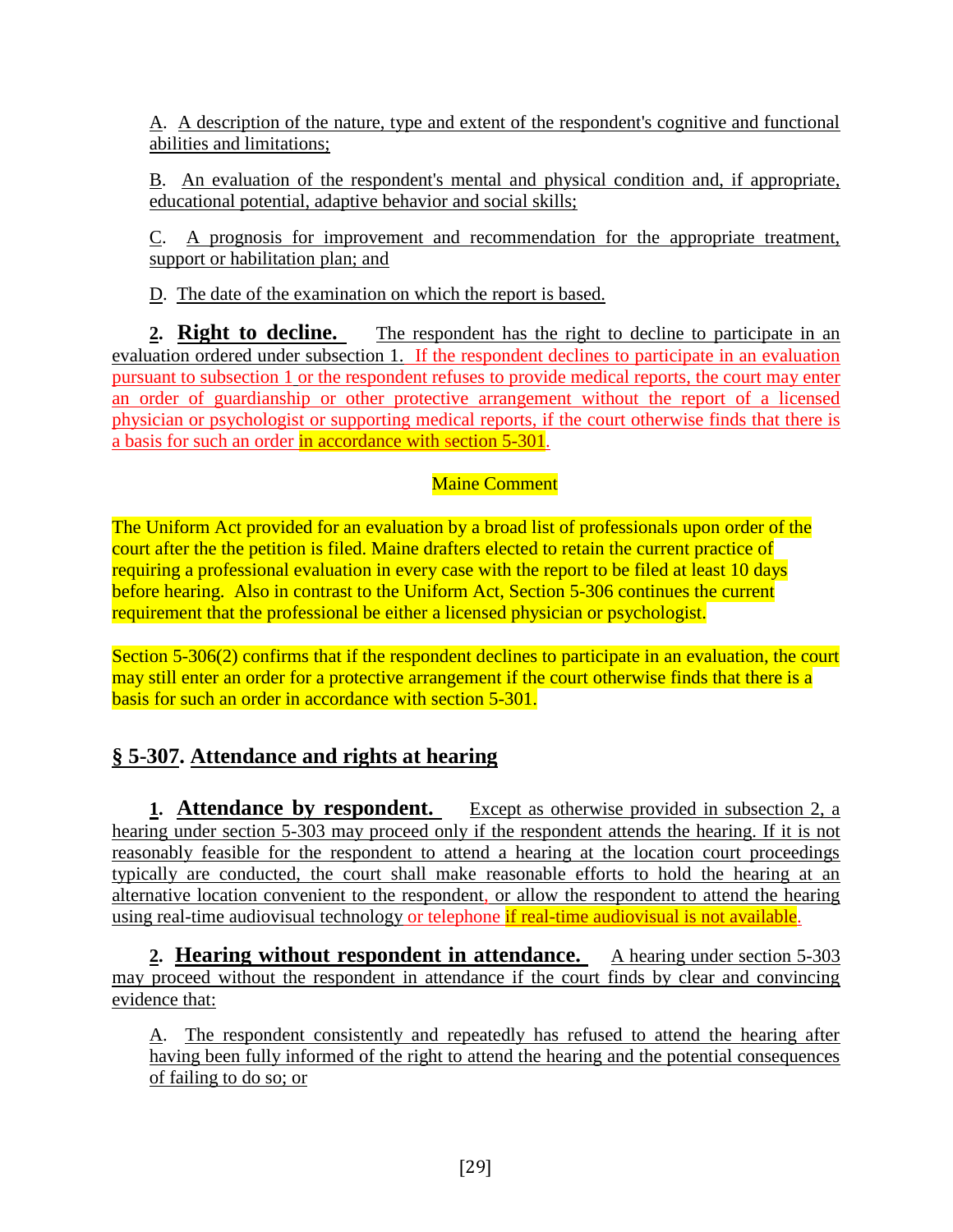B. There is no practicable way for the respondent to attend and participate in the hearing even with appropriate supportive services and technological assistance.

**3. Assistance to respondent.** The respondent may be assisted in a hearing under section 5-303 by a person or persons of the respondent's choosing, assistive technology or an interpreter or translator, or a combination of these supports. If assistance would facilitate the respondent's participation in the hearing but is not otherwise available to the respondent, the court shall make reasonable efforts to provide it.

**4. Attorney for respondent.** The respondent has a right to choose an attorney to represent the respondent at a hearing under section 5-303.

**5. Rights of respondent at hearing.** For or at a hearing under section 5-303, the respondent may:

A. Present evidence and subpoena witnesses and documents;

- B. Examine witnesses, including any court-appointed evaluator and the visitor; and
- C. Otherwise participate in the hearing.

**<u>6. Attendance by proposed guardian required.** Unless excused by the court</u> for good cause, the proposed guardian, or counsel on behalf of the proposed guardian, shall attend a hearing under section 5-303 either in person, using real-time audiovisual technology, or by telephone if real-time audiovisual technology is unavailable.

**7. Closed upon request; good cause.** A hearing under section 5-303 must be closed on request of the respondent and a showing of good cause.

**8. Participation; best interest of respondent.** Any person may request to participate in a hearing under section 5-303. The court may grant the request, with or without hearing, on determining that the best interest of the respondent will be served. The court may attach appropriate conditions to the person's participation.

## Maine Comment

Consistent with the Uniform Act, section 5-307 expresses a strong preference for the respondent's presence in Court and sets forth the process and standards for proceeding to hearing in the absence of the respondent. The new Maine law adds attendance of the respondent by realtime audiovisual technology and if unavailable by telephone, with court approval.

Also consistent with the Uniform Act, Section 5-307(6) requires the proposed guardian to be present at hearing, unless excused for good cause, but adds authority for the guardian to be present with the use of real- time audiovisual technology and if unavailable by telephone.

# **§ 5-308. Confidentiality of records**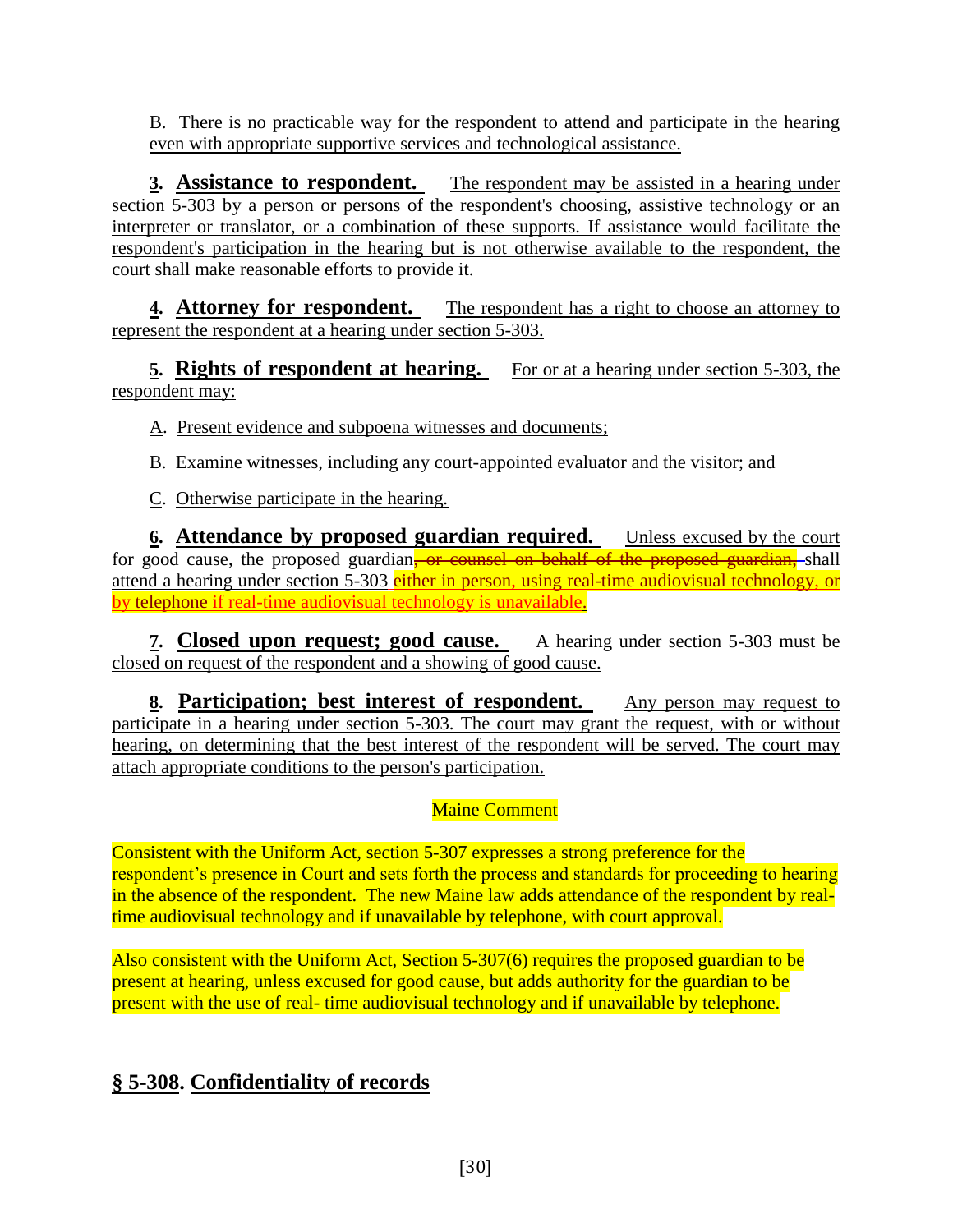**1. Matter of public record; exception.** Only t<sub>The existence of a proceeding for</sub> guardianship for an adult and or the existence or termination of a guardianship for an adult, and the name and contact information of the proposed guardian or guardian and their counsel, is a matter of public record. unless the court seals the records after :

A. tThe respondent or individual subject to guardianship requests the records be sealed; and or

B. Either:

(1) The petition for guardianship is dismissed; or

(2) B. The guardianship is terminated.

2. **Access to court records.** An adult subject of a proceeding for a guardianship, whether or not a guardian is appointed<sub> $\overline{x}$ </sub>; any attorney designated by the adult and a person entitled to notice under section 5-310, subsection 5; the petitioner on a petition for guardianship, for conservatorship or for a protective arrangement; the proposed guardian or conservator; the court appointed visitor; all parties listed in the petition under section 5-302, subsection 2, and the personal representative of a deceased adult's estate; and counsel for any of the foregoing, -are entitled to access to all of the court records of the proceeding and resulting guardianship, including a guardian's report or plan. In addition, a person for good cause may petition the court for access to court records of the guardianship, including an annual report or guardian's plan. The court may shall grant access if access is in the best interest of the respondent or adult subject to guardianship or furthers the public interest and does not endanger the welfare or financial interest of the adult.

**3. Reports confidential; availability.** The information provided in the petition <u>under section 5-302, subsection 2, paragraph I, aA report under section 5-304 of a visitor andor a</u><br>under section 5-302, subsection 2, paragraph I, aA report under section 5-304 of a visitor andor a professional evaluation under section 5-306 is confidential and must be sealed on filing but is available to:

A. The court;

B. The individual who is the subject of the report or evaluation, without limitation as to use;

C. The petitioner, visitor and petitioner's and respondent's attorneys, for purposes of the proceeding;

D. An agent appointed under a power of attorney for health care or advance health care directive, or power of attorney for finances in which the respondent is identified as the principal, unless the court orders otherwise; and

E. Other persons when it is in the public interest or for a purpose the court orders for good cause.

Maine Comment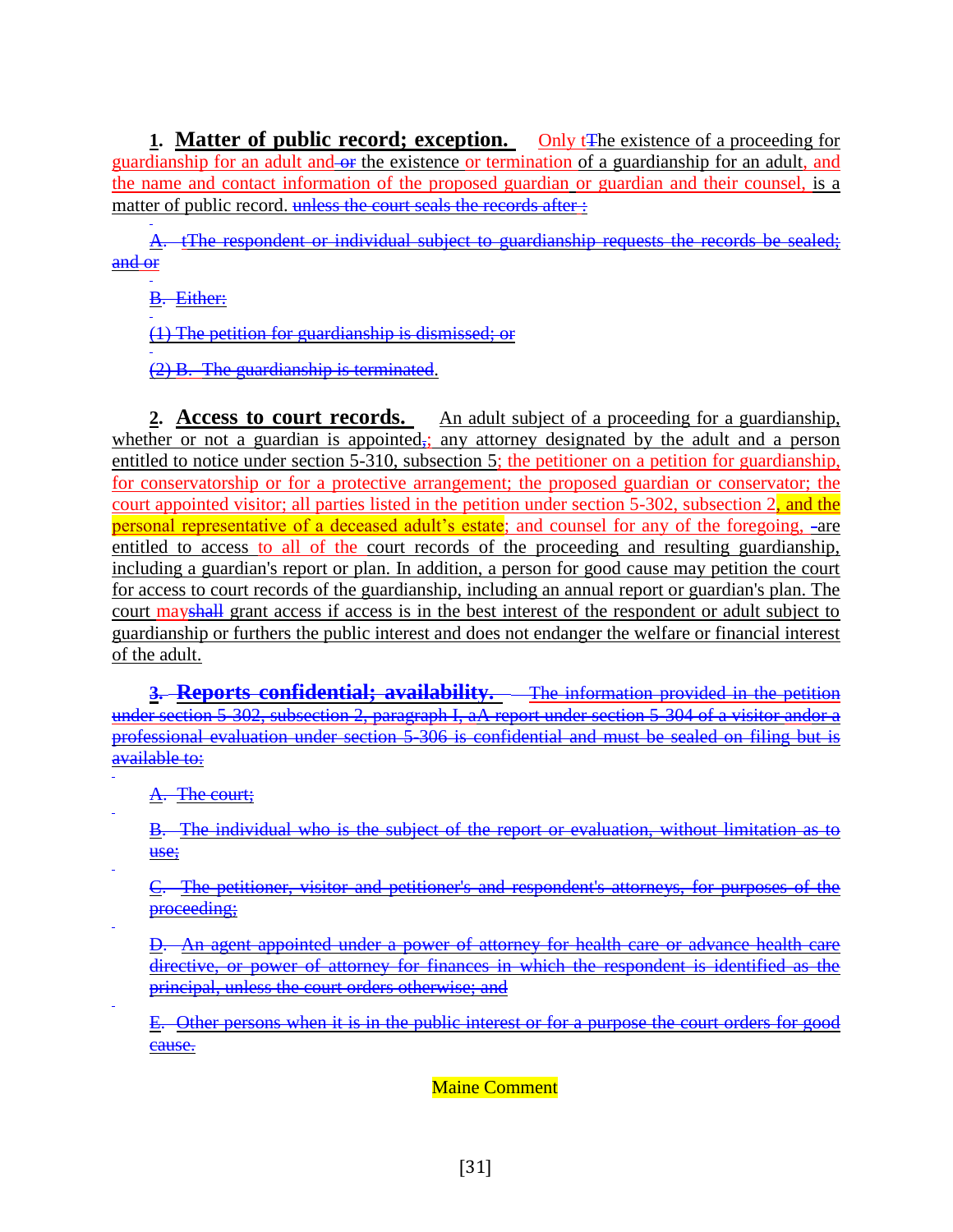The Uniform Act's comments recognize that States are struggling with how to protect privacy of respondents and adults under guardianship, conservatorship and protective arrangements. Section 5-308 errs on the side of privacy.

## **§ 5-309. Who may be guardian of adult; priorities**

**1. Priority for appointment.** Except as otherwise provided in subsection 3, the court in appointing a guardian for an adult shall consider persons otherwise qualified in the following order of priority:

A. A guardian, other than a temporary or emergency guardian, currently acting for the respondent in another jurisdiction;

B. A person nominated as guardian by the respondent, including the respondent's most recent nomination made in a power of attorney;

C. An agent appointed by the respondent under a power of attorney for health care or an advance health care directive;

D. A spouse or domestic partner of the respondent; and

E. An adult child of the respondent;

F. A parent of the respondent, including a person nominated by will or other writing signed by a deceased parent;

G. Any relative of the respondent with whom the respondent resided for more than 6 months within 12 months prior to the filing of the petition; and

E. A family member or other individual who has exhibited special care and concern for the respondent.

**2. Equal priority.** With respect to persons having equal priority under subsection 1, the court shall select as guardian the person the court considers best qualified. In determining the best qualified person, the court shall consider the potential guardian's relationship with the respondent, the potential guardian's skills, the expressed wishes of the respondent, the extent to which the potential guardian and the respondent have similar values and preferences and the likelihood the potential guardian will be able to satisfy the duties of a guardian successfully.

**3. Appointment based on best interest of respondent.** The court, acting in the best interest of the respondent, may decline to appoint as guardian a person having priority under subsection 1 and appoint a person having a lower priority or no priority. In its determination, the court may evaluate whatever factors the court determines appropriate, including comparing the following factors for the person having priority and the potential guardian who has a lower or no priority: relationships with the respondent, the higher priority persons and the potential guardian's skills, the expressed wishes of the respondent, and the extent to which the person with highter priority and the person with lower or no priority have similar values and preferences with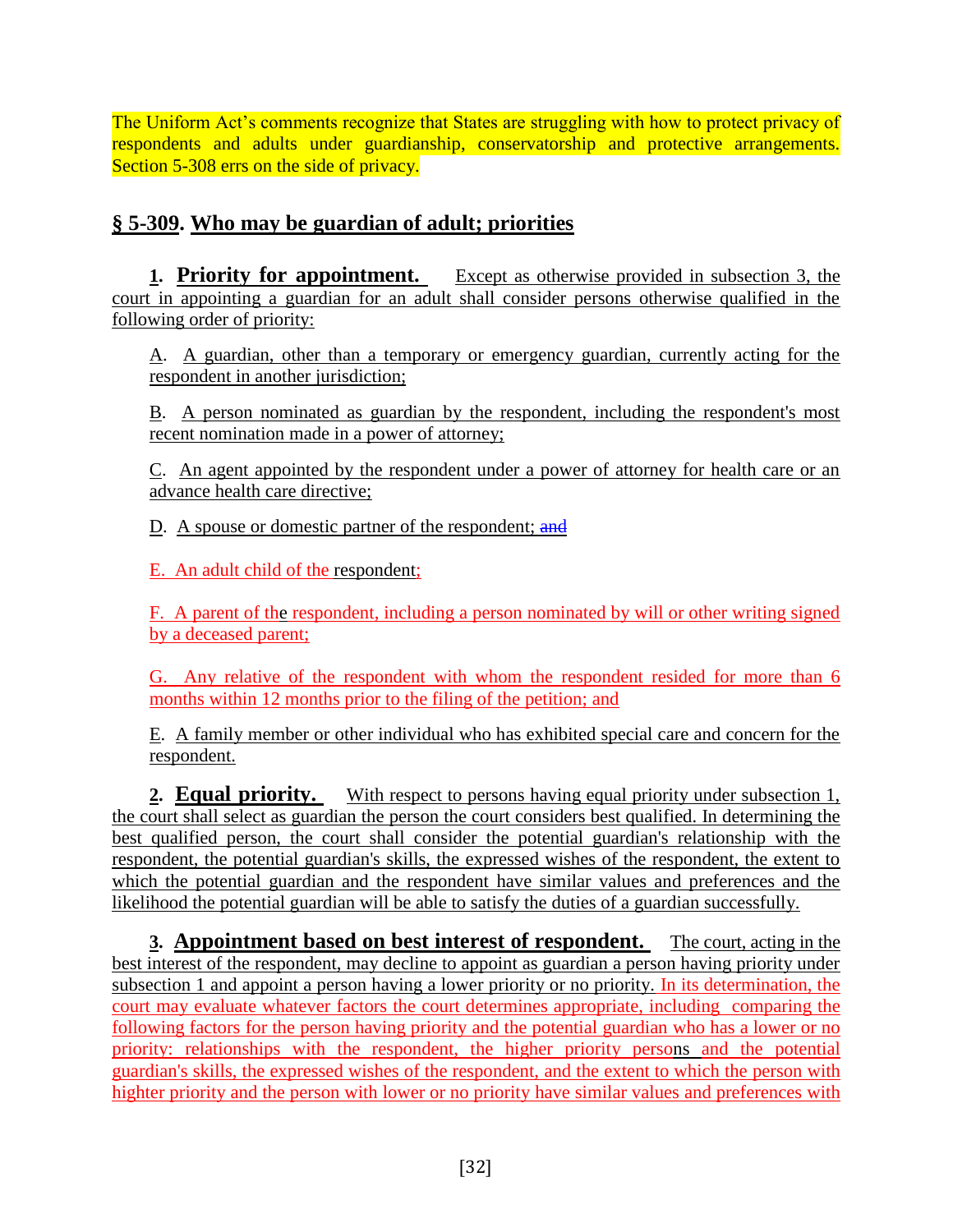the respondent and the likelihood that the potential guardian will be able to satisfy the duties of a guardian successfully.

**4. Appointment prohibited; exceptions.** A person that provides paid services to the respondent, or an individual who is employed by a person that provides paid services to the respondent or is the spouse, domestic partner, parent or child of an individual who provides or is employed to provide paid services to the respondent, may not be appointed as guardian unless:

A. The individual is related to the respondent by blood, marriage or adoption; or

B. The court finds by clear and convincing evidence that the person is the best qualified person available for appointment and the appointment is in the best interest of the respondent.

**5. Long-term care institution; exceptions.** An owner, operator or employee of a long-term care institution at which the respondent is receiving care may not be appointed as guardian unless the owner, operator or employee is related to the respondent by blood, marriage or adoption.

#### Maine Comment

In contrast to the Uniform Act, and consistent with prior Maine law, section 5-309 adds to the order of priority for appointment (E) an adult child, (F) a parent of the respondent or written nominee of a deceased parent, and (G) any relative with whom the respondent resided for more than 6 months within 12 months of the filing of the petition.

In an expansion of the Uniform Act, section 5-309(2) sets forth factors for the court to consider when appointing a person with a lower priority or no priority.

## **§ 5-310. Order of appointment**

#### **1. Order contents.** A court order appointing a guardian for an adult must clearly:

A. Include a finding that clear and convincing evidence has established that the basis for an appointment of guardianship, as required under section 5-301, has been met; and

B. Include a finding that clear and convincing evidence established that the respondent was given proper notice of the hearing on the petition.;

C. State whether the adult subject to guardianship retains the right to vote and, if the adult does not retain the right to vote, include findings that support removing that right, which must include a finding that the adult cannot communicate, with or without support, a specific desire to participate in the voting process; and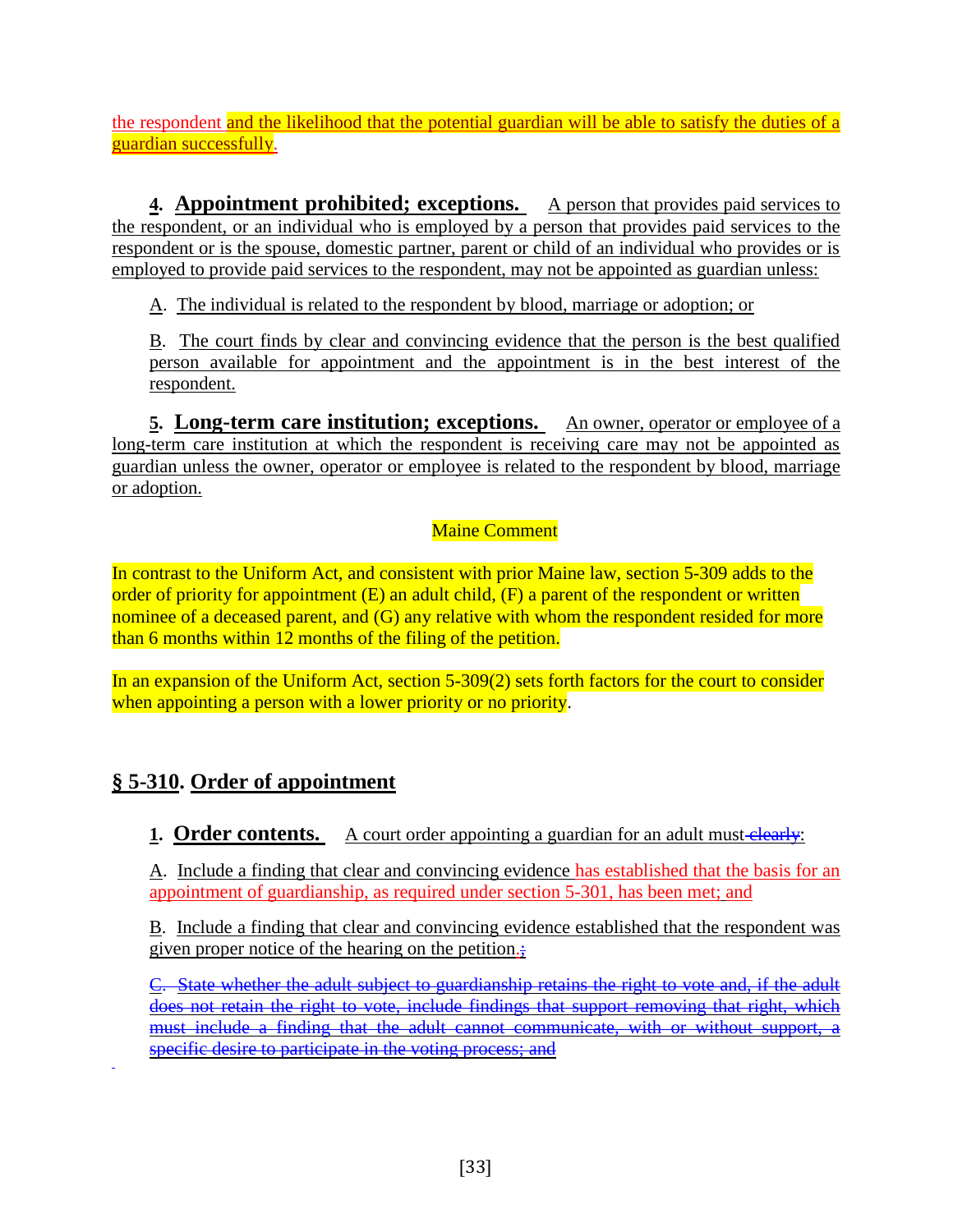D. State whether the adult subject to guardianship retains the right to marry and, if the adult's right to marry is subject to conditions or if the adult does not retain the right to marry, include findings that support the conditions on that right or the removal of that right.

**2. Rights retained.** An adult subject to guardianship retains the right to vote and the right to marry unless the court orders otherwise. $-$  A court order removing the right to vote shall include a finding that the adult cannot communicate, with or without support, a specific desire to participate in the voting process. A court order removing the right to marry or placing conditions on the right to marry shall include findings that support the removal of the right to marry or support conditions on the right to marry. under subsection 1 includes the findings required by subsection 1, paragraph C. An adult subject to guardianship retains the right to marry unless the order under subsection 1 includes the findings required by subsection 1, paragraph D.

**3. Basis for full guardianship.** A court order establishing a full guardianship for an adult clearly must state the basis for granting a full guardianship and include specific findings that support the conclusion that a limited guardianship would not meet the functional needs of the adult subject to guardianship.

**4. Limited guardianship; powers granted to guardian.** A court order establishing a limited guardianship for an adult must state clearly the powers granted to the guardian.

**5. Notice; access to reports and plans.** The court shall, as part of any order establishing a guardianship for an adult, identify any person that subsequently is entitled to:

- A. Notice of the rights of the adult subject to guardianship;
- B. Notice of a change in the primary dwelling of the adult subject to guardianship;
- C. Notice that the guardian has delegated:

(1) The power to manage the care of the adult subject to guardianship;

(2) The power to make decisions about where the adult subject to guardianship lives;

(3) The power to make major medical decisions on behalf of the adult subject to guardianship;

(4) Any power that requires court approval under section 5-315; or

(5) Substantially all powers of the guardian.

D. Notice that the guardian will be unavailable to visit the adult subject to guardianship for more than 2 months or unable to perform the guardian's duties for more than one month;

- E. A copy of the guardian's report and plan;
- F. Access to court records pertaining to the guardianship;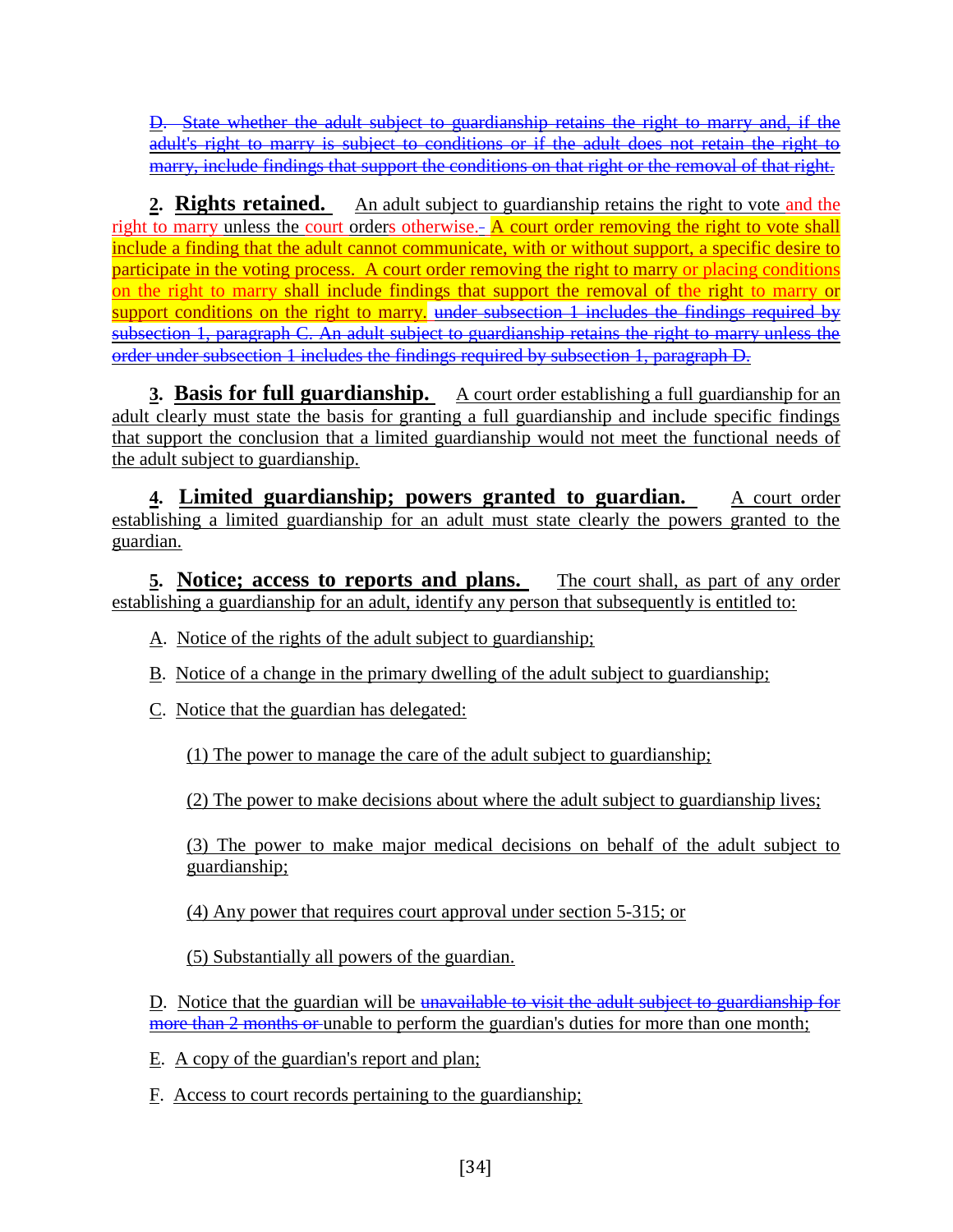G. Notice of the death or significant change in the condition of the adult subject to guardianship;

H. Notice that the court has limited or modified the powers of the guardian; and

I. Notice of the guardian's removal.

**6. Entitled to notice; exceptions.** A spouse, a domestic partner and the adult children of the adult subject to guardianship are entitled to notice under subsection 5 unless the court determines notice would be contrary to the preferences or prior directions of the adult subject to guardianship or not in the best interest of the adult.

#### Maine Comment

In contrast to the Uniform Act, section 5-310 refers back to the required findings in section 5- 301, rather than repeating them. The actual court order shall state verbatim the required findings of section 5-301 to articulate the findings.

Also, subsection (2) confirms that the right to vote and the right to marry are automatically preserved unless the Court orders otherwise.

Section  $5-310$  (5)(D) retained the Uniform Act provision for notice when a guardian will be unable to perform the guardian's duties for more than one month, but rejected requiring notice of unavailability to visit for more than two months. There are numerous out of state guardians who provide appropriate supervision and oversite, but who may be unable to visit every two months.

#### **§ 5-311. Notice of order of appointment; rights**

A guardian appointed under section 5-309 shall give to the adult subject to guardianship and to all other persons given notice under section 5-303 a copy of the order of appointment, together with a notice of the right to request termination or modification. The order and notice must be given not later than 14 days after the appointment.

#### Maine Comment

The extensive post-hearing notice of rights process set forth in the Uniform Act was rejected as likely ineffective and otherwise satisfied by the hearing process and final court order. Section 5-311 does require the guardian to provide the respondent and other appropriate persons with the order of appointment and a notice of the right to terminate or modify the guardianship within 14 days of the appointment. Since actual delivery to the respondent is required, a process for confirming delivery may have to be established by the court.

#### **§ 5-312. Emergency guardian**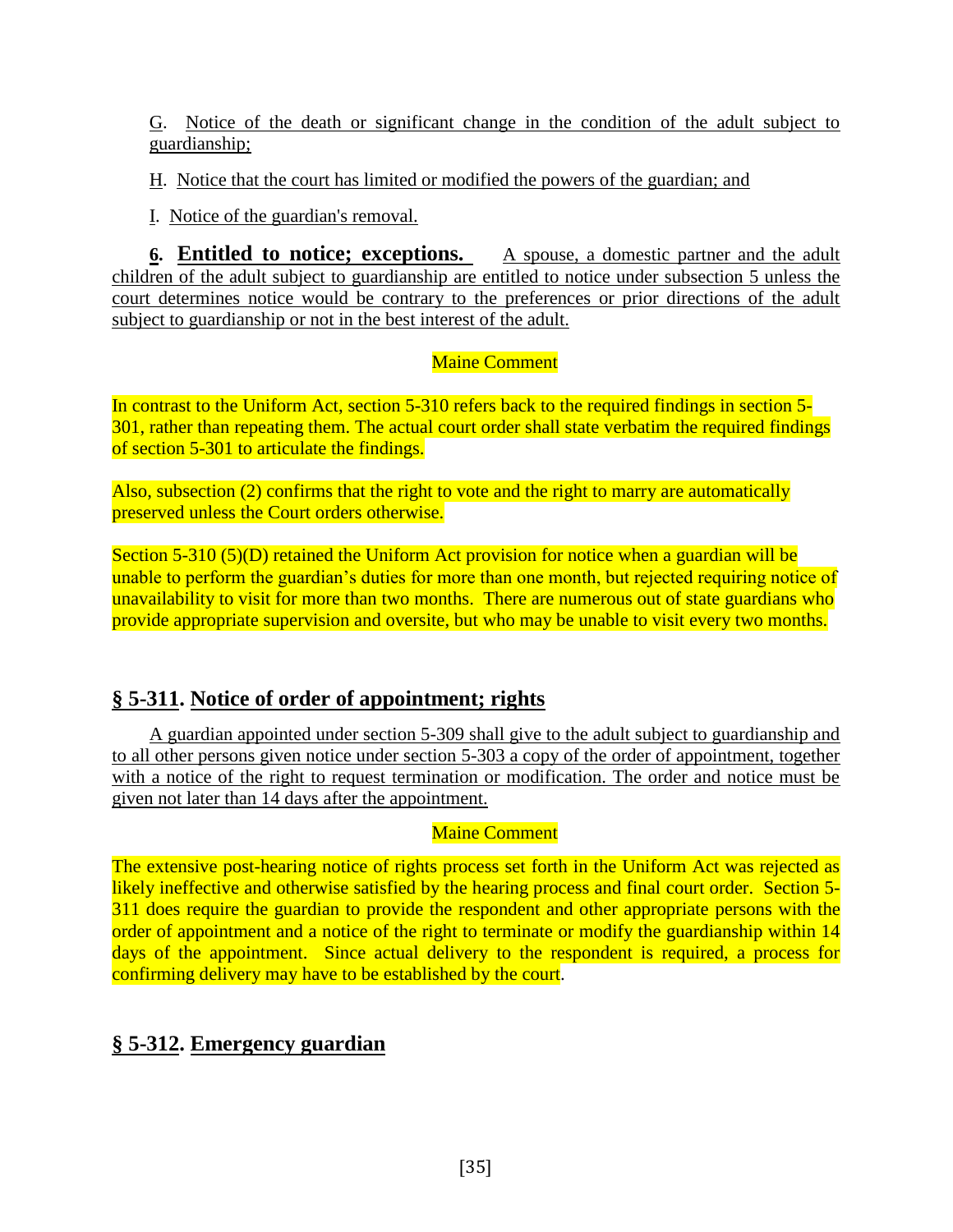**1. Basis for emergency guardianship.** On petition by a person interested in an adult's welfare or on its own after a petition has been filed under section 5-302, the court may appoint an emergency guardian for the adult if the court finds:

A. Appointment of an emergency guardian is likely to prevent substantial harm to the adult's physical health, safety or welfare;

B. No other person appears to have authority and willingness to act in the circumstances; and

C. There is reason to believe that a basis for appointment of a guardian under section 5-301 may exist.

**2. Limited time and powers.** The duration of authority of an emergency guardian for an adult may not exceed 60 days and the emergency guardian may exercise only the powers specified in the order. The emergency guardian's authority may be extended once for not more than 120 days if the court finds that the conditions for appointment of an emergency guardian in subsection 1 continue.

**3. Notice before petition.** Prior to filing a petition under this section, notice must be provided as follows.

A. The petitioner shall provide notice orally or in writing to the following:

(1) The respondent and the respondent's spouse, parents, adult children and any domestic partner known to the court;

(2) Any person who is serving as guardian or conservator or who has care and custody of the respondent; and

(3) In case no other person is notified under subparagraph (1), at least one of the closest adult relatives of the respondent or, if there are none, an adult friend, if any can be found.

B. Notice under paragraph A must include the following information:

(1) The temporary authority that the petitioner is requesting;

(2) The location and telephone number of the court in which the petition is being filed; and

(3) The name of the petitioner and the intended date of filing.

C. The petitioner shall state in an affidavit the date, time, location and method of providing the required notice under paragraph A and to whom the notice was provided. The court shall make a determination as to the adequacy of the method of providing notice and whether the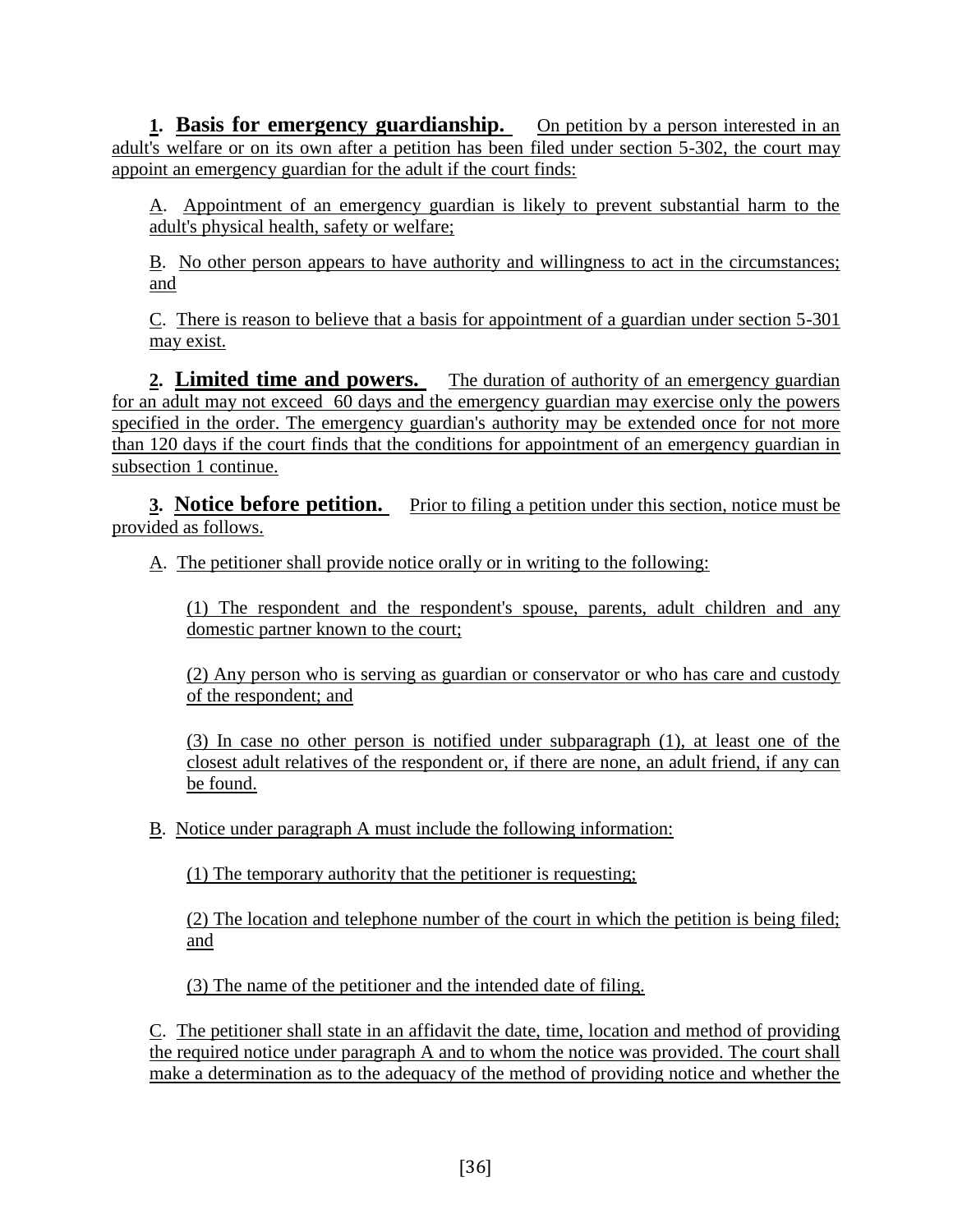petitioner complied with the notice requirements of this subsection. The requirements of section 5-3039 do not apply to this section.

D. Notice is not required under this subsection in the following circumstances:

(1) Giving notice would place the respondent at substantial risk of abuse, neglect or exploitation;

(2) Notice, if provided, would not be effective; or

(3) The court determines that there is good cause not to provide notice.

E. If, prior to filing the petition, the petitioner does not provide notice as required under this subsection, the petitioner must state in the affidavit under paragraph C the reasons for not providing notice. If notice has not been provided, the court shall make a determination as to the sufficiency of the reason for not providing notice before issuing a temporary order.

**4. Appointment without notice and hearing.** The court may appoint an emergency guardian for an adult without notice and a hearing only if the court finds from an affidavit or testimony that the respondent will be substantially harmed before a hearing on the appointment can be held. If the court appoints an emergency guardian without notice and a hearing, the court shall, not later than 48 hours after the appointment, notify the respondent, the respondent's attorney and any other person as the court determines of the appointment. If the respondent objects to the appointment, the court shall hold a hearing within 14 days of the appointment.

**5. Not a determination.** Appointment of an emergency guardian under this section is not a determination that the conditions required for appointment of a guardian under section 5- 301 have been satisfied.

**6. Removal; report; application.** The court may remove an emergency guardian appointed under this section at any time. The emergency guardian shall make any report the court requires. In other respects, the provisions of this Act concerning guardians apply to an emergency guardian appointed under this section.

### Maine Comment

Although section 5-312 adopts the Uniform Act's term of 'emergency guardian', Maine's former temporary guardianship process is essentially incorporated into the new statute. The initial appointment may be for 60 days and may be extended for up to 120 additional days. Upon appropriate findings, contrary to the Uniform Act, section 5-312 does not provide for the automatic appointment of an attorney for the respondent. The basis for an emergency appointment, the notice requirements prior to the petition, and the required affidavit regarding notice to the respondent and other interested persons are consistent with prior Maine law. The prior exception to the requirement of notice is preserved in section 5-312(D).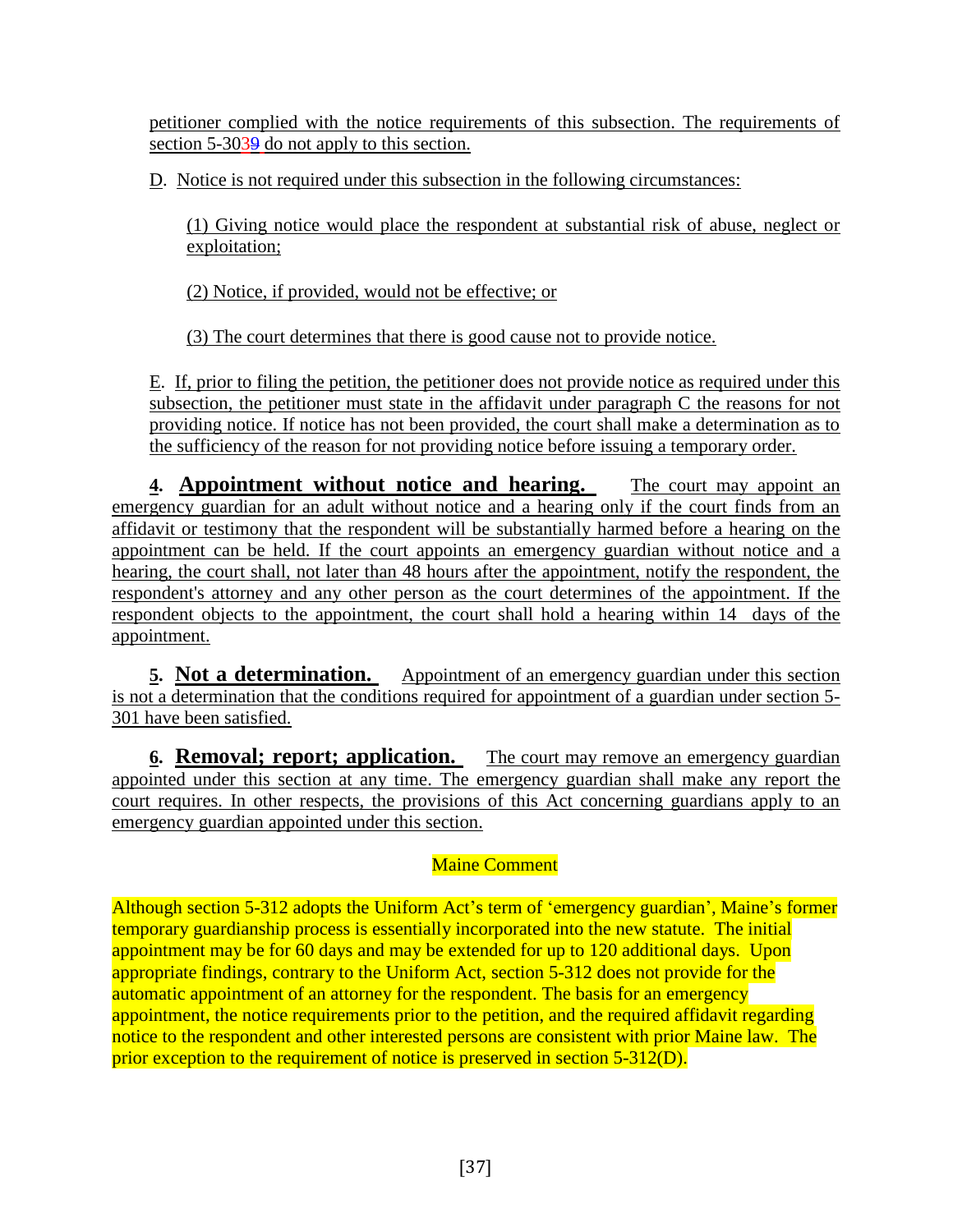# **§ 5-313. Duties of guardian for adult**

**1. Fiduciary.** A guardian for an adult is a fiduciary. Except as otherwise limited by the court, a guardian for an adult shall make decisions regarding the support, care, education, health and welfare of the adult subject to guardianship to the extent necessitated by the adult's limitations.

**2. Promote self-determination.** A guardian for an adult shall promote the selfdetermination of the adult subject to guardianship and, to the extent reasonably feasible, encourage the adult to participate in decisions, act on the adult's own behalf and develop or regain the capacity to manage the adult's personal affairs. In furtherance of this duty, the guardian shall:

A. Become or remain personally acquainted with the adult subject to guardianship and maintain sufficient contact with the adult, including through regular visitation, to know of the adult's abilities, limitations, needs, opportunities and physical and mental health;

B. To the extent reasonably feasible, identify the values and preferences of the adult subject to guardianship and involve the adult in decisions affecting the adult, including decisions about the adult's care, dwelling, activities and social interactions; and

C. Make reasonable efforts to identify and facilitate supportive relationships and services for the adult subject to guardianship.

**3. Reasonable care, diligence and prudence.** A guardian for an adult at all times shall exercise reasonable care, diligence and prudence when acting on behalf of or making decisions for the adult subject to guardianship. In furtherance of this duty, the guardian shall:

A. Take reasonable care of the personal effects, pets and service or support animals of the adult subject to guardianship and bring a proceeding for a conservatorship or protective arrangement instead of conservatorship if necessary to protect the adult's property;

B. Expend money of the adult subject to guardianship that has been received by the guardian for the adult's current needs for support, care, education, health and welfare;

C. Administer assets of the adult subject to guardianship having a value of \$510,000 or less;

D. Conserve any excess money of the adult subject to guardianship for the adult's future needs, but if a conservator has been appointed for the adult, the guardian shall pay the money to the conservator, at least quarterly, to be conserved for the adult's future needs; and

E. Monitor the quality of services, including long-term care services, provided to the adult subject to guardianship.

**4. Decision of the adult.** In making a decision for an adult subject to guardianship, the guardian shall make the decision the guardian reasonably believes the adult would make if the adult were able unless doing so would unreasonably harm or endanger the welfare or personal or financial interests of the adult. To determine the decision the adult subject to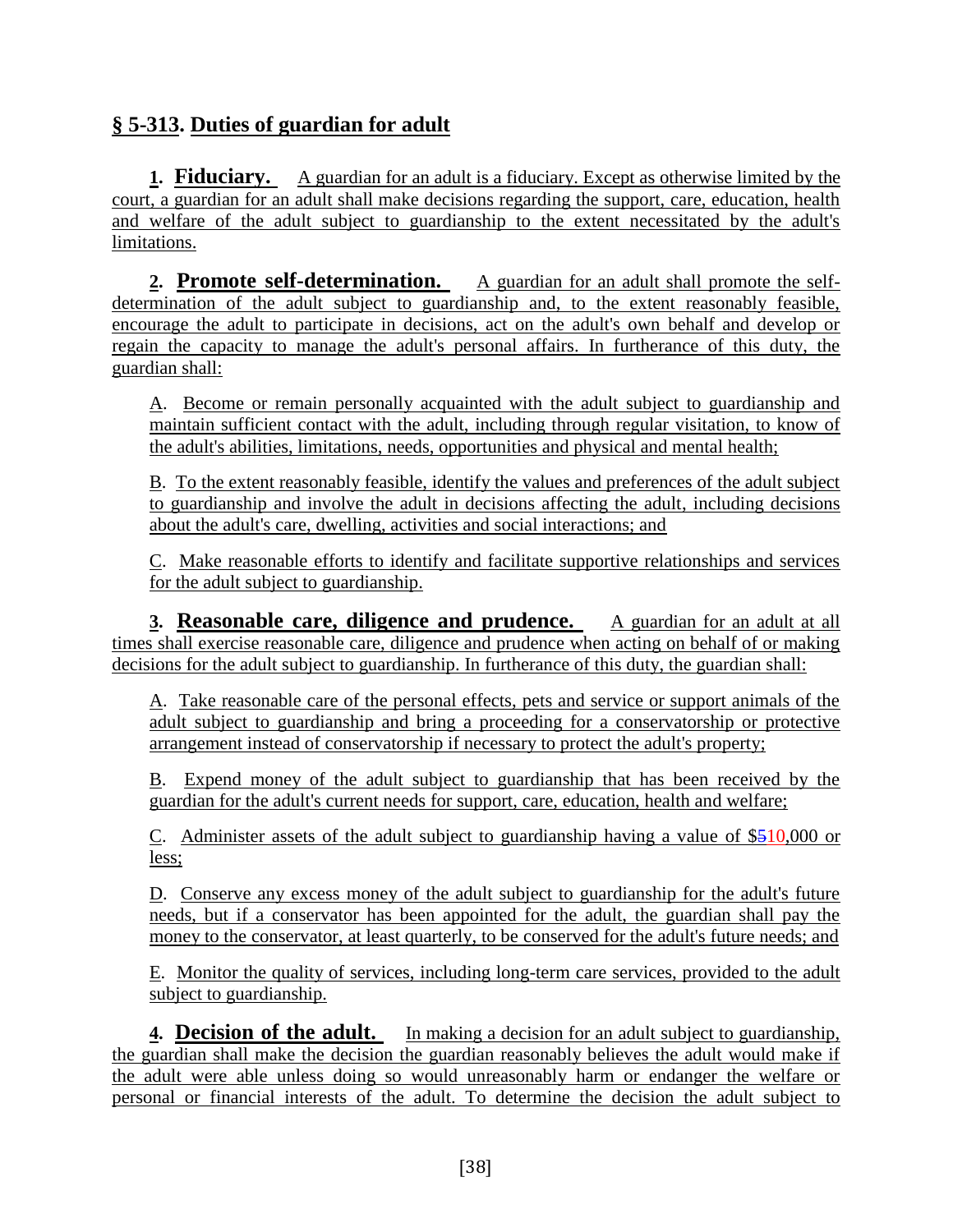guardianship would make if able, the guardian shall consider the adult's prior or current directions, preferences, opinions, values and actions, to the extent actually known or reasonably ascertainable by the guardian.

**5. Decision in best interest of the adult.** If a guardian for an adult cannot make a decision under subsection 4 because the guardian does not know and cannot reasonably determine the decision that the adult probably would make if able, or the guardian reasonably believes the decision the adult would make would unreasonably harm or endanger the welfare or personal or financial interests of the adult, the guardian shall act in accordance with the best interest of the adult. In determining the best interest of the adult, the guardian shall consider:

A. Information received from professionals and persons that demonstrate sufficient interest in the welfare of the adult;

B. Other information the guardian believes the adult would have considered if the adult were able to act; and

C. Other factors that a reasonable person in the circumstances of the adult would consider, including consequences for others.

**6. Notice to court.** A guardian for an adult immediately shall notify the court if the condition of the adult subject to guardianship has changed so that the adult is capable of exercising rights previously removed.

#### Maine Comment

The new section 5-313 adopts the Uniform law regarding the duties of a guardian for an adult. However, it should be notied that section  $5-313$  (3)(1)(C) was added to give a guardian specific statutory authority to administer assets having a value of \$10,000 or less. The \$10,000 amount is consistent with the MaineCare limit for countable assets.

## **§ 5-314. Powers of guardian for adult**

**1. Powers.** Except as otherwise limited by the court, a guardian for an adult may:

A. Apply for or receive money, personal effects or benefits for the support of the adult, and apply the money for support, care and education of the adult, unless a conservator has been appointed for the adult and the application or receipt is within the powers of the conservator, but the guardian may not use funds from the adult's estate for room and board which the guardian, the guardians's spouse, parent or child have furnished the adult unless a charge for the services is approved by order of the court;

B. If otherwise consistent with an order by a court with jurisdiction relating to the dwelling of the adult, establish the adult's place of dwelling;

C. Consent to medical or other care, treatment or service for the adult;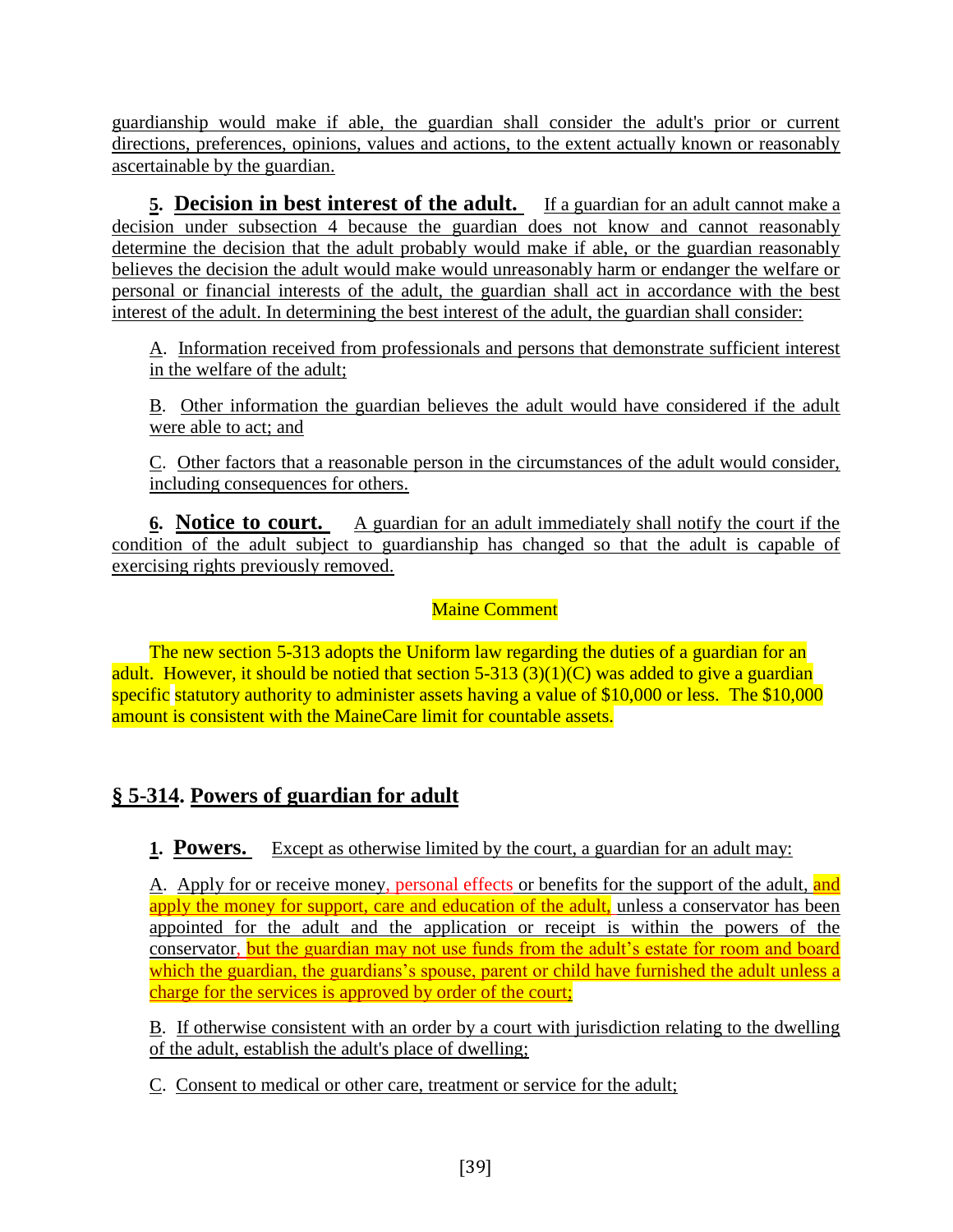D. If a conservator for the adult has not been appointed, commence a proceeding, including an administrative proceeding, or take other appropriate action to compel another person to support the adult or pay funds for the adult's benefit;

E. To the extent reasonable, delegate to the adult certain responsibility for decisions affecting the adult's well-being; and

F. Receive personally identifiable health care information concerning the adult.

**2. Adoption.** The court may by specific order authorize a guardian for an adult to consent to the adoption of the adult.

**3. Specific order of court required.** The court may by specific order authorize a guardian for an adult to:

A. Consent or withhold consent to the marriage of the adult if the adult's right to marry has been removed or made subject to conditions under section 5-310;

B. Petition for divorce, dissolution or annulment of marriage of the adult or for a declaration of invalidity of the adult's marriage; or

C. Support or oppose a petition for divorce, dissolution or annulment of marriage of the adult or for a declaration of invalidity of the adult's marriage.

**4. Court's consideration.** In determining whether to authorize a power under subsection 2 or 3, the court shall consider whether the underlying act would be in accordance with the adult's preferences, values and prior directions and whether the underlying act would be in the best interest of the adult.

**5. Duties with respect to dwelling.** In exercising the guardian's power under subsection 1, paragraph B to establish the dwelling of the adult subject to guardianship, a guardian shall:

A. Select a residential setting the guardian believes the adult would select if the adult were able, in accordance with the decision-making standard in section 5-313, subsections 4 and 5. If the guardian does not know and cannot reasonably determine what setting the adult subject to guardianship probably would choose if able, or the guardian reasonably believes the decision the adult would make would unreasonably harm or endanger the welfare or personal or financial interests of the adult, the guardian shall choose in accordance with section 5-313, subsection 5 a residential setting that is consistent with the best interest of the adult;

B. In selecting among residential settings, give priority to a residential setting that is in a location that will allow the adult subject to guardianship to interact with persons important to the adult and meet the adult's needs in the least restrictive manner reasonably feasible unless doing so would be inconsistent with the decision-making standard in section 5-313, subsections 4 and 5;

C. Not later than 30 days after a change in the dwelling of the adult subject to guardianship, give notice of the change to the court, the adult subject to guardianship and any person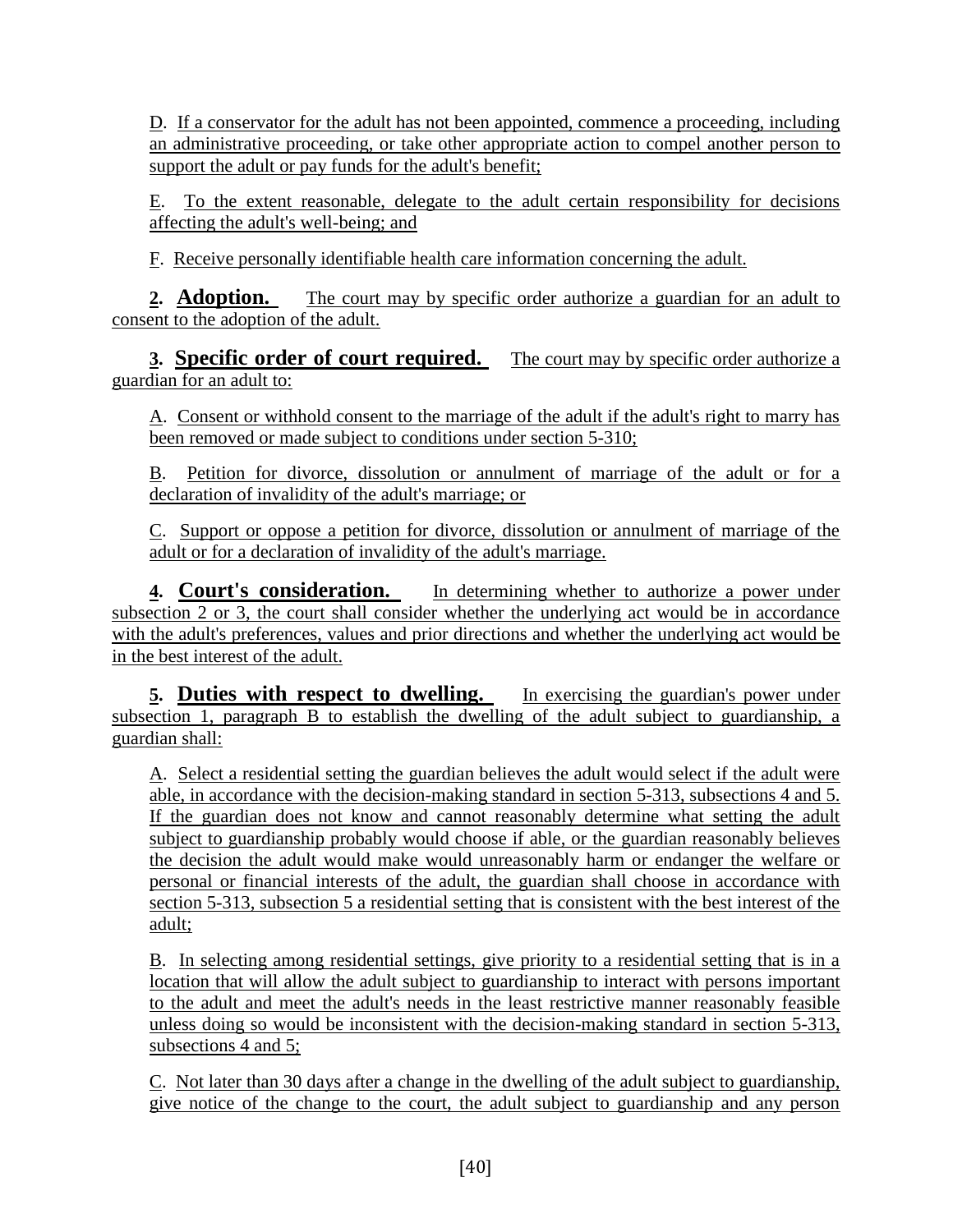identified as entitled to the notice in the court order appointing the guardian or a subsequent order. The notice must include the address and nature of the new dwelling and state whether the adult subject to guardianship received advance notice of the change and whether the adult objected to the change;

D. Establish or move the permanent place of dwelling of an adult subject to guardianship to a nursing home, mental health facility or other facility that places restrictions on the individual's ability to leave or have visitors only if:

(1) The establishment or move is generally set forth in the guardian's plan;

(2) The court authorizes the establishment or move; or

(3) Unless time sensitive Absent a compelling reason, nNotice of the establishment or move is given at least 14 days before the establishment or move to the adult subject to guardianship and all persons entitled to the notice under section 5-310, subsection 5 or a subsequent –order. and no objection has been filed; The notice shall be given either orally andor in writing to the adult subject to guardianship, and in writing to all persons entitled to notice under section 5-310 and shall include the address of the current dwelling, the address and type of new permanent place of dwelling, the reason for the move to the new permanent place of dwelling, and the right to object to the new dwelling.

E. Establish or move the place of dwelling of an adult subject to guardianship outside this State only if consistent with the guardian's plan and authorized by the court by specific order; and

F. Take action that would result in the sale of or surrender the lease to the primary dwelling of the adult subject to guardianship only if:

(1) The action is generally specifically set forth in the guardian's plan;

(2) The court authorizes the action by specific order; or

(3) Notice of the action is given at least 14 days before the action to the adult subject to guardianship, orally and  $\theta$  in writing, and in writing to all persons entitled to the notice under section 5-310, subsection 5 or a subsequent order and no objection has been filed within the 14 days of the notice.

**6. Duties with respect to health care.** In exercising the guardian's power under subsection 1, paragraph C to make health care decisions, a guardian shall:

A. Involve the adult in decision making to the extent reasonably feasible, including, when practicable, by encouraging and supporting the adult in understanding the risks and benefits of health care options;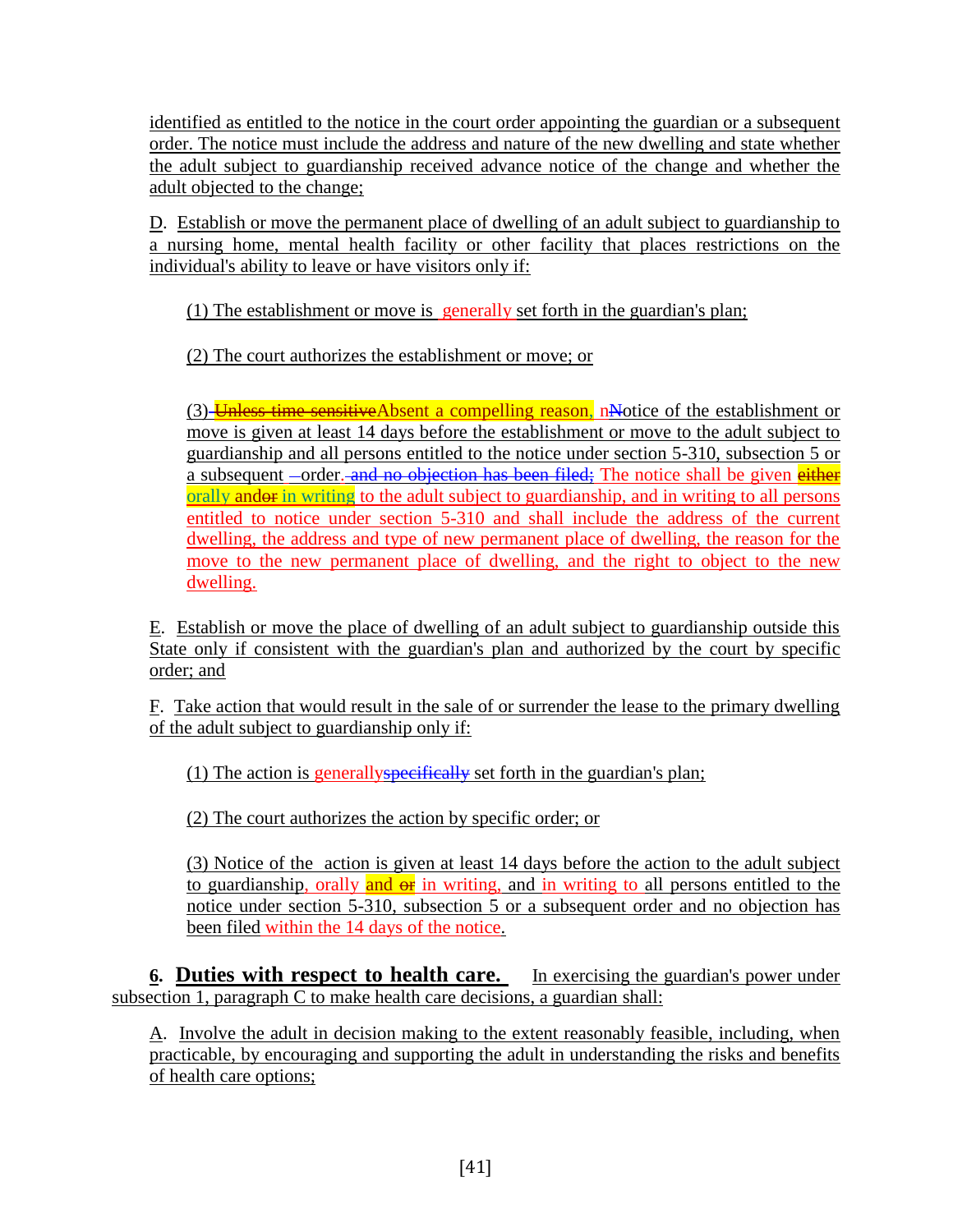B. Defer to a decision by an agent under a power of attorney for health care or an advance health care directive executed by the adult and cooperate to the extent feasible with the agent making the decision; and

C. Take into account:

(1) The risks and benefits of treatment options; and

(2) The current and previous wishes and values of the adult, if known or reasonably ascertainable by the guardian.

**7. Application to existing guardianships**. For guardianships established prior

to July 1, 2019, the guardian shall not be subject to the duties of notice and restrictions of power set forth in subsection 5, paragraphs C, D and F, until so ordered by the court.

#### Maine Comment

The new section 5-314 is generally consistent with the Uniform Act's powers of guardian of adult. The authority of a guardian to receive personal effects was added in section 5-314(1)(A). The authority of a guardian to establish or move the permanent dwelling of the respondent under section 5-314(5)(D) was expanded to permit such a move if it is 'generally' set forth in the guardian's plan [section 5-314 (5)(D)(1)], in recognition that specific details of a planned move may not be known until immediately before a move. Section 5-314(5)(D)(3) also gives a guardian the authority to establish or move the permanent place of dwelling without the otherwise required advance notice if the guardian has a compelling reason and subsequent prompt notice is provided to the adult and persons entitled to notice.

The authority of a guardian to sell or surrender the lease to the primary dwelling is expanded in section 5-314 (5)(F) to permit such action if it is 'generally' set forth in the guardian's plan or if notice of the proposed action is given as specified in section 5-314(5)(F)(3) and no objection is filed within 14 days of such notice.

Subsection 7 creates an exception, for guardianships established prior to the July 1, 2019 effective date of Title 18-C, to the imposition of certain duties and restrictions of powers until an express order of the court directed to the guardian.

# **§ 5-315. Special limitations on guardian's power**

**1. Limitations; health care; finances.** Unless authorized by the court by specific order, a guardian for an adult does not have the power to revoke or amend a power of attorney for health care or an advance health care directive or power of attorney for finances executed by the adult. If a power of attorney for health care or an advance health care directive is in effect, unless there is a court order to the contrary, a health care decision of an agent takes precedence over that of the guardian and the guardian shall cooperate with the agent to the extent feasible. If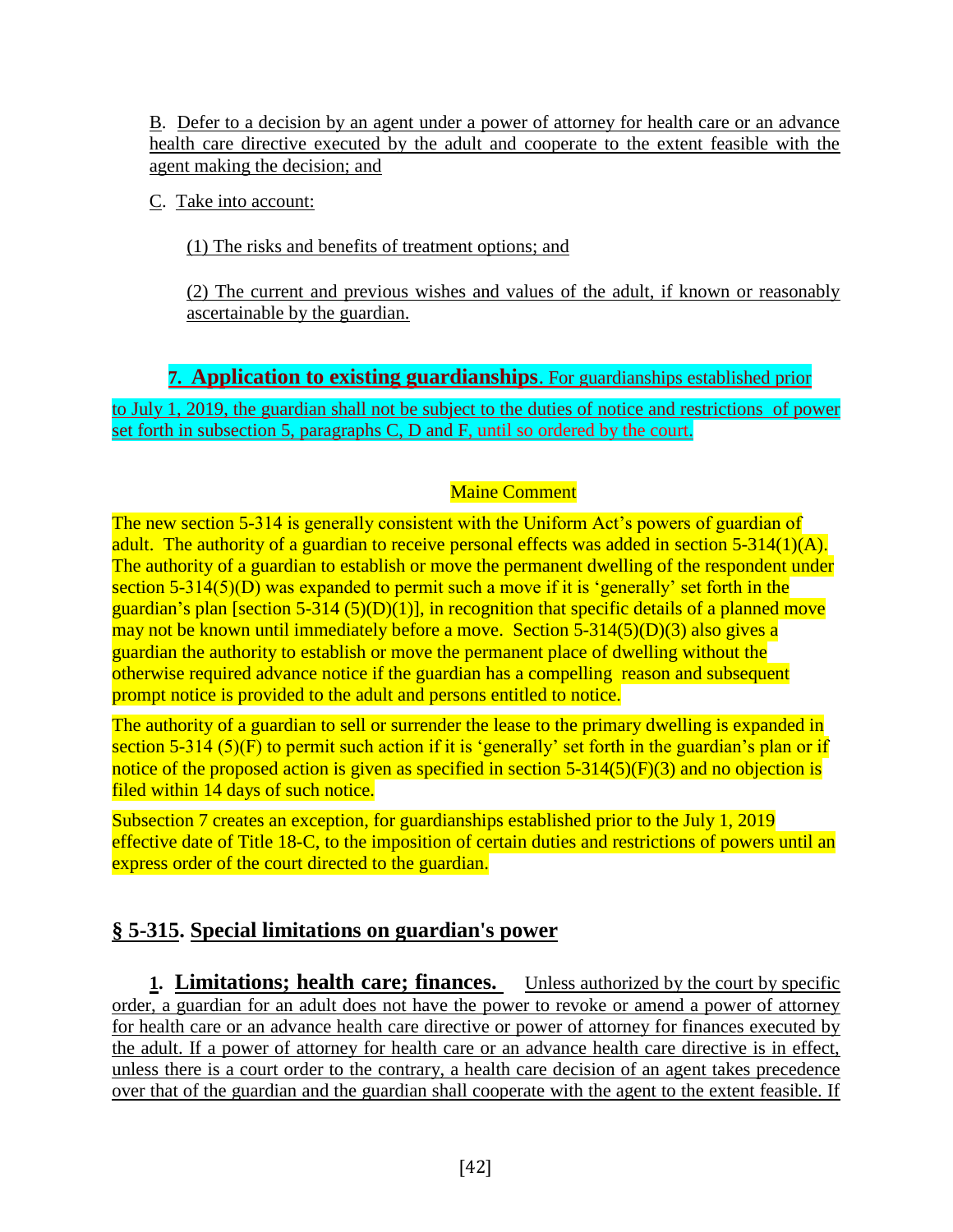a power of attorney for finances is in effect, unless there is a court order to the contrary, a decision by the agent that the agent is authorized to make under the power of attorney for finances takes precedence over that of the guardian and the guardian shall cooperate with the agent to the extent feasible.

**2. Commitment to mental health facility.** A guardian for an adult may not initiate the commitment of the adult to a mental health facility except in accordance with the State's procedure for involuntary civil commitment under Title 34-B, chapter 3, subchapter 4, article 3.

**3. Restrictions on contact.** A guardian for an adult may not restrict the ability of the adult to communicate, visit or interact with others, including receiving visitors or making or receiving telephone calls, personal mail or electronic communications, including through social media, or participating in social activities, unless-

A. Authorized by the court by specific order;

B. A protective order or a protective arrangement instead of guardianship is in effect that limits contact between the adult and a person; or

C. The guardian has good cause to believe restriction is necessary because interaction with the person poses a risk of significant physical, psychological or financial harm to the adult. The guardian shall provide a notice, orally and  $\theta$  in writing, of the restriction to the adult subject to guardianship immediately upon imposition of the restriction and shall provide written notice of the restriction to all other persons entitled to notice under section 5-310, subsection 5 within 7 days of imposition of the restriction. Notice shall include a description of the restriction, the rationale supporting the restriction, contact information of the court, and the right to object to the restriction. and the restriction is:

(1) For a period of not more than 7 business days if the person has a family or preexisting social relationship with the adult; or

(2) For a period of not more than 60 days if the person does not have a family or preexisting social relationship with the adult.

### **4. Application to existing guardianships**. For guardianships established prior

to July 1, 2019, the guardian shall not be subject to the duties of notice and restrictions of power set forth in subsection 3 until so ordered by the court.

### Maine Comment

The Uniform Act's provision on special limitations on a guardian's power was adopted in section 5-315, except for some aspects of restrictions on contact. In contrast to specification of separate time frames for different categories of people, section 5-315 authorizes a guardian to restrict the access of any peson upon good cause, with immediate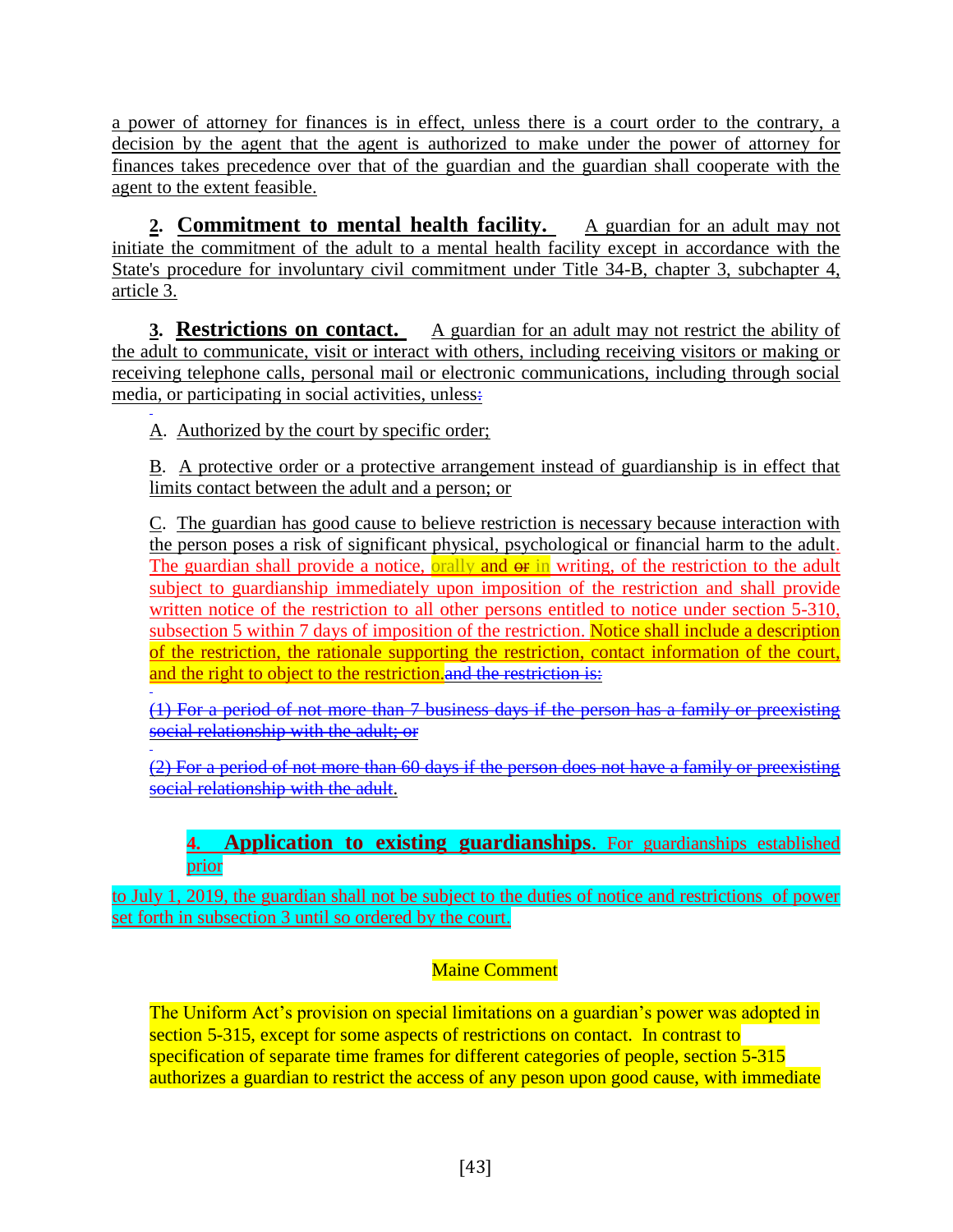oral and written notice to the respondent and notice to all others entitled to notice within 7 days of the imposition of the restriction. The contents of the notice is described.

Subsection 4 creates an exception, for guardianships established prior to the July 1, 2019 effective date of Title 18-C, to the imposition of certain duties and restrictions of powers until an express order of the court directed to the guardian.

# **§ 5-316. Guardian's plan**

**1. Plan; revision.** The petitioner for appointment of a guardian for an adult shall file with the petition a plan for the care of the adult. When there is a subsequent change in circumstances, or the guardian seeks to deviate significantly from the plan previously filed, the guardian shall file with the court a revised plan for the care of the adult. The plan must be based on the needs of the adult and take into account the best interest of the adult as well as the adult's preferences, values and prior directions, to the extent known to or reasonably ascertainable by the guardian. The plan must identify:

A. The adult's medical conditions, cognitive functioning, every day functioning, and levels of supervision needed;

A-1 The living arrangement, services and supports the guardian expects to arrange, facilitate or continue for the adult;

B. Social and educational activities the guardian expects to facilitate on behalf of the adult;

C. Any person with whom the adult has a relationship and any plan the guardian has for facilitating visits with the person;

D. The anticipated nature and frequency of the guardian's visits and communication with the adult;

E. Goals for the adult including any goal related to the restoration of the adult's rights and how the guardian anticipates achieving the goals;

F. Whether the adult already has a plan in place and, if so, whether the guardian's plan is consistent with the adult's plan; and

G. A statement or list of the amount the guardian proposes to charge for each service the guardian anticipates providing to the adult.

**2. Notice of revised plan.** A guardian shall give notice of the filing of a revised plan under subsection 1, along with a copy of the plan, to the adult subject to guardianship, all persons entitled to notice under section 5-310, subsection 5 or a subsequent order and other persons as the court determines. The notice must include a statement of the right to object to the revised plan and be given not later than 14 days after the filing.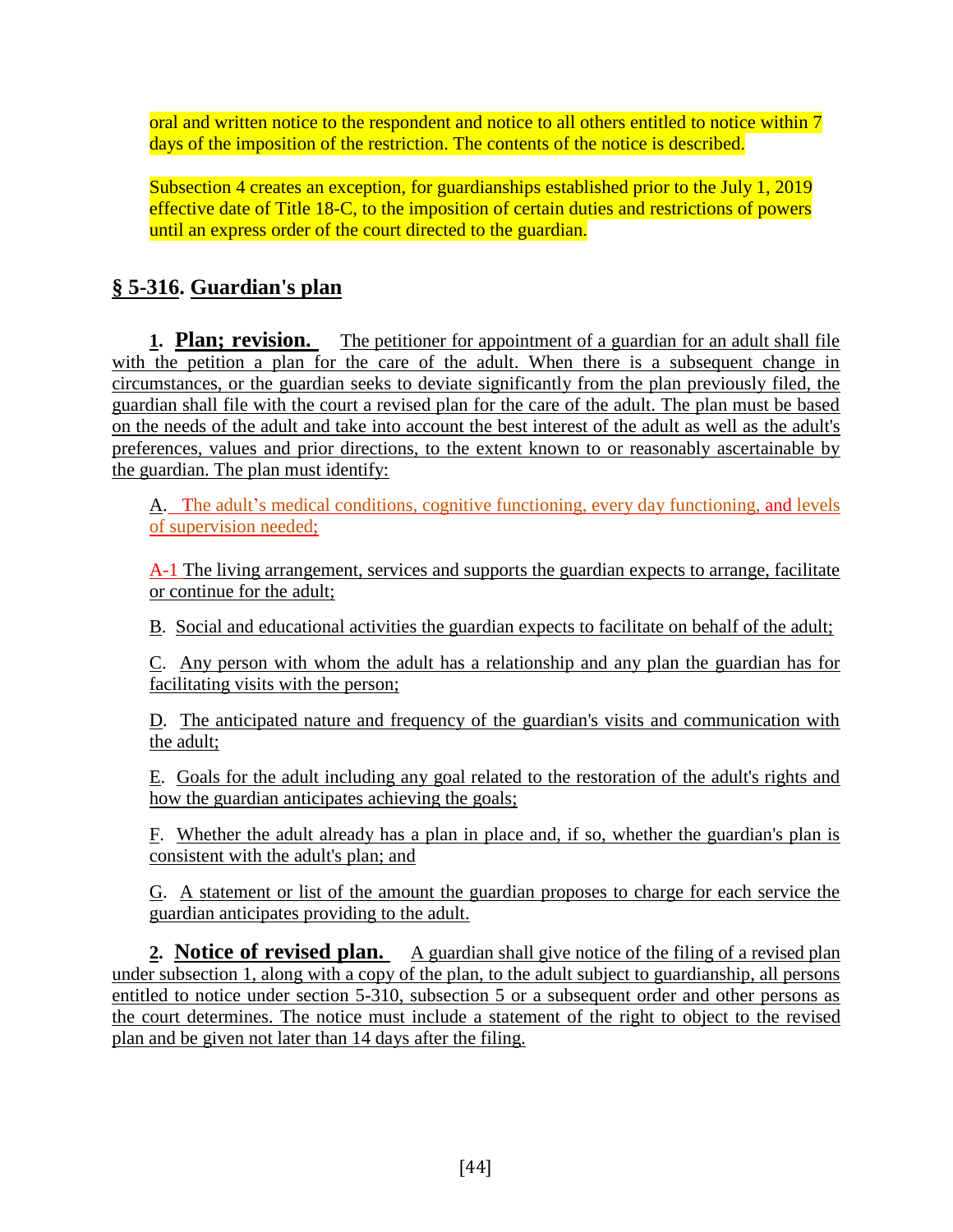**3. Objection to revised plan.** An adult subject to guardianship and any person entitled under subsection 2 to receive notice and a copy of the guardian's plan may object to the revised plan within 14 days of receipt of notice of the revised plan.

**4. Court review of plan or revised plan; approval.** The court shall review a guardian's plan or revised plan filed under subsection 1. In deciding whether to approve the plan or the revised plan the court shall consider an objection under subsection 3 and whether the plan or revised plan is consistent with the guardian's duties and powers under sections 5-313 and 5- 314. The court may schedule a hearing on any revised plan submitted and may not approve any revised plan until 30 days after its filing. The guardian may implement the revised plan 30 days after filing unless the court orders otherwise.

**<u>5. Copy of approved plan.** After a guardian's plan under this section is approved by</u> the court, the guardian shall provide a copy of the plan to the adult subject to guardianship, all persons entitled to notice under section 5-310, subsection 5 or a subsequent order and other persons as the court determines.

**6. Application to existing guardianships**. For guardianships established prior to July 1, 2019, the guardian shall not be subject to the requirement for filing a revised plan until so ordered by the court.

#### Maine Comment

Section 5-316 (1)(A) adds a requirement that the plan identify the adult's medical conditions, cognitive functioning, everyday functioning and levels of supervision needed. With regard to revised plans, section 5-316(3) creates a right to object for all appropriate parties within 14 days of receipt of notice of the revised plan. Although the court may elect to schedule a hearing on a revised plan under section 5-316(4), a revised plan may be implemented without hearing 30 days after filing unless the court orders otherwise.

Subsection 6 creates an exception, for guardianships established to the July 1, 2019 effective date of Title 18-C, to the requirement to file a revised plan until an express order of the court directed to the guardian.

## **§ 5-317. Guardian's report; monitoring of guardianship**

**1. Report; contents.** A guardian for an adult at least annually shall submit to the court a report in a record regarding the condition of the adult and accounting for money and other property in the guardian's possession or subject to the guardian's control. Each report must state or contain:

- A. The mental, physical and social condition of the adult;
- B. The living arrangements of the adult during the reporting period;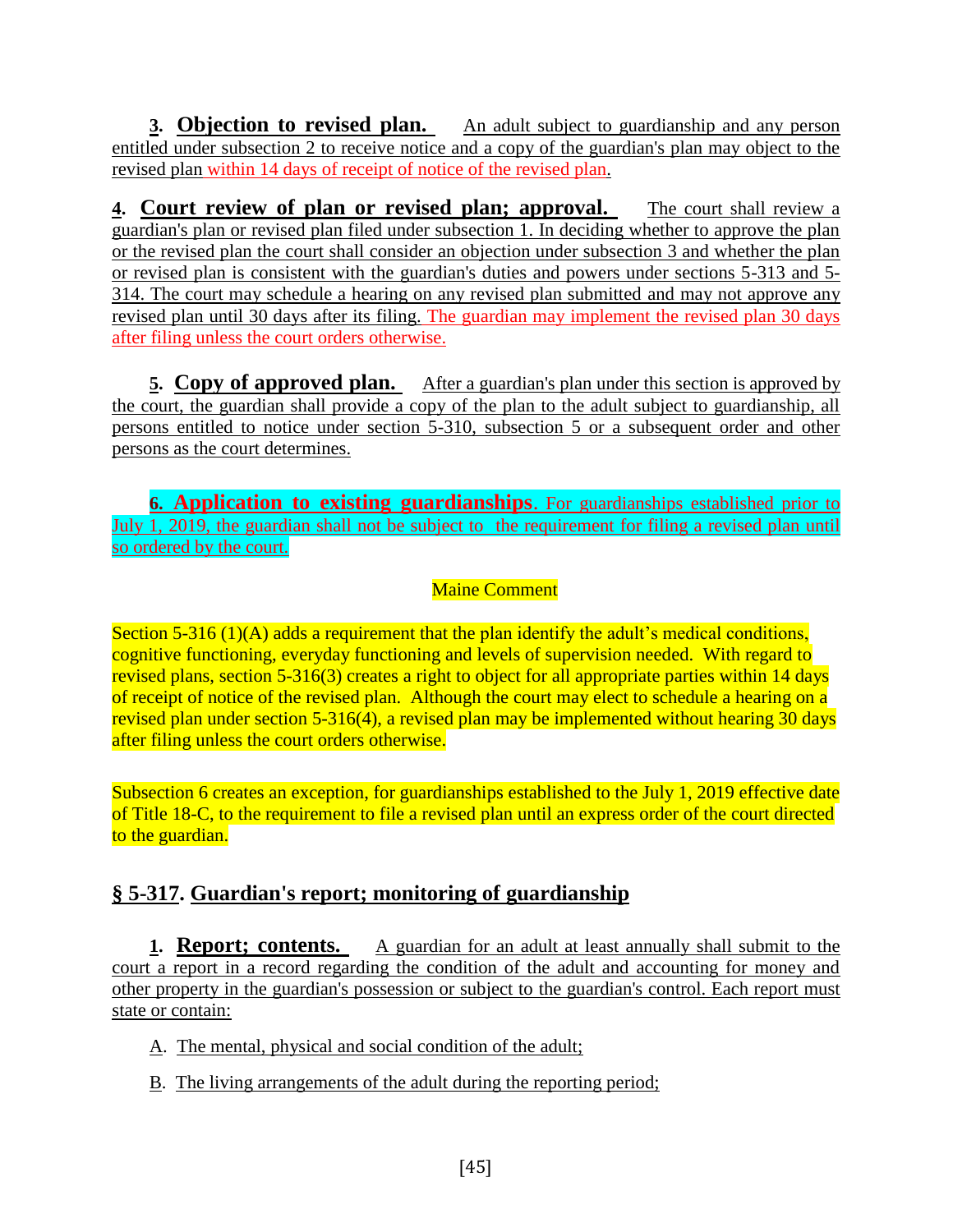C. A summary of the supported decision making, technological assistance, medical services, educational and vocational services and other supports and services provided to the adult and the guardian's opinion as to the adequacy of the adult's care;

D. A summary of the guardian's visits with the adult, including the dates of the visits; and/or the visits of professionals agents hired by the guardian to visit on behalf of the guardian;

E. Action taken on behalf of the adult;

F. The extent to which the adult has participated in decision making;

G. If the adult is living in a mental health facility or living in a facility that provides the adult with health care or other personal services, whether the guardian considers the facility's current plan for support, care, treatment or habilitation consistent with the adult's preferences, values, prior directions and best interest;

H. Anything of more than de minimis value that the guardian, any individual who resides with the guardian or the spouse, domestic partner, parent, child or sibling of the guardian has received from an individual providing goods or services to the adult;

I. If the guardian has delegated powers to an agent, the powers delegated and the reason for the delegation;

J. Any business relation the guardian has with a person the guardian has paid or a person that has benefited from the property of the adult;

K. A copy of the guardian's most recent plan and a statement whether the guardian has deviated from the plan and, if so, how the guardian has deviated and why;

L. Plans for future care and support;

M. A recommendation as to the need for continued guardianship and any recommended change in the scope of the guardianship;

N. The fees paid to the guardian for the year, and/or still outstanding; and

ON. Whether any coguardian or successor guardian appointed to serve when a designated future event occurs is alive and able to serve.

**2. Appointment of visitor.** The court may appoint a visitor to review a report submitted under this section, interview the guardian or adult subject to guardianship or investigate any other matter involving the guardianship.

**3.** Notice of filing of report; copy. Notice of the filing of a guardian's report under this section, together with a copy of the report, must be given to the adult subject to guardianship, all persons entitled to notice under section 5-310, subsection 5 or a subsequent order and any other person as the court determines. The notice and report must be given not later than 14 days after the filing of the report.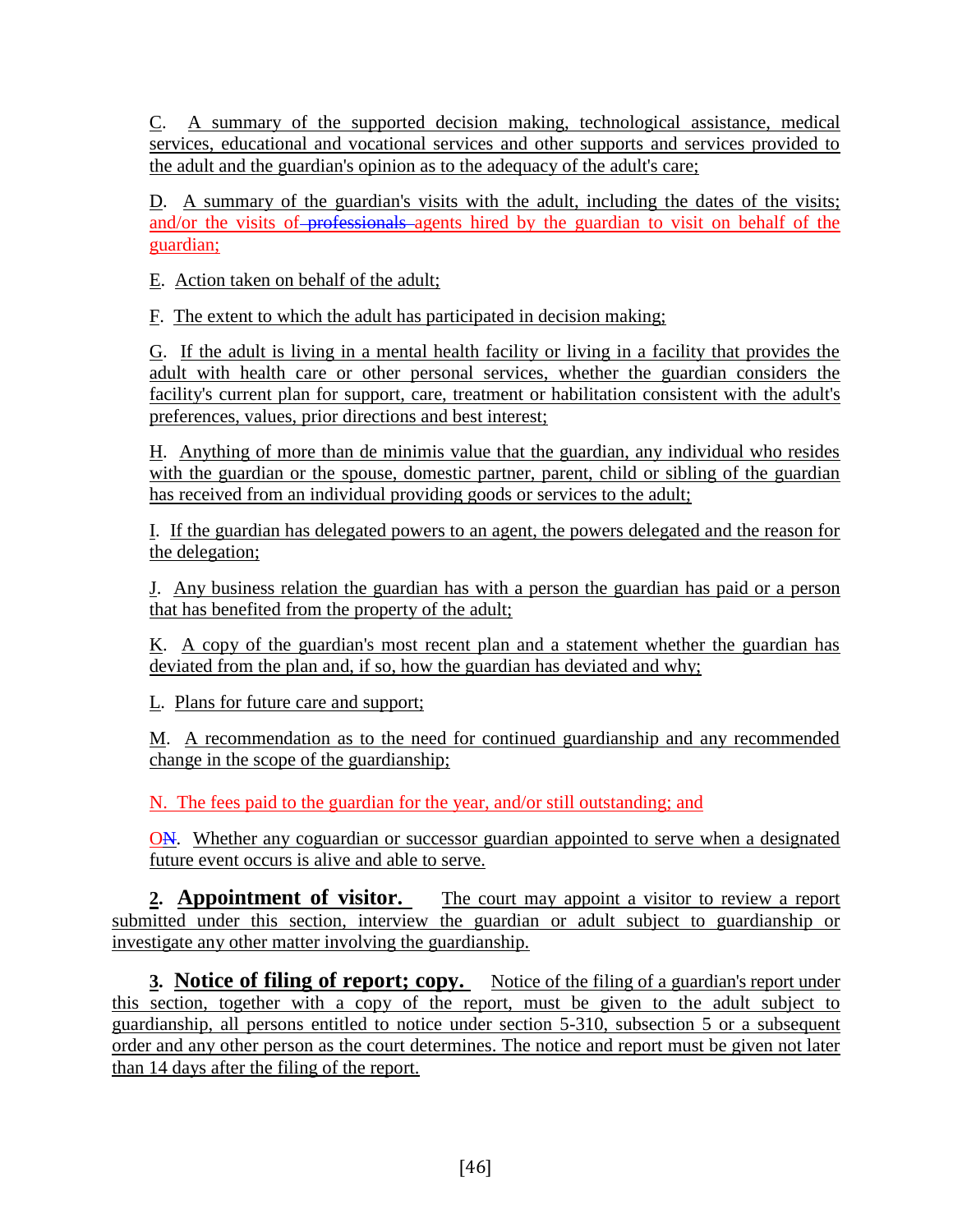**4. System to monitor reports.** The court shall establish a system for monitoring reports submitted under this section and review each report at least annually to determine whether:

A. The report provides sufficient information to establish the guardian has complied with the guardian's duties;

B. The guardianship should continue; and

C. The guardian's requested fees, if any, should be approved.

**5. Noncompliance; modification or termination.** If the court determines there is reason to believe a guardian for an adult has not complied with the guardian's duties or the guardianship should be modified or terminated, the court:

A. Shall notify the adult, the guardian and all persons entitled to notice under section 5- 310, subsection 5 or a subsequent order;

B. May require additional information from the guardian;

C. May appoint a visitor to interview the adult or guardian or investigate any matter involving the guardianship; and

D. May consider removing the guardian under section 5-318 or terminating the guardianship or changing the powers of the guardian or other terms of the guardianship under section 5-319.

**6. Fees not reasonable.** If the court has reason to believe that fees requested by a guardian for an adult are not reasonable, the court shall hold a hearing to determine whether to adjust the requested fees.

**7. Approval of report.** A guardian for an adult may petition the court for approval of a report filed under this section. The court after review may approve the report. If, after notice and hearing, the court approves the report, there is a rebuttable presumption the report is accurate as to a matter adequately disclosed in the report.

**8. Application to existing guardianships**. For guardianships established prior to July 1, 2019 in which there is no existing order to file annual reports, the guardian shall not be subject to the requirement for filing an annual report until so ordered by the court.

#### Maine Comment

Section 5-317(1)(D) gives statutory recognition of the guardian's authority to hire an agent to visit on behalf of the guardian. Section 5-317 (1)(N) adds a requirement that the guardian's report include a statement of fees paid to the guardian during the report year and/or fees still outstanding for the report year.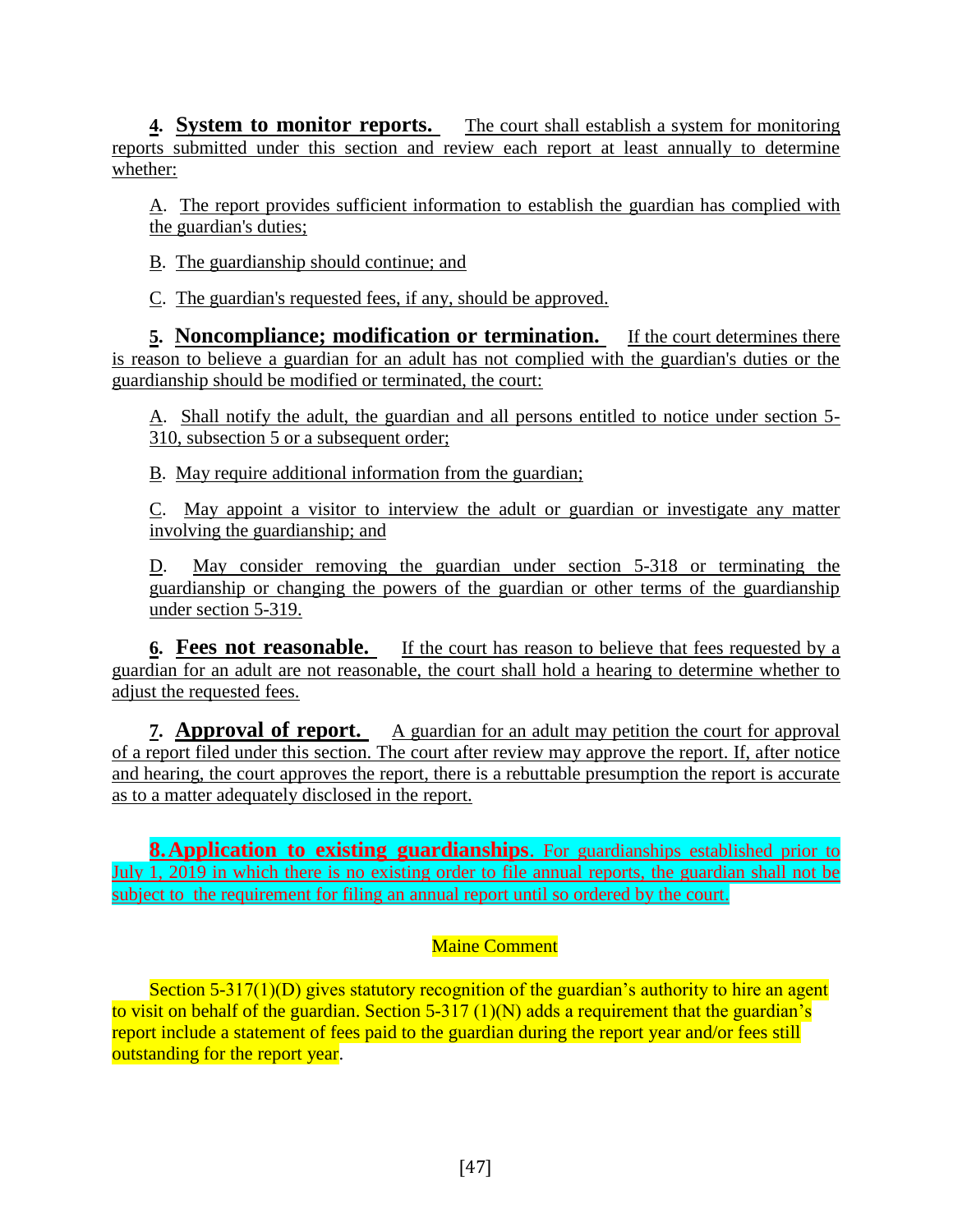Unless there is an existing order to file annual reports, Subsection 8 creates an exception, for guardianships established prior to the July 1, 2019 effective date of Title 18-C, to the requirement to file an annual report, until an express order of the court directed to the guardian.

# **§ 5-318. Removal of guardian for adult; appointment of successor**

**1. Removal; successor.** The court may remove a guardian for an adult for failure to perform the guardian's duties or for other good cause and appoint a successor guardian to assume the duties of guardian.

**2. Hearing.** The court shall conduct a hearing to determine whether to remove a guardian for an adult and appoint a successor on:

A. Petition of the adult, the guardian or a person interested in the welfare of the adult that contains allegations that, if true, would support a reasonable belief that removal of the guardian and appointment of a successor may be appropriate, but the court may decline to hold a hearing if a petition based on the same or substantially similar facts was filed within the preceding 6 months;

B. Communication from the adult, the guardian or a person interested in the welfare of the adult that supports a reasonable belief that removal of the guardian and appointment of a successor may be appropriate; or

C. Determination by the court that a hearing would be in the best interest of the adult.

**3. Notice.** Notice of a petition under subsection 2, paragraph A must be given to the adult subject to guardianship, the guardian and such other persons as the court determines.

**4. Attorney for the adult.** An adult subject to guardianship who seeks to remove the guardian and have a successor appointed has a right to choose an attorney to represent the adult. If the adult subject to guardianship is not represented by an attorney, the court shall appoint an attorney under the same conditions as in section 5-305. The court shall award reasonable attorney's fees to the attorney for the adult as provided in section 5-119.

**5. Procedure to select successor.** In selecting a successor guardian of an adult subject to guardianship, the court shall follow the procedures under section 5-309.

**<u>6.** Notice of appointment of successor. Not later than 30 days after appointing a</u> successor guardian, the court shall give notice of the appointment to the adult subject to guardianship and all persons entitled to the notice under section 5-310, subsection 5 or a subsequent order.

# **§ 5-319. Termination or modification of guardianship for adult**

**1. Petition for termination or modification.** An adult subject to guardianship, the guardian for the adult or a person interested in the welfare of the adult may petition for: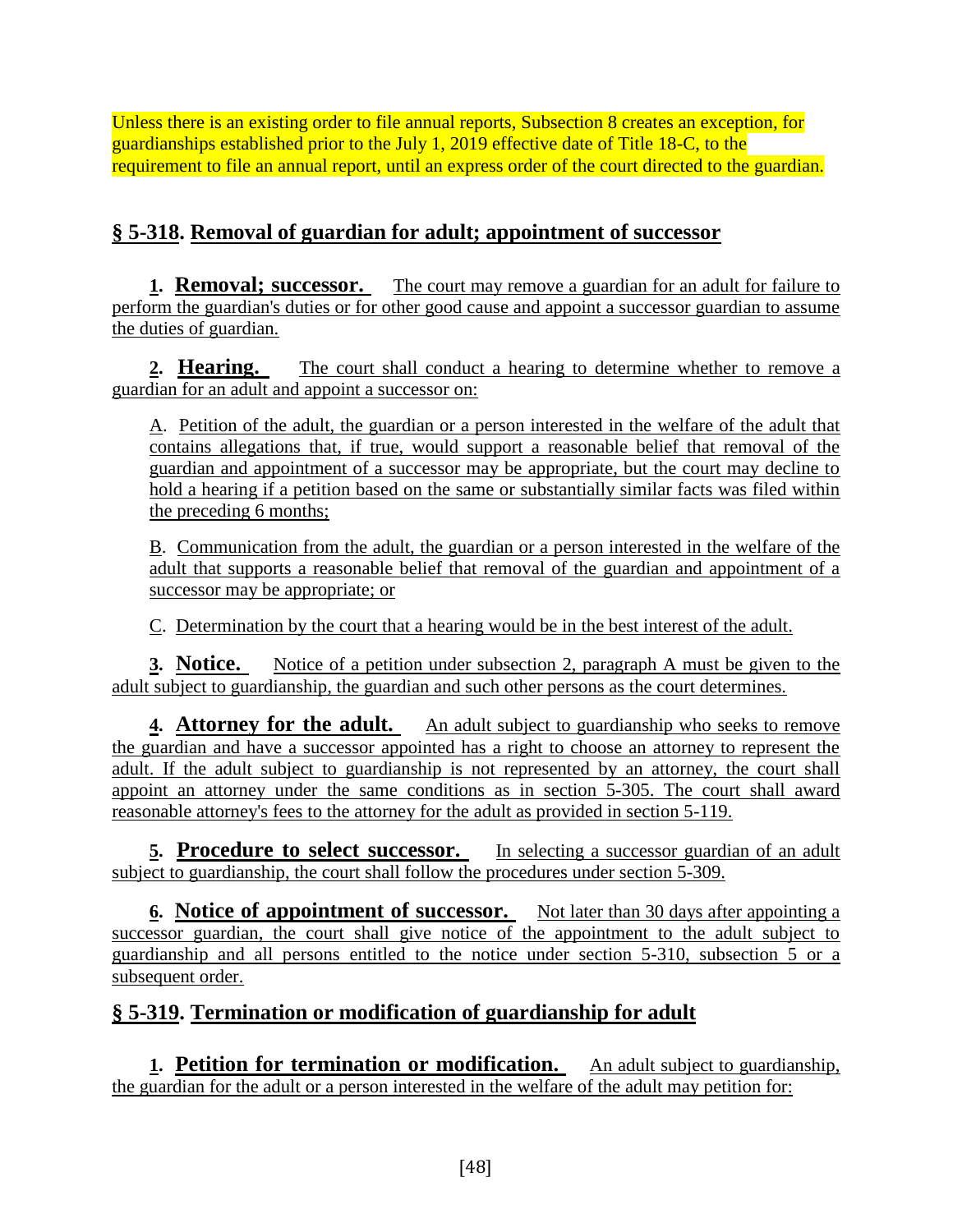A. Termination of the guardianship on the ground that a basis for appointment under section 5-301 does not exist or termination would be in the best interest of the adult, or for other good cause; or

B. Modification of the guardianship on the ground that the extent of protection or assistance granted is not appropriate, or for other good cause.

**2. Hearing.** The court shall conduct a hearing to determine whether termination or modification of a guardianship of an adult is appropriate on:

A. Petition under subsection 1 that contains allegations that, if true, would support a reasonable belief that termination or modification of the guardianship may be appropriate, but the court may decline to hold a hearing if a petition based on the same or substantially similar facts was filed within the preceding 6 months;

B. Communication from the adult, the guardian or a person interested in the welfare of the adult that supports a reasonable belief that termination or modification of the guardianship may be appropriate, including because of a change in the functional needs of the adult or supports or services available to the adult;

C. A report from a guardian or conservator that indicates that termination or modification may be appropriate because the functional needs of the adult or supports or services available to the adult have changed or a protective arrangement instead of guardianship or other less restrictive alternatives for meeting the adult's needs are available; or

D. A determination by the court that a hearing would be in the best interest of the adult.

**3. Notice.** Notice of a petition under subsection 2, paragraph A must be given to the adult subject to guardianship, the guardian and such other persons as the court determines.

**4. Termination.** On presentation of prima facie evidence for termination of a guardianship for an adult, the court shall order termination unless it is proven that the basis for appointment of a guardian under section 5-301 is satisfied.

**5. Modification.** The court shall modify the powers granted to a guardian for an adult if the powers are excessive or inadequate due to a change in the abilities or limitations of the adult, the adult's supports or services or other circumstances.

**6. Procedure.** Unless the court otherwise orders for good cause, before terminating or modifying a guardianship for an adult, the court shall follow the same procedures to safeguard the rights of the adult that apply to a petition for guardianship.

**7. Attorney for the adult.** An adult subject to guardianship who seeks to terminate or modify the terms of the guardianship has a right to choose an attorney to represent the adult in this matter. If the adult is not represented by an attorney, the court shall appoint an attorney under the same conditions as in section 5-305. The court shall award reasonable attorney's fees to the attorney for the adult as provided in section 5-119.

# **PART 4**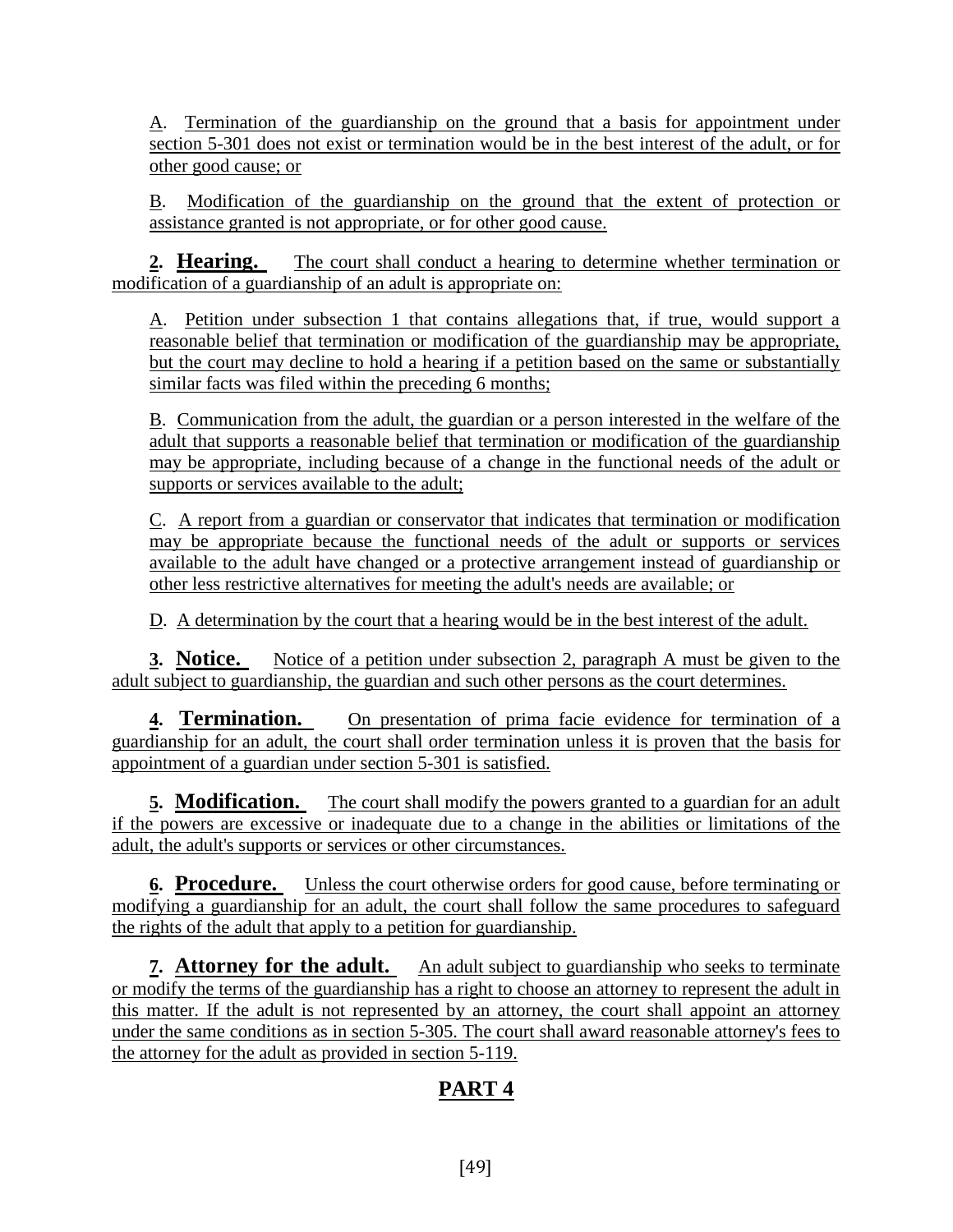### **CONSERVATORSHIP**

### **§ 5-401. Basis for appointment of conservator**

**1. Conservator for minor; findings.** On petition and after notice and hearing, the court may appoint a conservator for the property or financial affairs of a minor, if the court finds by a preponderance of evidence that:

A. The minor owns money or property requiring management or protection that otherwise cannot be provided; or

B. Appointment of a conservator is in the best interest of the minor and:

(1) If the minor has a parent, the court gives weight to any recommendation of the minor's parent whether an appointment is in the best interest of the minor; and

(2) Either:

(a) The minor has or may have financial affairs that may be put at unreasonable risk or hindered because of the minor's age; or

(b) Appointment is necessary or desirable to obtain or provide money needed for the support, care, education, health or welfare of the minor.

**2. Conservator for adult; findings.** On petition and after notice and hearing, the court may appoint a conservator for the property or financial affairs of an adult if the court determines by clear and convincing evidence that:

A. The adult is unable to manage property or financial affairs because:

(1) Of a limitation in the ability to receive and evaluate information or make or communicate decisions even with the use of appropriate supportive services, technological assistance and supported decision making that provide adequate protection for the respondent; or

(2) The adult is missing, detained or unable to return to the United States;

B. Appointment is necessary to:

(1) Avoid harm to the adult or significant dissipation of the property of the adult; or

(2) Obtain or provide money needed for the support, care, education, health or welfare of the adult, or of an individual entitled to the adult's support, and protection is necessary or desirable to obtain or provide money for the purpose; and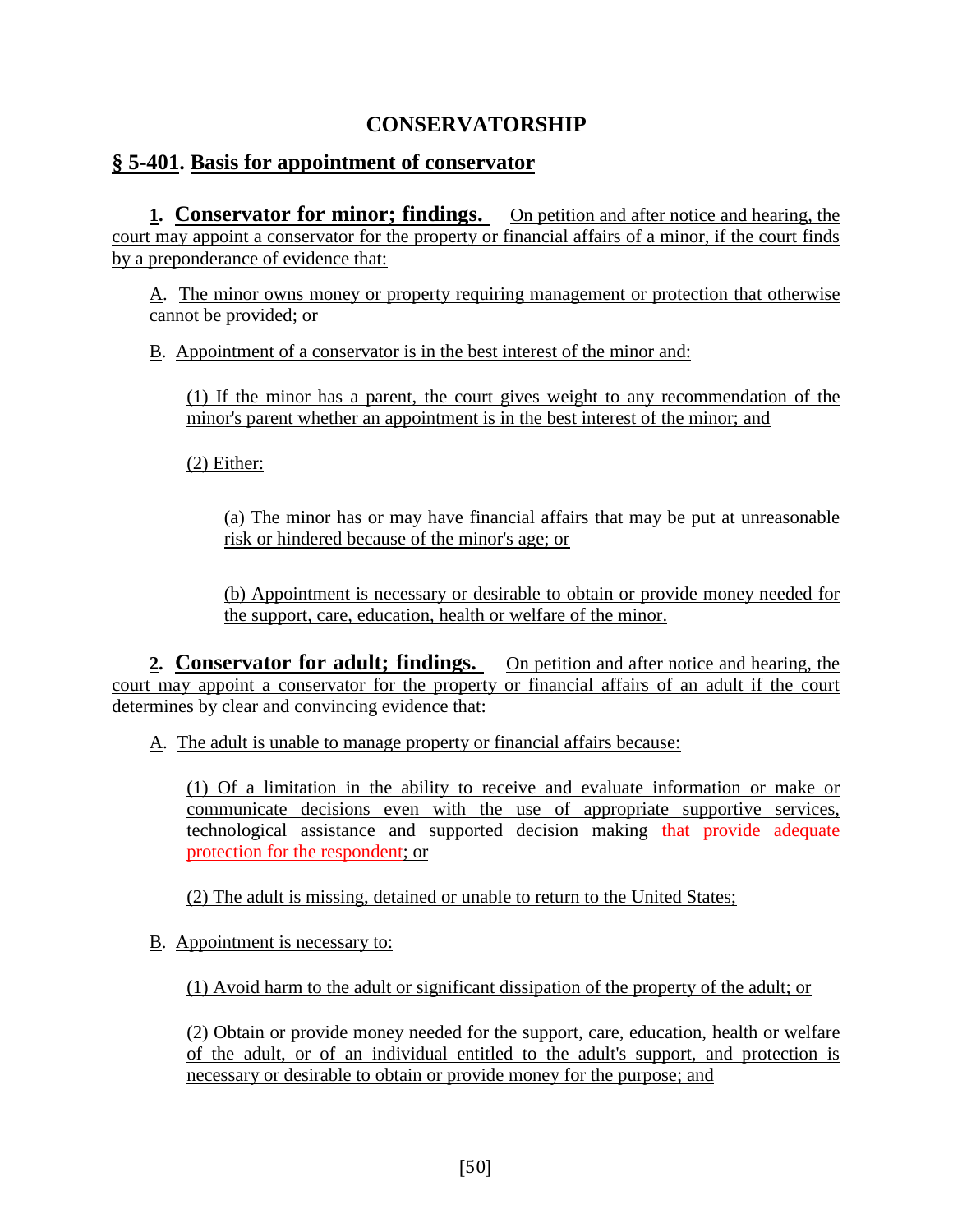C. The respondent's identified needs cannot be met by less restrictive alternatives.

**3. Powers.** The court shall grant a conservator only those powers necessitated by demonstrated limitations and needs of the respondent and enter orders that encourage the development of the respondent's maximum self-determination and independence. The court may not establish a full conservatorship if a limited conservatorship, protective arrangement instead of conservatorship or other less restrictive alternatives would meet the needs of and provide adequate protection for the respondent.

#### Maine Comment

Consistent with the new Maine guardianship statute, in § 5-401(2)(A)(1) and § 5-401(3) the Uniform Act was revised to require the Court to find that any appropriate supportive services, technological assistance or supported decision making provide adequate protection for the particular respondent and a less restrictive alternative to conservatorship provide adequate protection for the respondent.

# **§ 5-402. Petition for appointment of conservator**

**1. Petitioner.** The following may petition for the appointment of a conservator:

A. The individual for whom the order is sought;

B. A person interested in the estate, financial affairs or welfare of the individual, including a person that would be adversely affected by lack of effective management of property and financial affairs of the individual; or

C. The guardian of the individual.

**2. Contents.** A petition under subsection 1 must set forth the petitioner's name, principal residence, current street address, if different, relationship to the respondent and interest in the appointment and state or contain the following to the extent known:

A. The respondent's name, age, principal residence, current street address, if different, and, if different, address of the dwelling in which it is proposed the respondent will reside if the petition is granted;

B. The name and address of the respondent's:

(1) Spouse or domestic partner; or, if the respondent has none, any adult with whom the respondent has shared household responsibilities for more than 6 months in the 12 month period before the filing of the petition;

(2) Adult children or, if the respondent has none, each parent and adult sibling of the respondent or, if the respondent has none, at least one adult nearest in kinship to the respondent who can be found with reasonable diligence; and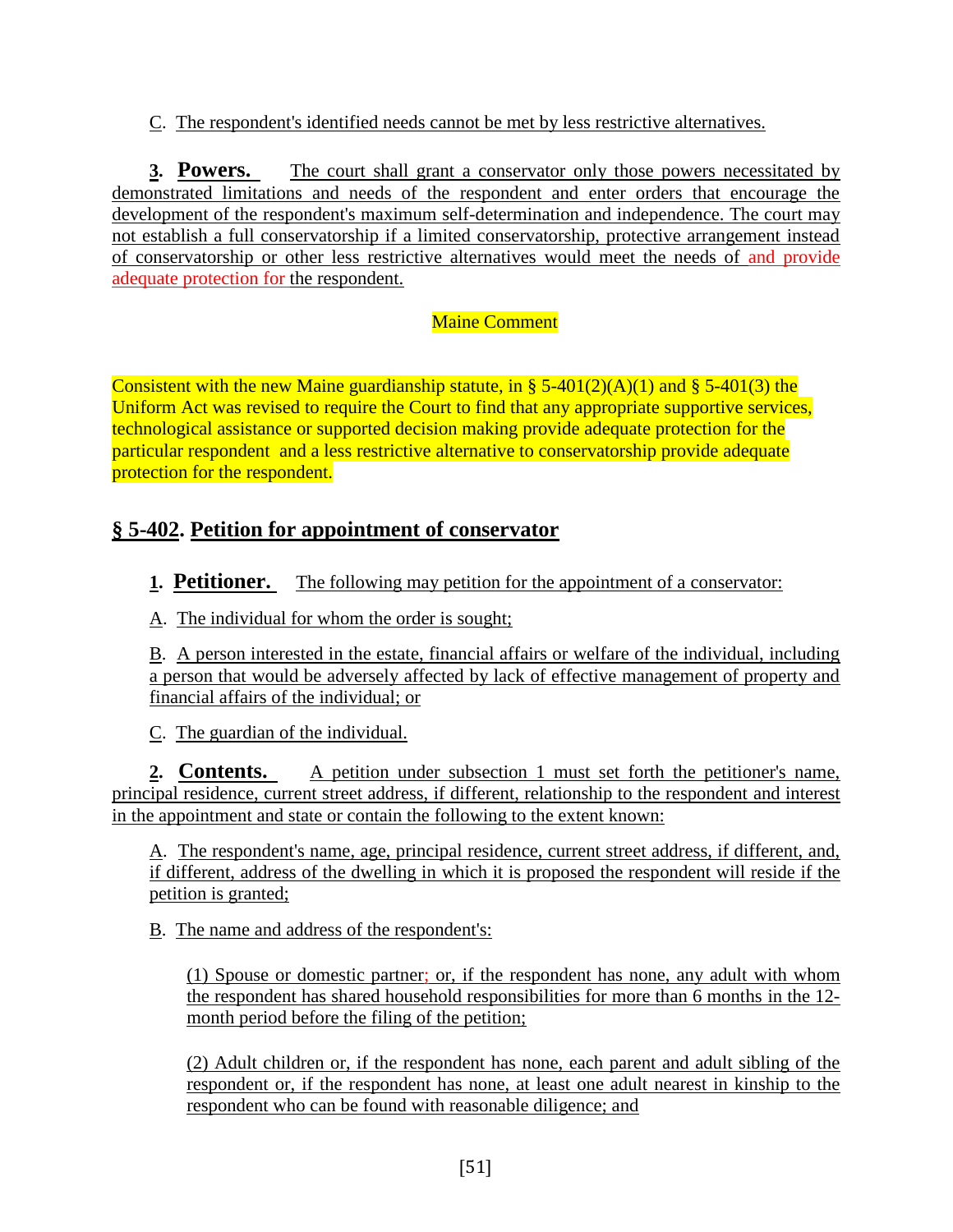(3) Adult stepchildren whom the respondent actively parented during the stepchildren's minor years and with whom the respondent had an ongoing relationship within 2 years before filing of the petition;

C. The name and current address of each of the following, if applicable:

(1) A person responsible for the care or custody of the respondent;

(2) Any attorney currently representing the respondent;

(3) The representative payee appointed by the United States Social Security Administration for the respondent;

(4) A guardian or conservator acting for a respondent in this State or another jurisdiction;

(5) A trustee or custodian of a trust or custodianship of which the respondent is a beneficiary;

(6) The United States Department of Veterans Affairs fiduciary for the respondent;

(7) An agent designated under a power of attorney for health care or an advance health directive in which the respondent is identified as the principal;

(8) An agent designated under a power of attorney for finances in which the respondent is identified as the principal;

(9) A person known to have routinely assisted the respondent with decision making within the 6 months before the filing of the petition;

(10) Any proposed conservator, including a person nominated by the respondent if the respondent is 14 years of age or older; and

(11) If the individual for whom a conservator is sought is a minor:

(a) An adult with whom the minor resides if not otherwise listed; and

(b) Any person not otherwise listed that had the care or custody of the minor for 60 or more days during the 2 years preceding the filing of the petition or any person that had the primary care or custody of the minor for at least 730 days during the 5 years preceding the filing of the petition;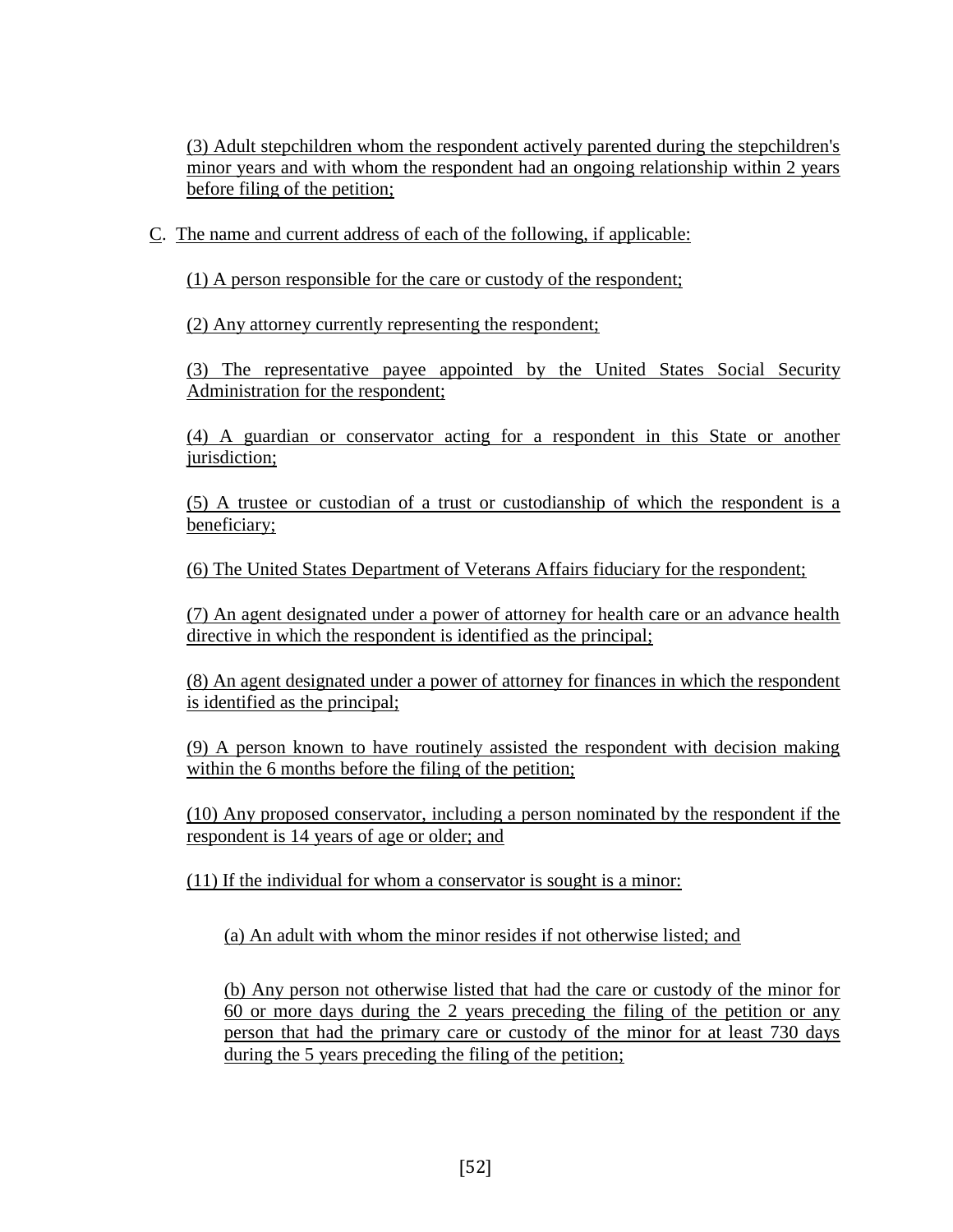D. A general statement of the respondent's property with an estimate of its value, and the source and amount of other anticipated income or receipts;

E. The reason conservatorship is necessary, including a brief description of:

(1) The nature and extent of the respondent's alleged need based on the respondent's medical conditions, cognitive functioning, every day financial functioning, and levels of supervision needed;

(2) If the petition alleges the respondent is missing, detained or unable to return to the United States, the relevant circumstances, including the time and nature of the disappearance or detention and any search or inquiry concerning the respondent's whereabouts;

(3) Any protective arrangement instead of conservatorship or other less restrictive alternatives for meeting the respondent's alleged need which have been considered or implemented;

(4) If no protective arrangement or other less restrictive alternatives have been considered or implemented, the reason they have not been considered or implemented; and

(5) The reason a protective arrangement or other less restrictive alternatives are insufficient to meet the respondent's need;

F. Whether the respondent needs an interpreter, translator or other form of support to communicate effectively with the court or understand court proceedings;

G. Whether the petitioner seeks a limited conservatorship or a full conservatorship;

H. If the petitioner seeks a full conservatorship, the reason a limited conservatorship or protective arrangement instead of conservatorship is not appropriate;

I. If the petition includes the name of a proposed conservator, the reason the proposed conservator should be appointed; and

J. If the petition is for a limited conservatorship, a description of the property to be placed under the conservator's control and any other requested limitation on the authority of the conservator.

**3. Attorney for petitioner.** A petition under subsection 1 must state the name, address, telephone number and bar registration number of an attorney representing the petitioner, if any.

#### Maine Comment

The structure of the Petition for Appoinment proposed in the Uniform Act was adopted in full in section 5-402. The information required is far more comprehensive than previously required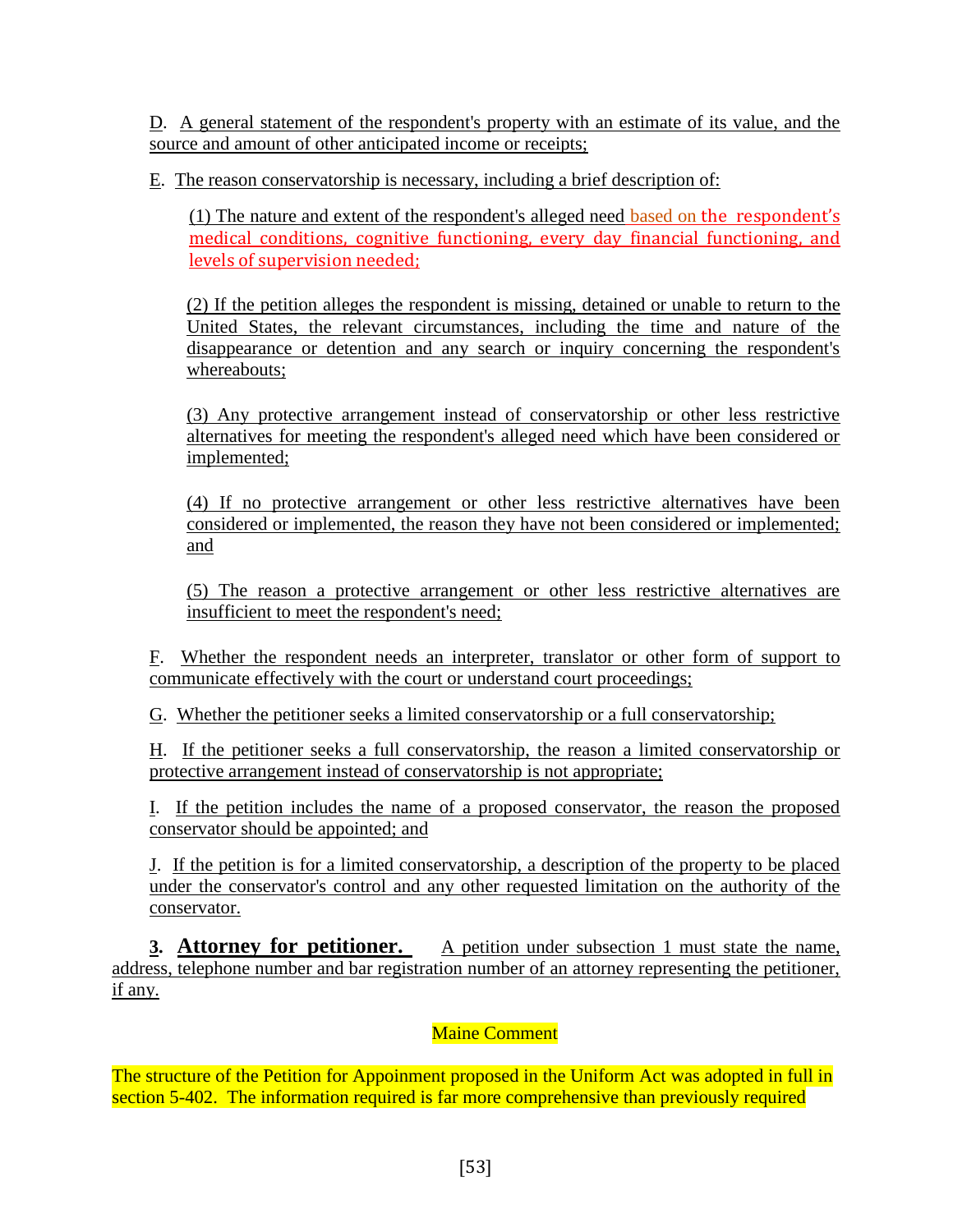under Maine law; and section 5-402(2)(E) was revised to require a brief description of the respondent's needs based on medical condition, cognitive functioning, every day financial functioning and needed levels of supervision.

# **§ 5-403. Notice and hearing**

**1. Date, time and place for hearing.** On receipt of a petition for appointment of a conservator under section 5-402, the court shall set a date, time and place for hearing the petition.

2. **Notice to respondent.** A copy of a petition under section 5-402 and notice of a hearing on the petition must be served personally on the respondent at least 14 days before the hearing. If the respondent's whereabouts are unknown or personal service cannot be made, service on the respondent must be made by substituted service or publication. The notice must inform the respondent of the respondent's rights at the hearing, including the right to an attorney and to attend the hearing. The notice must also include a description of the nature, purpose and consequences of granting the petition. Failure to serve the respondent with notice substantially complying with this subsection precludes the court from granting the petition.

**3. Notice to others.** In a proceeding on a petition under section 5-402, notice of the hearing also must be given to the persons required to be listed in the petition under section 5-402, subsection 3, paragraphs A to C and any other person interested in the respondent's welfare as the court determines at least 14 days prior to the hearing. Failure to give notice under this subsection does not preclude the court from appointing a conservator.

**4. Notice of petition after order.** Notice of a hearing on a petition that is filed after the appointment of a conservator and that seeks an order under this Part, together with a copy of the petition, must be given to the individual subject to conservatorship if the individual is 14 years of age or older and is not missing, detained or unable to return to the United States, the conservator and any other person as the court determines.

### **§ 5-404. Petition for protective orderOrder to Preserve or Apply Property While Proceeding Pending.**

While a petition under Section 402 is pending, after preliminary hearing and without notice to others, the court may issue an order to preserve and apply property of the respondent as required for the support of the respondent or an individual who is in fact dependent on the respondent.

### Maine Comment

The Uniform Act version was adopted, except for the provision authorizing the appointment of a master. The position of master is not otherwise utilized in the Probate Code.

**1. Petition.** The person to be protected, any person who is interested in the estate, affairs or welfare of the person to be protected, including the parent, guardian,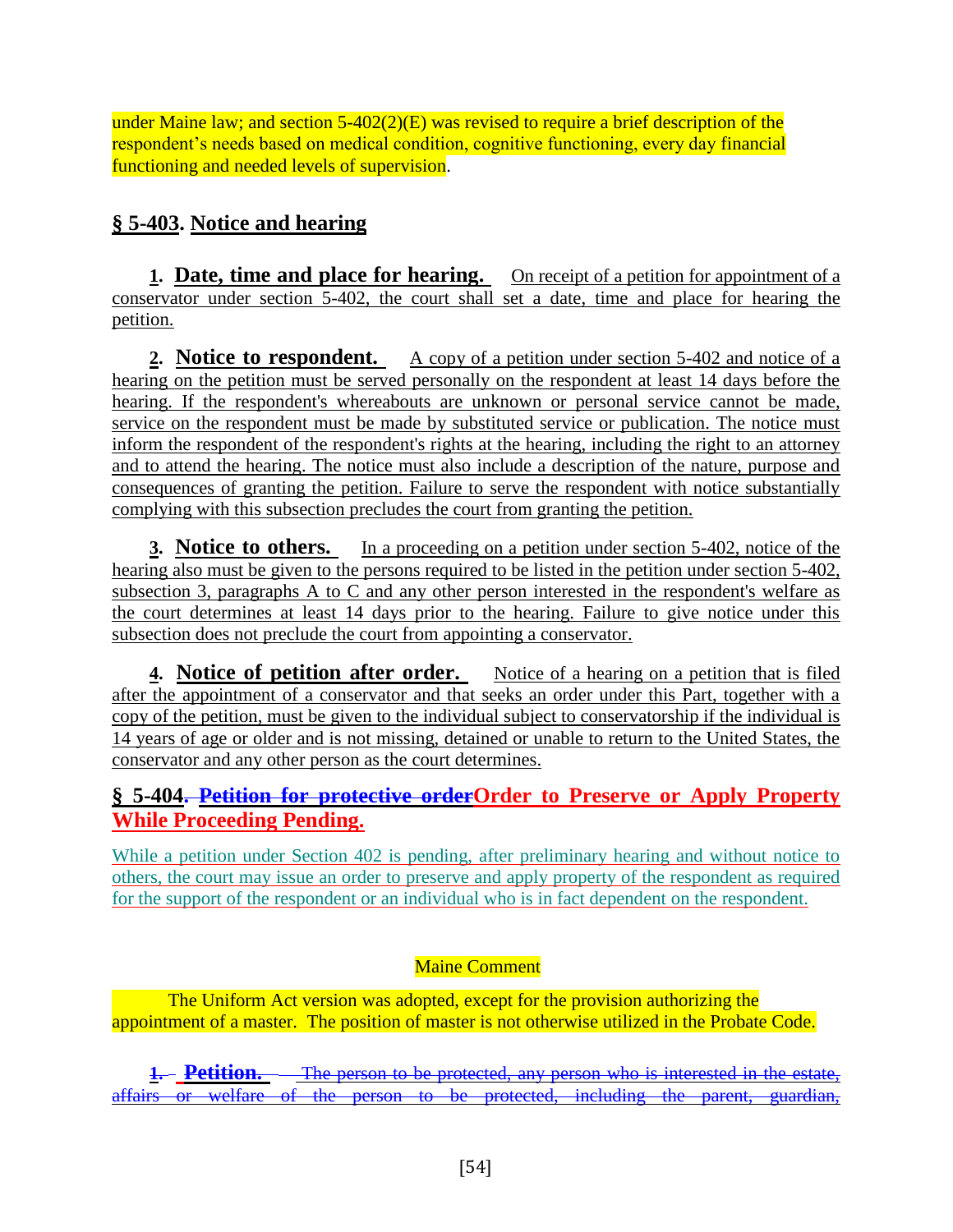conservatorcustodian or domestic partner of the person to be protected, or any person who would be adversely affected by lack of effective management of the property and affairs of the person to be protected may petition for a protective order.

**2. Contents of petition.** A petition under subsection 1 must contain such information and be in such form as the Supreme Judicial Court by rule provides.

**3. Purpose; priority scheduling.** A petition for a protective order made under oath may be used to initiate court consideration, accounting and remediation of the actions of any individual responsible for the management of the property or affairs of another. In the case of an emergency, the petition must be given priority scheduling by the court.

A. The petition must include the following information and may include other information required by rule:

(1) Name, address and telephone number of the petitioner;

(2) Name, address and telephone number of the principal;

(3) Name, address and telephone number of the person with actual or apparent authority to manage the property or affairs of the principal;

(4) Facts concerning the extent and nature of the principal's inability to manage the principal's property or affairs effectively and any facts supporting an allegation that an emergency exists;

(5) Facts concerning the extent and nature of the actual or apparent agent's lack of management of the principal's property or affairs. If applicable, facts describing how the petitioner has already been adversely affected by the lack of management of the principal's property or affairs; and

(6) Names, addresses and relationships of all persons who are required to receive notice of the petition.

B. This subsection does not limit any other purpose for the use of a petition for a protective order or any other remedy available to the court.

### **§ 5-405. Appointment and role of visitor**

**1. Visitor for minor respondent.** If the respondent in a proceeding to appoint a conservator is a minor, the court may appoint a visitor to investigate a matter related to the petition or to inform the minor or a parent of the minor about the petition or a related matter.

**2. Visitor for adult respondent.** If the respondent in a proceeding to appoint a conservator is an adult, the court shall appoint a visitor unless the adult is represented by an attorney. The duties and reporting requirements of the visitor are limited to the relief requested in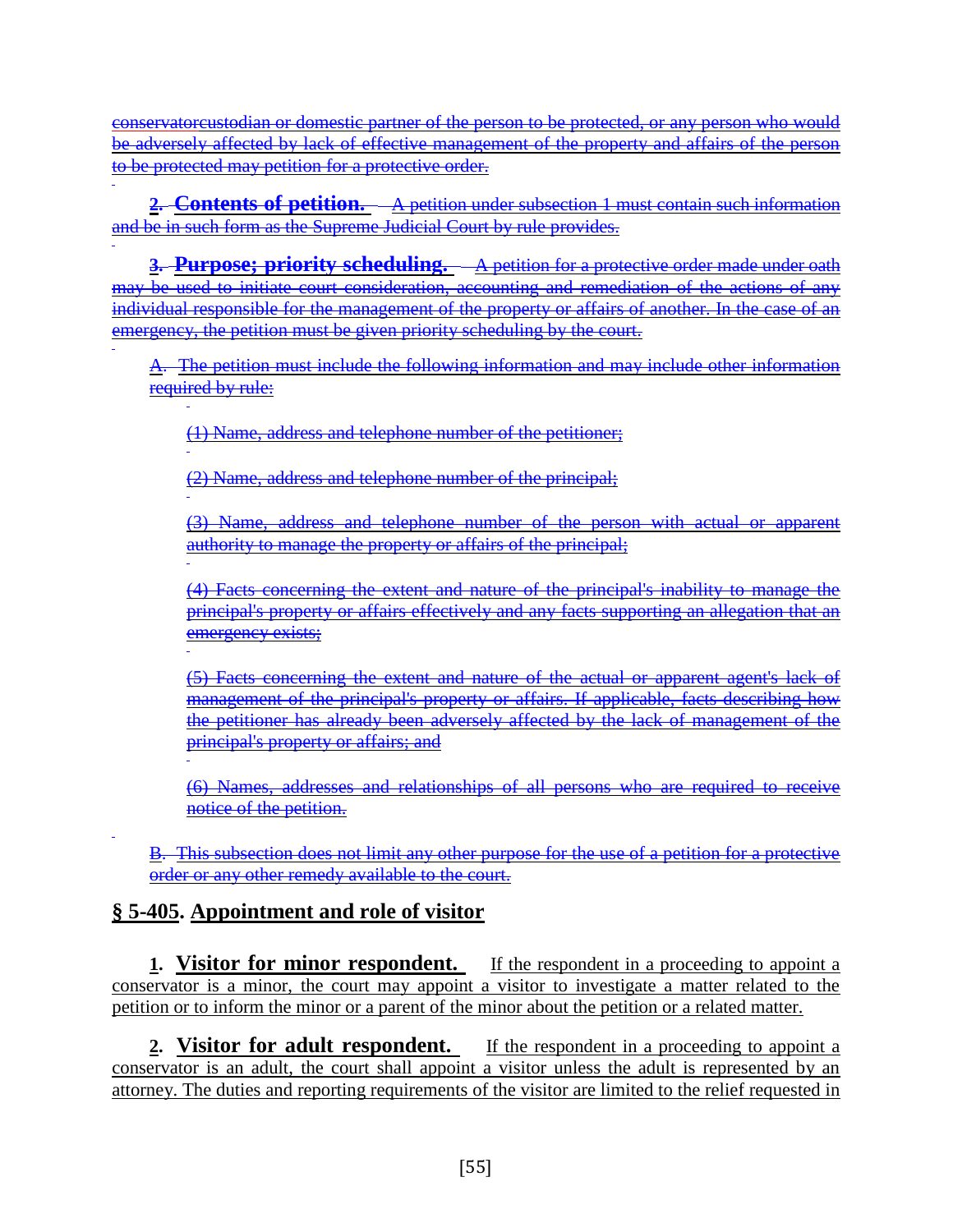the petition. The visitor must be an individual having training or experience in the type of abilities, limitations and needs alleged in the petition.

**3. Interview with <del>Duties of visitor for</del> adult respondent.** A visitor appointed for an adult under subsection 2 shall interview the respondent in person and, in a manner the respondent is best able to understand:

A. Explain to the respondent the substance of the petition, the nature, purpose and effect of the proceeding, the respondent's rights at the hearing and the general powers and duties of a conservator;

B. Determine the respondent's views about the appointment sought by the petitioner, including views about a proposed conservator, the conservator's proposed powers and duties and the scope and duration of the proposed conservatorship, and general financial preferences and values;

C. Determine the respondent's financial functioning, financial preferences, levels of supervision needed, and independent financial tasks the respondent can manage without assistance or with existing supports, or could manage with the assistance of appropriate supportive services, technological assistance or supported decision making;

CDC. Inform the respondent of the respondent's right to employ and consult with an attorney at the respondent's expense and the right to request a court-appointed attorney; and

DED. Inform the respondent that all costs and expenses of the proceeding, including the respondent's attorney's fees, may be paid from the respondent's assets.

**4. Additional duties.** In addition to the duties imposed by subsection 3, the visitor appointed for an adult under subsection 2 shall perform any duties that the court directs, which may include:

A. Interviewing the petitioner and proposed conservator, if any;

B. Reviewing financial records of the respondent, if relevant to the visitor's recommendation under subsection 5, paragraph B;

C. Statinge whether the respondent's needs could be met by a less restrictive alternative, including a protective arrangement instead of conservatorship and, if so, identify the less restrictive alternative; and

D. Investigating the allegations in the petition and any other matter relating to the petition as the court directs.

**5. Report.** A visitor appointed for an adult under subsection 2 shall file a report in a record with the court at least 10 days before any hearing on the petition. The report must include:

A. A summary of the respondent's financial functioning, financial preferences, levels of supervision needed, and independent financial tasks the respondent can manage without assistance or with existing supports, or could manage with the assistance of appropriate supportive services, technological assistance or supported decision making;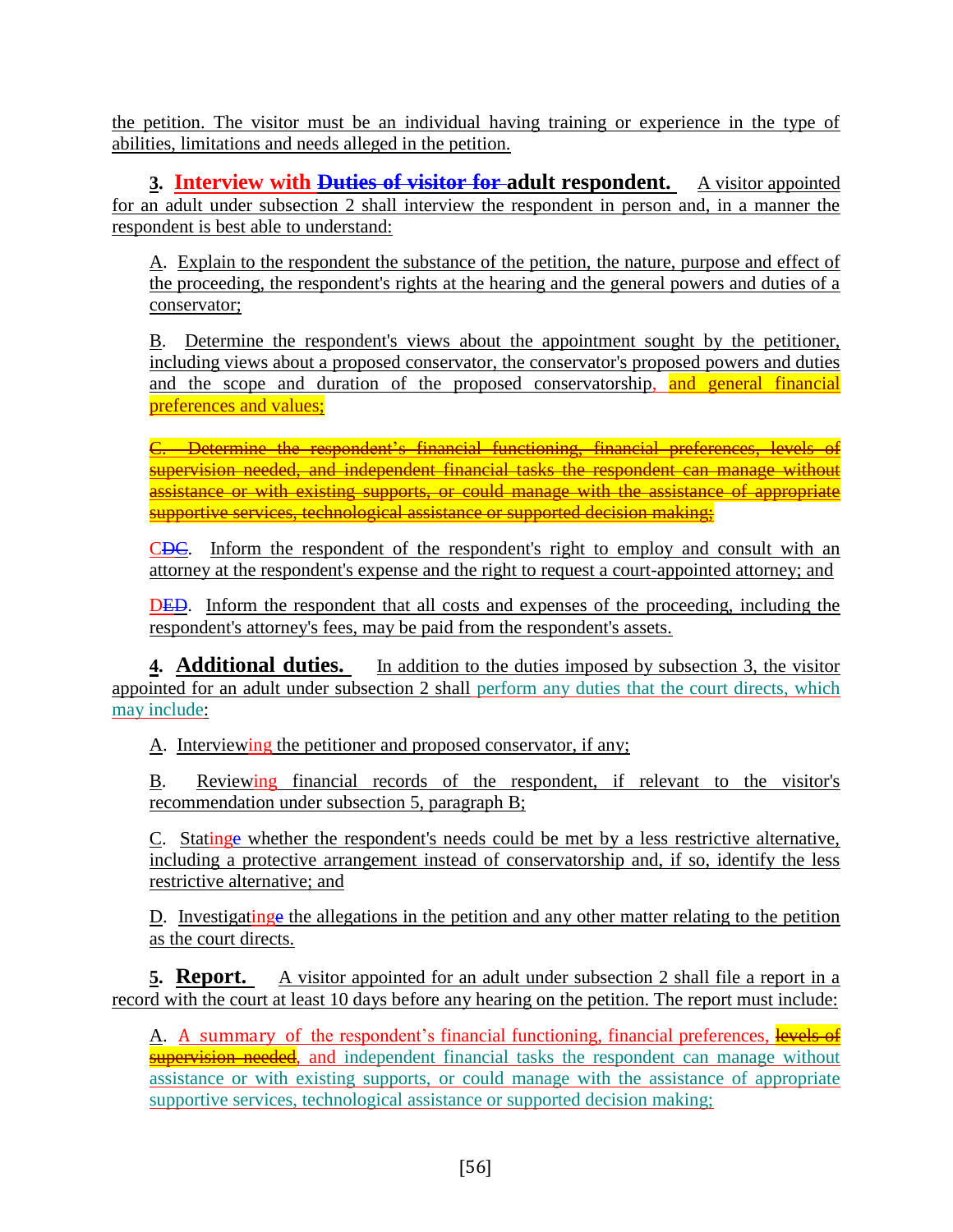B. Whether or not the respondent wants to challenge any aspect of the proceeding or to seek any limitation on the conservator's powers;

CB. A recommendation whether an attorney should be appointed to represent the respondent;

DC. A recommendation:

(1) Regarding the appropriateness of conservatorship, or whether a protective arrangement instead of conservatorship or other less restrictive alternatives for meeting the respondent's needs are available;

(2) If a conservatorship is recommended, whether it should be full or limited; and

(3) If a limited conservatorship is recommended, the powers to be granted to the conservator and the property that should be placed under the conservator's control;

ED. A statement of the qualifications of the proposed conservator and whether the respondent approves or disapproves of the proposed conservator;

FE. A recommendation whether a further professional evaluation under section 5-407 is necessary;

GF. A statement whether the respondent is able to attend a hearing at the location court proceedings are typically conducted;

HG. A statement whether the respondent wishes to attend the hearing after being informed of the right to attend the hearing, the purposes of the hearing, and the potential consequences of failing to attend;

IHG. A statement whether the respondent is able to participate in a hearing and that identifies any technology or other form of support that would enhance the respondent's ability to participate; and

KIH. Any other matter as the court directs.

#### Maine Comment

In contrast to the Uniform Act, section 5-405 sets out required visitor's duties in section 5-405(3) and additional duties in subsection (4) which may often be required, but which the court has the discretion to tailor. Because section 5-406 continues current Maine practice of determining whether or not an attorney will be appointed for a respondent on a case by case basis, the visitor under section 5-405 must address the issue under subsections  $(5)(B)$  and  $(C)$ . Also in contrast to the Uniform Act, section 5-405 (H) provides for the visitor to report on whether or not the responsent wishes to attend the hearing, after being fully informed by the visitor.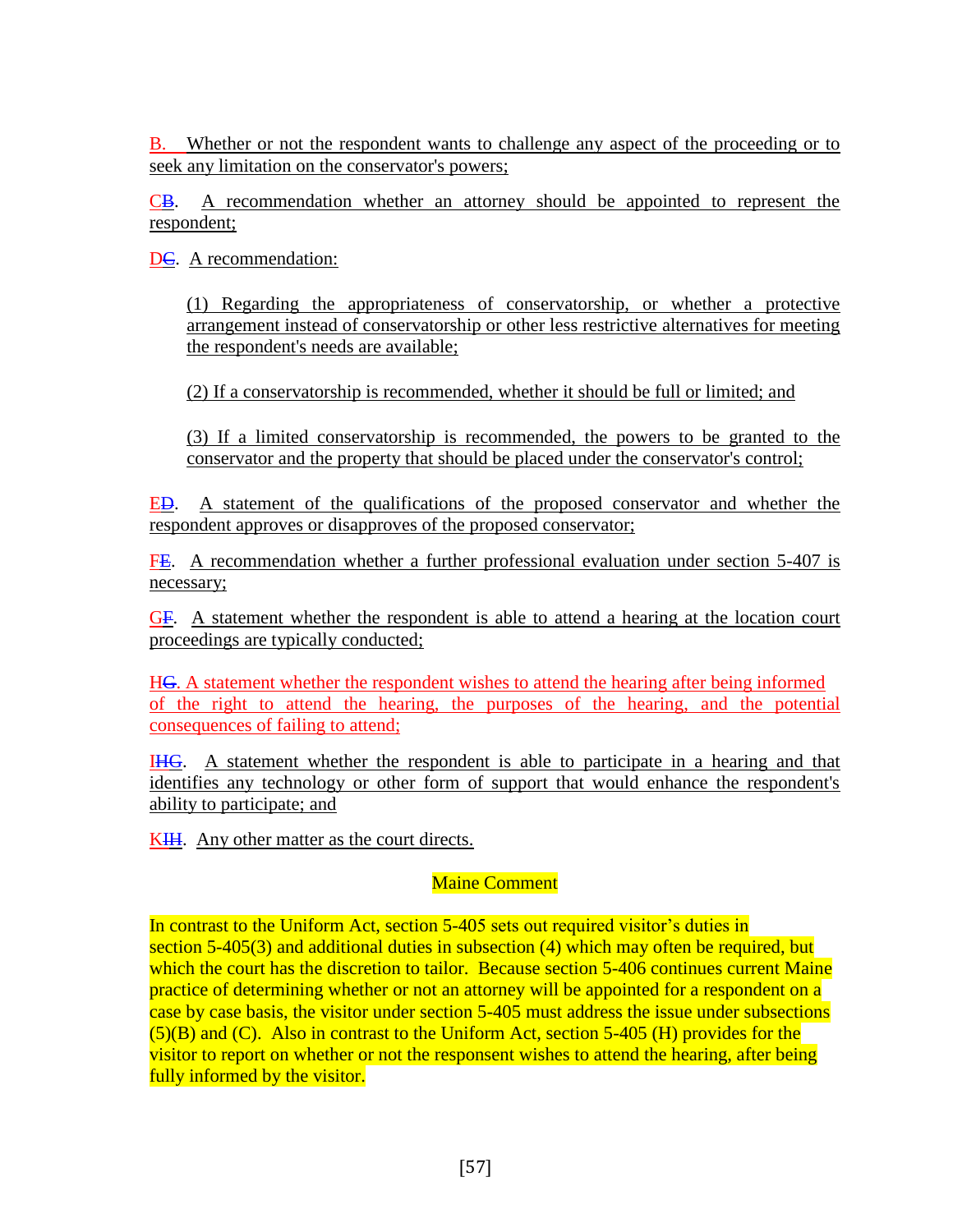### **§ 5-406. Appointment and role of attorney**

**1. Attorney for respondent.** The court shall appoint an attorney to represent a respondent in a proceeding on a petition under section 5-402 if:

A. Requested by the respondent;

B. Recommended by the visitor;

C. The court determines that the respondent needs representation; or

D. It comes to the court's attention that the respondent wishes to contest any aspect of the proceeding or to seek any limitation on the proposed conservator's powers.

**2. Duties of attorney.** The attorney representing the respondent in a proceeding on a petition under section 5-402 shall:

A. Make reasonable efforts to ascertain the respondent's wishes;

B. Advocate for the respondent's wishes to the extent reasonably ascertainable; and

C. If the respondent's wishes are not reasonably ascertainable, advocate for the result that is the least restrictive option in type, duration and scope, consistent with the respondent's interests.

**3. Attorney for parent of minor.** The court may appoint an attorney to represent a parent of a minor who is the subject of a proceeding on a petition under section 5-402 if:

A. The parent objects to appointment of a conservator;

B. The court determines that counsel is needed to ensure that consent to appointment of a conservator is informed; or

C. The court otherwise determines the parent needs representation.

Maine Comment

Maine rejected the Uniform Act's preferred alternative of appointing an attorney in all situations and, instead, preserved current practice of appointing an attorney if requested by the respondent, recommended by the visitor, deemed necessary by the Court, or when the respondent is reported to contest any aspect of the proposed guardianship.

## **§ 5-407. Professional evaluation**

**1. Evaluation; report.** The respondent must be examined by a licensed physician or psychologist who is acceptable to the court, who is qualified to evaluate the respondent's alleged cognitive and functional abilities and limitations and who will not be advantaged or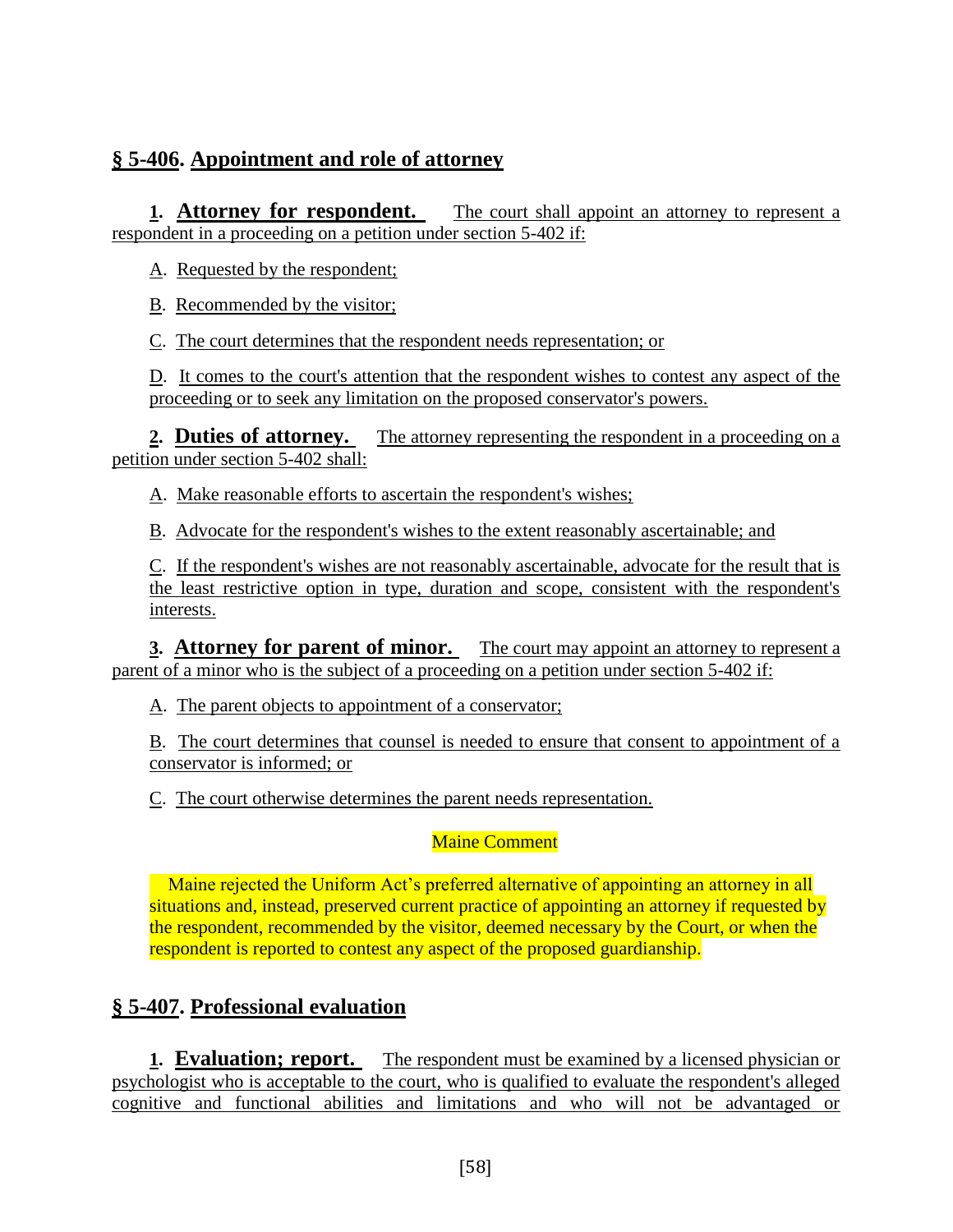disadvantaged by a decision to grant the petition and does not otherwise have a conflict of interest. The individual conducting the evaluation shall file a report in a record with the court at least 10 days before any hearing on the petition. Unless otherwise directed by the court, the report must contain:

A. A description of the nature, type and extent of the respondent's cognitive and functional abilities and limitations with regard to the management of the respondent's property and financial affairs;

B. An evaluation of the respondent's mental and physical condition and, if appropriate, educational potential, adaptive behavior and social skills;

C. A prognosis for improvement with regard to the ability to manage the respondent's property and financial affairs; and

D. The date of the examination on which the report is based.

**2. Right to decline.** The respondent has the right to decline to participate in an evaluation ordered under subsection 1. If the respondent declines to participate in an evaluation pursuant to subsection 1 or the respondent refuses to provide medical reports, the court may enter an order of conservatorship or other protective arrangement without the report of a licensed physician or psychologist or supporting medical reports, if the court otherwise finds that there is a basis for such an order in accordance with section 5-401.

#### Maine Comment

The Uniform Act provided for an evaluation by a broad list of professionals upon order of the court after the the petition is filed. Maine drafters elected to retain the current practice of requiring a professional evaluation in every case with the report to be filed at least 10 days before hearing. Also in contrast to the Uniform Act, Section 5-407 continues the current requirement that the professional be either a licensed physician or psychologist.

Section 5-407(2) confirms that if the respondent declines to participate in an evaluation, the court may still enter an order for a protective arrangement if the court otherwise finds that there is a basis for such an order in accordance with section 5-301.

## **§ 5-408. Attendance and rights at hearing**

**1. Attendance by respondent required.** Except as otherwise provided in subsection 2, a hearing under section 5-403 may proceed only if the respondent attends the hearing. If it is not reasonably feasible for the respondent to attend a hearing at the location court proceedings typically are conducted, the court shall make reasonable efforts to hold the hearing at an alternative location convenient to the respondent or allow the respondent to attend the hearing using real-time audiovisual technology or telephone if real-time audiovisual is not available.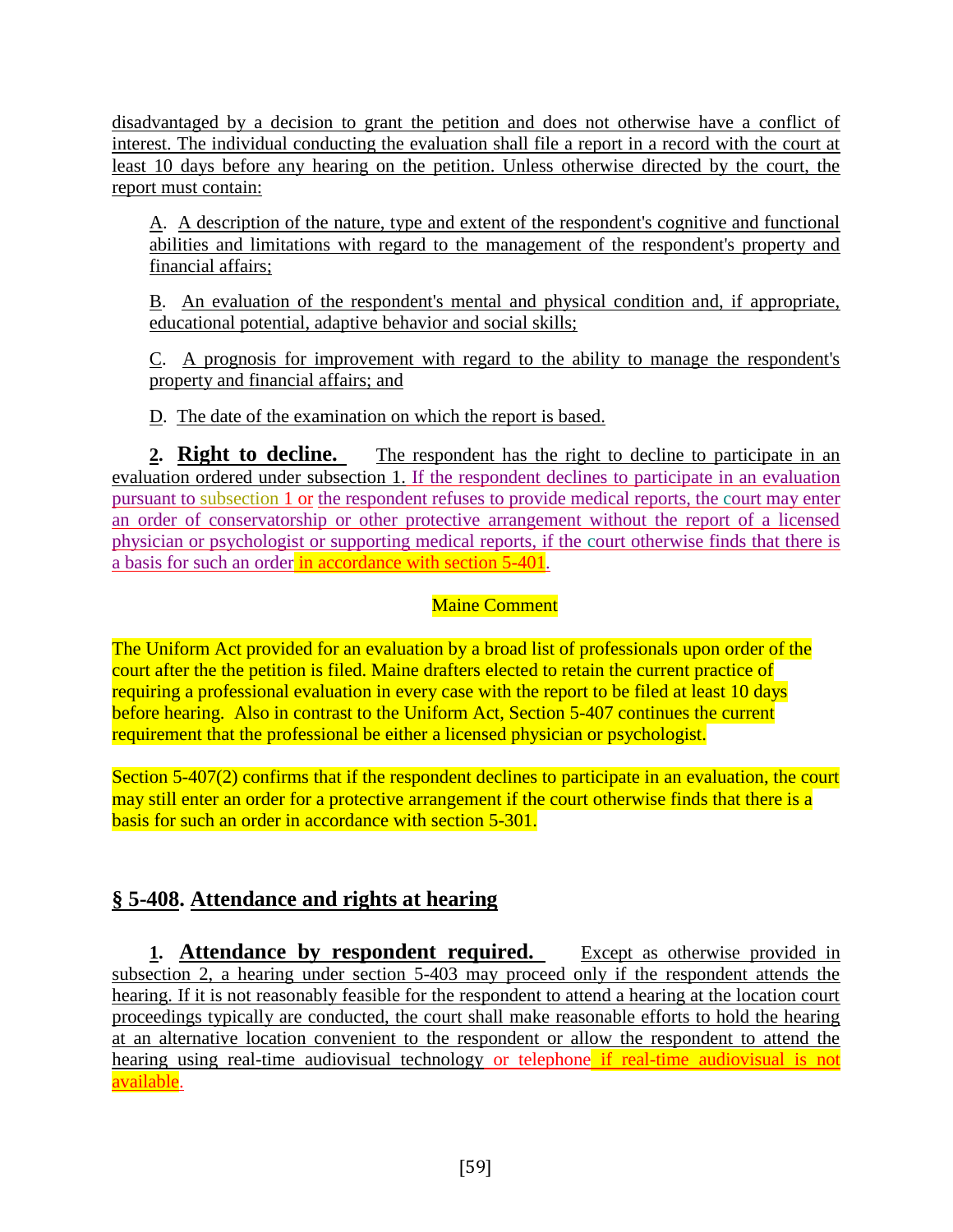**2. Hearing without respondent; findings.** A hearing under section 5-403 may proceed without the respondent in attendance if the court finds by clear and convincing evidence that:

A. The respondent consistently and repeatedly has refused to attend the hearing after having been fully informed of the right to attend the hearing and the potential consequences of failing to do so;

B. There is no practicable way for the respondent to attend and participate in the hearing even with appropriate supportive services and technological assistance; or

C. The respondent is a minor who has received proper notice and attendance would be harmful to the minor.

**3.** Assistance to respondent. The respondent may be assisted in a hearing under section 5-403 by a person or persons of the respondent's choosing, assistive technology or an interpreter or translator, or a combination of these supports. If assistance would facilitate the respondent's participation in the hearing but is not otherwise available to the respondent, the court shall make reasonable efforts to provide it.

**4. Attorney for respondent.** The respondent has a right to choose an attorney to represent the respondent at a hearing under section 5-403.

**5. Rights of respondent at hearing.** At a hearing under section 5-403, the respondent may:

A. Present evidence and subpoena witnesses and documents;

B. Examine witnesses, including any court-appointed evaluator and the visitor; and

C. Otherwise participate in the hearing.

**6. Attendance by proposed conservator required.** Unless excused by the court for good cause, the proposed conservator, or counsel on behalf of the proposed **conservator**, shall attend a hearing under section 5-403 either in person, using real-time audiovisual technology, or by telephone if real-time audiovisual technology is unavailable.

**7. Closed upon request; good cause.** A hearing under section 5-403 must be closed on request of the respondent and a showing of good cause.

**8. Participation; best interest of respondent.** Any person may request to participate in a hearing under section 5-403. The court may grant the request, with or without hearing, on determining that the best interest of the respondent will be served. The court may attach appropriate conditions to the person's participation.

#### Maine Comment

Consistent with the Uniform Act, § 5-408 expresses a strong preference for the respondent's presence in court and sets forth the process and standards for proceeding to hearing in the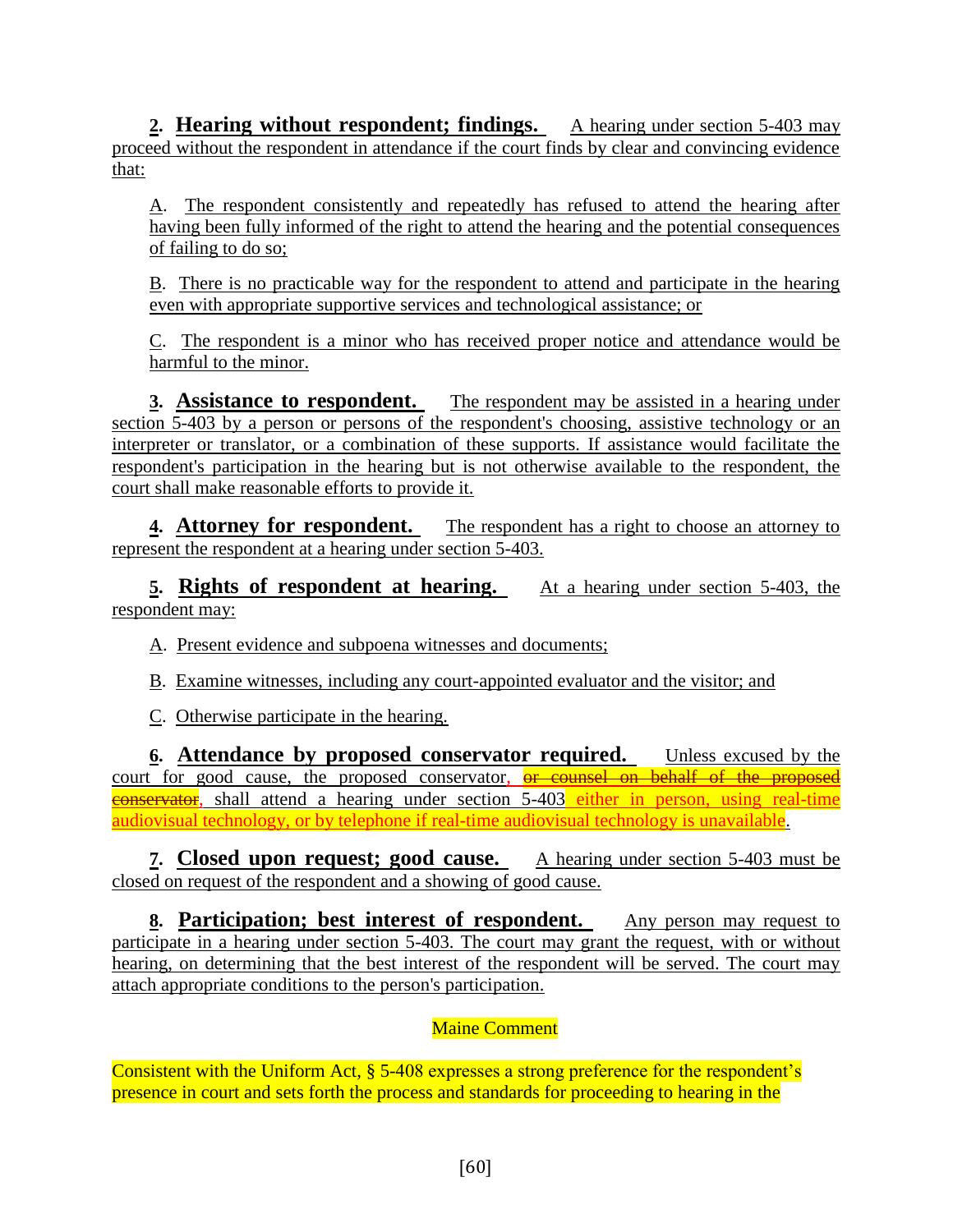absence of the respondent. The new Maine law adds attendance of the respondent by real-time audiovisual technology and if unavailable by telephone, with court approval.

Also consistent with the Uniform Act, section 5-408(6) requires the proposed conservator to be present at hearing, unless excused for good cause, but adds authority for the conservator to be present with the use of real- time audiovisual technology and if unavailable by telephone.

# **§ 5-409. Confidentiality of records**

**1. Matter of public record; exceptions.** Only Tthe existence of a proceeding for conservatorship and  $\Theta$ -the existence or termination of conservatorship, and the name and contact information of the proposed conservator or conservator and their counsel, -is a matter of public record. unless the court seals the record after:

The respondent, the individual subject to conservatorship or the parent of a minor subject to conservatorship requests the record be sealed; and

B. Either:

(1) The petition for conservatorship is dismissed; or

(2) The conservatorship is terminated.

**2. Access to records.** An individual subject to a proceeding for a conservatorship, whether or not a conservator is appointed, an attorney designated by the individual and a person entitled to notice under section 5-411 or a subsequent order; the petitioner on a petition for guardianship, for conservatorship or for a protective arrangement; the proposed guardian or conservator; the court appointed visitor; all persons required to be listed in the petition under section 5-402, subsection 2, paragraphs A to C, the personal representative of a deceased adult's estate and any other person interested in the respondent's welfare as the court determines; and counsel for any of the foregoing, are entitled to access confidential or sealed all court records of the proceeding and resulting conservatorship, including the conservator's plan and report. In addition, a person for good cause may petition the court for access to court records of the conservatorship, including the conservator's plan and report. The court may shall-grant access if access is in the best interest of the respondent or individual subject to conservatorship or furthers the public interest and does not endanger the welfare or financial interests of the respondent or individual.

**3. Reports; availability.** The information provided in the petition under section 5- 402, subsection 2, paragraph D, Aa report under section 5-405 of a visitor or professional evaluation under section 5-407, plans and revised plans under section 5-419, an inventory under section 5-420, and reports and accountings under section 5-423 areis confidential and must be sealed on filing but is available to:

A. The court;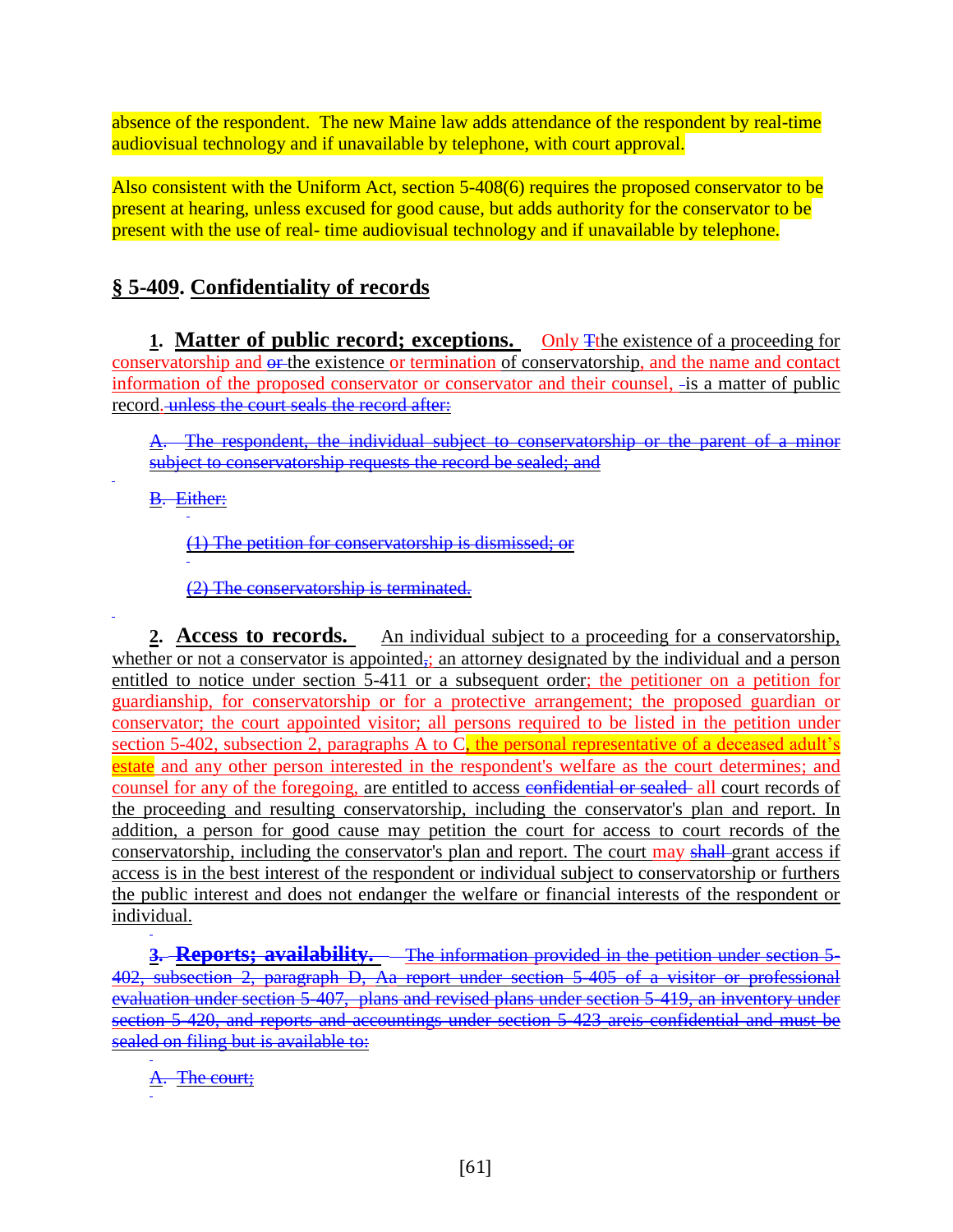B. The individual who is the subject of the report or evaluation, without limitation as to use;

C. The petitioner, visitor and petitioner's and respondent's attorneys, for purposes of the proceeding;

D. An agent appointed under a power of attorney for finances in which the respondent is identified as the principal, unless the court orders otherwise; and

E. Other persons when it is in the public interest or for a purpose the court orders for good cause.

#### Maine Comment

The Uniform Act's comments recognize that States are struggling with how to protect privacy of respondents and adults under guardianship, conservatorship and protective arrangements. Section 5-409 errs on the side of privacy.

### **§ 5-410. Who may be conservator; priorities**

**1. Priority for appointment.** Except as otherwise provided in subsection 3, the court in appointing a conservator shall consider persons otherwise qualified in the following order of priority:

A. A conservator, other than a temporary or emergency conservator, currently acting for the respondent in another jurisdiction;

B. A person nominated as conservator by the respondent, including the respondent's most recent nomination made in a power of attorney for finances;

C. An agent appointed by the respondent to manage the respondent's property under a power of attorney for finances;

D. A spouse or domestic partner of the respondent;

E. An adult child of the respondent;

F. A parent of the respondent, or a person nominated in the will of a deceased parent; and

G. and

E. A family member or other individual who has exhibited special care and concern for the respondent.

**2. Equal priority.** With respect to persons having equal priority under subsection 1, the court shall select as conservator the person the court considers best qualified. In determining the best qualified person, the court shall consider the potential conservator's relationship with the respondent, the potential conservator's skills, the expressed wishes of the respondent, the extent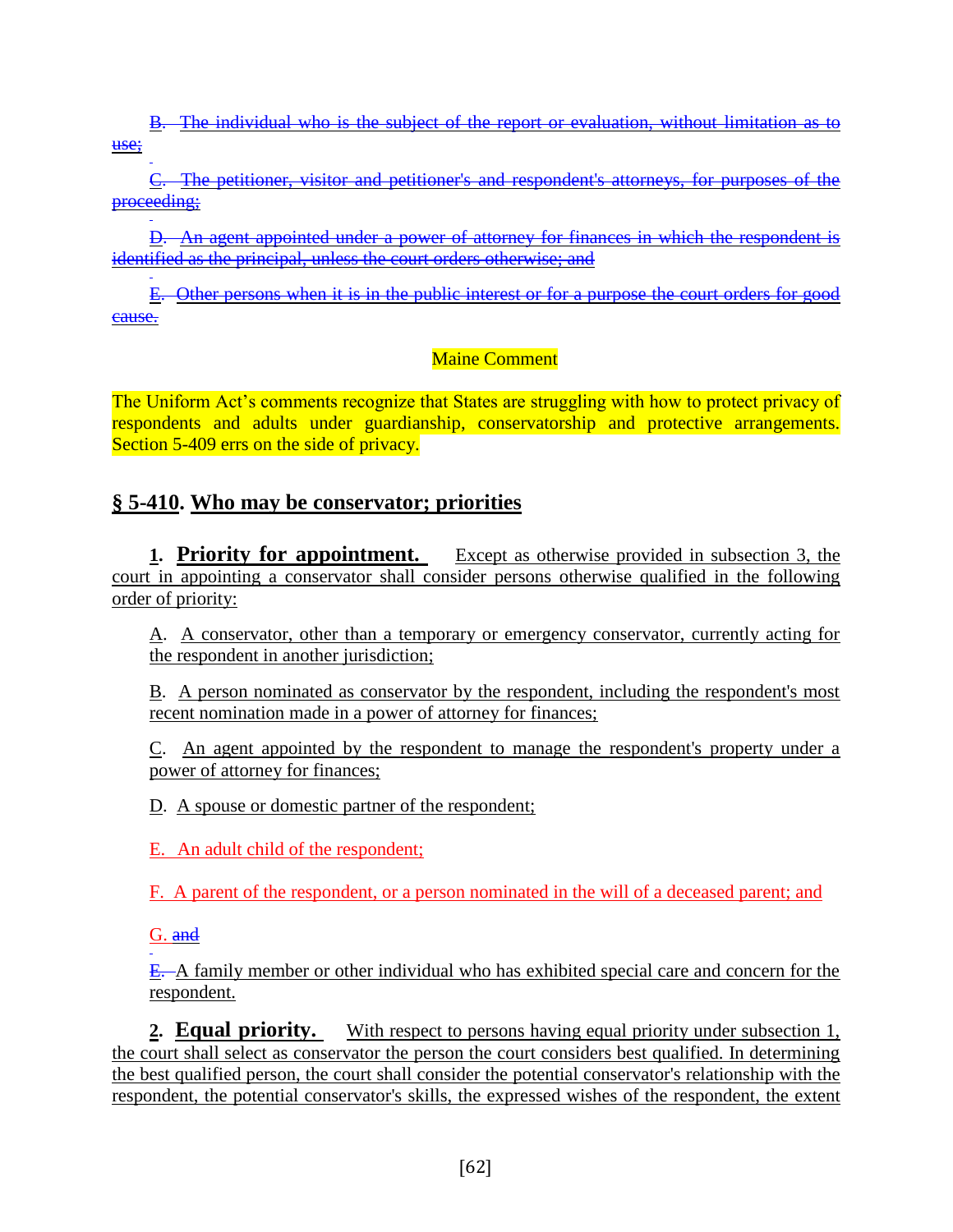to which the potential conservator and the respondent have similar values and preferences and the likelihood that the potential conservator will be able to satisfy the duties of a conservator successfully.

**3. Appointment based on best interest of respondent.** The court, acting in the best interest of the respondent, may decline to appoint as conservator a person having priority under subsection 1 and appoint a person having a lower priority or no priority. In its determination, the court may evaluate whatever factors the court determines appropriate, including comparing the following factors for the person having priority and the potential conservator who has a lower or no priority: relationships with the respondent, the higher priority person's and the potential conservator's skills, the expressed wishes of the respondent, and the extent to which the person with highter priority and the person with lower or no priority have similar values and preferences with the respondent and the likelihood that the potential guardianconservator will be able to satisfy the duties of a guardianconservator successfully.

**4. Appointment prohibited; exceptions.** A person that provides paid services to the respondent, or an individual who is employed by a person that provides paid services to the respondent or is the spouse, domestic partner, parent or child of an individual who provides or is employed to provide paid services to the respondent, may not be appointed as conservator unless:

A. The individual is related to the respondent by blood, marriage or adoption; or

B. The court finds by clear and convincing evidence that the person is the best qualified person available for appointment and the appointment is in the best interest of the respondent.

**5. Long-term health care institution; exceptions.** An owner, operator or employee of a long-term health care institution at which the respondent is receiving care may not be appointed as conservator unless the owner, operator or employee is related to the respondent by blood, marriage or adoption.

#### Maine Comment

In contrast to the Uniform Act, and consistent with prior Maine law, section 5-410 added to the order of priority for appointment an adult child, and a parent of the respondent or written nominee of a deceased parent.

In an expansion of the Uniform Act, section 5-410(3) sets forth factors for the court to consider when appointing a person with a lower priority or no priority.

# **§ 5-411. Order of appointment**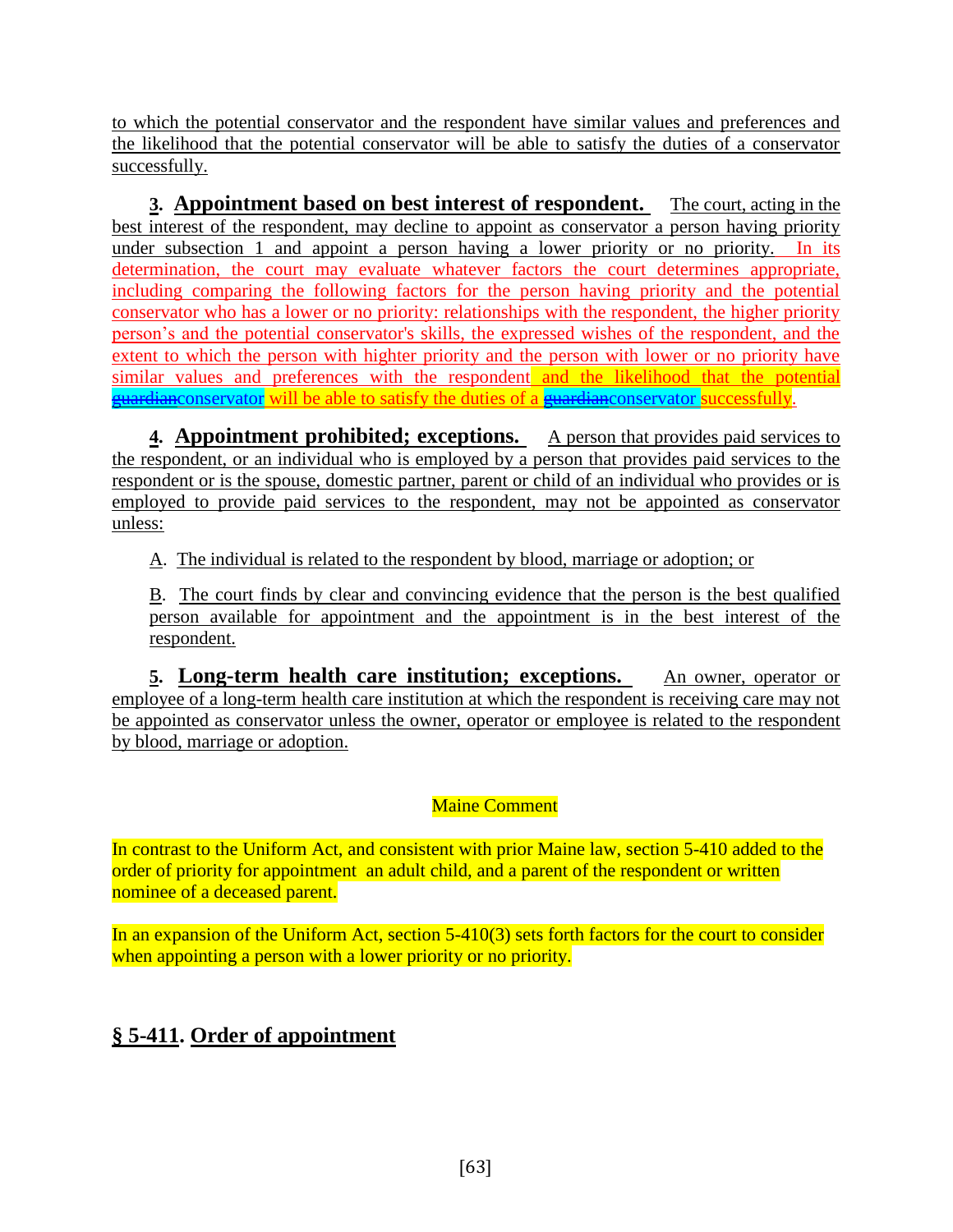**1. Conservator for minor; findings.** A court order appointing a conservator for a minor must include findings to support appointment of a conservator and, if a full conservatorship is granted, the reason a limited conservatorship would not meet the identified needs of the minor.

**2. Conservator for adult; findings.** A court order appointing a conservator for an adult must include a clear-finding by clear and convincing evidence that:

A. The basis for appointment of a conservatorship as required under Section 5-401 has been met; The identified needs of the respondent cannot be met by a protective arrangement instead of conservatorship or other less restrictive alternatives, including use of appropriate supportive services, technological assistance or supported decision making; and

B. Clear and convincing evidence established Tthe respondent was given proper notice of the hearing on the petition.

**3. Basis for full conservatorship.** A court order establishing a full conservatorship for an adult elearly must state the basis for granting a full conservatorship and include specific findings to support the conclusion that a limited conservatorship would not meet the functional needs of the adult.

**4. Limited conservatorship; powers granted to conservator.** A court order establishing a limited conservatorship must identify state clearly the property placed under the control of the conservator and the powers granted to the conservator.

**5. Notice; access to reports and plans.** The court shall, as part of an order establishing a conservatorship, identify any person that subsequently is entitled to:

A. Notice of the rights of the individual subject to conservatorship;

B. Notice of a sale of or surrender of a lease to the primary dwelling of the individual subject to conservatorship;

C. Notice that the conservator has delegated any power that requires court approval under section 5-414 or substantially all powers of the conservator;

D. Notice that the conservator will be unavailable to perform the conservator's duties for more than one month;

E. Copies of the conservator's plan and report;

F. Access to court records pertaining to the conservatorship;

G. A transaction involving a substantial conflict between the conservator's fiduciary duties and personal interests;

H. Notice of the death or significant change in the condition of the individual subject to conservatorship;

I. Notice that the court has limited or modified the powers of the conservator; and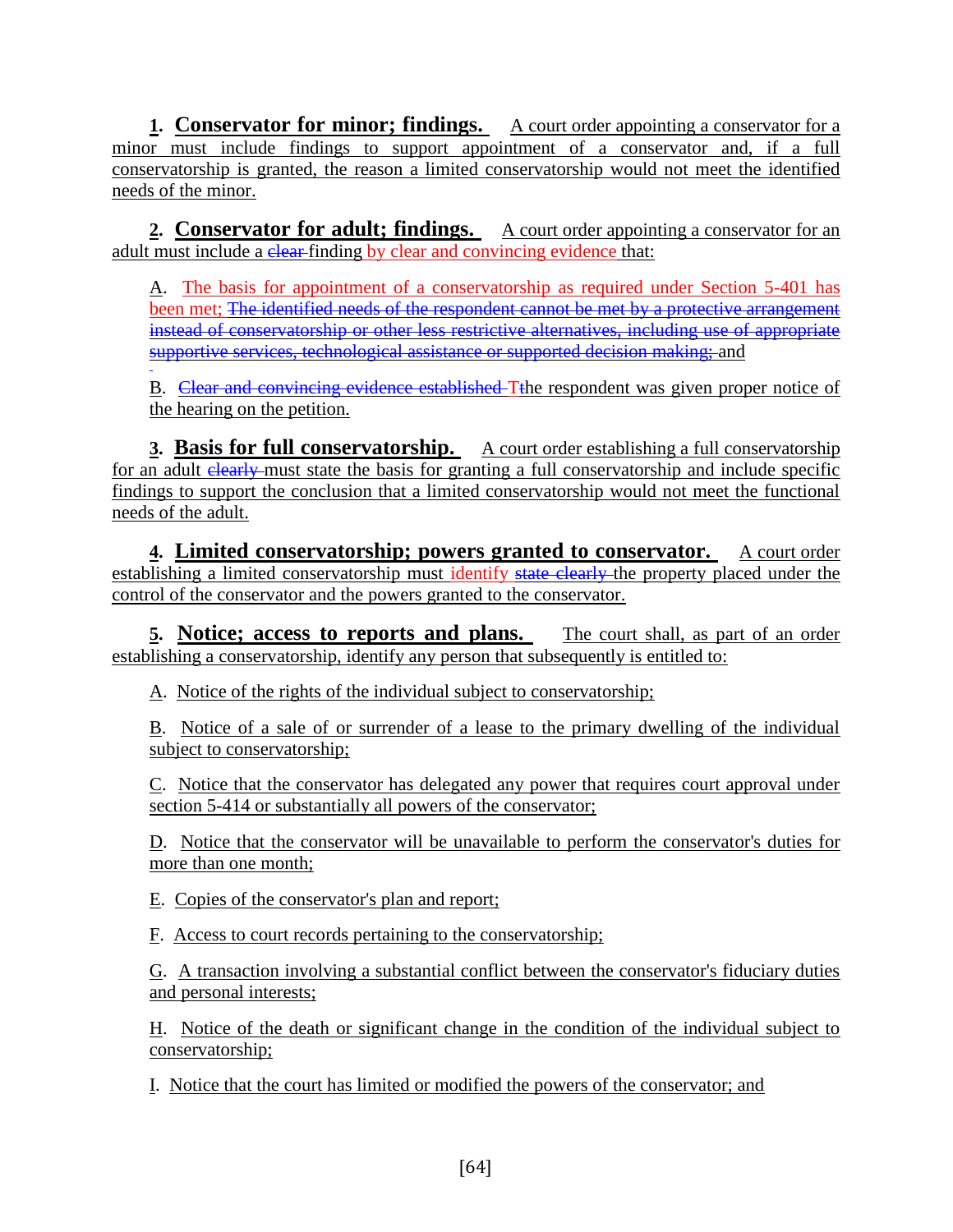J. Notice of the conservator's removal.

**6. Entitled to notice; exceptions.** If an individual subject to conservatorship is an adult, the spouse, domestic partner and adult children of the adult subject to conservatorship are entitled under subsection 5 to notice unless the court determines notice would be contrary to the preferences or prior directions of the adult subject to conservatorship or not in the best interest of the adult subject to conservatorship.

**7. Notice when minor is subject to conservatorship.** If an individual subject to conservatorship is a minor, each parent and adult sibling of the minor is entitled under subsection 5 to notice unless the court determines notice would not be in the best interest of the minor.

Maine Comment

In contrast to the Uniform Act, section 5-411 refers back to the required findings in section 5- 401, rather than repeating them. The actual court order shall state verbatim the required findings of section 5-301 to articulate the findings.

# **§ 5-412. Notice of order of appointment; rights**

**1. Notice of appointment, order; rights.** A conservator appointed under section 5-401 shall give to the individual subject to conservatorship and to all other persons given notice under section 5-403 a copy of the order of appointment, together with a notice of the right to request termination or modification. The order and notice must be given not later than 14 days after the appointment.

**2. Notice if person missing.** If a conservator is appointed under section 5-401, subsection 2, paragraph A, subparagraph (2) and the individual subject to conservatorship is missing, notice under subsection 1 to the individual is not required.

#### Maine Comment

The extensive post-hearing notice of rights process set forth in the Uniform Act was rejected as likely ineffective and otherwise satisfied by the hearing process and final order. Section 5-412 does require the conservator to provide the respondent and other appropriate persons with the order of appointment and a notice of the right to terminate or modify the conservatorship within 14 days of the appointment. Since actual delivery to the respondent is required, a process for confirming delivery may have to be established by the court.

## **§ 5-413. Emergency conservator**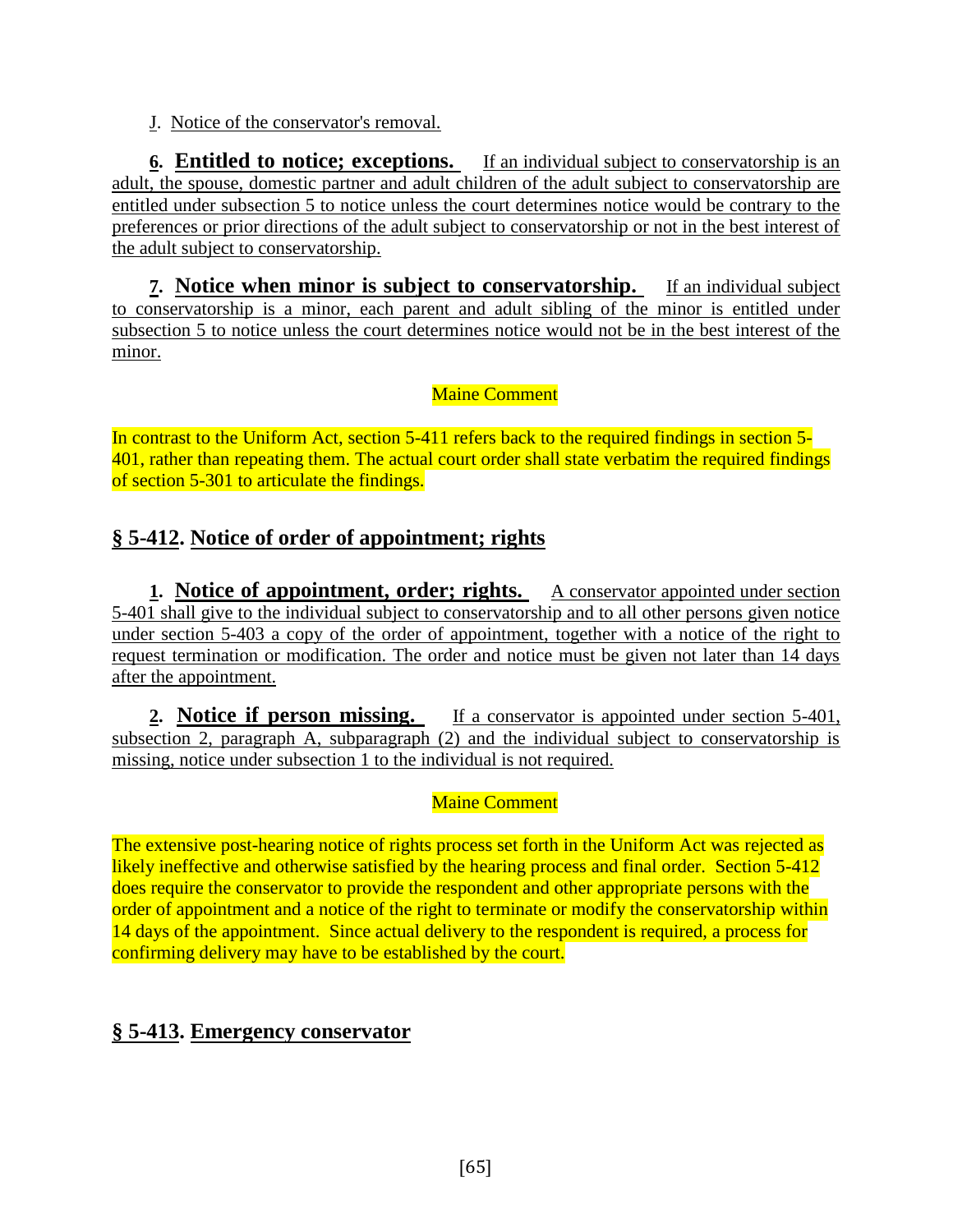**1. Appointment; findings.** On petition by a person interested in an individual's welfare or on its own after a petition has been filed under section 5-402, the court may appoint an emergency conservator for the individual if the court finds:

A. Appointment of an emergency conservator is likely to prevent substantial and irreparable harm to the respondent's property or financial interests;

B. No other person appears to have authority and willingness to act in the circumstances; and

C. There is reason to believe that a basis for appointment of a conservator under section 5- 401 may exist.

**2. Duration of emergency conservatorship.** The duration of authority of an emergency conservator may not exceed 60 daysand the emergency conservator may exercise only the powers specified in the order. The emergency conservator's authority may be extended once for not more than 120 days if the court finds that the conditions for appointment of an emergency conservator in subsection 1 continue.

**3. Notice before petition.** Prior to filing a petition under this section, notice must be provided as follows.

A. The petitioner shall provide notice orally or in writing to the following:

(1) The respondent and the respondent's spouse, parents, adult children and any domestic partner known to the court;

(2) Any person who is serving as guardian or conservator or who has care and custody of the respondent; and

(3) In case no other person is notified under subparagraph (1), at least one of the closest adult relatives of the respondent or, if there are none, an adult friend, if any can be found.

B. Notice under paragraph A must include the following information:

(1) The temporary authority that the petitioner is requesting;

(2) The location and telephone number of the court in which the petition is being filed; and

(3) The name of the petitioner and the intended date of filing.

C. The petitioner shall state in an affidavit the date, time, location and method of providing the required notice under paragraph A and to whom the notice was provided. The court shall make a determination as to the adequacy of the method of providing notice and whether the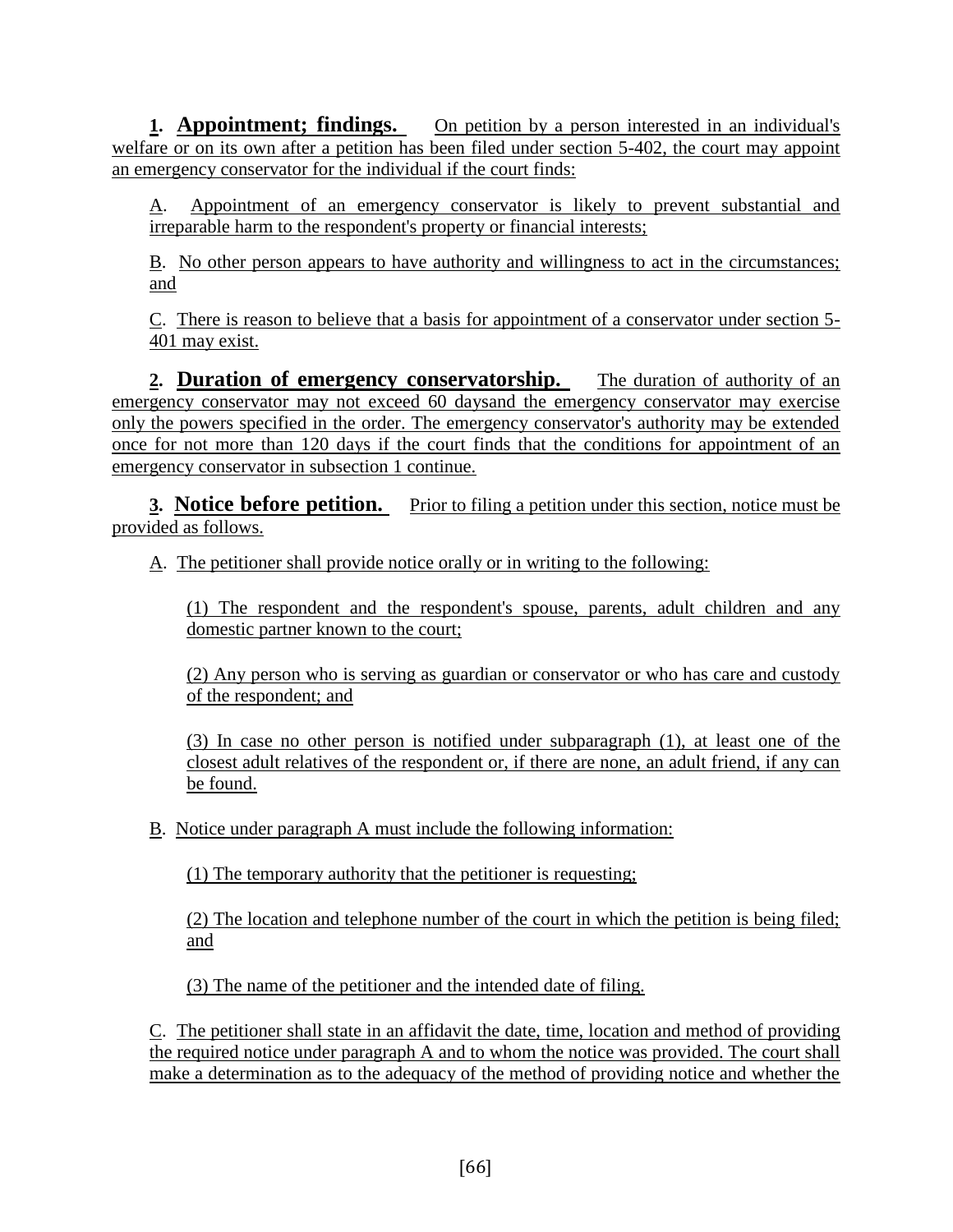petitioner complied with the notice requirements of this subsection. The requirements of section  $5-4120$  do not apply to this section.

D. Notice is not required under this subsection in the following circumstances:

(1) Giving notice would place the respondent at substantial risk of abuse, neglect or exploitation;

(2) Notice, if provided, would not be effective; or

(3) The court determines that there is good cause not to provide notice.

E. If, prior to filing the petition, the petitioner does not provide notice as required under this subsection, the petitioner must state in the affidavit under paragraph C the reasons for not providing notice. If notice has not been provided, the court shall make a determination as to the sufficiency of the reason for not providing notice before issuing a temporary order.

**4. Appointment without notice and hearing.** The court may appoint an emergency conservator without notice and a hearing only if the court finds from an affidavit or testimony that the respondent's property or financial interests will be substantially and irreparably harmed before a hearing on the appointment can be held. If the court appoints an emergency conservator without notice and a hearing, the court shall, not later than 48 hours after the appointment, notify the respondent, the respondent's attorney and other persons as the court determines of the appointment. If a person objects to the appointment, the court shall hold a hearing within 14 days.

**5. Not a determination.** Appointment of an emergency conservator under this section is not a determination that the conditions required for appointment of a conservator under section 5-401 have been satisfied.

**6. Removal; report; application.** The court may remove an emergency conservator appointed under this section at any time. The emergency conservator shall make any report the court requires. In other respects, the provisions of this Part concerning conservators apply to an emergency conservator appointed under this section.

### Maine Comment

Although section 5-413 adopts the Uniform Act's term of "emergency conservator", Maine's former temporary conservatorship process is essentially incorporated into the new statute. The initial appointment may be for 60 days and may be extended for up to 120 additional days upon appropriate findings. Contrary to the Uniform Act, section 5-413 does not provide for the automatic appointment of an attorney for the respondent. The basis for an emergency appointment, the notice requirements prior to the petitioin, and the required affidavit regarding notice to the respondent and other interested persons are consistent with prior Maine law. The prior exception to the requirement of notice is preserved in section 5-413(D).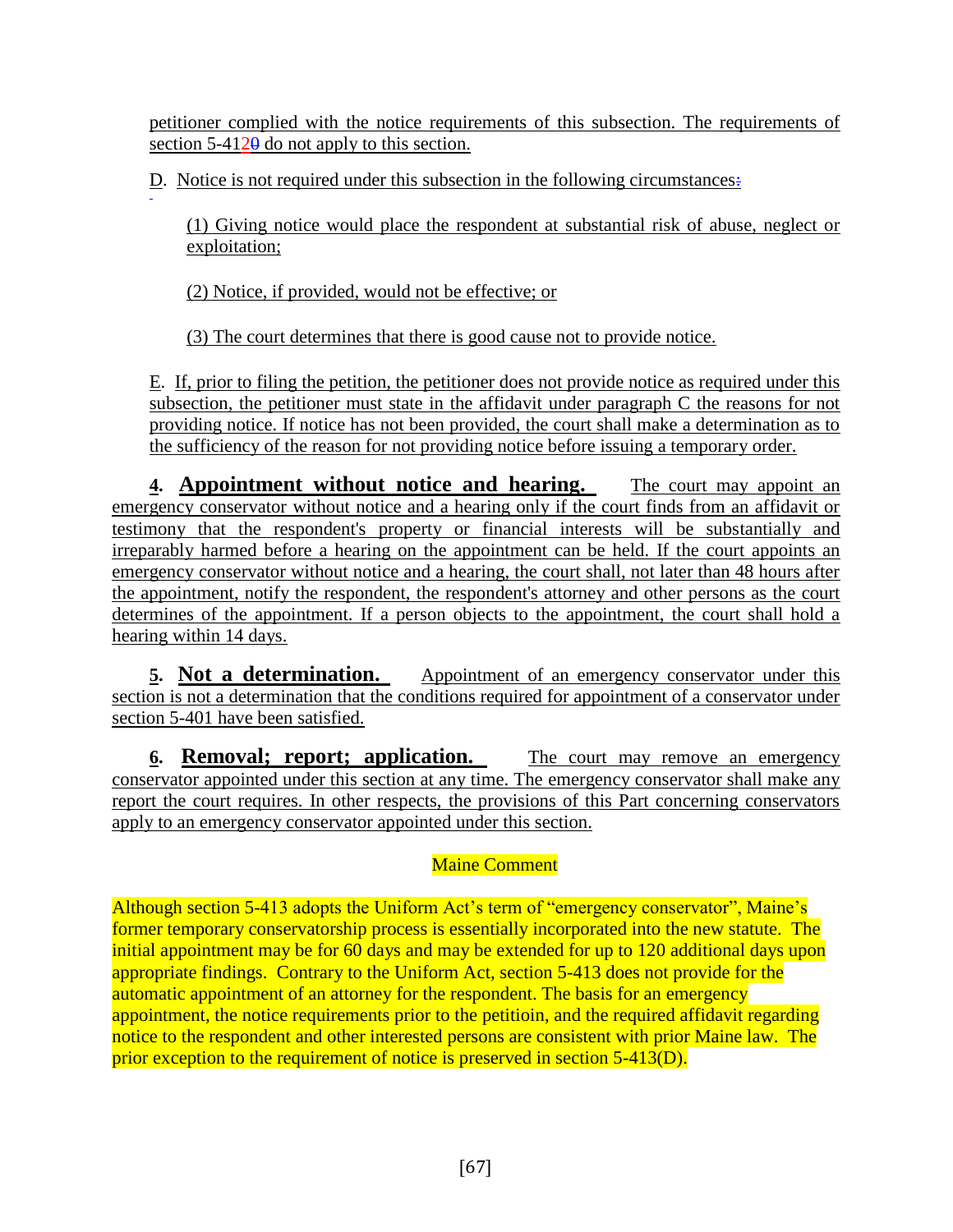### **§ 5-414. Powers of conservator requiring court approval**

**1. Powers requiring specific authorization; notice.** Except as otherwise ordered by the court, a conservator must give notice to persons entitled to notice under section 5- 403, subsection 4 and receive specific authorization by the court before the conservator may exercise with respect to the conservatorship the power to:

A. Except as provided in Section  $5-421(2)(Y)$ , mMake gifts, except those of de minimis value;

B. Sell, encumber an interest in or surrender a lease to the primary dwelling of the individual subject to conservatorship;

C. Convey, release or disclaim contingent or expectant interests in property, including marital property and any right of survivorship incident to joint tenancy;

D. Exercise or release a power of appointment;

E. Create a revocable or irrevocable trust of property of the conservatorship estate, whether or not the trust extends beyond the duration of the conservatorship, or revoke or amend a trust revocable by the individual subject to conservatorship;

F. Exercise a right to elect an option or change a beneficiary under an insurance policy or annuity or surrender the policy or annuity for its cash value;

G. Exercise a right to an elective share in the estate of a deceased spouse or domestic partner of the individual subject to conservatorship or to renounce or disclaim a property interest;

H. Grant a creditor a priority for payment over creditors of the same or higher class if the creditor is providing property or services used to meet the basic living and care needs of the individual subject to conservatorship and preferential treatment otherwise would be impermissible under section 5-428, subsection 5; and

I. Make, modify, amend or revoke the will of the individual subject to conservatorship, with the conservator treated as the individual making, modifying, amending or revoking the willin compliance with the laws of the State governing executing wills.

**2. Approval based on decision of individual.** In approving a conservator's exercise of the powers listed in subsection 1, the court shall consider primarily the decision the individual subject to conservatorship would make if able, to the extent the decision can be ascertained.

**3. To determine decision of individual.** To determine under subsection 2 the decision the individual subject to conservatorship would make if able, the court shall consider the individual's prior or current directions, preferences, opinions, values and actions, to the extent actually known or reasonably ascertainable. The court also shall consider: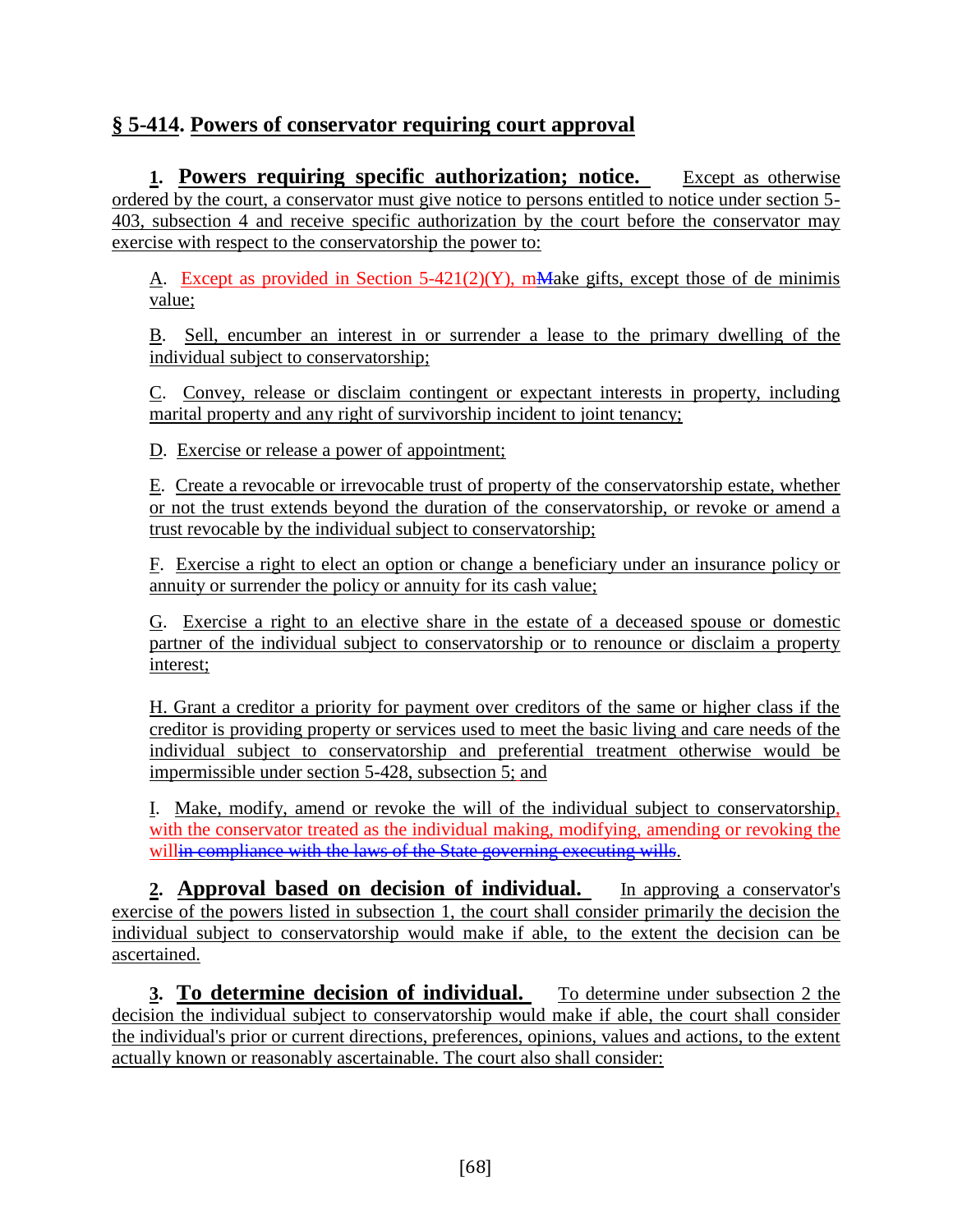A. The financial needs of the individual subject to conservatorship and individuals who are in fact dependent on the individual subject to conservatorship for support, and the interest of creditors;

B. Possible reduction of income, estate, inheritance or other tax liabilities;

C. Eligibility for governmental assistance;

D. The previous pattern of giving or level of support provided by the individual subject to conservatorship;

E. Any existing estate plan or lack of estate plan of the individual subject to conservatorship;

F. The life expectancy of the individual subject to conservatorship and the probability that the conservatorship will terminate before the individual's death; and

G. Any other relevant factors.

**4. Power of attorney for finances.** A conservator may not revoke or amend a power of attorney for finances executed by the individual subject to conservatorship. If a power of attorney for finances is in effect, a decision of the agent takes precedence over that of the conservator, unless there is a court order to the contrary.

**5. Application to existing conservatorships**. For conservatorships established prior

to July 1, 2019, the conservator shall not be subject to the notice and court authorization requirements under subsection 1, paragraph b, until so ordered by the court.

### Maine Comment

Section 5-414, consistent with the provisions of the Uniform Act, includes the new authority of a conservator to make or modify a will of the individual subject to conservatorship.

Subsection 5 creates an exception, for conservatorships established prior to the July 1, 2019 effective date of Title 18-C, to the imposition of certain notice and court authorization requirements until an express order of the court directed to the conservator.

# **§ 5-415. Petition for order subsequent to appointment**

An individual subject to conservatorship or a person interested in the welfare of the individual may file a petition in the court for an order:

**1. Bond or collateral.** Requiring the conservator to furnish bond or collateral or additional bond or collateral or allowing a reduction in a bond or collateral previously furnished;

**2. Accounting.** Requiring an accounting for the administration of the conservatorship estate;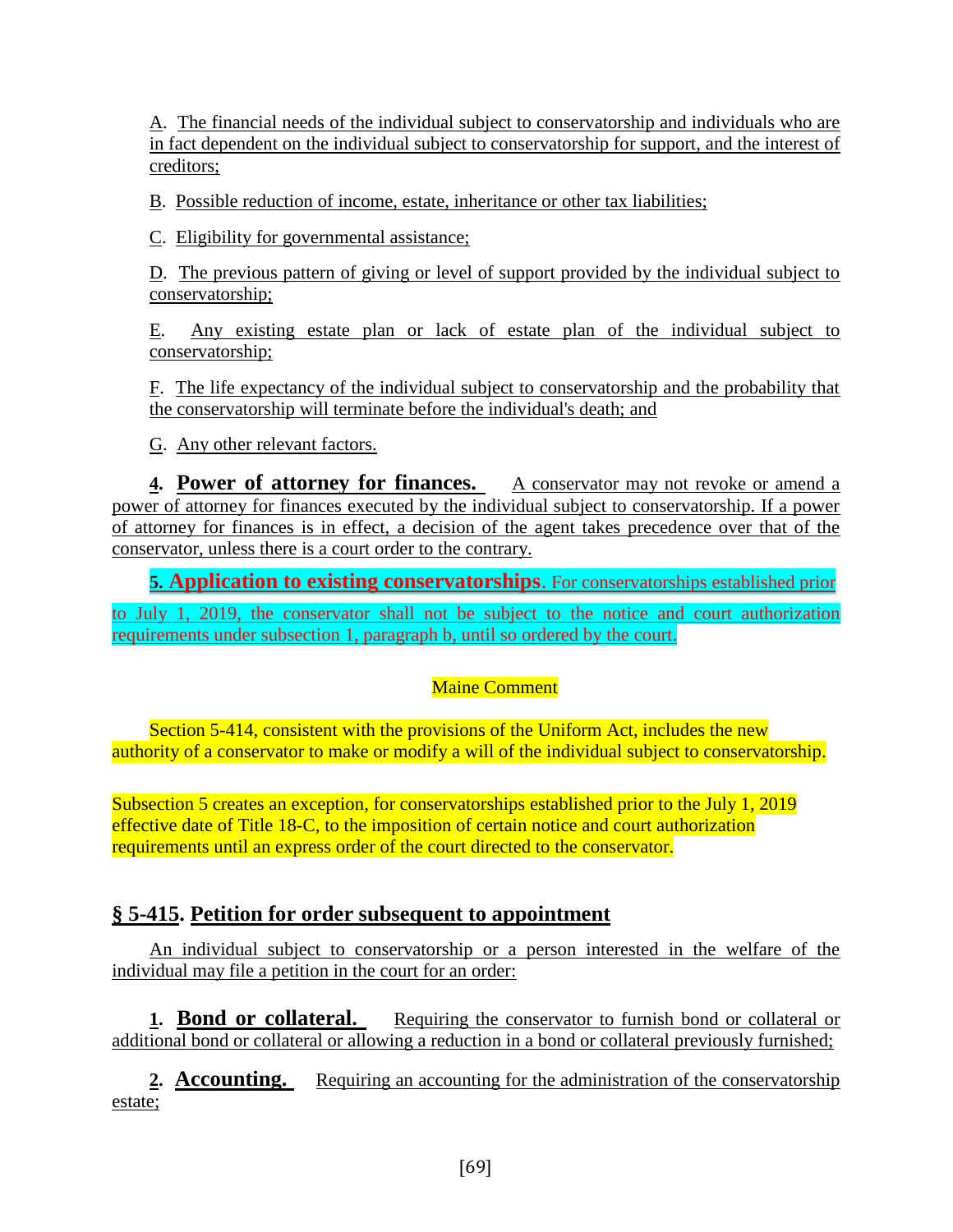#### **3. Distribution.** Directing distribution;

**4. Removal; temporary or successor.** Removing the conservator and appointing a temporary or successor conservator;

**5. Modification.** Modifying the type of appointment or powers granted to the conservator, if the extent of protection or management previously granted is currently excessive or insufficient to meet the individual's needs, including because the individual's abilities or supports have changed;

**6. Inventory, plan or report.** Rejecting or modifying the conservator's inventory, plan or report; or

**7. Other relief.** Granting other appropriate relief.

### **§ 5-416. Bond or alternative asset-protection arrangement**

**1. Bond or alternative asset-protection arrangement required.** The court shall require a conservator of an estate of \$50,000 or more to furnish a bond with a surety the court specifies, or require an alternative asset-protection arrangement, conditioned on faithful discharge of all duties of the conservator. The court may waive the requirement only if the court finds that a bond or other asset-protection arrangement is not necessary to protect the interests of the individual subject to conservatorship. The court may not waive the requirement if the conservator is in the business of serving as a conservator and is being paid for the conservator's service except as provided by subsection 3. With respect to an estate of less than \$50,000, the court in its discretion may require a bond or other surety.

**2. Amount of bond; collateral.** Unless the court directs otherwise, the bond required under this section must be in the amount of the aggregate capital value of the conservatorship estate, plus one year's estimated income, less the value of property deposited under arrangement requiring a court order for its removal and real property the conservator lacks power to sell or convey without specific court authorization. The court, in place of surety on a bond, may accept collateral for the performance of the bond, including a pledge of securities or a mortgage of real property.

**3. Bond not required.** A regulated financial service institution qualified to do trust business in this State need not give a bond.

**4. Spouse as Conservator.** The court, in its discretion, may waive the requirement of a bond or other surety for a spouse wishing to serve as conservator.

#### Maine Comment

Contrary to the Uniform Act, section 5-416 preserves Maine's prior preference for requiring a bond only for estates over a certain value and sets that value at \$50,000 or more. Section 5-416(4) also preserves Maine's prior discretionary waiver of the bond requirement for a spouse.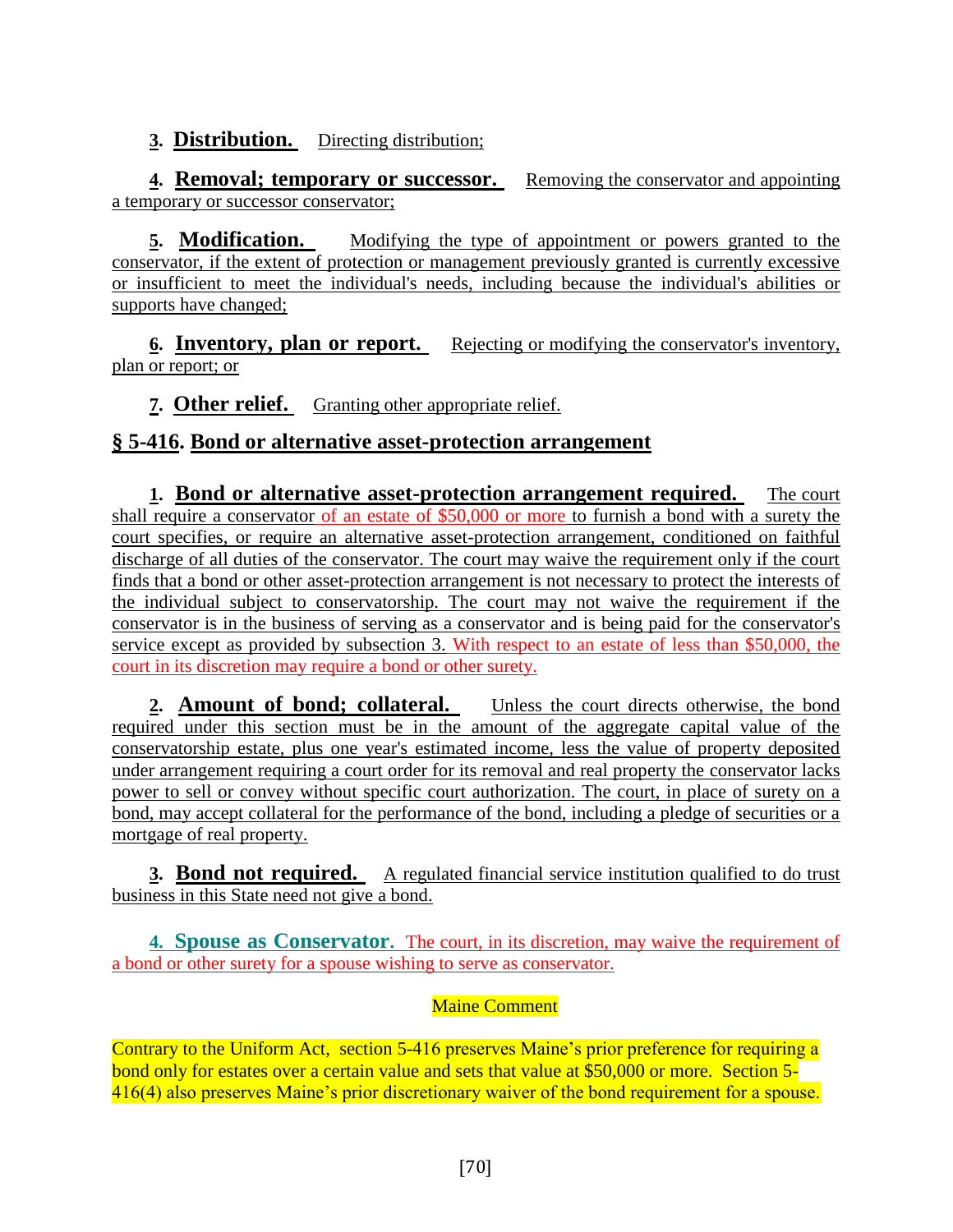# **§ 5-417. Terms and requirements of bond**

**1. Bond requirements.** The following rules apply to the bond required under section 5-416.

A. Except as otherwise provided by the bond, the surety and the conservator are jointly and severally liable.

B. By executing a bond provided by a conservator, a surety submits to the jurisdiction of the court that issued letters of office to the conservator in a proceeding pertaining to the duties of the conservator in which the surety is named as a party. Notice of the proceeding must be given to the surety at the address shown in the court records at the place where the bond is filed and any other address of the surety then known to the person required to provide the notice.

C. On petition of a successor conservator or any person affected by a breach of the obligation of the bond, a proceeding may be brought against a surety for breach of the obligation of the bond.

D. A proceeding against the bond may be brought until liability under the bond is exhausted.

2. **Proceeding against surety.** A proceeding may not be brought against a surety of a bond under this section on a matter as to which a proceeding against the conservator is barred.

**3. Notice of nonrenewal.** The surety or sureties of the bond must immediately serve notice to the court and to the individual under conservatorship if the bond is not renewed by the conservator.

### **§ 5-418. Duties of conservator**

**1. Duties as fiduciary.** A conservator is a fiduciary and has a duty of prudence and duty of loyalty to the individual subject to conservatorship.

**2. Promote self-determination.** A conservator shall promote the selfdetermination of the individual subject to conservatorship and, to the extent feasible, encourage the individual to participate in decisions, act on the individual's own behalf and develop or regain the capacity to manage the individual's personal affairs.

**3. Decision of individual.** In making a decision on behalf of the individual subject to conservatorship, the conservator shall make the decision the conservator reasonably believes the individual would make if able, unless doing so would fail to preserve the resources needed to maintain the individual's well-being and lifestyle or otherwise unreasonably harm or endanger the welfare or personal or financial interests of the individual. To determine the decision the individual would make if able, the conservator shall consider the individual's prior or current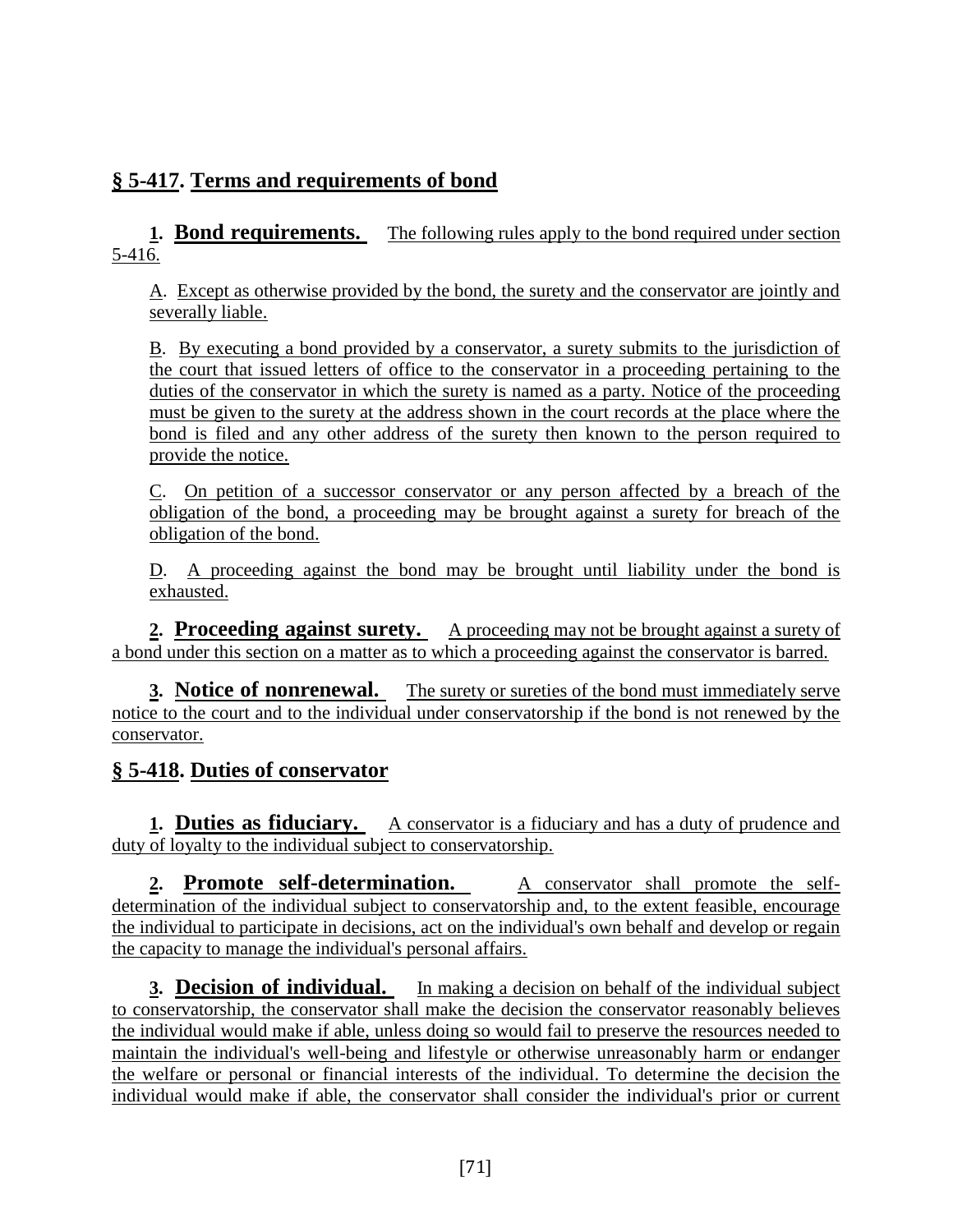directions, preferences, opinions, values and actions to the extent actually known or reasonably ascertainable by the conservator.

**4. Best interest of individual.** If a conservator cannot make a decision under subsection 3 because the conservator does not know and cannot reasonably determine the decision that the individual subject to conservatorship probably would make if able, or the conservator reasonably believes the decision the conservator believes the individual would make would fail to preserve resources needed to maintain the individual's well-being and lifestyle or otherwise would unreasonably harm or endanger the welfare of the individual, the conservator shall act in accordance with the best interest of the individual. In determining the best interest of the individual, the conservator shall consider:

A. Information received from professionals and persons that demonstrate sufficient interest in the welfare of the individual;

B. Other information the conservator believes the individual would have considered if the individual were able to act; and

C. Other factors a reasonable person in the circumstances of the individual would consider, including consequences for others.

**5. Prudent investor standard.** Except when inconsistent with the conservator's duties under subsections 1 to 4, a conservator shall invest and manage the conservatorship estate as a prudent investor would, by considering:

A. The circumstances of the individual subject to conservatorship and the conservatorship estate;

B. General economic conditions;

C. The possible effect of inflation or deflation;

D. The expected tax consequences of an investment decision or strategy;

E. The role of each investment or course of action in relation to the conservatorship estate as a whole;

F. The expected total return from income and appreciation of capital;

G. The need for liquidity, regularity of income and preservation or appreciation of capital; and

H. The special relationship or value, if any, of specific property to the individual subject to conservatorship.

**6. Propriety of investment and management.** The propriety of a conservator's investment and management of the conservatorship estate is determined in light of the facts and circumstances existing when the conservator decides or acts and not by hindsight.

**7. Reasonable effort to verify facts.** A conservator shall make a reasonable effort to verify facts relevant to the investment and management of the conservatorship estate.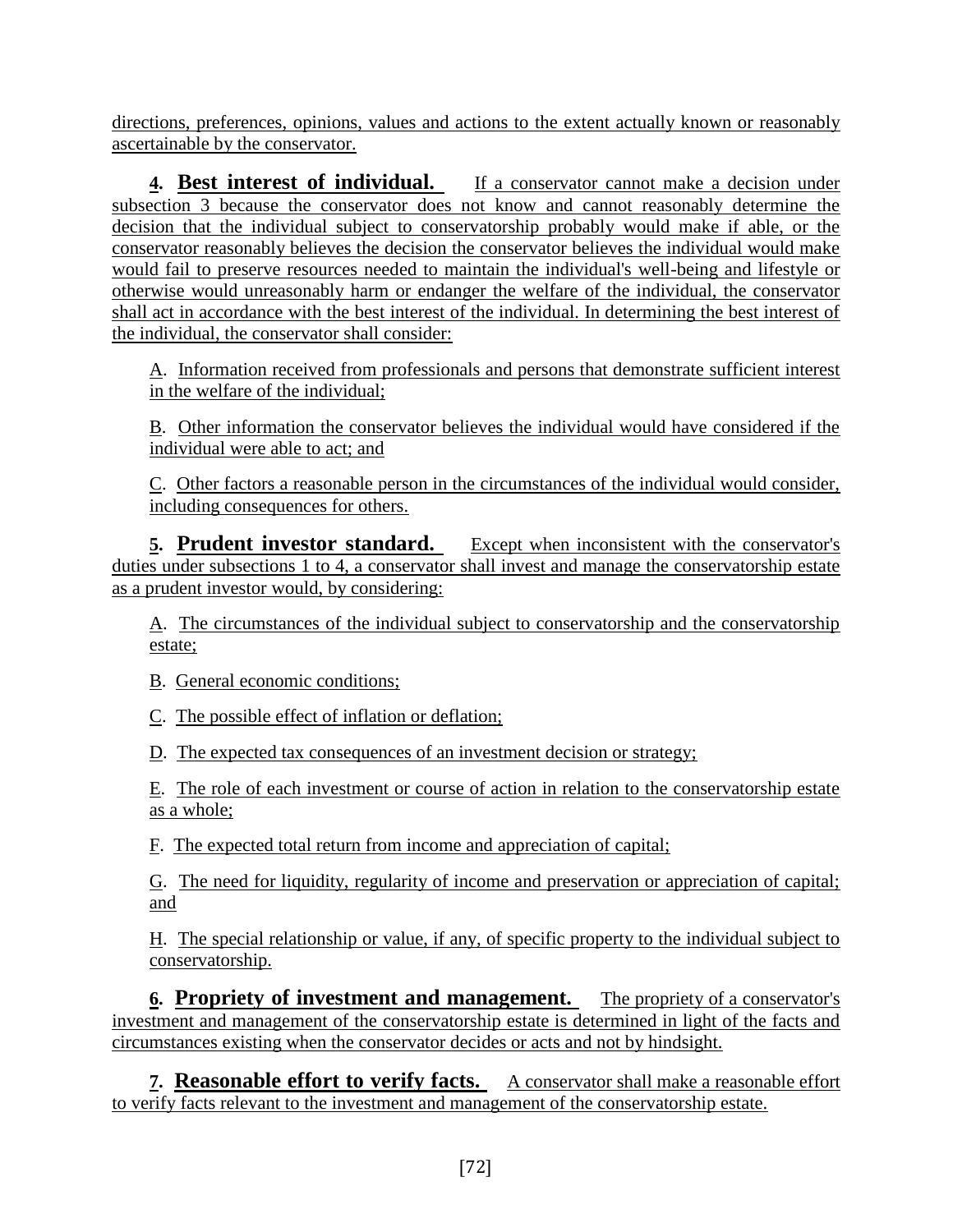**8. Special skills or expertise.** A conservator that has special skills or expertise, or is named conservator in reliance on the conservator's representation of special skills or expertise, has a duty to use the special skills or expertise in carrying out the conservator's duties.

**9. Consistent with estate plan and other instrument.** In investing, selecting specific property for distribution and invoking a power of revocation or withdrawal for the use or benefit of the individual subject to conservatorship, a conservator shall consider any estate plan of the individual known or reasonably ascertainable to the conservator and may examine the will or other donative, nominative or other appointive instrument of the individual.

**10. Insurance.** A conservator shall maintain insurance on the insurable real and personal property of the individual subject to conservatorship, unless the conservatorship estate lacks sufficient funds to pay for insurance or a court issues an order finding:

A. The property lacks sufficient equity; or

B. Insuring the property would unreasonably dissipate the conservatorship estate or otherwise not be in the best interest of the individual subject to conservatorship.

**11. Cooperation, power of attorney for finances.** If a power of attorney for finances is in effect, a conservator shall cooperate with the agent to the extent feasible.

**12. Digital assets.** A conservator has access to and authority over a digital asset of the individual subject to conservatorship to the extent provided by the Revised Uniform Fiduciary Access to Digital Assets Act or by court order.

**13. Adult becomes capable.** A conservator of an adult shall notify the court if the condition of the adult subject to conservatorship has changed so that the adult is capable of exercising rights previously removed immediately upon learning of the change.

## **§ 5-419. Conservator's plan**

**1. Plan; revision.** The petitioner for appointment as conservator for an adult shall file with the petition a plan for protecting, managing, expending and distributing the assets of the conservatorship estate. When there is a change in circumstances or when the conservator seeks to deviate significantly from the conservator's plan previously filed, the conservator shall file with the court a revised plan for protecting, managing, expending and distributing the assets of the conservatorship estate. The plan must be based on the needs of the individual subject to conservatorship and take into account the best interest of the individual as well as the individual's preferences, values and prior directions, to the extent known to or reasonably ascertainable by the conservator. The conservator shall include in the plan:

A. A budget setting forth projected expenses and resources, including an estimate of the total amount of fees the conservator anticipates charging per year and a statement or list of the amount the conservator proposes to charge for each service the conservator anticipates providing to the individual subject to conservatorship;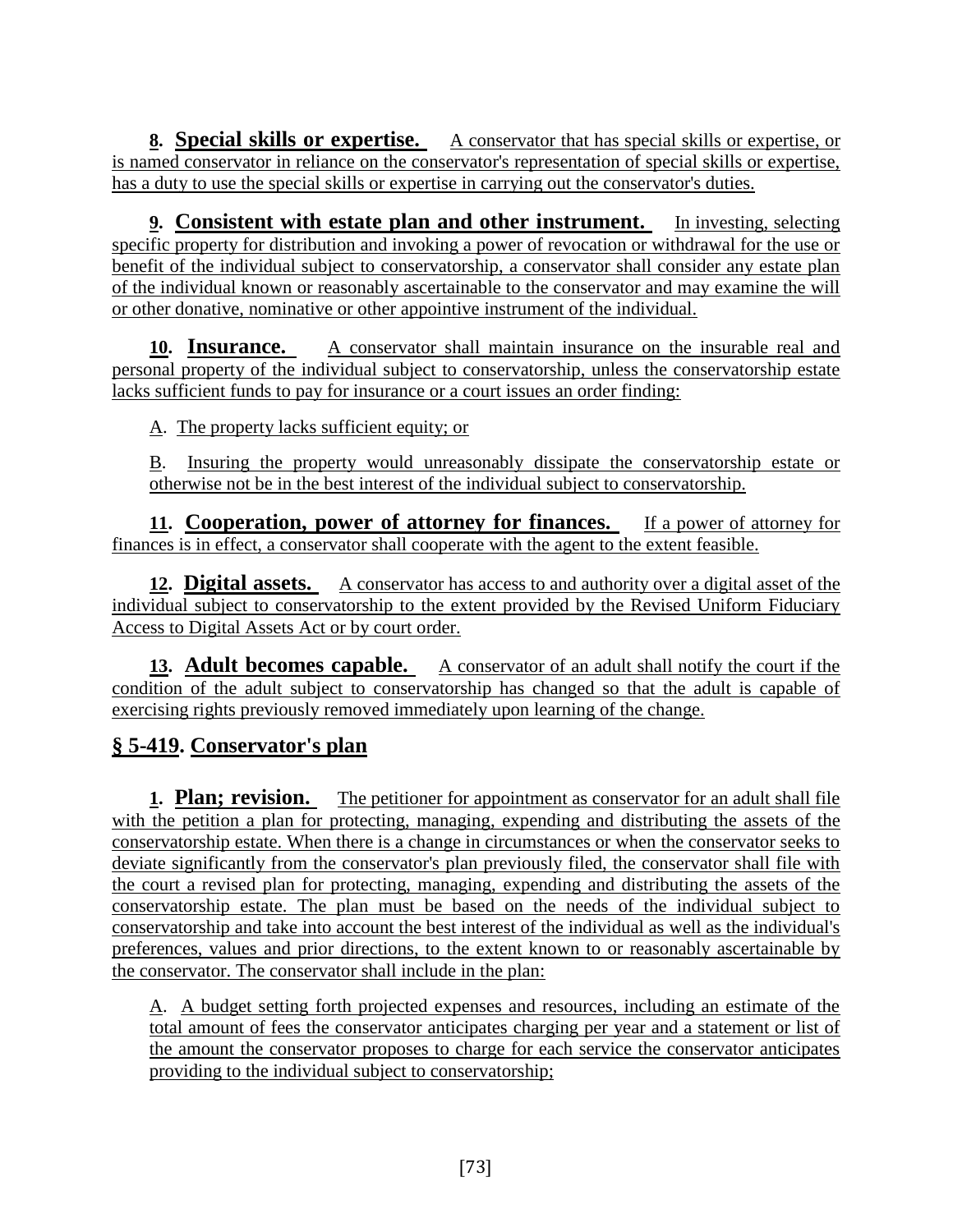B. How the conservator will involve the individual subject to conservatorship in decisions about management of the conservatorship estate;

C. Any step the conservator plans to take to develop or restore the ability of the individual subject to conservatorship to manage the conservatorship estate; and

D. An estimate of the duration of the conservatorship.

**2. Notice of revised plan.** A conservator shall give notice of the filing of a revised plan under subsection 1, along with a copy of the revised plan, to the individual subject to conservatorship, all persons entitled to notice under section 5-411, subsection 5 or a subsequent order and other persons as the court determines. The notice must include a statement of the right to object to the revised plan and be given not later than 14 days after the filing.

**3. Objection to revised plan.** An individual subject to conservatorship and any person entitled under subsection 2 to receive notice and a copy of the conservator's revised plan may object to the revised plan within 14 days of receipt of notice of the revised plan.

**4. Court review of plan or revised plan; approval.** The court shall review a conservator's plan or revised plan filed under subsection 1. In deciding whether to approve the plan or revised plan, the court shall consider any objection under subsection 3 and whether the plan or revised plan is consistent with the conservator's duties and powers. The court may schedule a hearing on any revised plan submitted and may not approve any the plan or revised plan until 30 days after its filing. The conservator may implement the revised plan 30 days after filing unless the court orders otherwise.

**5. Copy of approved plan.** After a conservator's plan or revised plan under this section is approved by the court, the conservator shall provide a copy of the plan or revised plan to the individual subject to conservatorship, all persons entitled to notice under section 5-411, subsection 5 or a subsequent order and other persons as the court determines.

**6. Application to existing conservatorships**. For conservatorships established prior

to July 1, 2019, the conservator shall not be subject to the requirement for the filing of a revised plan until so ordered by the court.

### Maine Comment

Contrary to the Uniform Act, section 5-419 requires that the conservator's plan be filed with the petition. Notice of any subsequently filed revised plan must be served on the person subject to conservatorship and other appropriate parties within 14 days of filing and said notice must include a statement of the right of any party to object within 14 days of the receipt of notice. Section 5-419(4) gives the court discretion to approve a revised plan with or without a hearing 30 days after filing and authorizes a conservator to implement the revised plan 30 days after filing unless the court orders otherwise.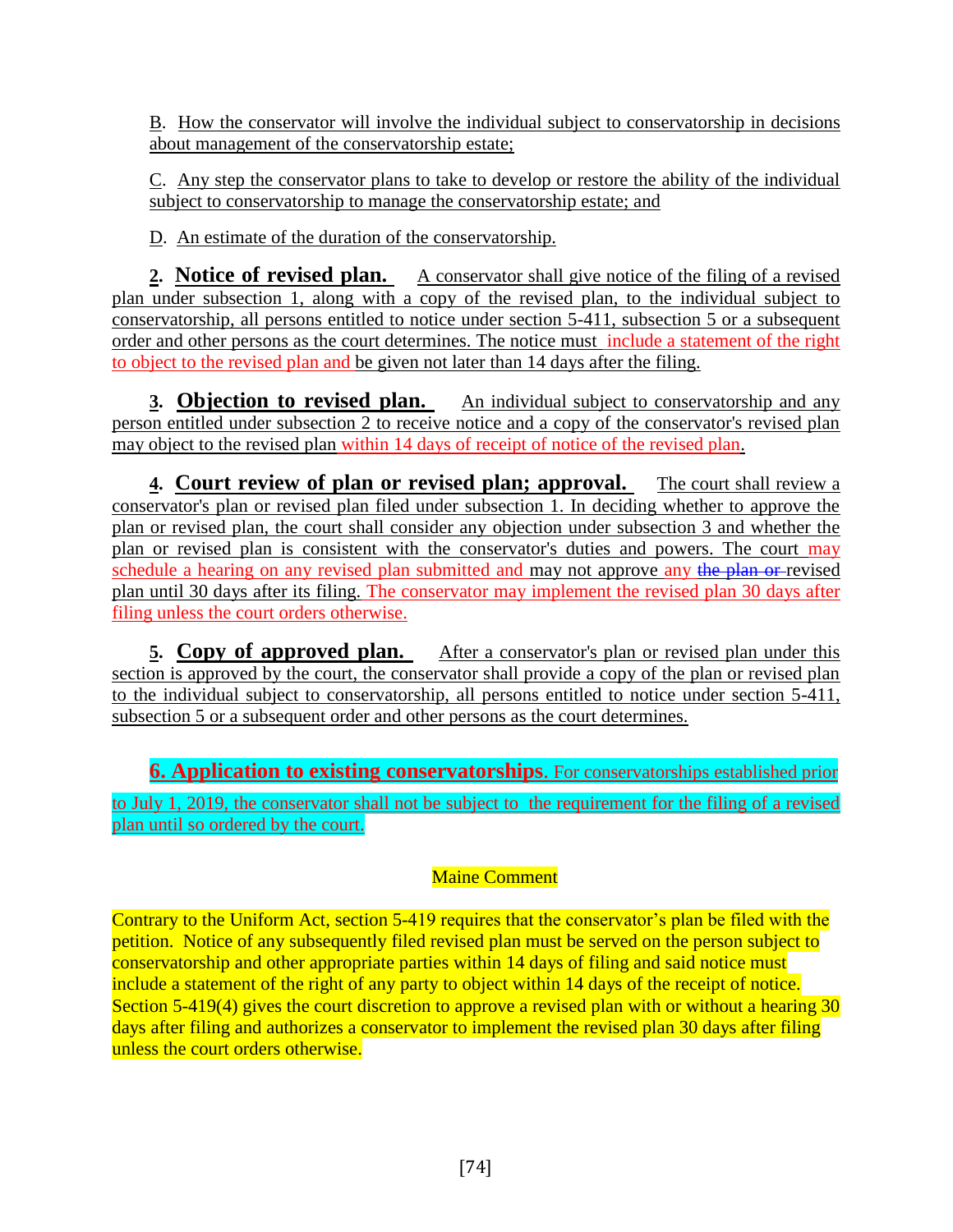Subsection 6 creates an exception, for conservatorships established prior to the July 1, 2019 effective date of Title 18-C, to the requirement to file a revised plan until an express order of the court directed to the conservator.

## **§ 5-420. Inventory; records**

**1. Inventory.** Not later than 960 days after appointment, a conservator shall prepare and file with the appointing court a detailed inventory of the conservatorship estate, together with an oath or affirmation that the inventory is believed to be complete and accurate as far as information permits.

**2. Notice of filing of inventory.** A conservator shall give notice of the filing of an inventory to the individual subject to conservatorship, all persons entitled to notice under section 5-411, subsection 5 or a subsequent order and other persons as the court determines. The notice must be given not later than 14 days after the filing.

**3. Records.** A conservator shall keep records of the administration of the conservatorship estate and make them available for examination on reasonable request of the individual subject to conservatorship, a guardian of the individual or any person as the conservator or the court determines.

Maine Comment

Section 5-420 adopts the Uniform Act's Inventory provisions, except for establishing a 90 day filing requirement in place of the shorter deadline in the Uniform Act.

## **§ 5-421. Administrative powers of conservator not requiring court approval**

**1. Powers unless limited; powers of trustee.** Except as otherwise provided in section 5-414 or qualified or limited in the court's order of appointment and stated in the letters of office, a conservator has all powers granted in this section and any additional powers granted to a trustee by law of this State other than this Part.

**2. Powers of conservator.** A conservator, acting reasonably and consistent with the fiduciary duties of the conservator to accomplish the purpose of the appointment, without specific court authorization or confirmation, may:

A. Collect, hold and retain property included in the conservatorship estate, including property in which the conservator has a personal interest and real property in another state, until the conservator determines disposition of the property should be made;

B. Receive additions to the conservatorship estate;

C. Continue or participate in the operation of a business or other enterprise;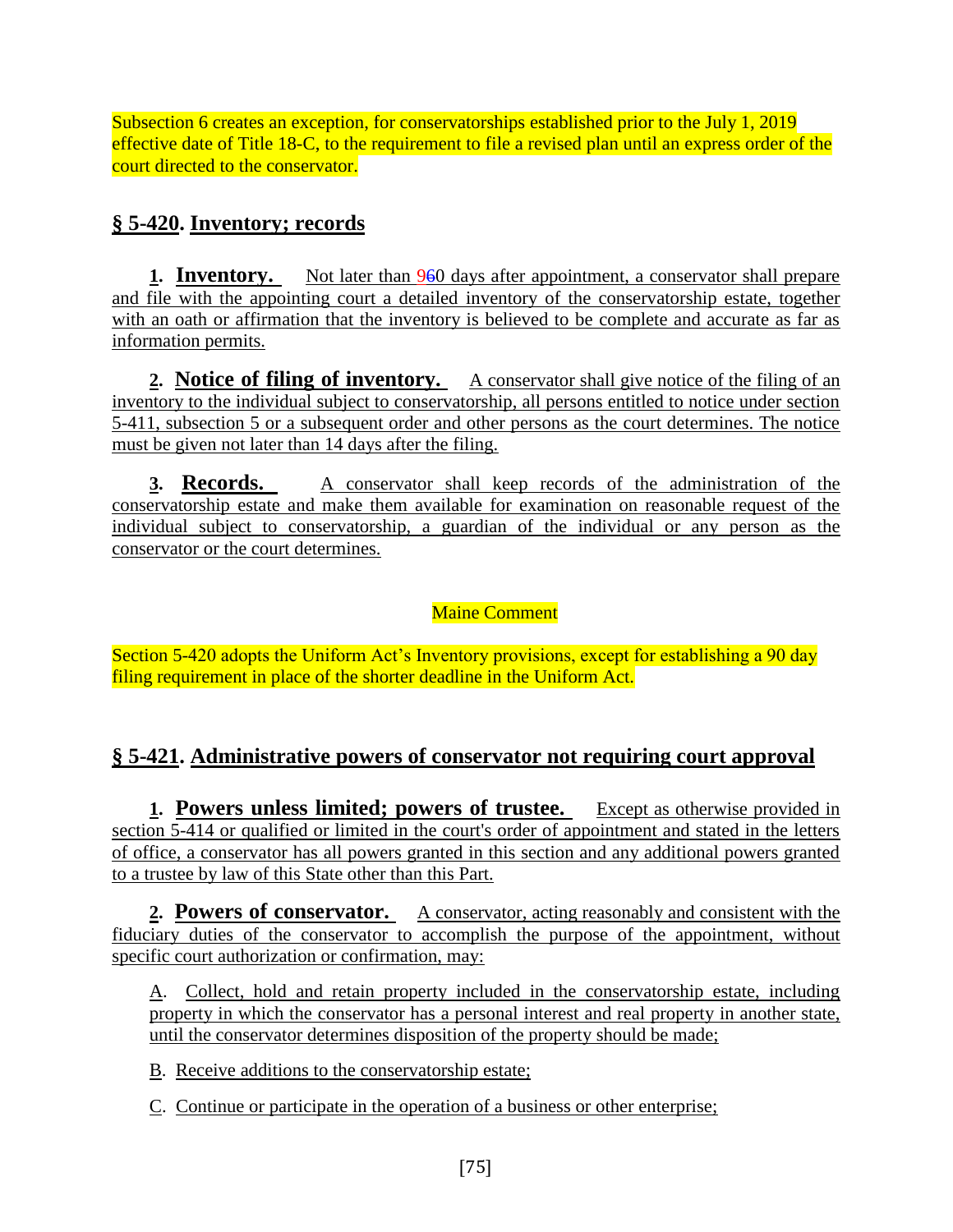D. Acquire an undivided interest in property included in the conservatorship estate in which the conservator, in a fiduciary capacity, holds an undivided interest;

E. Invest assets of the conservatorship estate;

F. Deposit money of the conservatorship estate in a financial institution, including one operated by the conservator;

G. Acquire or dispose of property of the conservatorship estate, including real property in this state or another state, for cash or on credit, at public or private sale, and manage, develop, improve, exchange, partition, change the character of or abandon property included in the conservatorship estate;

H. Make ordinary or extraordinary repairs or alterations in a building or other structure, demolish any improvement, or raze existing or erect a new party wall or building;

I. Subdivide, develop or dedicate land to public use, make or obtain the vacation of a plat and adjust a boundary, adjust a difference in valuation, exchange or partition land by giving or receiving consideration and dedicate an easement to public use without consideration;

J. Enter for any purpose into a lease of property as lessor or lessee, with or without an option to purchase or renew, for a term within or extending beyond the term of the conservatorship;

K. Enter into a lease or arrangement for exploration and removal of minerals or other natural resources or a pooling or unitization agreement;

L. Grant an option involving disposition of property included in the conservatorship estate or accept or exercise an option for the acquisition of property;

M. Vote a security, in person or by general or limited proxy;

N. Pay a call, assessment or other sum chargeable or accruing against or on account of a security;

O. Sell or exercise a stock subscription or conversion right;

P. Consent, directly or through a committee or agent, to the reorganization, consolidation, merger, dissolution or liquidation of a corporation or other business enterprise;

Q. Hold a security in the name of a nominee or in other form without disclosure of the conservatorship so that title to the security may pass by delivery;

R. Insure the conservatorship estate against damage or loss in accordance with section 5- 418, subsection 10 and the conservator against liability with respect to a 3rd party;

S. Borrow money, with or without security, to be repaid from the conservatorship estate or otherwise;

T. Advance money for the protection of the conservatorship estate or the individual subject to conservatorship and all expenses, losses and liability sustained in the administration of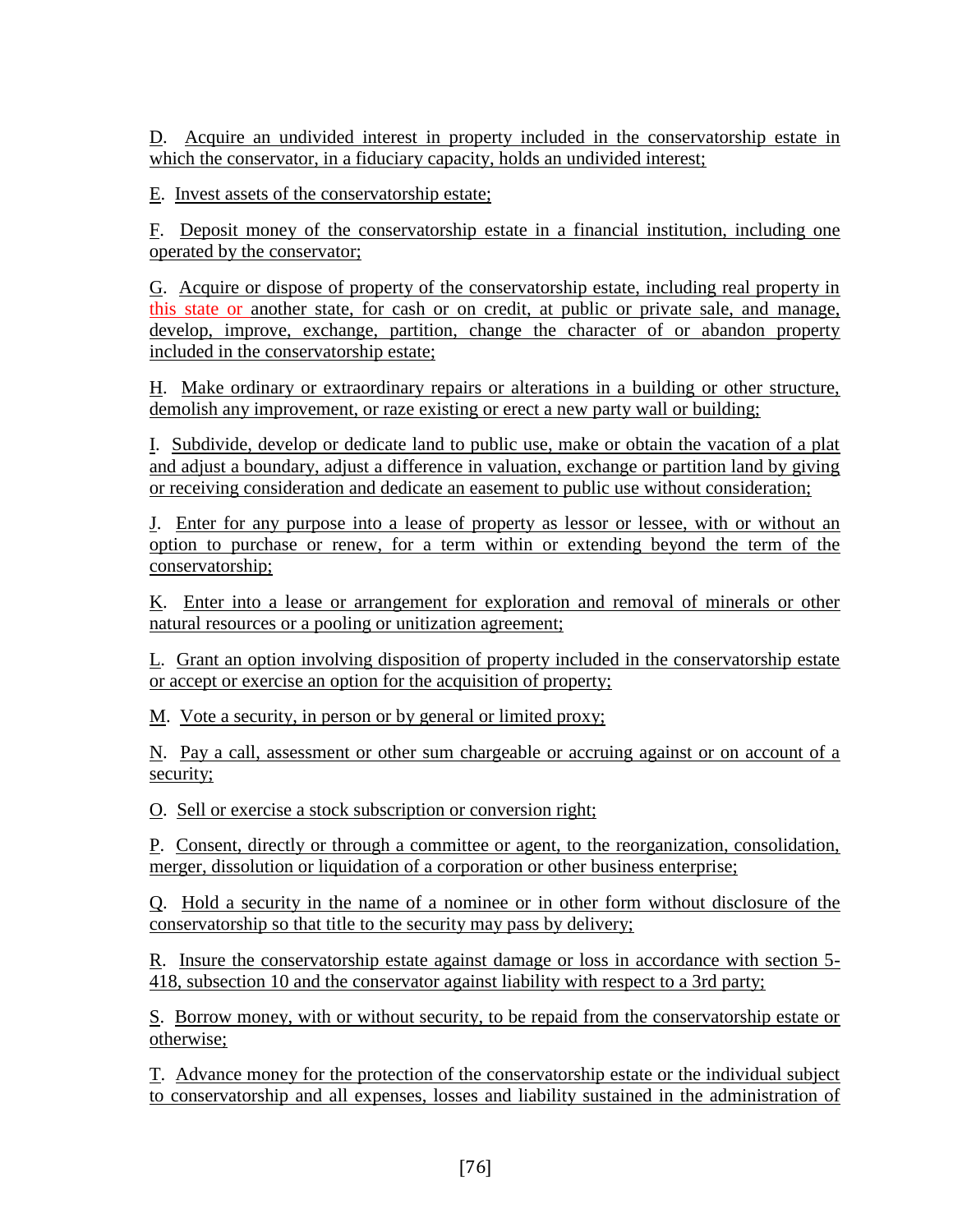the conservatorship estate or because of holding any property for which the conservator has a lien on the conservatorship estate as against the individual subject to conservatorship for the advances;

U. Pay or contest a claim, settle a claim by or against the conservatorship estate or the individual subject to conservatorship by compromise, arbitration or otherwise, or release, in whole or in part, a claim belonging to the conservatorship estate to the extent the claim is uncollectible;

V. Pay a tax, assessment, compensation of the conservator or any guardian, and other expense incurred in the collection, care, administration and protection of the conservatorship estate;

W. Pay a sum distributable to an individual subject to conservatorship or individual who is in fact dependent on the individual subject to conservatorship by paying the sum to the distributee or for the use of the distributee:

(1) To the guardian of the distributee;

(2) To a distributee's custodian under the Maine Uniform Transfers to Minors Act or custodial trustee under the Uniform Custodial Trust Act of any state; or

(3) If there is no guardian, custodian or custodial trustee, to a relative or other person having physical custody of the distributee;

X. Prosecute or defend an action, claim or proceeding in any jurisdiction for the protection of the conservatorship estate or of the conservator in the performance of the conservator's duties;

Y. Structure the finances of the individual subject to conservatorship to establish eligibility for a public benefit, including by making gifts consistent with the individual's preferences, values and prior directions, if the conservator's action does not jeopardize the individual's welfare and otherwise is consistent with the conservator's duties; and

Z. Execute and deliver any instrument that will accomplish or facilitate the exercise of a power vested in the conservator.

## **§ 5-422. Distribution from conservatorship estate**

Except as otherwise provided in section 5-414 or qualified or limited in the court's order of appointment and stated in the letters of office, and unless contrary to a conservator's plan filed under section 5-419, a conservator may expend or distribute income or principal of the conservatorship estate without specific court authorization or confirmation for the support, care, education, health or welfare of the individual subject to conservatorship or an individual who is in fact dependent on the individual subject to conservatorship, including the payment of child or spousal support, in accordance with the following rules.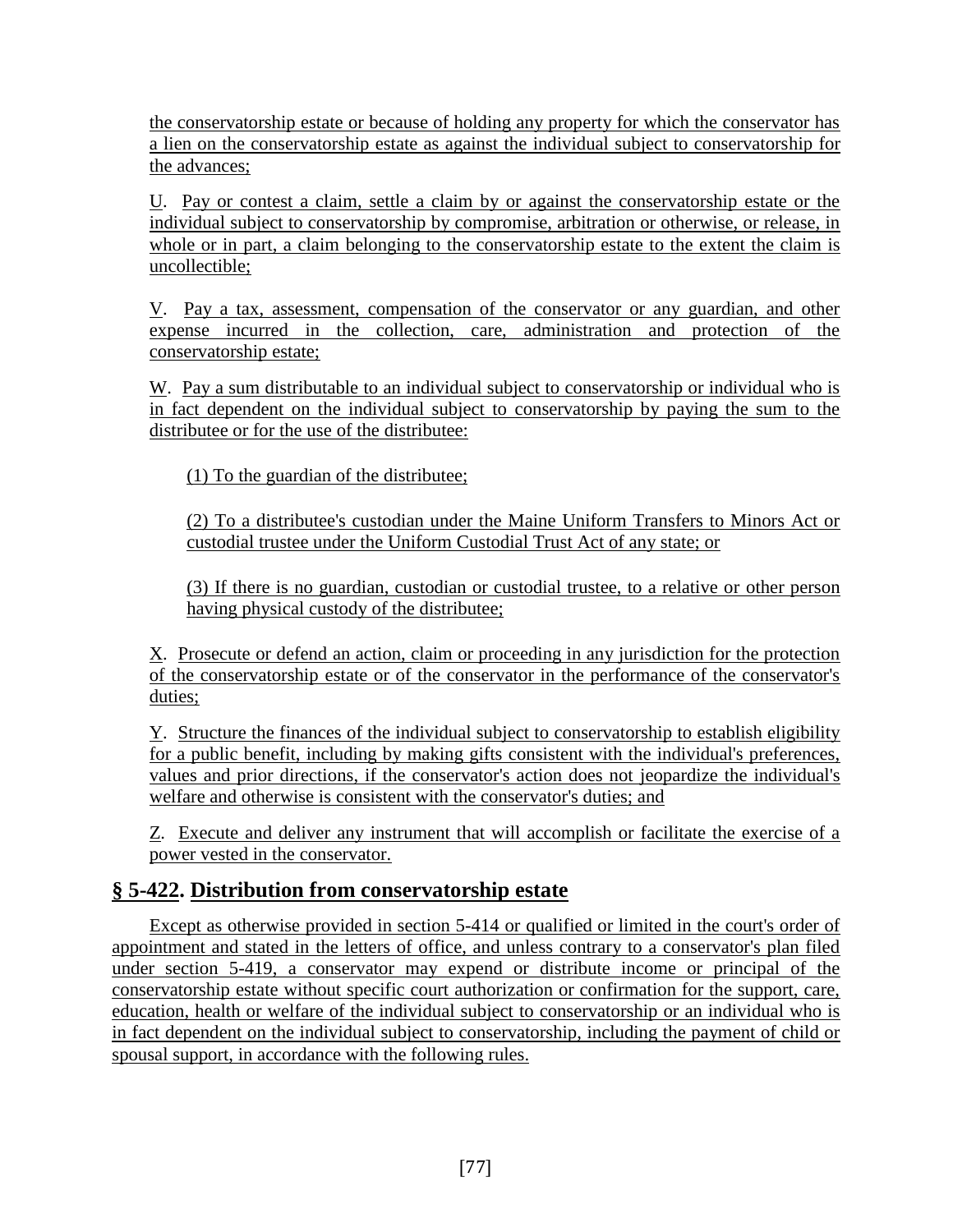**1. Appropriate standard.** A conservator shall consider a recommendation relating to the appropriate standard of support, care, education, health or welfare for the individual subject to conservatorship, or an individual who is in fact dependent on the individual subject to conservatorship, made by a guardian of the individual subject to conservatorship, if any, and, if the individual subject to conservatorship is a minor, a recommendation made by a guardian or parent of the minor.

**2. Liability for distribution.** A conservator acting in compliance with the conservator's duties under section 5-418 is not liable for a distribution made based on a recommendation under subsection 1 unless the conservator knows the distribution is not in the best interest of the individual subject to conservatorship.

**3. Considerations for expenditure, distribution.** In making an expenditure or distribution under this subsection, the conservator shall consider:

A. The size of the conservatorship estate, the estimated duration of the conservatorship and the likelihood the individual subject to conservatorship, at some future time, may be fully self-sufficient and able to manage the individual's financial affairs and the conservatorship estate;

B. The accustomed standard of living of the individual subject to conservatorship and an individual who is in fact dependent on the individual subject to conservatorship;

C. Other money or source used for the support of the individual subject to conservatorship; and

D. The preferences, values and prior directions of the individual subject to conservatorship.

**4. Compensation or reimbursement.** Money expended or distributed under this subsection may be paid by the conservator to any person, including the individual subject to conservatorship, as reimbursement for expenditures the conservator might have made, or in advance for services to be rendered to the individual subject to conservatorship if it is reasonable to expect the services will be performed and advance payment is customary or reasonably necessary under the circumstances.

## **§ 5-423. Conservator's report and accounting; monitoring**

**1. Report.** A conservator shall file a report in a record with the court regarding the administration of the conservatorship estate annually unless the court otherwise directs, on resignation or removal, on termination of the conservatorship and at any other time as the court directs.

**2. Contents.** A report under subsection 1 must state or contain:

A. An accounting that contains a list of property included in the conservatorship estate and of the receipts, disbursements, liabilities and distributions during the period for which the report is made;

B. A list of the services provided to the individual subject to conservatorship;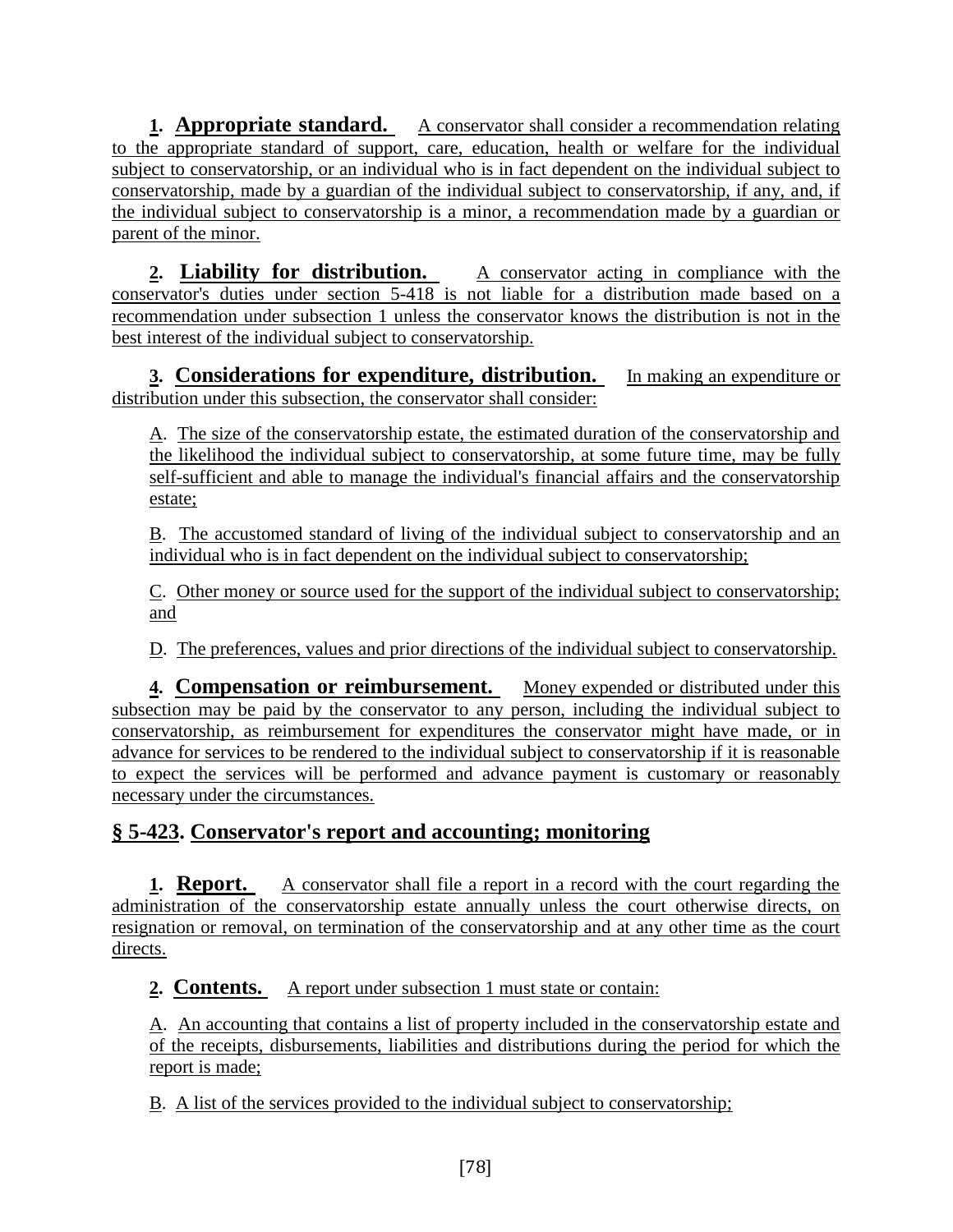C. A copy of the conservator's most recently approved plan and a statement whether the conservator has deviated from the plan and, if so, how and why the conservator has deviated;

D. Any recommended change in the conservatorship, including its scope and whether the conservatorship needs to continue;

E. Annual credit report of the individual subject to conservatorship and to the extent feasible, a copy of the most recent reasonably available financial statements evidencing the status of bank accounts, investment accounts and mortgages or other debts of the individual subject to conservatorship, along with, with all but the last 4 digits of the account numbers and the individual's social security number redacted;

F. Anything of more than de minimis value that the conservator, any individual who resides with the conservator or the spouse, domestic partner, parent, child or sibling of the conservator has received from a person providing goods or services to the individual subject to conservatorship;

G. Any business relation the conservator has with a person providing goods or services to the individual subject to conservatorship;

H. Any business relation the conservator has with a person the conservator has paid or a person that has benefited from the property of the individual subject to conservatorship; and

I. Whether any coconservator or successor conservator appointed to serve when a designated future event occurs is alive and able to serve.

**3. Visitor.** The court may appoint a visitor to review a report under this section or conservator's plan under section 5-419, interview the individual subject to conservatorship or conservator and investigate any matter involving the conservatorship as the court directs. In connection with the report, the court may order the conservator to submit the conservatorship estate to appropriate examination in a manner the court directs.

**4. Notice of report; copy.** Notice of the filing under this section of a conservator's report, together with a copy of the report, must be provided to the individual subject to conservatorship, all persons entitled to notice under section 5-411, subsection 5 or a subsequent order, and a person the court determines is entitled to the report. Notwithstanding section 5-409, the credit report provided pursuant to subsection 2, paragraph E is confidential and may not be provided with the rest of the conservator's report except to the individual subject to conservatorship. The notice and report must be given not later than 14 days after filing.

**5. Monitoring; frequency of report.** The court shall establish procedures for monitoring a conservator's plan and report and review the plan and report not less than annually to determine whether:

A. The plan and report provide sufficient information to establish the conservator has complied with the conservator's duties;

B. The conservatorship should continue; and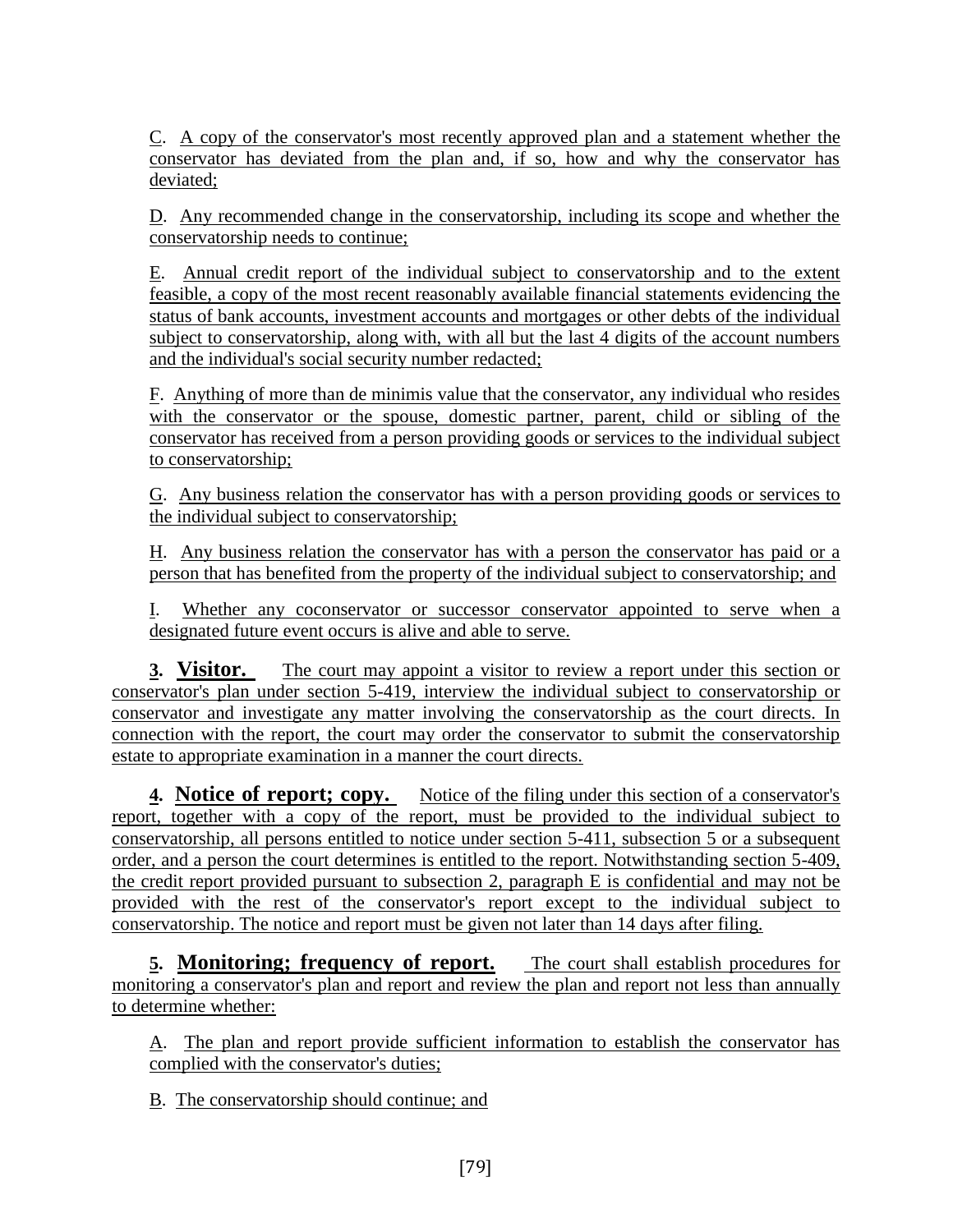C. The conservator's requested fees, if any, should be approved.

**6. Noncompliance.** If the court determines there is reason to believe the conservator has not complied with the conservator's duties or the conservatorship should not continue, the court:

A. Shall notify the conservator, the individual subject to conservatorship and all persons entitled to notice under section 5-411, subsection 5 or a subsequent order;

B. May require additional information from the conservator;

C. May appoint a visitor to interview the individual subject to conservatorship or conservator and investigate any matter involving the conservatorship as the court directs; and

D. May, consistent with sections 5-430 and 5-431, hold a hearing to consider removal of the conservator, termination of the conservatorship or a change in the powers granted to the conservator or terms of the conservatorship.

**7. Unreasonable fees.** If the court determines there is reason to believe a conservator's requested fees are not reasonable, the court shall hold a hearing to adjust the fees.

**8. Approval of report or accounting.** A conservator may petition the court for approval of a report or accounting filed under this section. The court after review may approve the report or accounting. An order, after notice and hearing, approving a final report or accounting discharges the conservator from all liabilities, claims and causes of action by a person given notice of the report or accounting and the hearing as to a matter adequately disclosed in the report or accounting.

#### **9. Application to existing conservatorships**. For conservatorships established prior

to January 1, 2008, the conservator shall not be subject to the requirement for an annual report and account until so ordered by the court.

### Maine Comment

Subsection 9 creates an exception, for conservatorships established prior to January 1, 2008, to the requirement to file an annual report until an express order of the court directed to the conservator. The January 1, 2008 date is consistent with the provisions of Title 18-A, Section 419, which required a private conservator appointeed after January 1, 2008 to file an annual account with the court.

## **§ 5-424. Attempted transfer of property by individual subject to conservatorship**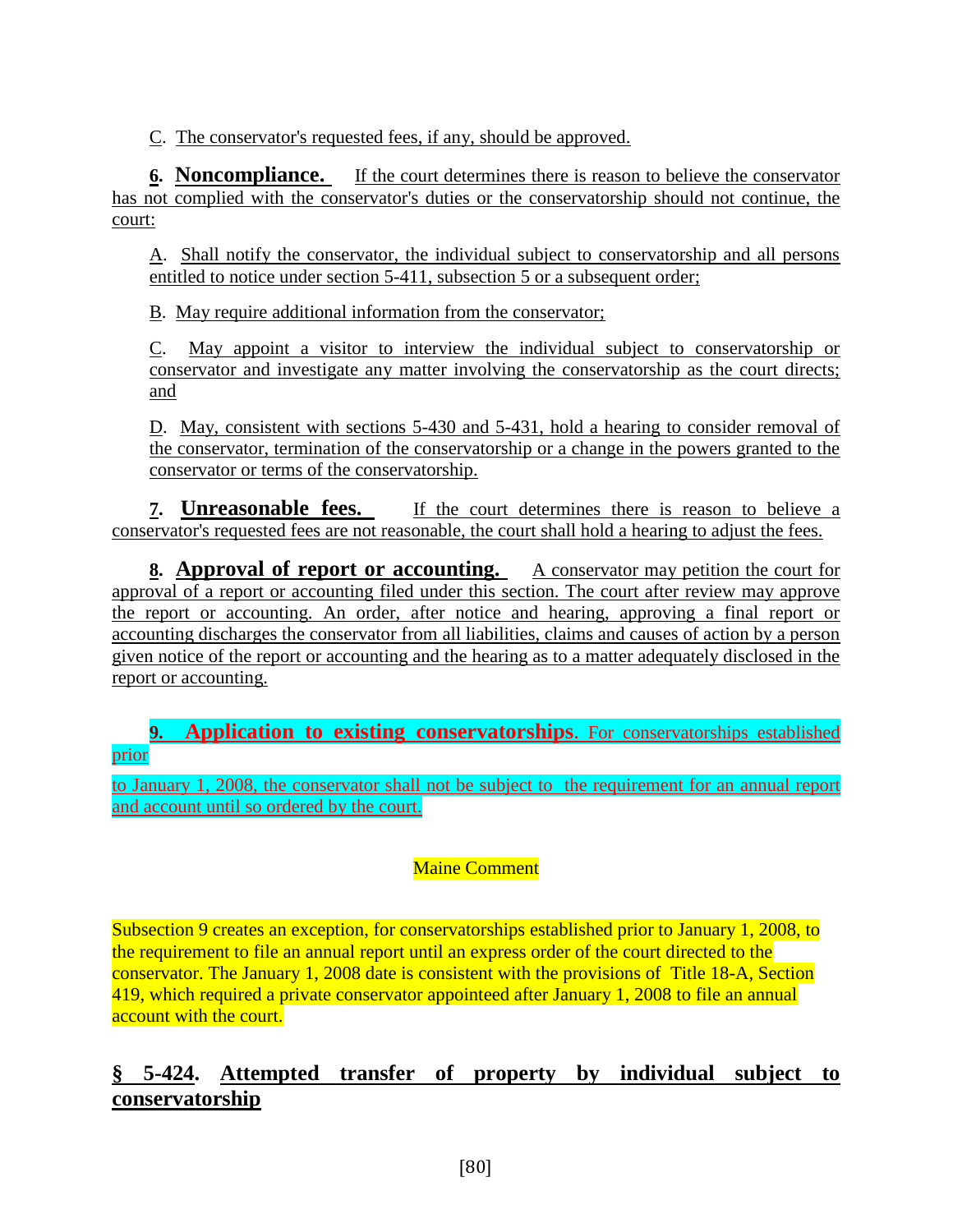**1. Interest not transferable or assignable; not subject to claims.** The interest of an individual subject to conservatorship in property included in the conservatorship estate is not transferable or assignable by the individual and is not subject to levy, garnishment or similar process for claims against the individual unless allowed under section 5-428.

**2. Contract void against individual and property.** If an individual subject to conservatorship enters into a contract after having the right to enter the contract removed by the court, the contract is void against the individual and the individual's property but is enforceable against the person that contracted with the individual.

**3. Protection of 3rd parties.** A 3rd party that deals with an individual subject to conservatorship with respect to property included in the conservatorship estate is entitled to protection provided by law of this State other than this Act.

## **§ 5-425. Transaction involving conflict of interest**

A transaction involving a conservatorship estate that is affected by a substantial conflict between the conservator's fiduciary duties and personal interests is voidable unless the transaction is authorized by the court by specific order after notice to all persons entitled to notice under section 5-411, subsection 5 or a subsequent order. A transaction affected by a substantial conflict between fiduciary duties and personal interests includes a sale, encumbrance or other transaction involving the conservatorship estate entered into by the conservator, an individual with whom the conservator resides, the spouse, domestic partner, descendant, sibling, agent or attorney of the conservator, or a corporation or other enterprise in which the conservator has a substantial beneficial interest.

## **§ 5-426. Protection of person dealing with conservator**

**1. Protection of 3rd party.** A person that assists or deals with a conservator in good faith and for value in any transaction, other than one requiring a court order under section 5-414, is protected as though the conservator properly exercised the power in question. Knowledge by a person that the person is dealing with a conservator does not alone require the person to inquire into the existence of the authority of the conservator or the propriety of the conservator's exercise of authority, but restrictions on authority that are stated in letters of office, or as otherwise provided by law, are effective as to the person. A person that pays or delivers property to a conservator is not responsible for proper application of the property.

**2. Application of protection.** Protection under subsection 1 extends to a procedural irregularity or jurisdictional defect in the proceeding leading to the issuance of letters of office and is not a substitute for protection provided to a person that assists or deals with a conservator by comparable provisions in law of this State other than this Act relating to commercial transactions or simplifying transfers of securities by fiduciaries.

## **§ 5-427. Death of individual subject to conservatorship**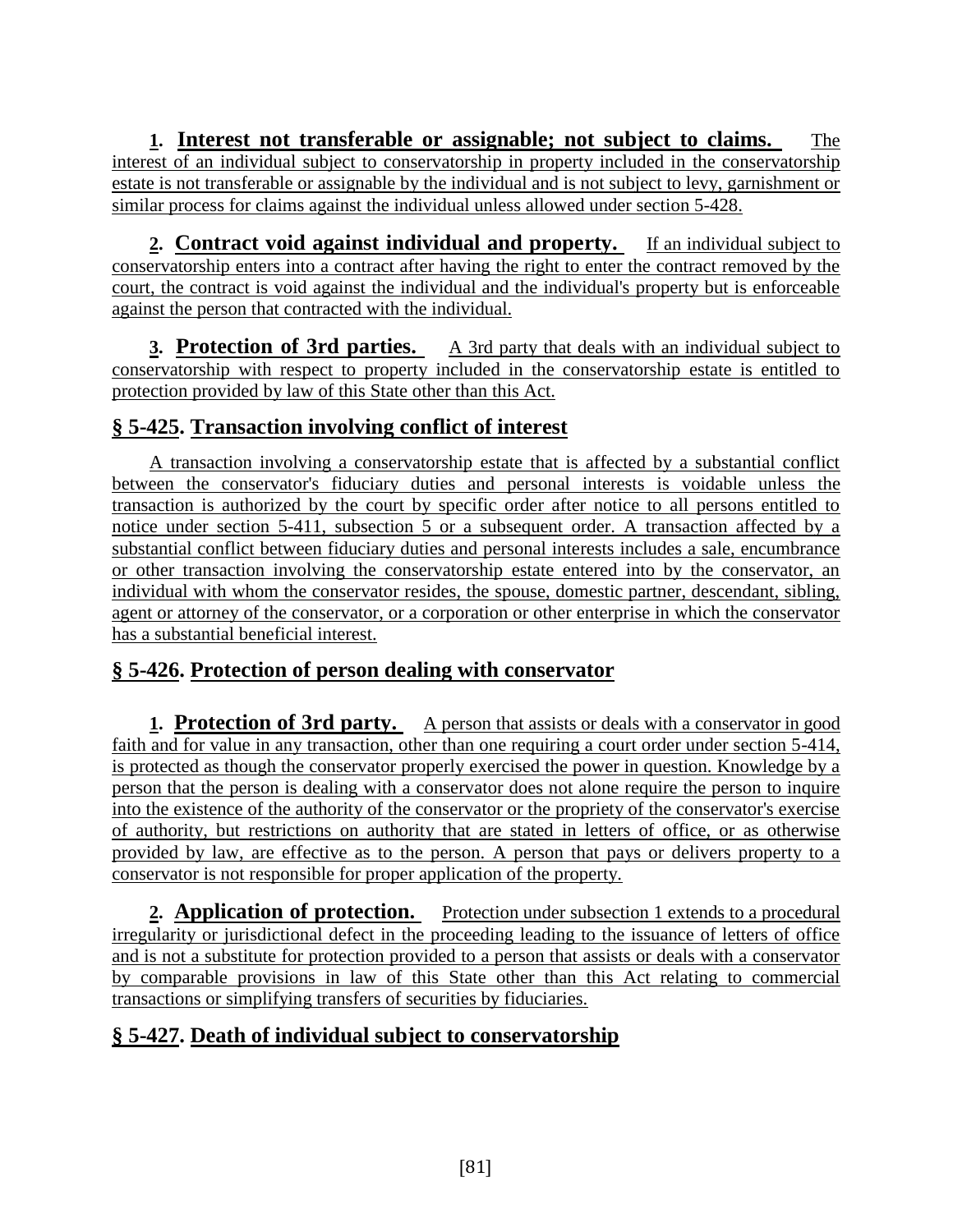**1. Delivery of will.** If an individual subject to conservatorship dies, the conservator shall deliver to the court for safekeeping any will of the individual in the conservator's possession and inform the personal representative named in the will if feasible, or if not feasible a beneficiary named in the will, of the delivery.

**2. Powers and duties of personal representative; notice.** If 40 days after the death of an individual subject to conservatorship no personal representative has been appointed and an application or petition for appointment is not before the court, the conservator may apply to exercise the powers and duties of a personal representative to administer and distribute the decedent's estate. The conservator shall give notice to a person nominated as personal representative by a will of the decedent of which the conservator is aware and to all of the decedent's heirs and all devisees of the will, if any. The court may grant the application if there is no objection and endorse the letters of office to note that the individual formerly subject to conservatorship is deceased and the conservator has acquired the powers and duties of a personal representative.

**3. Effect of appointment as personal representative.** Issuance of an order under this section has the effect of an order of appointment of a personal representative under section 3-308 and Article 3, Parts 6 to 10.

**4. Distribution; discharge.** On the death of an individual subject to conservatorship, the conservator shall conclude the administration of the conservatorship estate by distributing property subject to conservatorship to the individual's successors. Not later than 30 days after distribution, the conservator shall file a final report and petition for discharge.

## **§ 5-428. Presentation and allowance of claim**

**1. Claims against estate or protected person.** A conservator may pay, or secure by encumbering property included in the conservatorship estate, a claim against the conservatorship estate or the individual subject to conservatorship arising before or during the conservatorship on presentation and allowance in accordance with the priorities under subsection 4. A claimant may present a claim by:

A. Sending or delivering to the conservator a statement in a record of the claim, indicating its basis, the name and address of the claimant and the amount claimed; or

B. Filing with the court a record of the claim, in a form acceptable to the court, and sending or delivering a copy of the statement to the conservator.

**2. Presented claim; allowance; disallowance.** A claim under subsection 1 is presented on receipt by the conservator of the statement of claim by the conservator or the filing with the court of the claim, whichever first occurs. A presented claim is allowed if it is not disallowed by the conservator in a record sent or delivered to the claimant not later than 60 days after its presentation. Before payment the conservator may change an allowance of the claim to a disallowance in whole or in part, but not after allowance under a court order or order directing payment of the claim. Presentation of a claim tolls the running of a statute of limitations that has not expired relating to the claim until 30 days after its disallowance.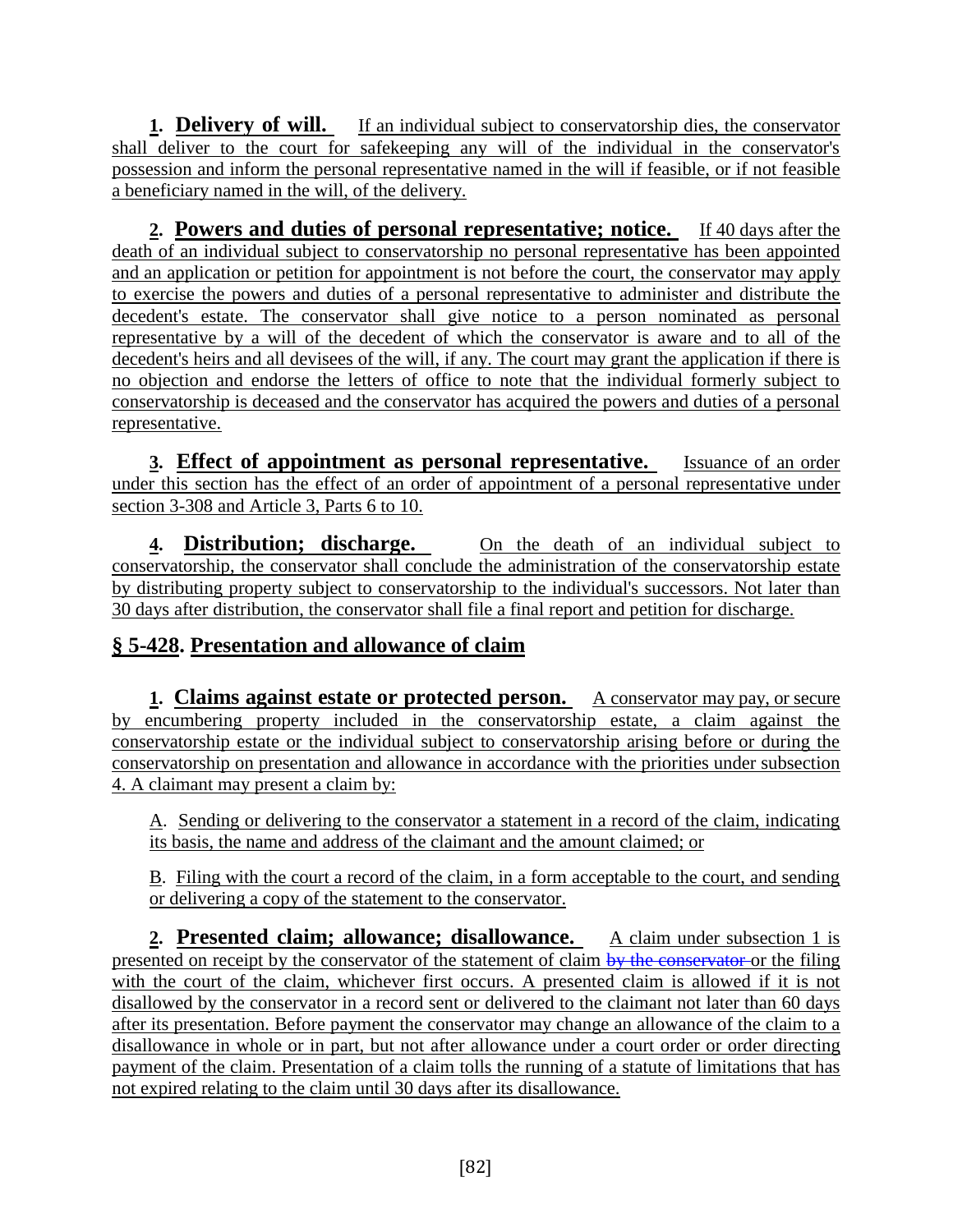**3. Unpaid claim.** A claimant whose claim under subsection 1 has not been paid may petition the court to determine the claim at any time before it is barred by a statute of limitations, and the court may order its allowance, payment or security by encumbering property included in the conservatorship estate. If a proceeding is pending against the individual subject to conservatorship at the time of appointment of the conservator or is initiated thereafter, the moving party shall give the conservator notice of the proceeding if it could result in creating a claim against the conservatorship estate.

**4. Distribution; order.** If a conservatorship estate is likely to be exhausted before all existing claims are paid, the conservator shall distribute the estate in money or in kind in payment of claims in the following order:

A. Costs and expenses of administration;

B. A claim of the Federal Government or State Government having priority under law other than this Act;

C. A claim incurred by the conservator for support, care, education, health or welfare previously provided to the individual subject to conservatorship or an individual who is in fact dependent on the individual subject to conservatorship;

D. A claim arising before the conservatorship; and

E. All other claims.

**<u>5.** Preference of claims. Preference may not be given in the payment of a claim</u> under subsection 4 over another claim of the same class. A claim due and payable may not be preferred over a claim not due unless:

A. Doing so would leave the conservatorship estate without sufficient funds to pay the basic living and health care expenses of the individual subject to conservatorship; and

B. The court authorizes the preference under section 5-414, subsection 1, paragraph H.

**6. Security interest in conservatorship estate.** If assets of a conservatorship estate are adequate to meet all existing claims, the court, acting in the best interest of the individual subject to conservatorship, may order the conservator to grant a security interest in the conservatorship estate for payment of a claim at a future date.

## **§ 5-429. Personal liability of conservator**

**1. Not personally liable.** Except as otherwise agreed by a conservator, the conservator is not personally liable on a contract properly entered into in a fiduciary capacity in the course of administration of the conservatorship estate unless the conservator fails to reveal in the contract or before entering into the contract the conservator's representative capacity.

**2. Personally liable.** A conservator is personally liable for an obligation arising from control of property of the conservatorship estate or an act or omission occurring in the course of administration of the conservatorship estate only if the conservator is personally at fault.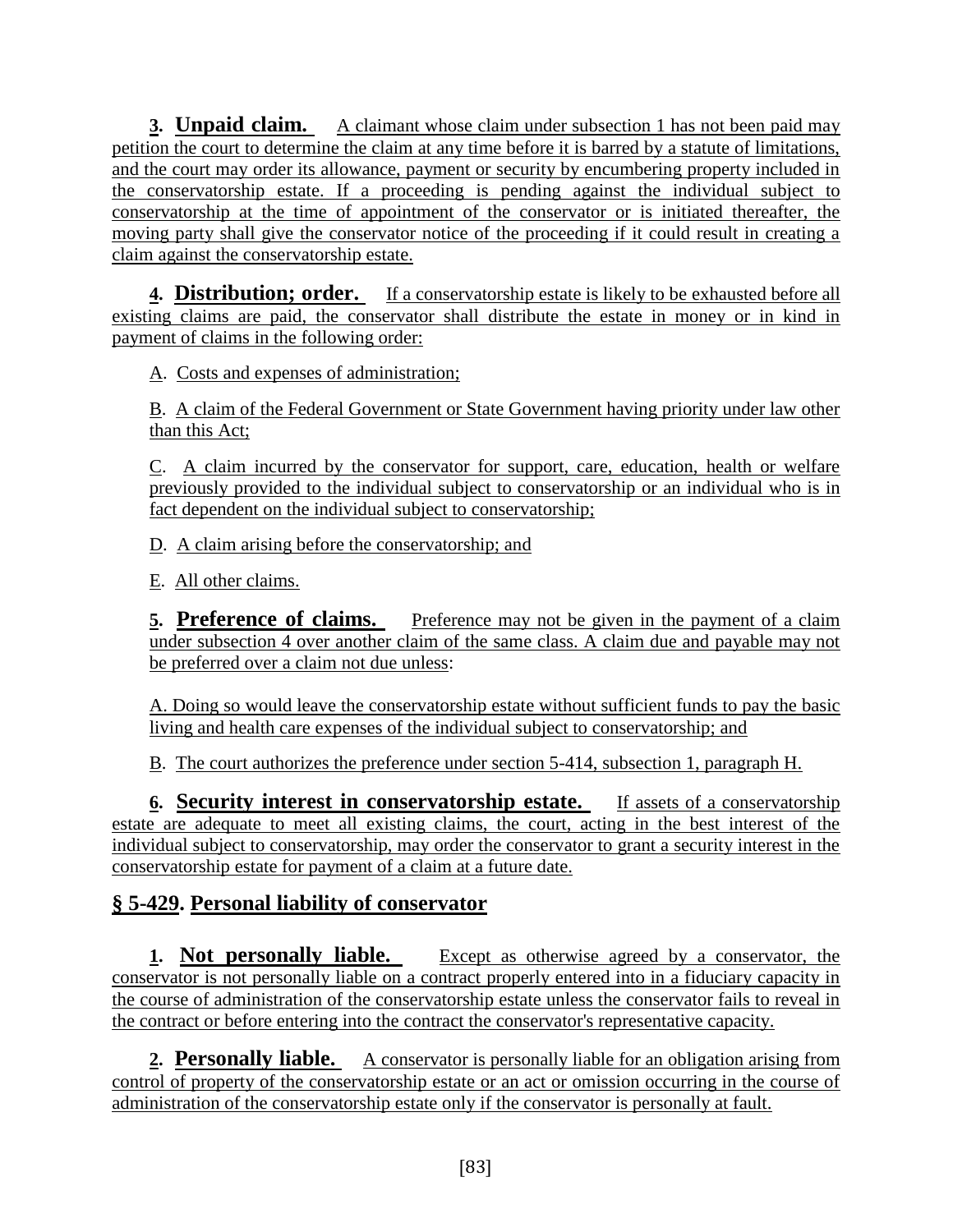**3. Claims asserted against conservator.** A claim based on a contract entered into by a conservator in a fiduciary capacity, an obligation arising from control of property included in the conservatorship estate or a claim based on a tort committed in the course of administration of the conservatorship estate may be asserted against the conservatorship estate in a proceeding against the conservator in a fiduciary capacity, whether or not the conservator is personally liable for the claim.

**4. Determination of liability.** A question of liability between a conservatorship estate and the conservator personally may be determined in a proceeding for accounting, surcharge or indemnification or another appropriate proceeding or action.

### **§ 5-430. Removal of conservator; appointment of successor**

**1. Removal by court.** The court may remove a conservator for failure to perform the conservator's duties or other good cause and appoint a successor conservator to assume the duties of the conservator.

**2. Hearing upon petition, communication or determination.** The court shall conduct a hearing to determine whether to remove a conservator and appoint a successor on:

A. Petition of the individual subject to conservatorship, conservator or person interested in the welfare of the individual that contains allegations that, if true, would support a reasonable belief that removal of the conservator and appointment of a successor may be appropriate, but the court may decline to hold a hearing if a petition based on the same or substantially similar facts was filed within the preceding 6 months;

B. Communication from the individual subject to conservatorship, conservator or person interested in the welfare of the individual that supports a reasonable belief that removal of the conservator and appointment of a successor may be appropriate; or

C. Determination by the court that a hearing would be in the best interest of the individual subject to conservatorship.

**3. Notice of petition.** Notice of a petition under subsection 2, paragraph A must be given to the individual subject to conservatorship, the conservator and such other persons as the court determines.

**4. Attorney for individual subject to conservatorship.** If an individual subject to conservatorship who seeks to remove the conservator and have a successor appointed is not represented by an attorney, the court shall appoint an attorney under the same conditions as in section 5-406. The court shall award reasonable attorney's fees to the attorney for the individual as provided in section 5-119.

**5. Selection of successor conservator.** In selecting a successor conservator, the court shall follow the procedures under section 5-410.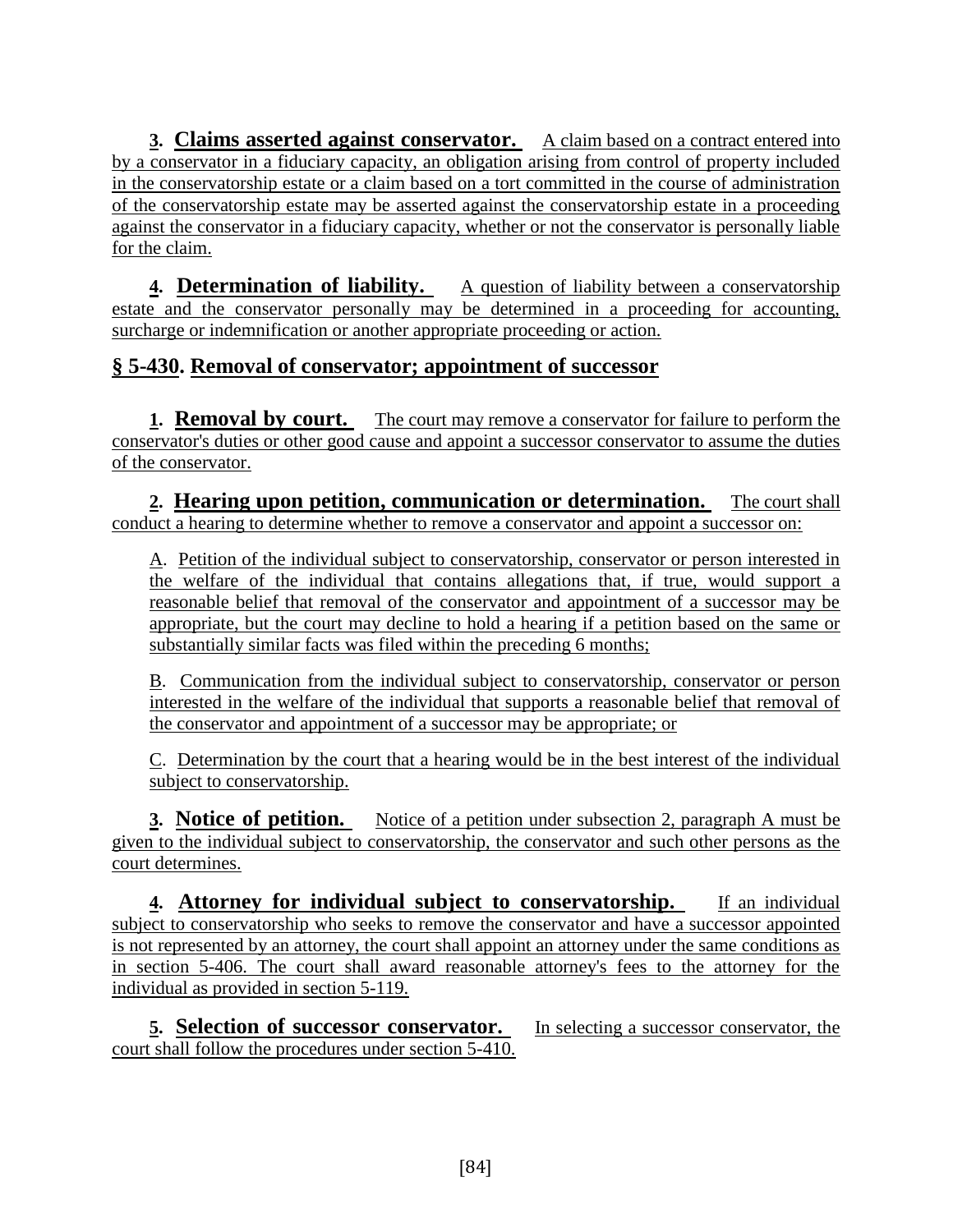**6. Notice of appointment of successor conservator.** Not later than 30 days after appointing a successor conservator, the court shall give notice of the appointment to the individual subject to conservatorship and all persons entitled to the notice under section 5-411, subsection 5 or a subsequent order.

### **§ 5-431. Termination or modification of conservatorship**

#### **1. Conservatorship for a minor.** A conservatorship for a minor terminates on the earlier of:

A. An order of the court;

B. The minor becoming an adult or, if the minor consents or the court finds by clear and convincing evidence that substantial harm to the minor's interests is otherwise likely, attaining 21 years of age;

C. Emancipation of the minor; and

D. Death of the minor.

**2. Conservatorship for an adult.** A conservatorship for an adult terminates on order of the court or when the adult dies.

**3. Petition for termination or modification.** An individual subject to conservatorship, the conservator or a person interested in the welfare of the individual may petition for:

A. Termination of the conservatorship on the ground that a basis for appointment under section 5-401 does not exist or termination would be in the best interest of the individual, or for other good cause; or

B. Modification of the conservatorship on the ground that the extent of protection or assistance granted is not appropriate, or for other good cause.

**4. Hearing.** The court shall conduct a hearing to determine whether termination or modification of a conservatorship is appropriate on:

A. Petition under subsection 3 that contains allegations that, if true, would support a reasonable belief that termination or modification of the conservatorship may be appropriate, but the court may decline to hold a hearing if a petition based on the same or substantially similar facts was filed within the preceding 6 months;

B. A communication from the individual subject to conservatorship, the conservator or a person interested in the welfare of the individual that supports a reasonable belief that termination or modification of the conservatorship may be appropriate, including because of a change in the functional needs of the individual or in the supports or services available to the individual;

C. A report from a guardian or conservator that indicates that termination or modification may be appropriate because the functional needs or supports or services available to the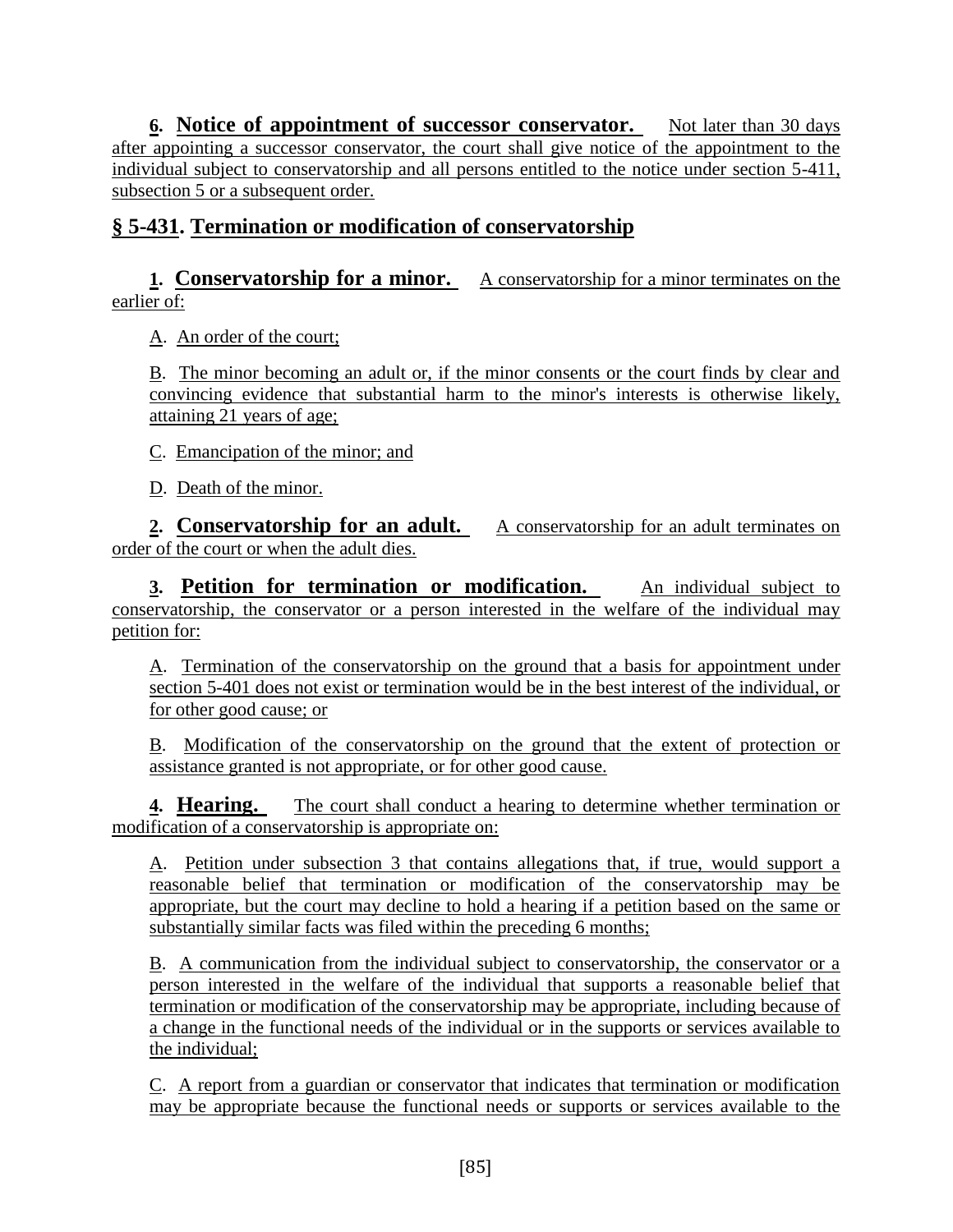individual subject to conservatorship have changed or a protective arrangement of conservatorship or other less restrictive alternatives are available; or

D. A determination by the court that a hearing would be in the best interest of the individual.

**5. Notice of petition.** Notice of a petition under subsection 3 must be given to the individual subject to conservatorship, the conservator and such other persons as the court determines.

**6. Termination.** On presentation of prima facie evidence for termination of a conservatorship, the court shall order termination unless a basis for appointment of a conservator under section 5-401 is satisfied.

**7. Modification.** The court shall modify the powers granted to a conservator if the powers are excessive or inadequate due to a change in the abilities or limitations of the individual subject to conservatorship, the individual's supports or other circumstances.

**8. Safeguard rights of individual.** Unless the court otherwise orders for good cause, before terminating a conservatorship, the court shall follow the same procedures to safeguard the rights of the individual subject to conservatorship that apply to a petition for conservatorship.

**9. Attorney for individual subject to conservatorship.** If an individual subject to conservatorship who seeks to terminate or modify the terms of the conservatorship is not represented by an attorney, the court shall appoint an attorney under the same conditions in section 5-406. The court shall award reasonable attorney's fees to the individual's attorney as provided in section 5-119.

10. **Property; report; petition for discharge.** On termination of a conservatorship and whether or not formally distributed by the conservator, property of the conservatorship estate passes to the individual formerly subject to conservatorship or other persons entitled to the propertythe individual's heirs, successors or assigns. The order of termination must provide for expenses of administration and direct the conservator to file a final report and petition for discharge on approval of the final report.

**11. Discharge.** The court shall enter a final order of discharge on the approval of the final report and satisfaction by the conservator of any other condition placed by the court on the conservator's discharge.

**12. Distribution.** On the death of an individual subject to conservatorship or other event terminating or partially terminating the conservatorship, the conservator shall proceed expeditiously to distribute the conservatorship estate to the individual or other persons entitled to it. The conservator may take reasonable measures necessary to preserve the conservatorship estate until distribution can be effected.

Maine Comment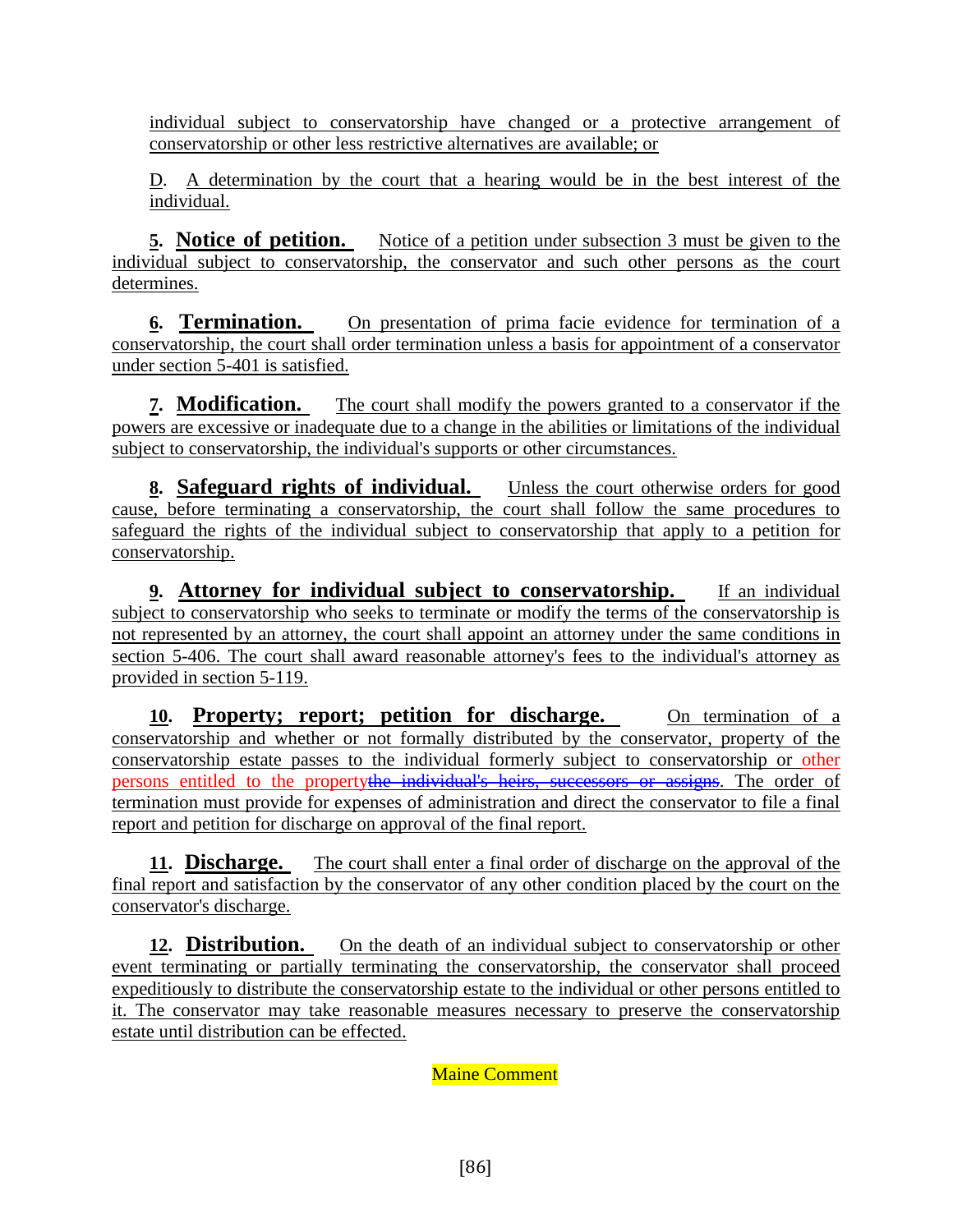Section 5-431(10) provides for distribution to 'other persons entitled to the property', which entitlement will be determined by the applicable decedent's estate provisions of Title 18-C, rather than the Uniform Act's ambiguous reference to 'heirs, successor or assigns'.

# **PART 5**

## **OTHER PROTECTIVE ARRANGEMENTS**

## **§ 5-501. Authority for protective arrangements**

### **1. Order protective arrangement.** Under this Part, a court:

A. Upon receiving a petition for a guardianship for an adult may order one or more protective arrangements instead of guardianship as a less restrictive alternative to guardianship; and

B. Upon receiving a petition for a conservatorship for an individual may order one or more protective arrangements instead of conservatorship as a less restrictive alternative to conservatorship.

**2. Protective arrangement instead of guardianship.** A person interested in an adult's welfare, including the adult or a conservator for the adult, may petition under this Part for one or more protective arrangements instead of guardianship.

**3. Protective arrangement instead of conservatorship.** The following persons may petition under this Part for one or more protective arrangements instead of conservatorship:

A. The individual for whom the protective arrangements are sought;

B. A person interested in the property, financial affairs or welfare of the individual, including a person that would be adversely affected by lack of effective management of property or financial affairs of the individual; and

C. The guardian of the individual.

Maine Comment: In contrast to the Uniform Probate Code, this section expressly refers to one or more protective arrangements instead of a guardianship or conservatorship in recognition that a petition may include more than one protective arrangement.

## **§ 5-502. Basis for protective arrangements instead of guardianship for adult**

**1. Findings.** After the hearing conducted on a petition for guardianship under section 5-302 or one or more protective arrangements instead of guardianship under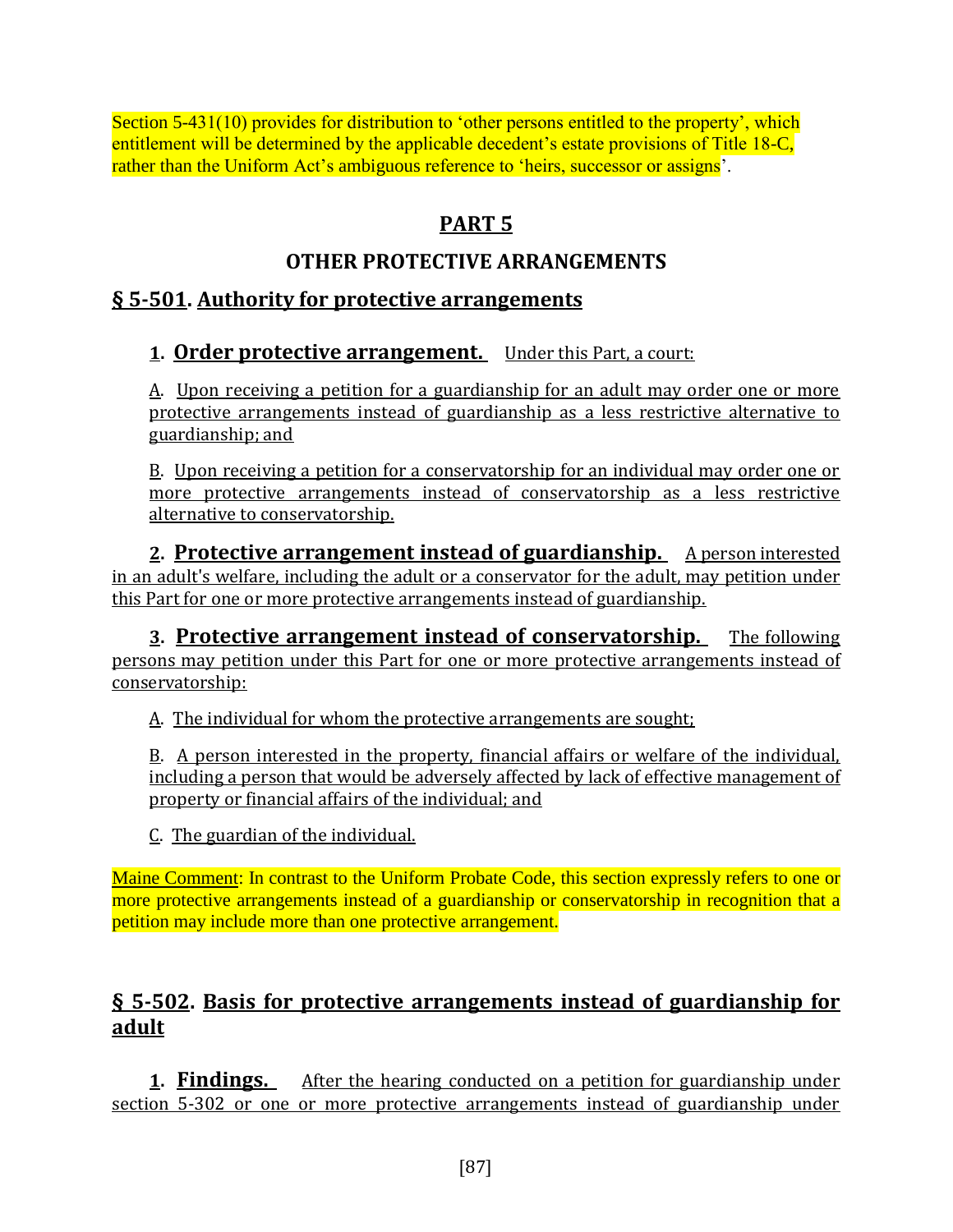section 5-501, subsection  $24$ , the court may enter an order for one or more protective arrangements instead of guardianship under subsection 2 if the court finds by clear and convincing evidence that:

> A. The respondent lacks the ability to meet essential requirements for physical health, safety or self-care because the respondent is unable to receive and evaluate information or make or communicate decisions, after the court's consideration of the respondent's ability to use even with appropriate supportive services, technological assistance or supported decision making that provides adequate protection for the respondent; and

> B. The respondent's identified needs cannot be met by **appropriate** less restrictive alternatives that provide adequate protection for the respondent.

**2. Orders other than guardianship.** If the court makes the findings under subsection 1, the court, instead of appointing a guardian, may:

A. Authorize or direct one or more transactions necessary to meet the respondent's need for health, safety or care, including but not limited to:

(1) One or more particular medical treatments or refusals of particular medical treatments;

(2) A move to a specified place of dwelling; or

(3) Visitation or supervised visitation between the respondent and another person;

B. Restrict access to the respondent by a person whose access places the respondent at serious risk of physical or psychological harm; and

C. Order other arrangements on a limited basis that are appropriate.

**3. Factors.** In deciding whether to enter an order under this section, the court shall consider the factors under sections 5-313 and 5-314 that a guardian must consider when making a decision on behalf of an adult subject to guardianship.

Maine Comment: In contrast to the Uniform Probate Code, this section expressly permits the court to authorize one or more transactions in recognition that a petition may include more than one protective arrangement.

## **§ 5-503. Basis for protective arrangements instead of conservatorship for adult or minor**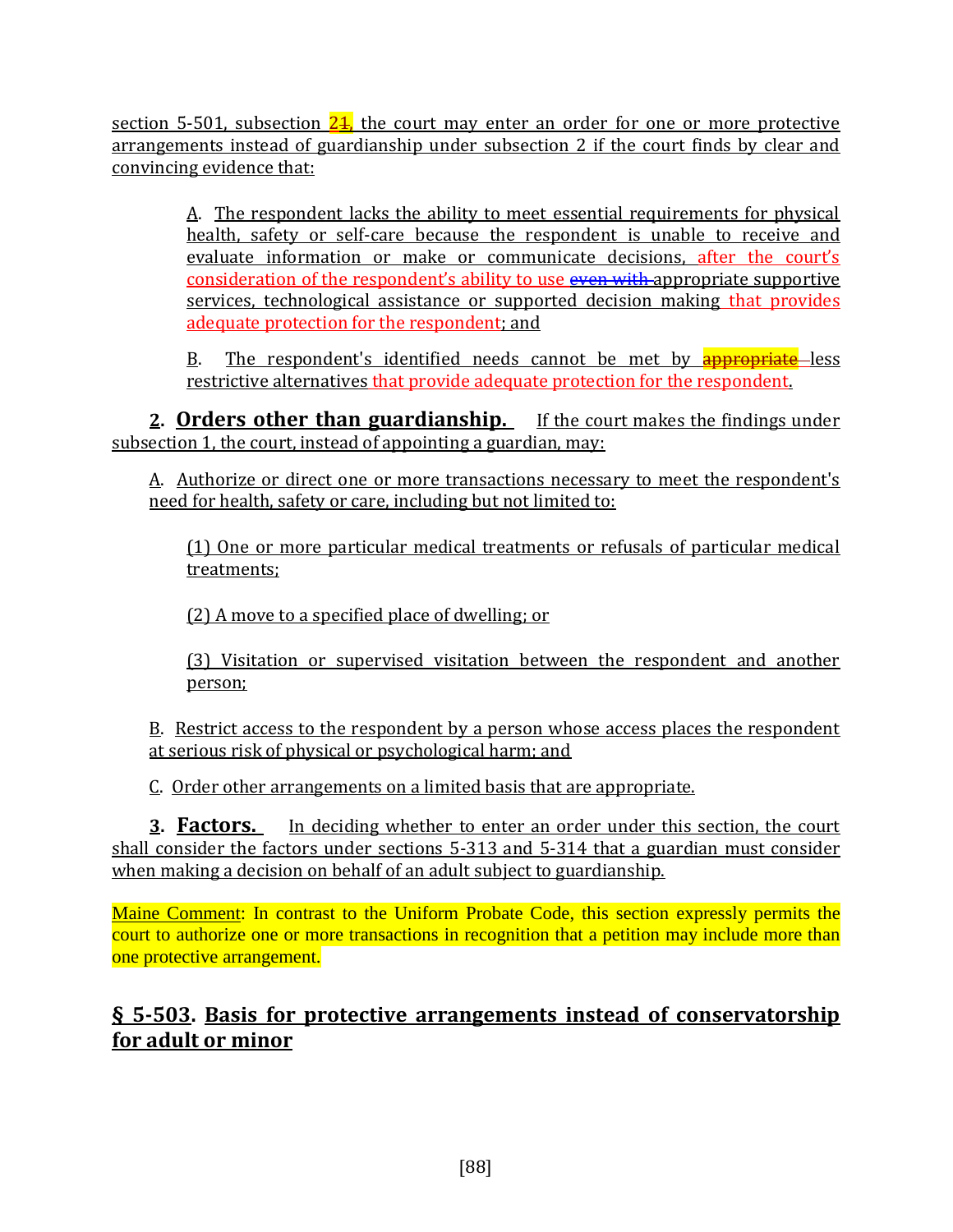**1. Findings.** After the hearing conducted on a petition for conservatorship for an adult under section 5-402 or one or more protective arrangements instead of conservatorship for an adult under section 5-501, subsection 3, the court may enter an order for one or more protective arrangements instead of conservatorship under subsection 3 for the respondent if the court finds:

A. By clear and convincing evidence that the respondent is unable to manage property or financial affairs because of a limitation in the ability to receive and evaluate information or make or communicate decisions, even with appropriate supportive services, technological assistance or supported decision making that provide adequate protection for the respondent, or the adult is missing, detained or unable to return to the United States;

B. By a preponderance of the evidence that:

(1) The respondent has property likely to be wasted or dissipated unless management is provided; or

(2) The order under subsection 3 is necessary or desirable to obtain or provide money needed for the support, care, education, health or welfare of the adult or an individual who is entitled to the respondent's support and protection; and

C. The respondent's identified needs cannot be met by less restrictive alternatives.

**2. Protective arrangements for minors.** After the hearing conducted on a petition for conservatorship for a minor under section 5-402 or a protective arrangement instead of conservatorship for a minor under section 5-501, subsection 3, the court may enter an order for a protective arrangement or protective arrangements instead of conservatorship under subsection 3 for the respondent if the court finds by a preponderance of the evidence that the minor owns money or property requiring management or protection that cannot be provided otherwise and:

A. The minor has or may have financial affairs that may be put at unreasonable risk or hindered because of the minor's age; or

B. The order under subsection 3 is necessary or desirable to obtain or provide money needed for the support, care, education, health or welfare of the minor.

**3. Orders other than conservatorship.** If the court makes the findings under subsection 1 or 2, the court, instead of appointing a conservator, may:

A. Authorize or direct a transaction necessary to protect the financial interest or property of the respondent, including but not limited to:

(1) An action to establish eligibility for benefits;

(2) Payment, delivery, deposit or retention of funds or property;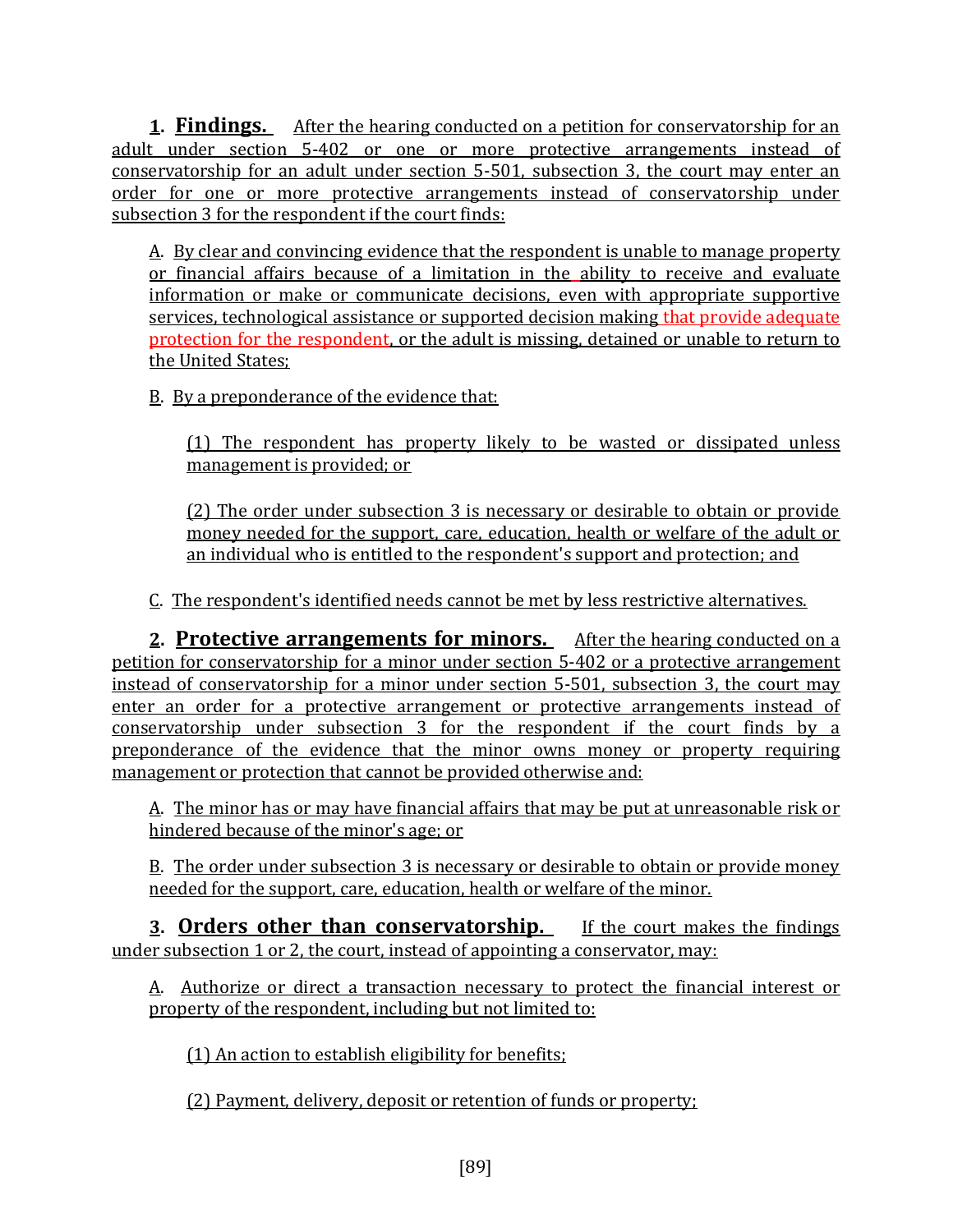(3) Sale, mortgage, lease or other transfer of property;

(4) Purchase of an annuity;

(5) Entry into a contractual relationship, including a contract to provide for personal care, supportive services, education, training or employment;

(6) Addition to or establishment of a trust;

(7) Creation, modification, amendment, or revocation of a will or a codicil;

(87) Ratification or invalidation of a contract, trust, will or other transaction, including a transaction related to the property or business affairs of the respondent; or

(98) Settlement of a claim; or

B. Restrict access to the respondent's property by a person whose access to the property places the respondent at serious risk of financial harm.

**4. Order to restrict access.** If, Aafter the hearing conducted under section 5- 505 on a petition under section 5-501, subsection 1, paragraph B or section 5-501, subsection 3, a court may enter an order to restrict access to the respondent or the respondent's property by a person ifthat the court finds by clear and convincing evidence that the person:

A. Through fraud, coercion, duress or the use of deception and control, caused or  $\frac{1}{1}$ attempted to cause <del>, or may likely cause an action that cwould have resulted in</del> financial harm to the respondent or the respondent's property; orand

B. Poses a significant serious risk of substantial financial harm to the respondent or the respondent's property.

**5. Factors.** In deciding whether to enter an order under subsection 3 or 4, the court shall consider the factors under section 5-418 a conservator must consider when making a decision on behalf of an individual subject to conservatorship.

**6. Minors; factors.** In deciding whether to enter an order under subsection 3 or 4 for a respondent who is a minor, the court also shall consider the best interest of the respondent, the preference of the parents of the respondent and the preference of the respondent if the minor is 14 years of age or older.

Maine Comment: Consistent with the Uniform Probate Code, subsection 1(A) of this section requires proof by clear and convincing evidence that the respondent is unable to manage property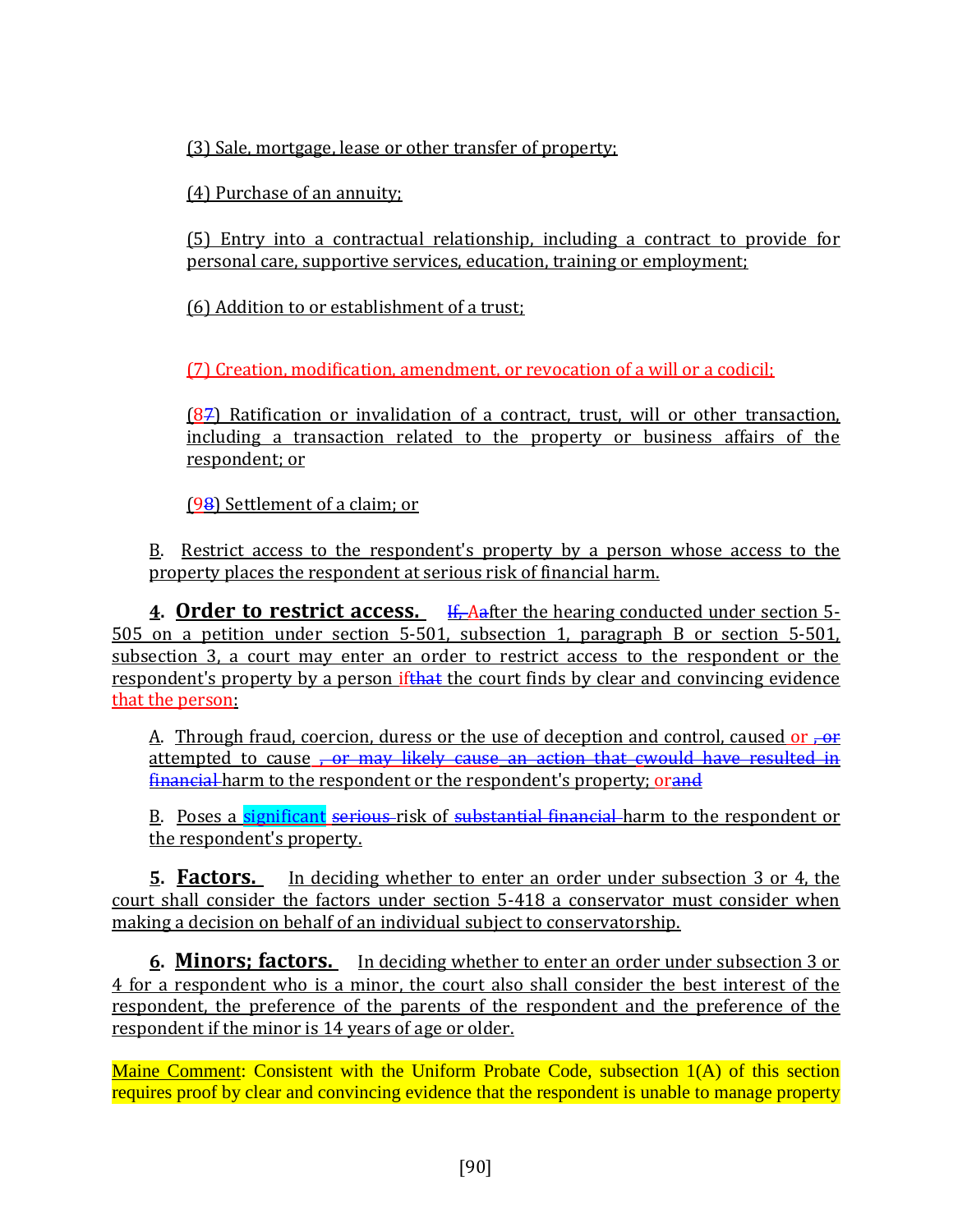or financial affairs because of a limitation in the ability to receive and evaluate information or make or communicate decisions, even with appropriate supportive services, technological assistance or supported decision making, or the adult is missing, detained or unable to return to the United States. Howeversubsection 1(B) of this section reduces the burden of proof to a preponderance of evidence for the required findings that the respondent has property likely to be wasted or dissipated unless management is provided or the order is necessary or desirable to obtain or provide money needed for the support, care, education, health or welfare of the adult or an individual who is entitled to the respondent's support and protection; and the respondent's identified needs cannot be met by less restrictive alternatives.

# **§ 5-504. Petition**

**1. Petition contents.** A petition for one or more protective arrangements instead of guardianship or conservatorship must set forth the petitioner's name, principal residence, current street address, if different, relationship to the respondent and interest in the protective arrangements and state or contain the following to the extent known:

A. The respondent's name, age, principal residence, current street address, if different, and, if different, address of the dwelling in which it is proposed that the respondent will reside if the petition is granted;

B. The name and address of the respondent's:

(1) Spouse or domestic partner or, if the respondent has none, any adult with whom the respondent has shared household responsibilities for more than 6 months in the 12-month period before the filing of the petition;

(2) Adult children or, if the respondent has none, each parent and adult sibling of the respondent or, if the respondent has none, at least one adult nearest in kinship to the respondent who can be found with reasonable diligence; and

(3) Adult stepchildren whom the respondent actively parented during the stepchildren's minor years and with whom the respondent had an ongoing relationship within 2 years before the filing of the petition;

### C. The name and current address of each of the following, if applicable:

(1) A person responsible for care or custody of the respondent;

(2) Any attorney currently representing the respondent;

(3) The representative payee appointed by the United States Social Security Administration for the respondent;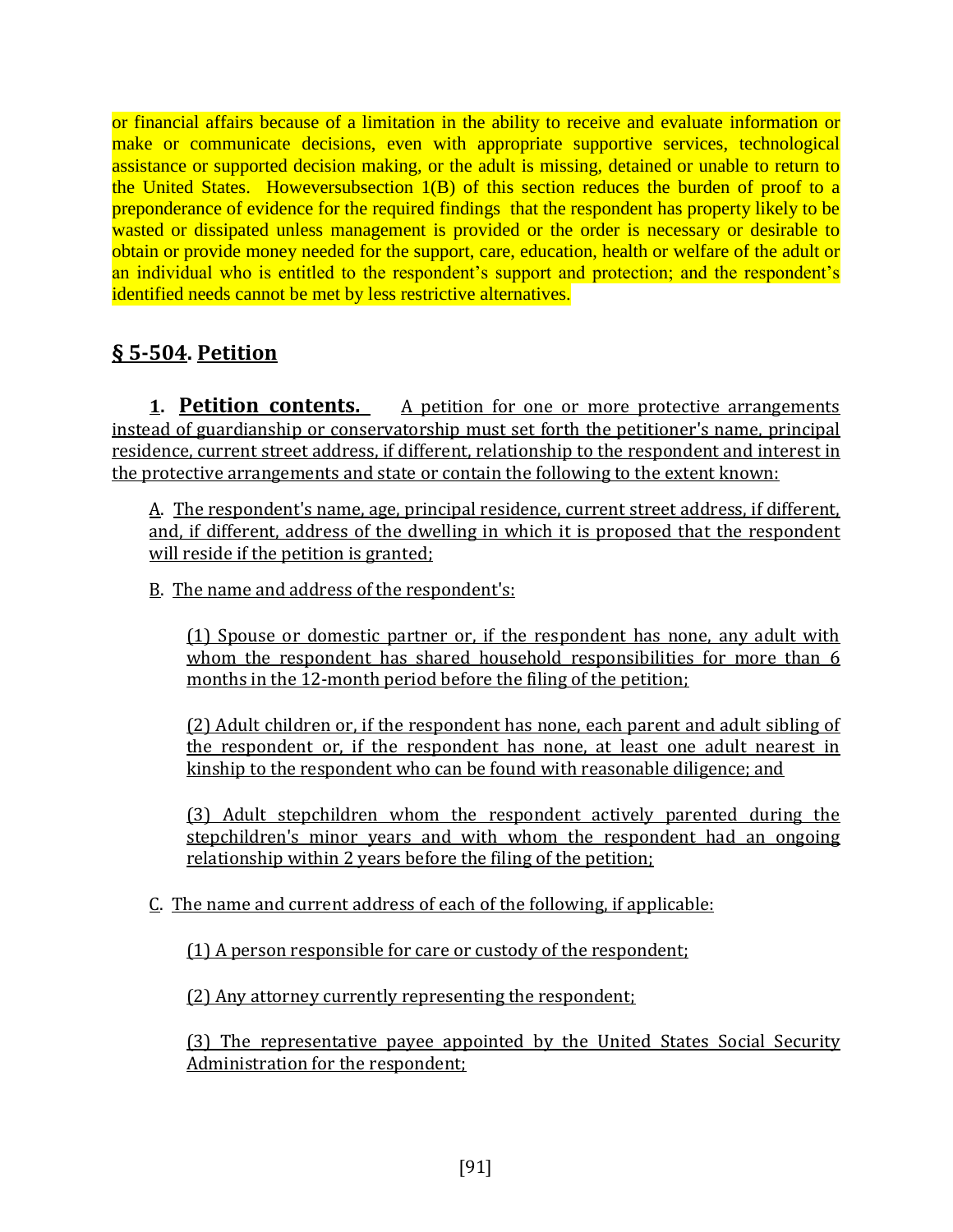(4) A guardian or conservator acting for the respondent in this State or in another jurisdiction;

(5) A trustee or custodian of a trust or custodianship of which the respondent is a beneficiary;

(6) The United States Department of Veterans Affairs fiduciary for the respondent;

(7) An agent designated under a power of attorney for health care in which the respondent is identified as the principal;

(8) An agent designated under a power of attorney for finances in which the respondent is identified as the principal;

(9) A person nominated as guardian or conservator by the respondent;

(10) A person nominated as guardian by the respondent's parent or spouse or domestic partner in a will or other signed record;

(11) A proposed guardian and the reason the proposed guardian should be selected;

(12) A person known to have routinely assisted the respondent with decision making within the 6 months before the filing of the petition; and

(13) If the respondent is a minor:

(a) An adult with whom the respondent resides if not otherwise listed; and

(b) Any person not otherwise listed that had primary care or custody of the respondent for 60 or more days during the 2 years immediately preceding the filing of the petition or any person that had primary care or custody of the respondent for at least 730 days during the 5 years immediately preceding the filing of the petition;

D. The nature of the protective arrangement or protective arrangements sought;

E. The reason a protective arrangement sought is necessary, including a brief description of:

(1) The nature and extent of the respondent's alleged need;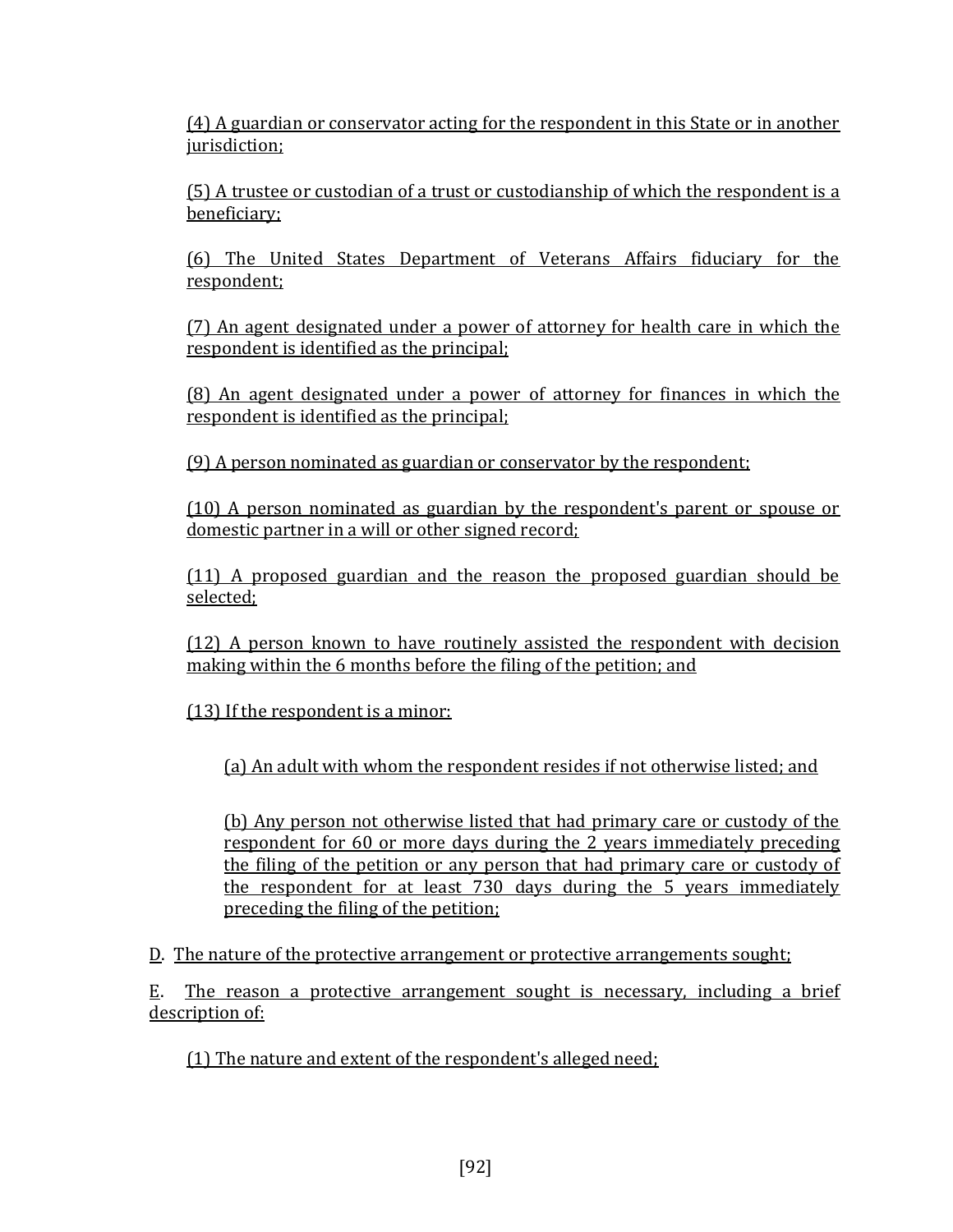(2) Any less restrictive alternatives for meeting the respondent's alleged need that have been considered or implemented and, if there are none, the reason they have not been considered or implemented; and

(3) The reason other less restrictive alternatives are insufficient to meet the respondent's alleged need;

F. The name and current address, if known, of any person with whom the petitioner seeks to limit the respondent's contact;

G. Whether the respondent needs an interpreter, translator or other form of support to communicate effectively with the court or understand court proceedings;

H. If one or more protective arrangements instead of conservatorship are sought, a general statement of the respondent's property with an estimate of its value, including any insurance or pension, and the source and amount of other anticipated income or receipts; and

I. If one or more protective arrangements instead of guardianship are sought and the respondent has property other than personal effects, a general statement of the respondent's property with an estimate of its value, including any insurance or pension, and the source and amount of any other anticipated income or receipts.

**2. Attorney for petitioner.** A petition under subsection 1 must state the name and address of an attorney representing the petitioner, if any.

## **§ 5-505. Notice and hearing**

**1. Date, time and place for hearing.** On receipt of a petition under section 5- 501, the court shall set a date, time and place for hearing on the petition.

**2. Notice to respondent.** A copy of a petition under section 5-501 and notice of the hearing under subsection 1 must be served personally on the respondent. The notice must inform the respondent of the respondent's rights at the hearing including the right to an attorney and to attend the hearing. The notice must also include a description of the nature, purpose and consequences of granting the petition. Failure to serve the respondent with notice substantially complying with this subsection precludes the court from granting the petition.

**3. Notice to others.** In a hearing under subsection 1, notice of the hearing also must be given to the persons listed in the petition and any other person interested in the respondent's welfare as the court determines. Failure to give notice under this subsection does not preclude the court from granting the petition.

**4. Notice of petition after order.** Notice of a hearing on a petition filed under this Act after the court has ordered a protective arrangement or protective arrangements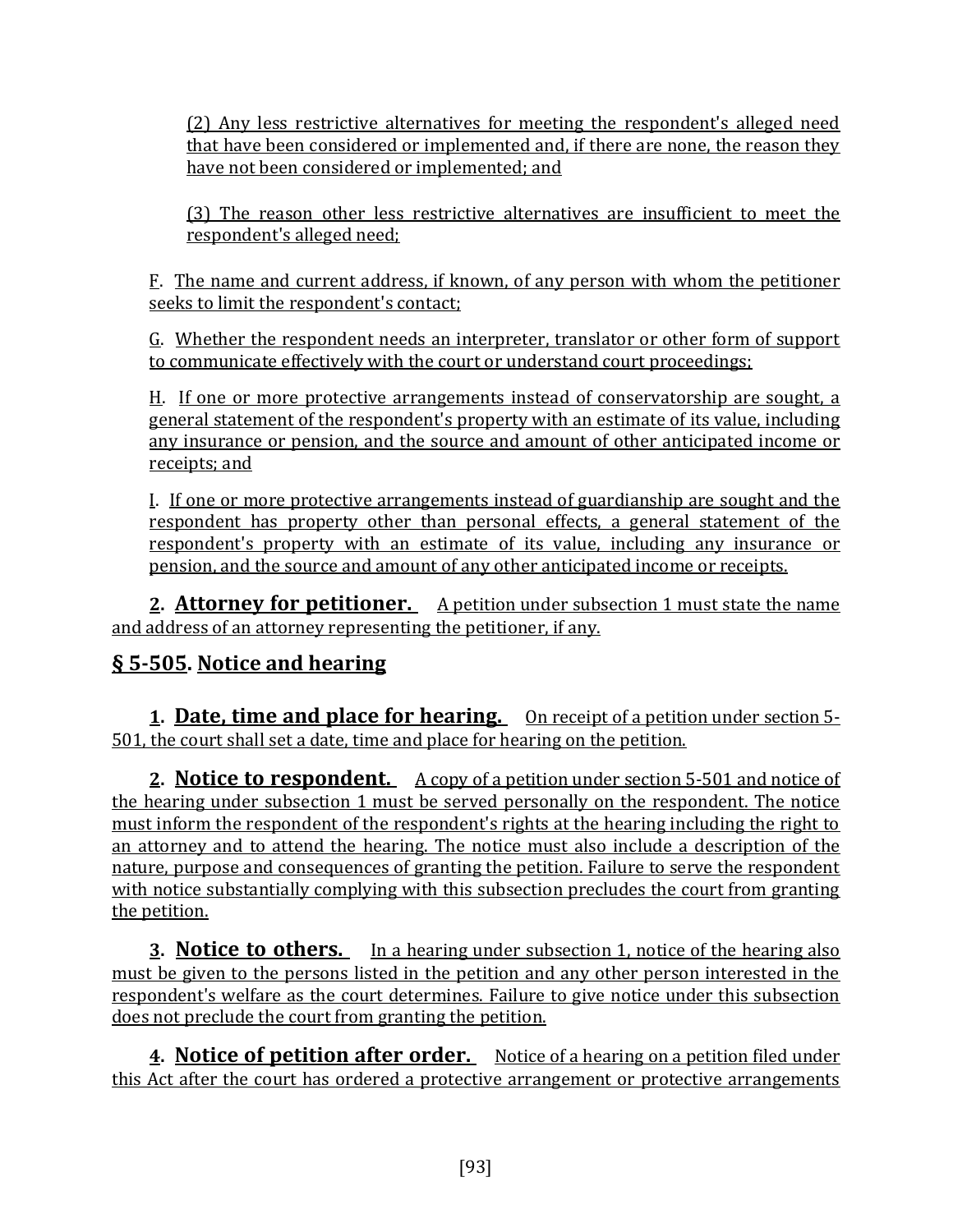under this Part, together with a copy of the petition, must be given to the respondent and any other person as the court determines.

# **§ 5-506. Appointment of visitor**

**1. Petition for protective arrangement.** On receipt of a petition for one or more protective arrangements instead of guardianship for an adult under section 5-501, the court shall appoint a visitor. A visitor appointed under this subsection must be an individual having training or experience in the type of abilities, limitations and needs alleged in the petition.

**2. Protective order for minor.** On receipt of a petition for a protective order instead of conservatorship for a minor under section 5-501, the court may appoint a visitor to investigate a matter related to the petition or to inform the respondent or a parent of the respondent about the petition or a related matter.

**3. Protective order for adult.** On receipt of a petition for a protective order instead of conservatorship for an adult under section 5-501, the court shall appoint a visitor unless the respondent is represented by an attorney.

**4. Visitor's duties.** A visitor appointed under subsection 1 or 3 shall interview the respondent in person and, in a manner the respondent is best able to understand:

A. Explain to the respondent the substance of the petition, the nature, purpose and effect of the proceeding, and the respondent's rights at the hearing;

B. Determine the respondent's views, preferences and values with respect to the order sought;

C. Inform the respondent of the respondent's right to employ and consult with an attorney at the respondent's expense and the right to request a court-appointed attorney; and

D. Inform the respondent that all costs and expenses of the proceeding, including the respondent's attorney's fees, may be paid from the respondent's assets.

**53. Additional Visitor duties.** In addition to the duties imposed by subsection 4, the visitor shall perform any duties that the court may directs, which may include:

AE. If the petitioner seeks an order related to the dwelling of the respondent. Vyisiting the respondent's present dwelling and any dwelling in which it is reasonably believed the respondent will live if the order is granted;

BF. Obtaining If one or more protective arrangements instead of guardianship are sought, obtain information from any physician or other person known to have treated, advised or assessed the respondent's relevant physical or mental condition;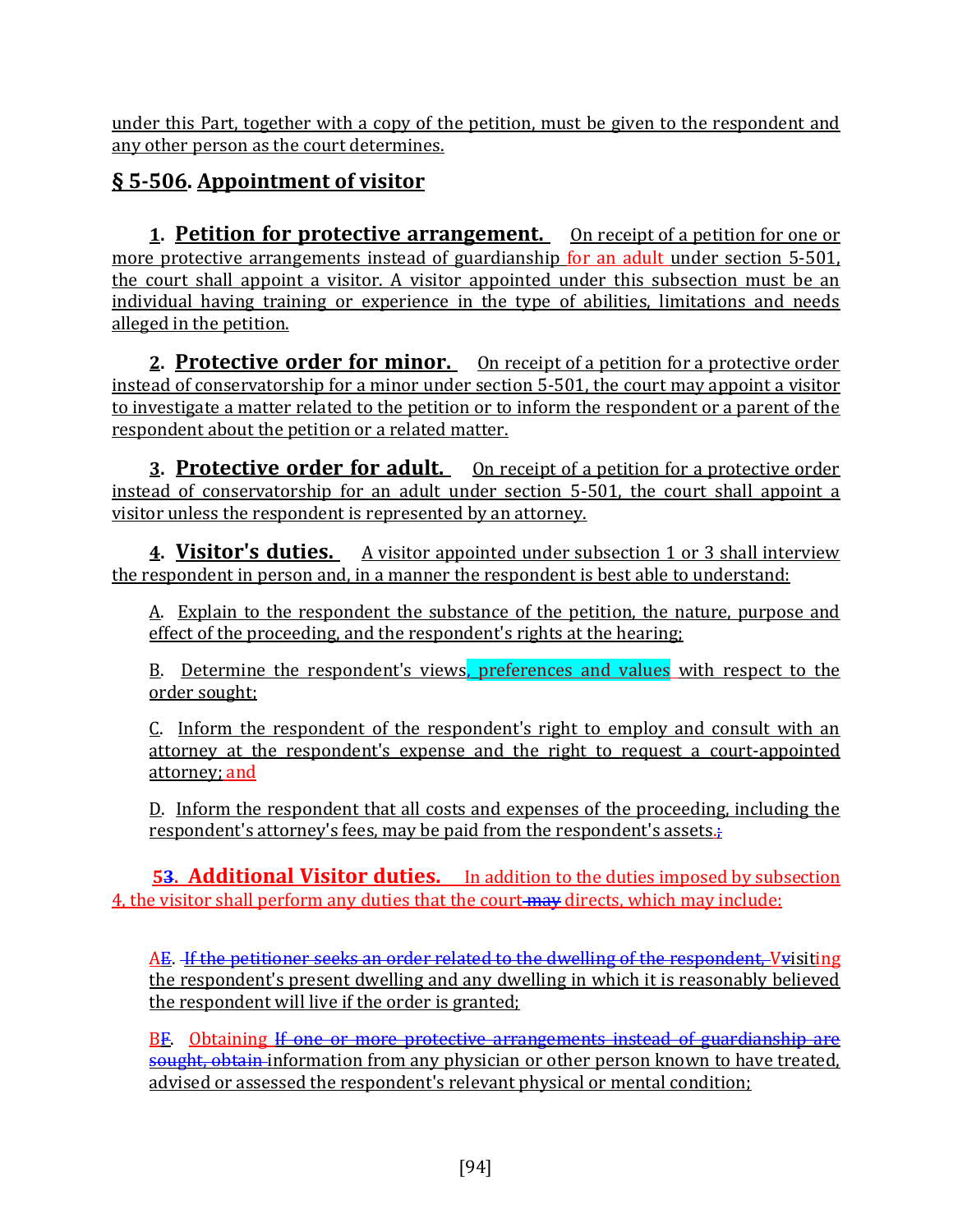CG. If one or more protective arrangements instead of conservatorship are sought, **FReviewing** financial records of the respondent if relevant to the visitor's recommendation under subsection 5, paragraph C; and; and

DH. Investigatinge the allegations in the petition and any other matter relating to the petition as the court directs: and.

E. Determining the respondent's medical conditions, cognitive functioning, every day functioning, preferences, values, and levels of supervision needed.

**65. Report.** A visitor under this section promptly shall file a report in a record with the court, which, in addition to reporting on the additional visitor duties directed by the court under subsection 5 above, must include:

A. A recommendation whether an attorney should be appointed to represent the respondent;

B. To the extent relevant to the order sought, a summary of self-care, independent living tasks and financial management tasks the respondent can manage without assistance or with existing supports, or could manage with the assistance of appropriate supportive services, technological assistance or supported decision that providemaking adequate protections for the respondent and cannot manage;

C. To the extent relevant to the order sought, a summary of the respondent's medical conditions, cognitive functioning, everyday functioning, values and preferences, risks and levels of supervision needed, and any means to enhance the respondent's capacity;

DC. Recommendations regarding the appropriateness of the protective arrangement sought and whether less restrictive alternatives for meeting the respondent's needs are available;

ED. If the petition seeks to change the physical location of the dwelling of the respondent, a statement whether the proposed dwelling meets the respondent's needs and whether the respondent has expressed a preference as to the respondent's dwelling;

EF. A recommendation whether a professional evaluation under section 5-508 is necessary;

GF. A statement whether the respondent wishes to attend a hearing, after being informed of the right to attend the hearing, the purposes of the hearing and the potential consequences of failing to do so;

HF. A statement whether the respondent is able to attend a hearing at the location court proceedings typically are conducted;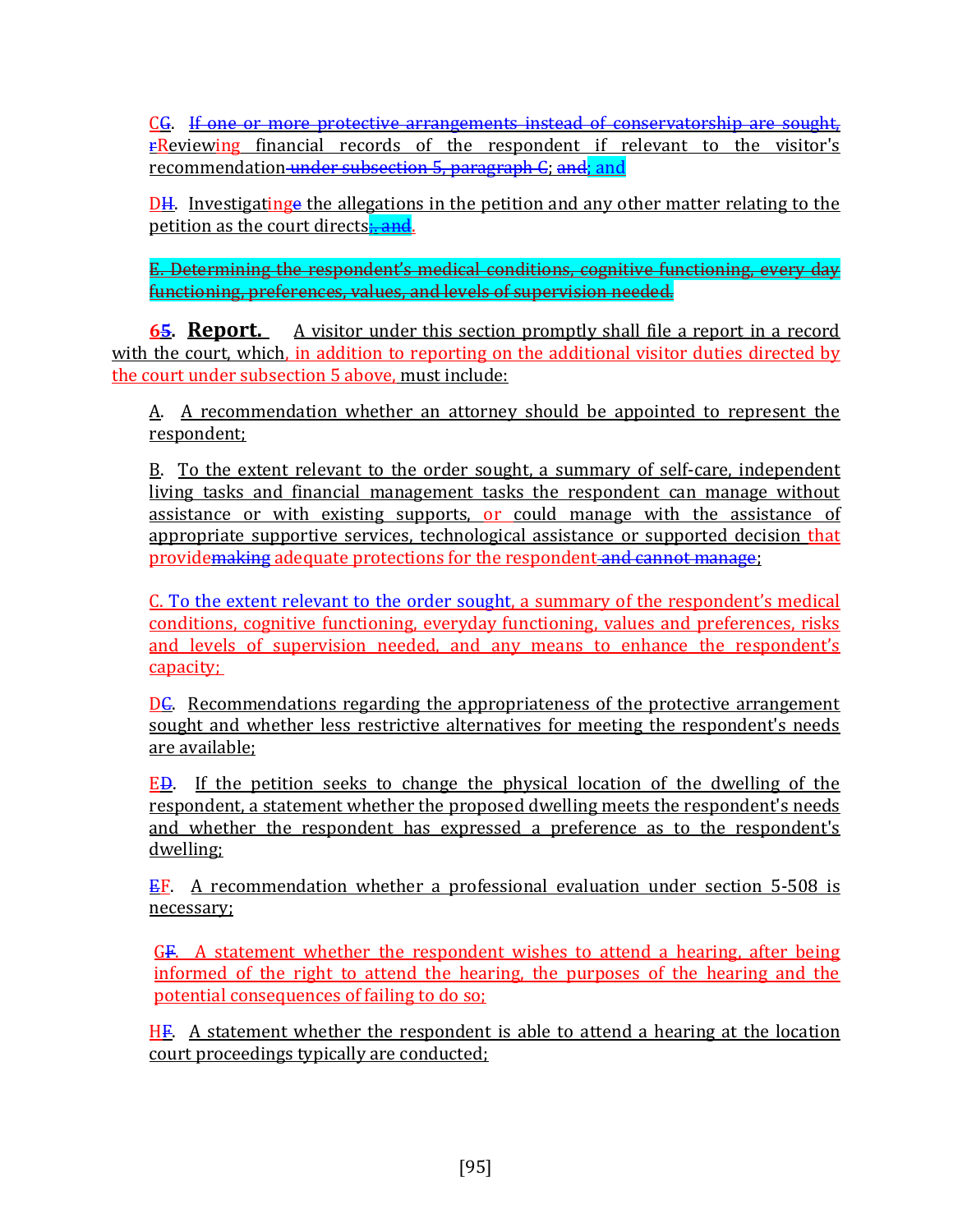IG. A statement whether the respondent is able to participate in a hearing and that identifies any technology or other form of support that would enhance the respondent's ability to participate; and

JH. Any other matter as the court directs.

## **§ 5-507. Appointment and role of attorney**

**1. Appointment of attorney.** The court shall appoint an attorney to represent the respondent in a proceeding under this Part if:

A. Requested by the respondent;

B. Recommended by the visitor;

C. The court determines that the respondent needs representation; or

D. It comes to the court's attention that the respondent wishes to contest any aspect of the proceeding or to seek any limitations on the protective arrangement.

**2. Attorney's duties.** An attorney representing the respondent in a proceeding under this Part shall:

A. Make reasonable efforts to ascertain the respondent's wishes;

B. Advocate for the respondent's wishes to the extent reasonably ascertainable; and

C. If the respondent's wishes are not reasonably ascertainable, advocate for the result that is the least restrictive option in type, duration and scope, consistent with the respondent's interests.

**3. Attorney for parent of minor.** The court shall appoint an attorney to represent a parent of a minor who is the subject of a proceeding under this Part if:

A. The parent objects to the entry of an order for a protective arrangement or protective arrangements instead of guardianship or conservatorship;

B. The court determines that counsel is needed to ensure that consent to the entry of an order for one or more protective arrangements is informed; or

C. The court otherwise determines the parent needs representation.

Maine Comment: This section deviates from the Uniform Probate Code in that, instead of appointing an attorney in all situations, the court is merely required to appoint an attorney for the respondent if requested by the respondent, recommended by the visitor, or if the court determines that the respondent needs representation. Subsection 1(D) of this section gives even more flexibility for the court to appoint an attorney if it comes to the court's attention that the respondent wishes to contest or seek a limitation to the proceeding or protective arrangement.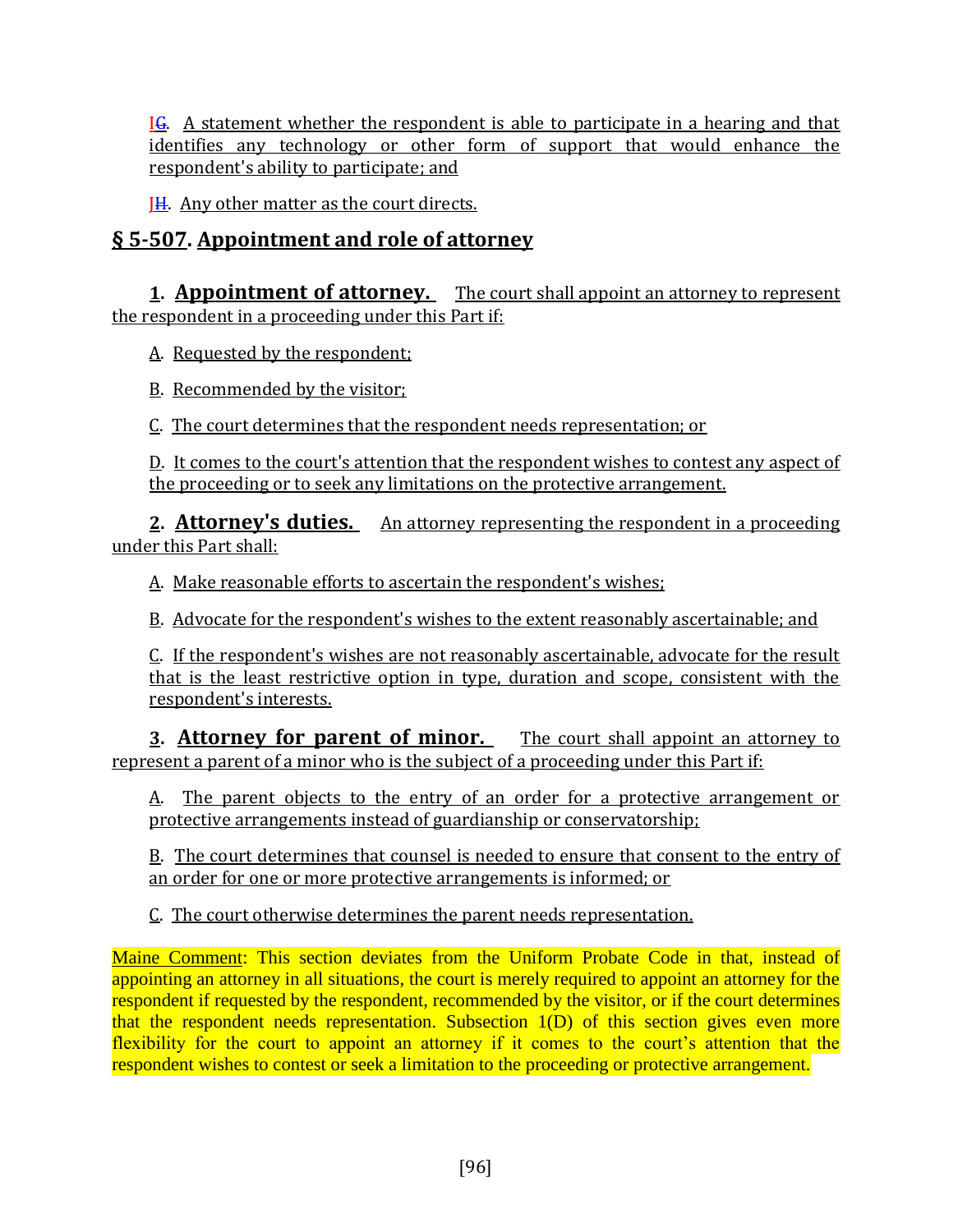# **§ 5-508. Professional evaluation**

**1. Order professional evaluation.** At or before a hearing on a petition under this Part for a protective arrangement, the court shall order a professional evaluation of the respondent:

A. If the respondent requests the evaluation; or

B. Unless the court finds that it has sufficient information to determine the respondent's needs and abilities without the evaluation.

**2. Examination; report.** If the court orders an evaluation under subsection 1, the respondent must be examined by a licensed physician or psychologist approved by the court who is qualified to evaluate the respondent's alleged cognitive and functional abilities and limitations and will not be advantaged or disadvantaged by a decision to grant the petition or otherwise have a conflict of interest. The individual conducting the evaluation promptly shall file a report in a record with the court. Unless otherwise directed by the court, the report must contain:

A. A description of the nature, type and extent of the respondent's cognitive and functional abilities and limitations;

B. An evaluation of the respondent's mental and physical condition and, if appropriate, educational potential, adaptive behavior and social skills;

C. A prognosis for improvement, including with regard to the ability to manage the respondent's property and financial affairs if a limitation in that ability is alleged, and recommendation for the appropriate treatment, support or habilitation plan; and

D. The date of the examination on which the report is based.

**3. Right to decline.** The respondent has the right to decline to participate in an evaluation ordered under subsection 1. If the respondent declines to participate in an evaluation pursuant to Section 1, above, or the respondent refuses to provide medical reports, the court may enter an order for a protective arrangement without such report or supporting medical reports, if the court otherwise finds that there is a basis for such an order in accordance with section 5-401.

Maine Comment: Subsection 2 of this section limits the professionals who may examine a respondent to a licensed physician or psychologist approved by the court who is qualified to evaluate the respondent's alleged cognitive and functional abilities limitations, in comparison to the Uniform Probate Code's broader list of professionals which adds a social worker or other individual appointed by the court who is qualified to evaluate the respondent's alleged cognitive and functional abilities limitations.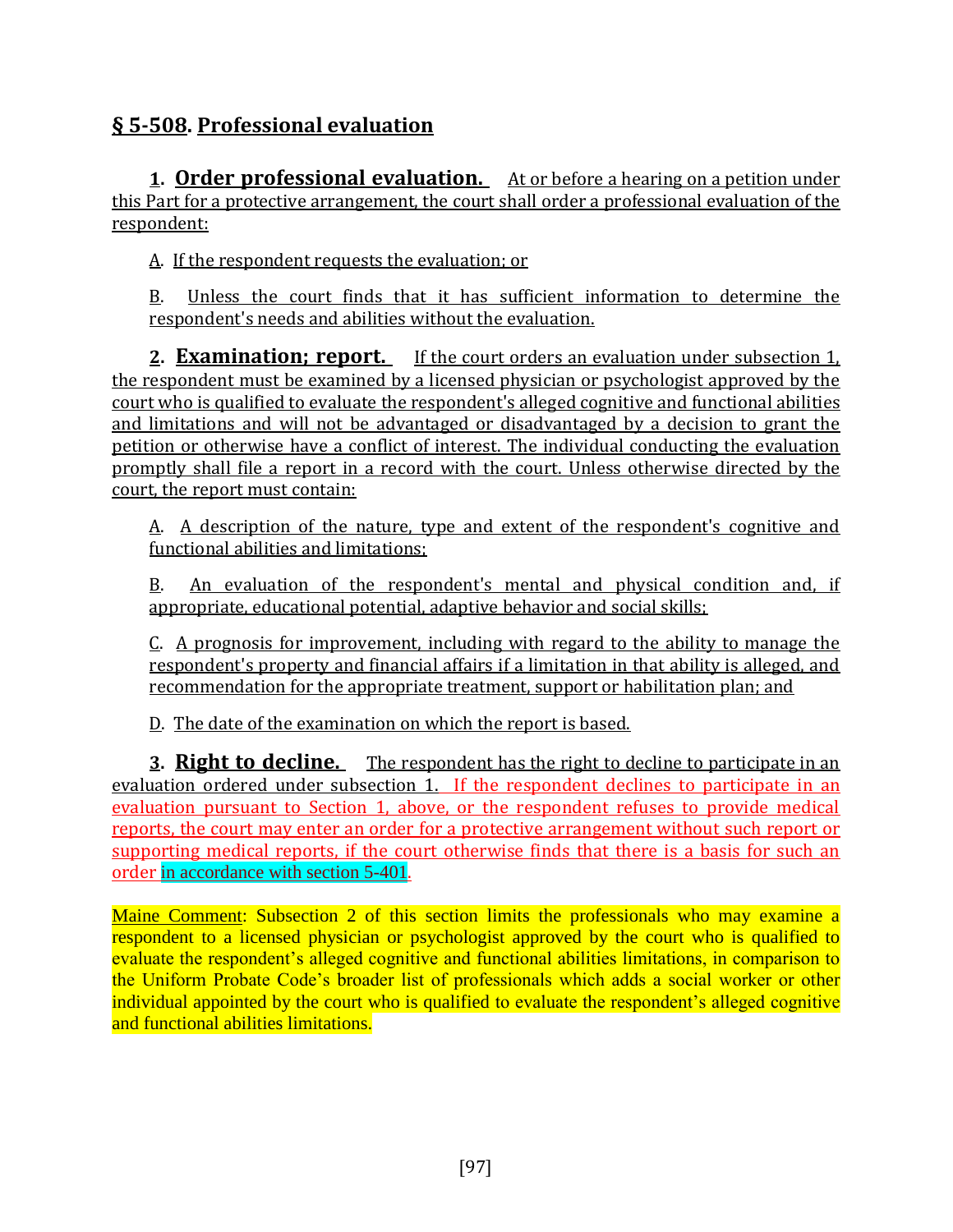# **§ 5-509. Attendance and rights at hearing**

**1. Attendance by respondent required.** Except as otherwise provided in subsection 2, a hearing under this Part may proceed only if the respondent attends the hearing. If it is not reasonably feasible for the respondent to attend a hearing at the location court proceedings typically are conducted, the court shall make reasonable efforts to hold the hearing at an alternative location convenient to the respondent or allow the respondent to attend the hearing using real-time audiovisual technology or telephone.

**2. Hearing without respondent; findings.** A hearing under this Part may proceed without the respondent in attendance if the court finds by clear and convincing evidence that:

A. The respondent consistently and repeatedly has refused to attend the hearing after having been fully informed of the right to attend the hearing and the potential consequences of failing to do so;

B. There is no practicable way for the respondent to attend and participate in the hearing even with appropriate supportive services and technological assistance;

C. The respondent is represented by an attorney and the attorney represents that the respondent does not want to attend the hearing;

D. The visitor has confirmed with the respondent that the respondent has no objection to the protective arrangements and that the respondent does not wish to attend the hearing; or

E. The respondent is a minor who has received proper notice and attendance would be harmful to the minor.

**3. Assistance to respondent.** The respondent may be assisted in a hearing under this Part by a person or persons of the respondent's choosing, assistive technology or an interpreter or translator, or a combination of these supports. If assistance would facilitate the respondent's participation in the hearing but is not otherwise available to the respondent, the court shall make reasonable efforts to provide it.

**4. Attorney for respondent.** The respondent has a right to choose an attorney to represent the respondent at a hearing under this Part.

**5. Rights of respondent at hearing.** At a hearing under this Part, the respondent may:

A. Present evidence and subpoena witnesses and documents;

B. Examine witnesses, including any court-appointed evaluator and the visitor; and

C. Otherwise participate in the hearing.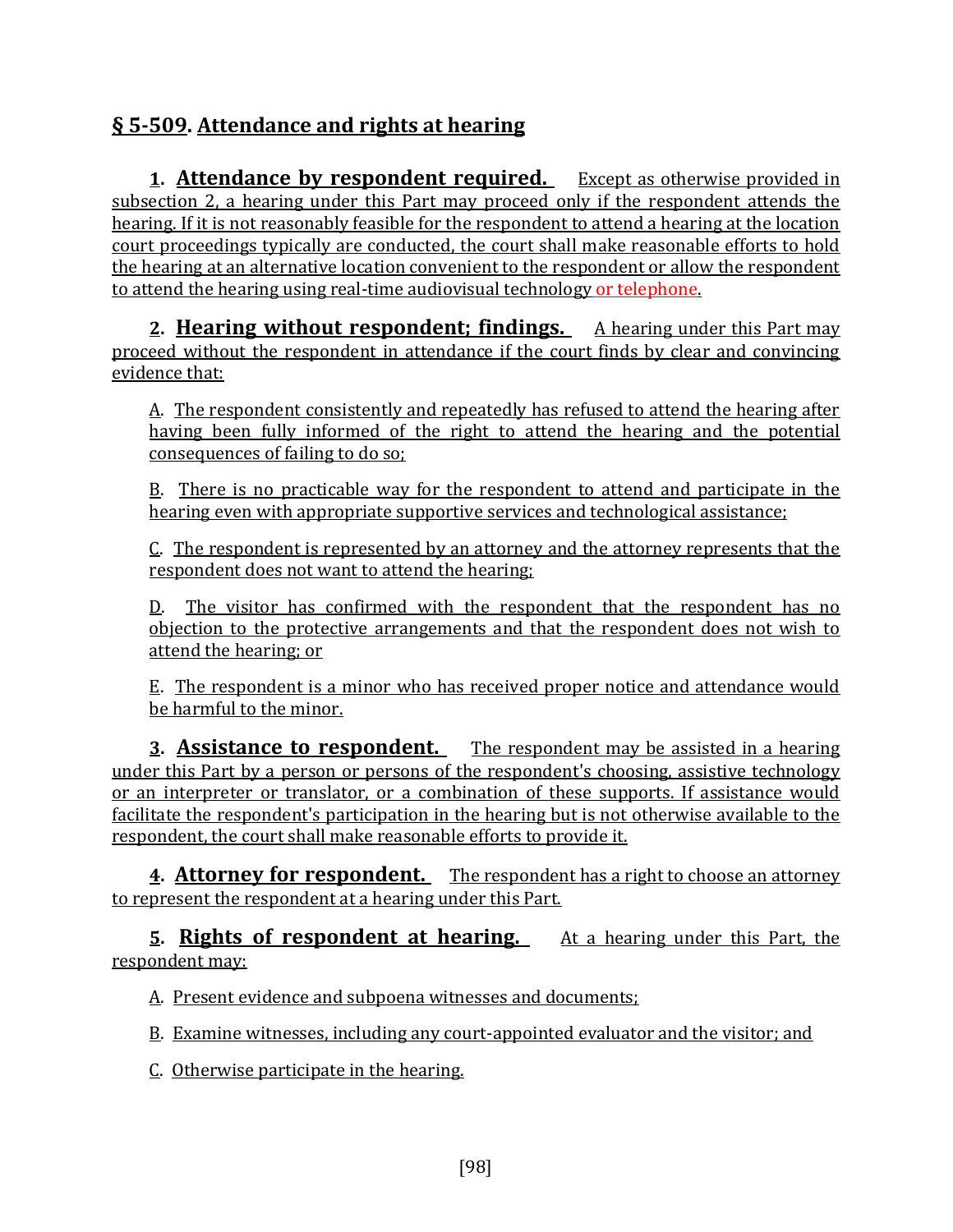**6. Closed upon request; good cause.** A hearing under this Part must be closed on request of the respondent and a showing of good cause.

**7. Participation; best interest of respondent.** Any person may request to participate in a hearing under this Part. The court may grant the request, with or without hearing, on determining that the best interest of the respondent will be served. The court may attach appropriate conditions to the person's participation.

Maine Comment: Subsection 2(C) of this section permits a hearing to proceed without the presence of the respondent if the respondent is represented by an attorney and the attorney attends the hearing and represents that the respondent does not wish to attend the hearing, in recognition of the authority of the respondent's attorney to represent the respondent alone if the respondent so wishes.

## **§ 5-510. Notice of order**

The court shall give notice of an order under this Part to the individual who is the subject of the protective arrangements instead of guardianship or conservatorship, a person whose access to the respondent is restricted by the order and any other person as the court determines.

## **§ 5-511. Confidentiality of records**

**1. Matter of public record; exceptions.** Only t<sub>The existence of a proceeding</sub> for or the existence of one or more protective arrangements instead of a guardianship or conservatorship is a matter of public record. unless the court seals the record after:

A. The respondent, the individual subject to the protective arrangements or the parent of a minor subject to the protective arrangements requests the record be sealed; and

B. Either:

(1) The proceeding is dismissed;

(2) The protective arrangement is no longer in effect; or

(3) Any act authorized by the order granting the protective arrangement has been completed.

**2. Access to records.** A respondent, an individual subject to a proceeding for one or more protective arrangements instead of guardianship or conservatorship, an attorney designated by the respondent or individual, a parent of a minor subject to one or more protective arrangements, petitioner on a petition for protective arrangement, the court appointed visitor, all parties listed in the petition under section 5-504, subsection 1(B) and (C), counsel for any of the foregoing, and any other person the court determines, are entitled to access court records of the proceeding and resulting protective arrangement. A person not otherwise entitled to access to court records under this